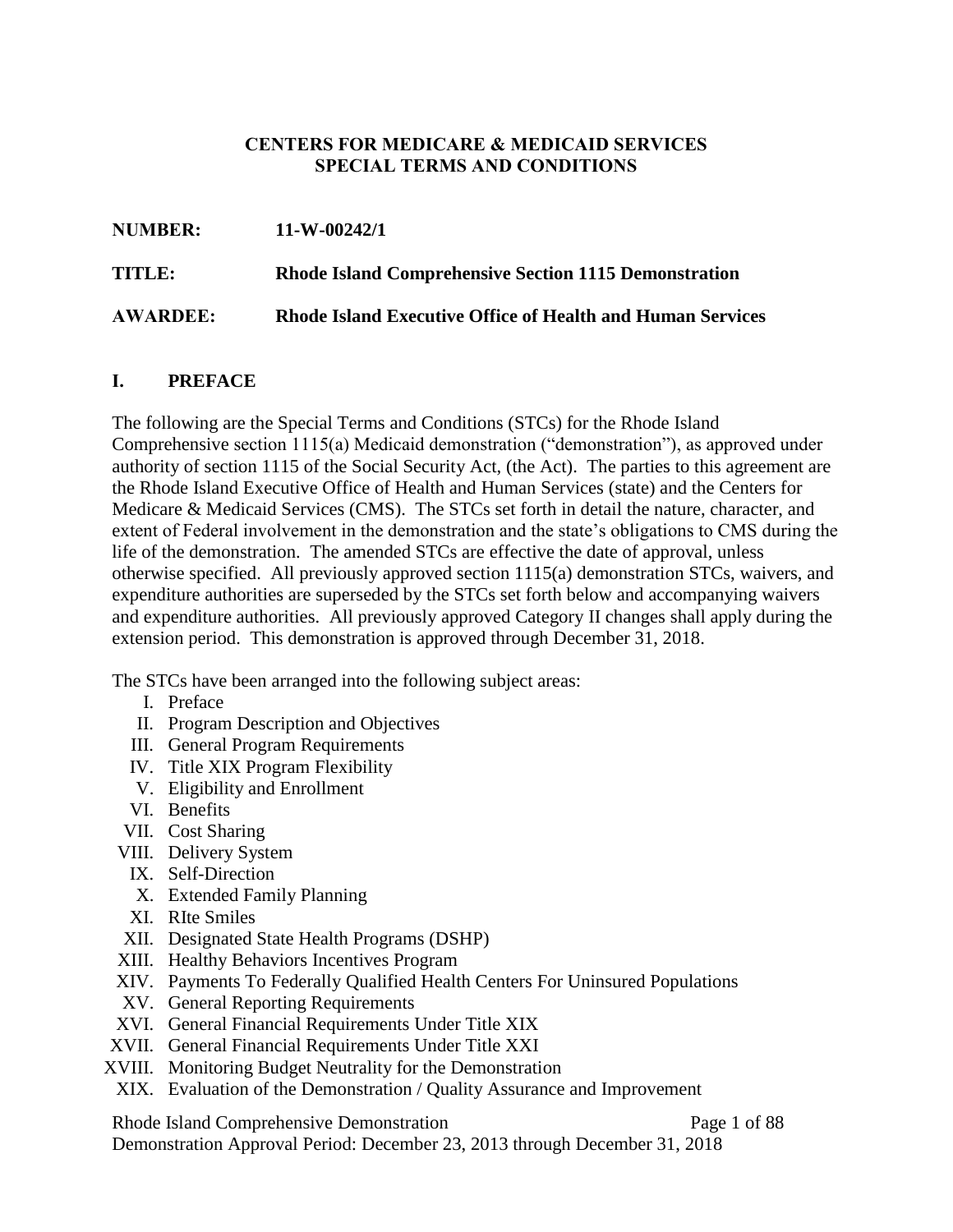- XX. Measurement of Quality of Care and Access to Care Improvement
- XXI. Schedule of Deliverables for the Demonstration Period

The following attachments have been included to provide supplemental information and guidance for specific STCs. The following attachments are incorporated as part of this Agreement.

| <b>Attachment A: Managed Care Demonstration Only Benefits</b>                    |
|----------------------------------------------------------------------------------|
| Attachment B: Core and Preventive Home and Community-based Service Definitions   |
| Attachment C: Assessment and Coordination Organization                           |
| Attachment D: Level of Care Criteria                                             |
| Attachment E: Quarterly Report Progress Template and Instructions                |
| Attachment F: Evidentiary Review Guidance for Conducting Quality Reviews of HCBS |
| <b>Waiver Programs</b>                                                           |
| Attachment G: Comprehensive Quality Strategy (reserved)                          |
| Attachment H: Healthy Behaviors Incentives Program Description (reserved)        |
| Attachment I: Evaluation Plan (reserved)                                         |
| Attachment J: List of FQHCs                                                      |
|                                                                                  |

### **II. PROGRAM DESCRIPTION AND OBJECTIVES**

The Rhode Island Medicaid Reform Act of 2008 (R.I.G.L §42-12.4) directed the state to apply for a global demonstration project under the authority of section 1115(a) of Title XI of the Social Security Act (the Act) to restructure the state's Medicaid program to establish a "sustainable cost-effective, person-centered and opportunity driven program utilizing competitive and valuebased purchasing to maximize available service options" and "a results-oriented system of coordinated care."

Toward this end, Rhode Island's Comprehensive demonstration establishes a new State-Federal compact that provides the State with substantially greater flexibility than is available under existing program guidelines. Rhode Island will use the additional flexibility afforded by the waiver to redesign the State's Medicaid program to provide cost-effective services that will ensure that beneficiaries receive the appropriate services in the least restrictive and most appropriate setting.

Under this demonstration, Rhode Island operates its entire Medicaid program subject to the financial limitations of this section 1115 demonstration project, with the exception of: 1) disproportionate share hospital (DSH) payments; 2) administrative expenses; 3) phased-Part D contributions; and 4) payments to local education agencies (LEA) for services that are furnished only in a school-based setting, and for which there is no third party payer.

With those four exceptions, all Medicaid funded services on the continuum of care – from preventive care in the home and community to care in high-intensity hospital settings to longterm and end-of life-care whether furnished under the approved state plan, or in accordance with waivers or expenditure authorities granted under this demonstration or otherwise, are subject to the requirements of the demonstration. Rhode Island's previous section 1115 demonstration

Rhode Island Comprehensive Demonstration Page 2 of 88 Demonstration Approval Period: December 23, 2013 through December 31, 2018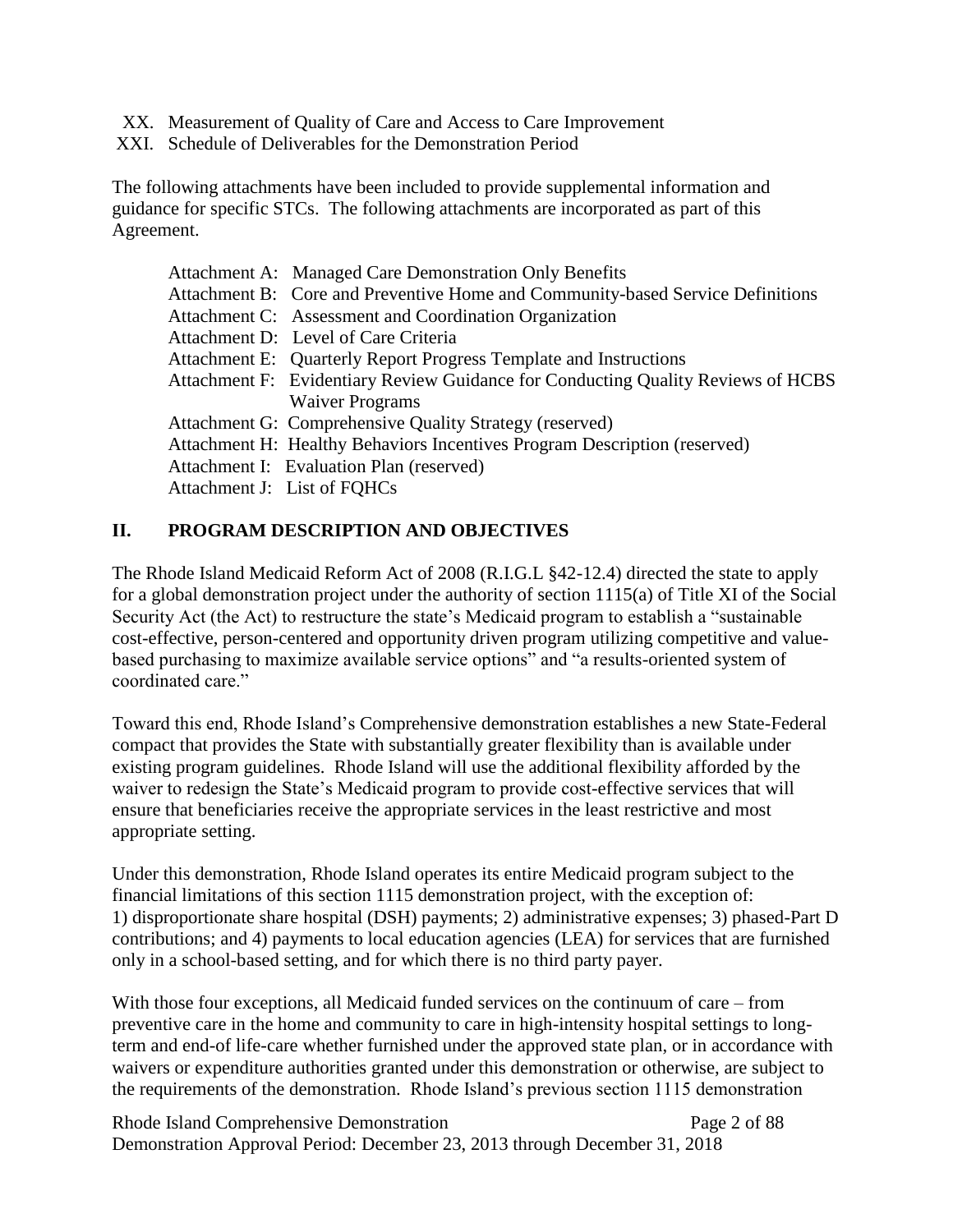programs, RIte Care and RIte Share, were subsumed under this demonstration, in addition to the state's previous section 1915(b) Dental Waiver and the state's previous section 1915(c) home and community-based services (HCBS) waivers.

The Rhode Island Comprehensive demonstration includes the following distinct components:

- a. The Managed Care component provides Medicaid state plan benefits as well as supplemental benefits as identified in Attachment A to most recipients eligible under the Medicaid state plan, including the new adult group effective January 1, 2014. Benefits are provided through comprehensive mandatory managed care delivery systems. The amount, duration and scope of these services may vary and limitations must be set out in the state plan, these STCs, or in demonstration changes implemented using the processes described in section IV of these STCs.
- b. The Extended Family Planning component provides access to family planning and referrals to primary care services for women whose family income is at or below 200 percent of the federal poverty level (FPL), and who lose Medicaid eligibility under RIte Care at the conclusion of their 60-day postpartum period. Effective January 1, 2014, eligibility will be raised to 250 percent of the FPL. See Section [X](#page-35-0) for more detailed requirements.
- c. The RIte Share premium assistance component enrolls individuals who are eligible for Medicaid/CHIP, and who are employees or dependents of an employee of an employer that offers a "qualified" plan into the ESI coverage.
- d. Effective through December 31, 2013, the Rhody Health Partners component provides Medicaid state plan and demonstration benefits through a managed care delivery system to aged, blind, and disabled beneficiaries who have no other health insurance. Effective November 1, 2013, the Rhody Health Options and Connect Care Choice Community Partners component will expand to all qualified aged, blind, and disabled beneficiaries whether they have other health insurance or not. Effective January 1, 2014, the New Adult Group will be enrolled in Rhody Health Partners. The amount, duration, and scope of these services may vary and limitations must be set out in the state plan, these STCs, or in demonstration changes implemented using the processes described in section IV of these STCs.
- e. The Connect Care Choice component provides Medicaid state plan benefits to aged, blind, and disabled beneficiaries who have no other health insurance, through a primary care case management system. The amount, duration, and scope of these services may vary and limitations must be set out in the state plan, these STCs, or in demonstration changes implemented using the processes described in section IV of these STCs.
- f. The Home and Community-Based Service component provides services similar to those authorized under sections 1915(c) and 1915(i) of the Act to individuals who need home and community based services either as an alternative to institutionalization or otherwise based on medical need.

Rhode Island Comprehensive Demonstration Page 3 of 88 Demonstration Approval Period: December 23, 2013 through December 31, 2018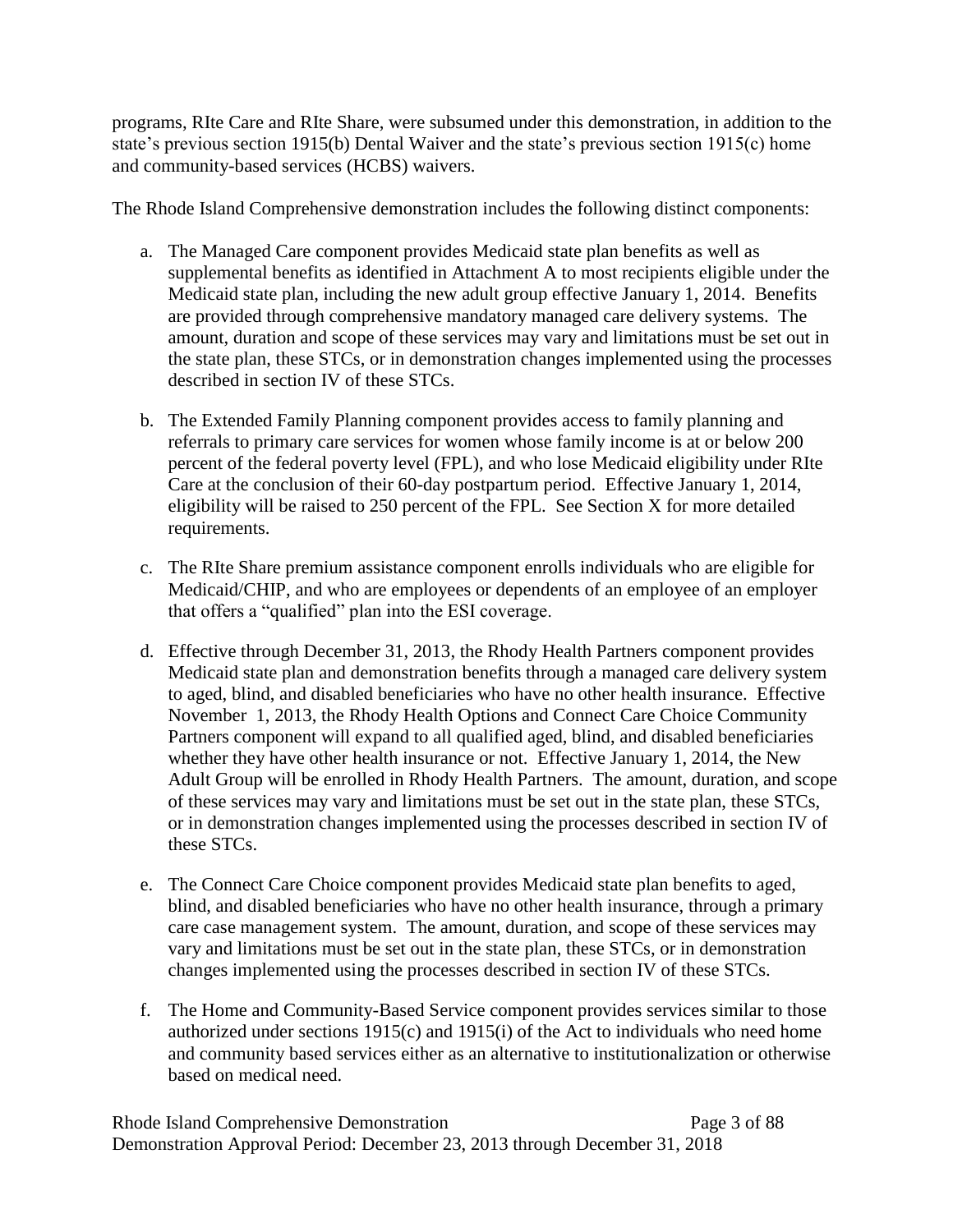- g. The RIte Smiles Program is a managed dental benefit program for Medicaid eligible children born after May 1, 2000.
- h. Rhody Health Options is a managed care delivery system for Medicaid only and Medicare Medicaid eligibles that integrates acute and primary care and long term care services and supports.
- i. Connect Care Choice Community Partners is an optional delivery system for Adult, Blind and Disabled Medicaid and Medicare Medicaid eligibles that utilizes a community health team and a Coordinating Care Entity to integrate Medicaid benefits.

In 2013, CMS renewed the Comprehensive demonstration through December 31, 2018. This renewal includes changes to support the state's implementation of the Affordable Care Act (including coverage of the new adult group for adults with incomes at or below 133 percent of the FPL), the expansion of the state's home and community based services (HCBS), and the conversion from an aggregate cap to a per member per month budget neutrality model.

# **III. GENERAL PROGRAM REQUIREMENTS**

- **1. Concurrent Operation.** The state's title XIX state plan as approved; its title XXI state plan, as approved; and this Medicaid section 1115 demonstration entitled "Rhode Island Comprehensive Demonstration," will continue to operate concurrently for the demonstration period.
- **2. Compliance with Federal Non-Discrimination Statutes.** The state must comply with all applicable Federal statutes relating to non-discrimination. These include, but are not limited to, the Americans with Disabilities Act of 1990, title VI of the Civil Rights Act of 1964, section 504 of the Rehabilitation Act of 1973, and the Age Discrimination Act of 1975.
- **3. Compliance with Medicaid and Children's Health Insurance Program (CHIP) Law, Regulation, and Policy.** All requirements of the Medicaid and CHIP programs expressed in law, regulation, and policy statement not expressly waived or identified as not applicable in the waiver and expenditure authority documents of which these terms and conditions are part, must apply to the demonstration.
- **4. Changes in Medicaid and CHIP Law, Regulation, and Policy.** The state must, within the timeframes specified in law, regulation, or policy directive, come into compliance with any changes in Federal law, regulation, or policy affecting the Medicaid or CHIP programs that occur during this demonstration approval period, unless the provision being changed is expressly waived or identified as not applicable.

### **5. Impact on Demonstration of Changes in Federal Law, Regulation, and Policy Statements.**

a. To the extent that a change in Federal law, regulation, or policy requires either a reduction or an increase in Federal financial participation (FFP) for expenditures made under this demonstration, the state must adopt, subject to CMS approval, modified budget

Rhode Island Comprehensive Demonstration Page 4 of 88 Demonstration Approval Period: December 23, 2013 through December 31, 2018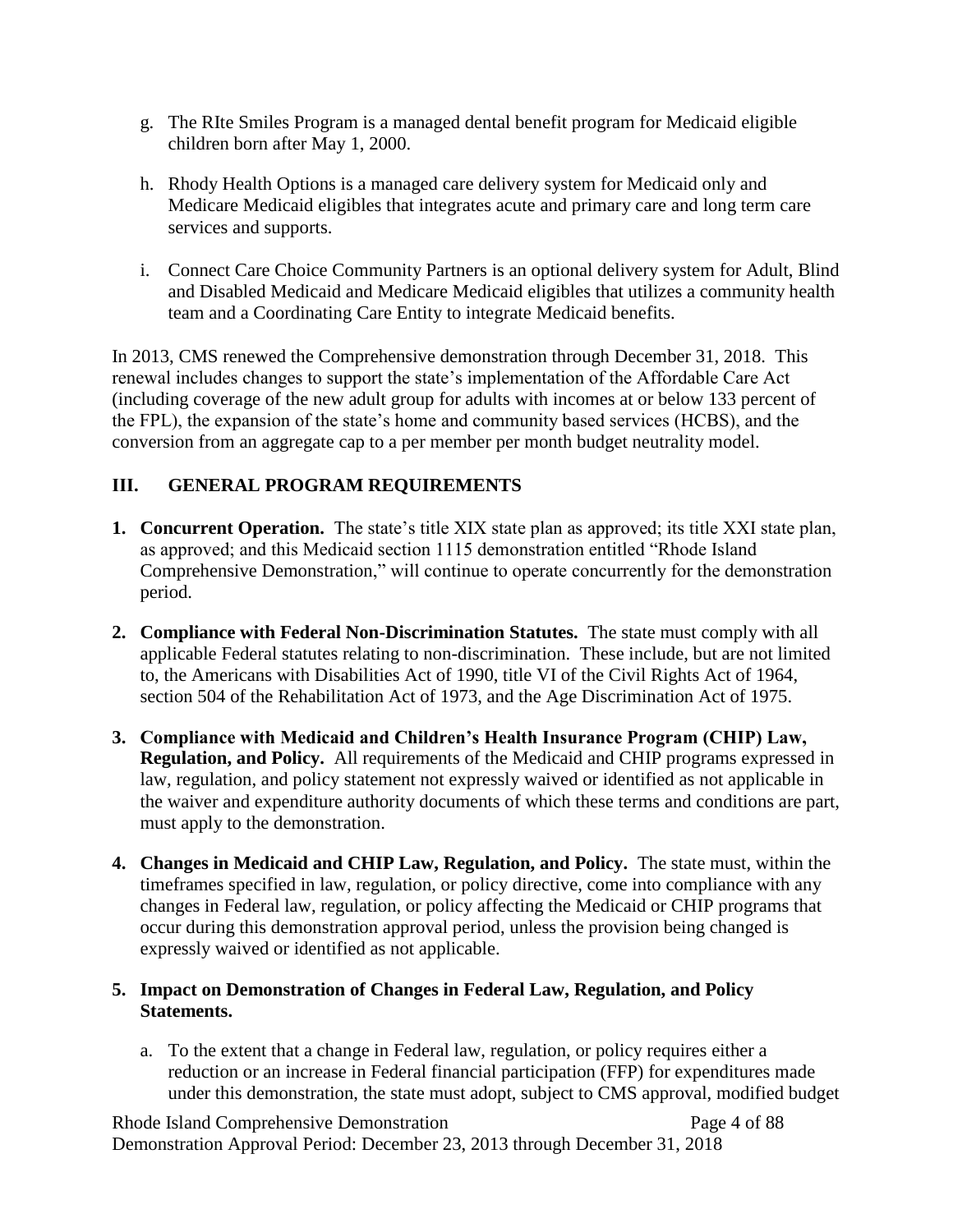neutrality and allotment neutrality agreements for the demonstration as necessary to comply with the change. The modified agreements will be effective upon the implementation of the change.

- b. If mandated changes in the Federal law require state legislation, the changes must take effect on the day that the state legislation becomes effective, or on the last day such legislation was required to be in effect under the law.
- **6. State Plan Amendments.** The state will not be required to submit title XIX or title XXI state plan amendments for programmatic changes affecting populations who would not be eligible under the state plan as of November 1, 2008 (state plan populations). Nor will the state be required to submit state plan amendments for programmatic changes that affect other populations and are defined in STC [18](#page-9-0) as Category I or Category II changes. The state will be required to submit either a state plan amendment or an amendment to the demonstration as applicable for Category III changes.

Changes relating to disproportionate share hospital (DSH) payments and coverage and payment of services furnished by local educational agencies (LEAs) require state plan amendments because these are excluded from the demonstration.

Rhode Island will be responsible for submitting state plan amendments to bring into compliance provisions of the current state plan that are inconsistent with Federal law or policy.

**7. Extension of the Demonstration.** If the state intends to request demonstration extensions under sections 1115(e) or 1115(f), the state must observe the timelines contained in those statute provisions. Otherwise, no later than 12 months prior to the expiration date of the demonstration, the chief executive officer of the state must submit to CMS either a demonstration extension request or a transition and phase-out plan consistent with the requirements of paragraph [8.](#page-6-0)

As part of the demonstration extension request, the state must provide documentation of compliance with the public notice requirements outlined in paragraph [14,](#page-8-0) as well as include the following supporting documentation:

- a. Demonstration Summary and Objectives. The state must provide a narrative summary of the demonstration project, reiterate the objectives set forth at the time the demonstration was proposed, and provide evidence of how these objectives have been met as well as future goals of the program. If changes are requested, a narrative of the changes requested along with the objective of the change and desired outcomes must be included.
- b. Special Terms and Conditions (STCs). The state must provide documentation of its compliance with each of the STCs. Where appropriate, a brief explanation may be accompanied by an attachment containing more detailed information. Where the STCs address duplicate areas, the STCs need not be documented a second time.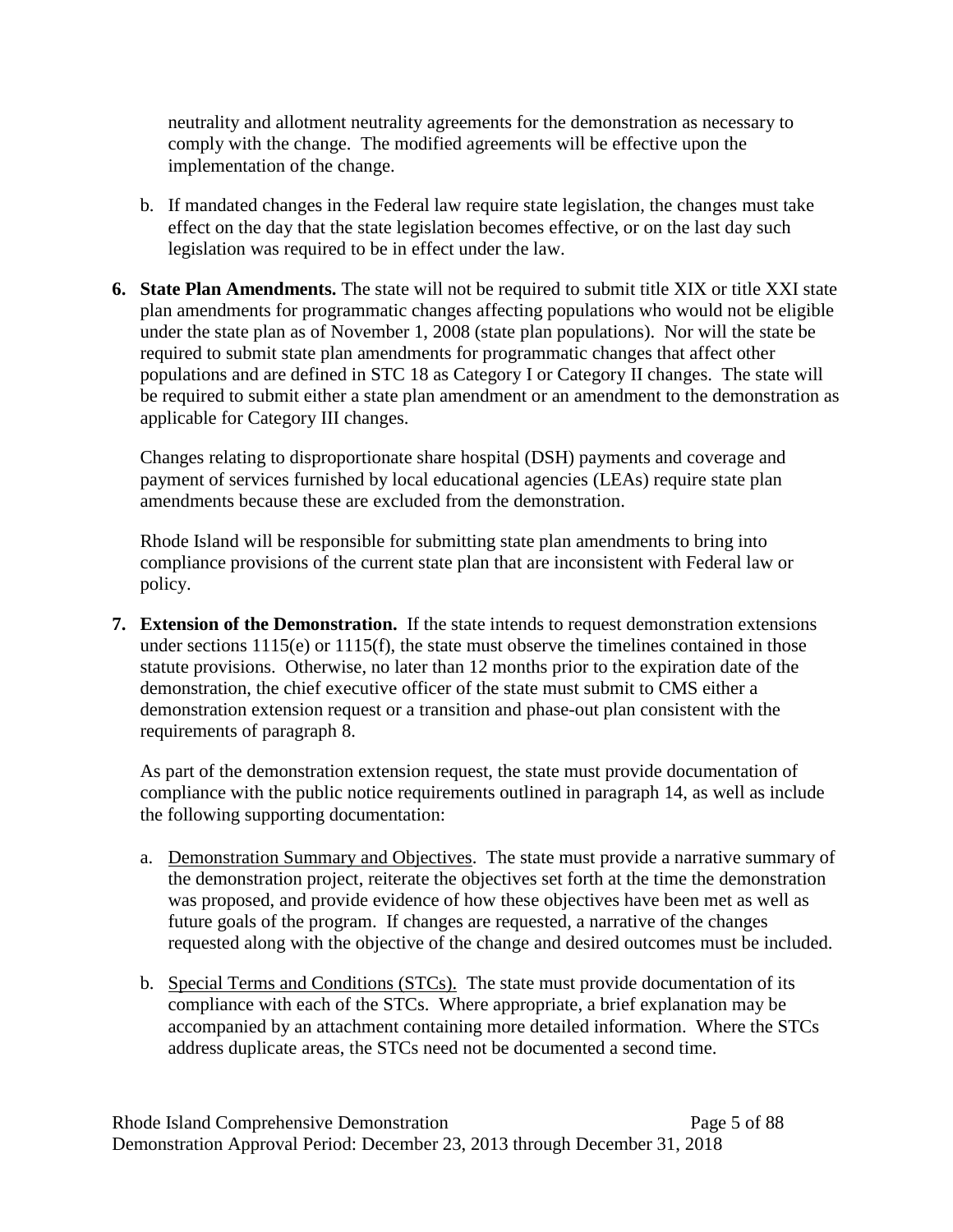- c. Waiver and Expenditure Authorities. The state must provide a list along with a programmatic description of the waivers and expenditure authorities that are being requested in the extension.
- d. Quality. The state must provide summaries of External Quality Review Organization (EQRO) reports, managed care organization (MCO) and state quality assurance monitoring, and any other documentation of the quality of care provided under the demonstration.
- e. Compliance with the Budget Neutrality Agreement. The state must provide financial data (as set forth in the current STCs) demonstrating the State's detailed and aggregate, historical and projected budget neutrality status for the requested period of the extension as well as cumulatively over the lifetime of the demonstration. CMS will work with the state to ensure that Federal expenditures under the extension of this project do not exceed the Federal expenditures that would otherwise have been made. In addition, the state must provide up-to-date responses to the CMS Financial Management standard questions.
- f. Draft on Evaluation Status and Findings. The state must provide a narrative summary of the evaluation design, status including evaluation activities and findings to date, and plans for evaluation activities during the expansion period. The narrative is to include, but not be limited to, describing the hypotheses being tested and any results available. The state must report interim research and evaluation findings for key research questions as a condition of renewal.
- g. Compliance with Transparency Requirements at 42 CFR §431.412. As part of the demonstration extension requests the state must provide documentation of compliance with the transparency requirements 42 CFR §431.412 and the public notice and tribal consultation requirements outlined in STC [14,](#page-8-0) as well as include the following supporting documentation:
	- i. *Demonstration Summary and Objectives.* The state must provide a summary of the demonstration project, reiterate the objectives set forth at the time the demonstration was proposed and provide evidence of how these objectives have been met as well as future goals of the program. If changes are requested, a narrative of the changes being requested along with the objective of the change and desired outcomes must be included.
	- ii. *Special Terms and Conditions.* The state must provide documentation of its compliance with each of the STCs. Where appropriate, a brief explanation may be accompanied by an attachment containing more detailed information. Where the STCs address any of the following areas, they need not be documented a second time.
	- iii. *Waiver and Expenditure Authorities*. The state must provide a list along with a programmatic description of the waivers and expenditure authorities that are being requested in the extension.

Rhode Island Comprehensive Demonstration **Page 6 of 88** Demonstration Approval Period: December 23, 2013 through December 31, 2018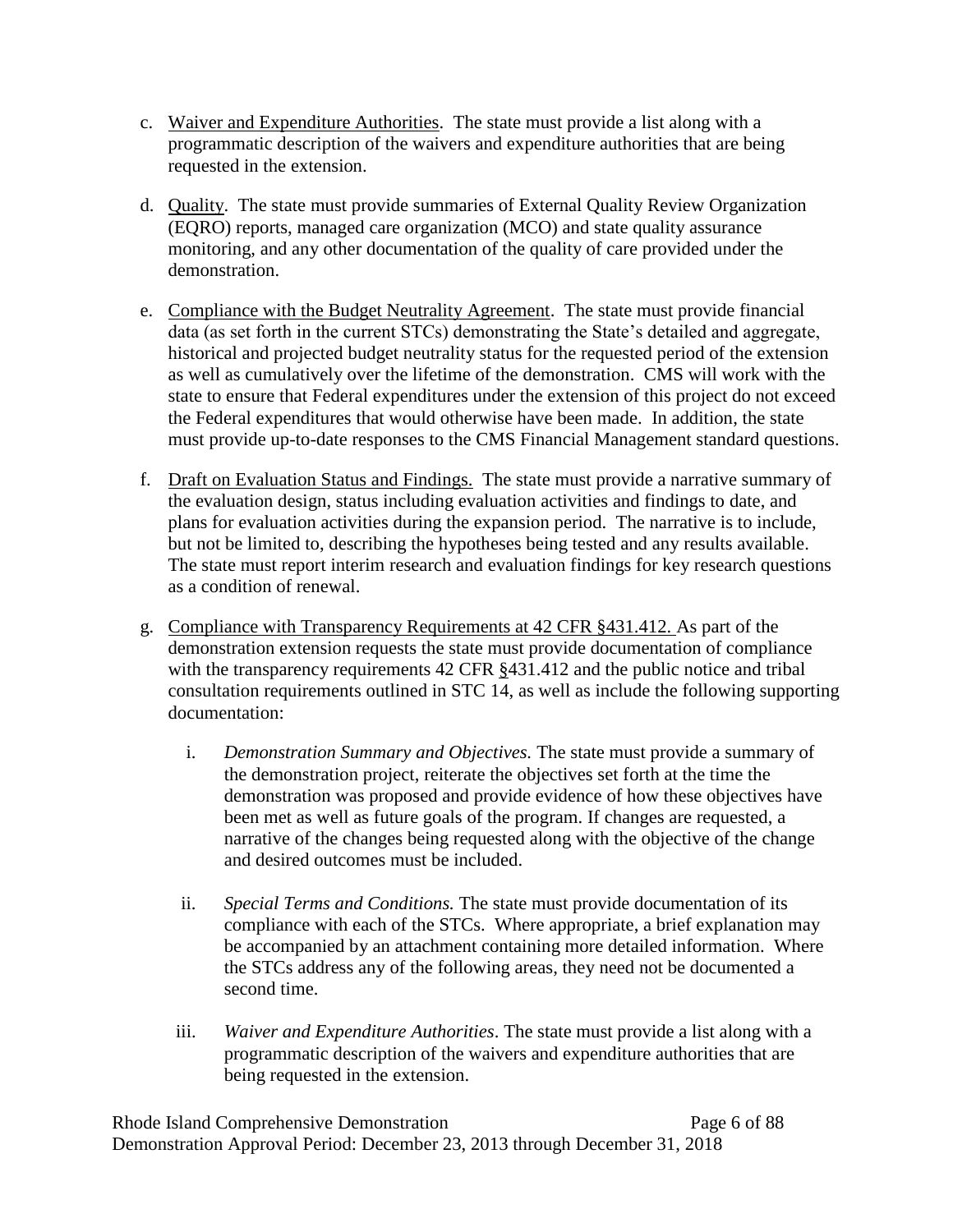- iv. *Quality.* The State must provide summaries of External Quality Review Organization (EQRO) reports, managed care organization (MCO), state quality assurance monitoring and quality improvement activities, and any other documentation of the quality of care provided under the demonstration.
- v. *Compliance with the Budget Neutrality*. The state must provide financial data (as set forth in the current STCs) demonstrating that the state has maintained and will maintain budget neutrality for the requested period of extension. CMS will work with the state to ensure that federal expenditures under the extension of this project do not exceed the federal expenditures that would otherwise have been made. In doing so, CMS will take into account the best estimate of President's budget and historical trend rates at the time of the extension.
- vi. *Interim Evaluation Report.* The state must provide an evaluation report reflecting the hypotheses being tested and any results available.
- vii. *Demonstration of Public Notice 42 CFR §431.408*. The state must provide documentation of the state's compliance with public notice process as specified in 42 CFR §431.408 including the post-award public input process described in 42 CFR §431.420(c) with a report of the issues raised by the public during the comment period and how the state considered the comments when developing the demonstration extension application.
- <span id="page-6-0"></span>**8. Demonstration Transition and Phase Out.** The state may only suspend or terminate this demonstration in whole, or in part, consistent with the following requirements.
	- a. Notification of Suspension or Termination. The state must promptly notify CMS in writing of the reason(s) for the suspension or termination, together with the effective date and a transition and phase-out plan. The state must submit its notification letter and a draft transition and phase-out plan to CMS no less than six (6) months before the effective date of the demonstration's suspension or termination. Prior to submitting the draft plan to CMS, the state must publish on its website the draft transition and phase-out plan for a 30-day public comment period. In addition, the state must conduct tribal consultation in accordance with its approved tribal consultation State Plan Amendment. Once the 30-day public comment period has ended, the state must provide a summary of each public comment received, the state's response to the comment and how the state incorporated the received comment into the revised phase-out plan.
	- b. Plan approval. The state must obtain CMS approval of the transition and phase-out plan prior to the implementation of the phase-out activities. Implementation of phase-out activities must be no sooner than 14 days after CMS approval of the phase-out plan.
	- c. Transition and Phase-out Plan Requirements. The state must include, at a minimum, in its phase-out plan the process by which it will notify affected beneficiaries, the content of said notices (including information on the beneficiary's appeal rights), the process by which the state will conduct administrative reviews of Medicaid eligibility prior to the

Rhode Island Comprehensive Demonstration Page 7 of 88 Demonstration Approval Period: December 23, 2013 through December 31, 2018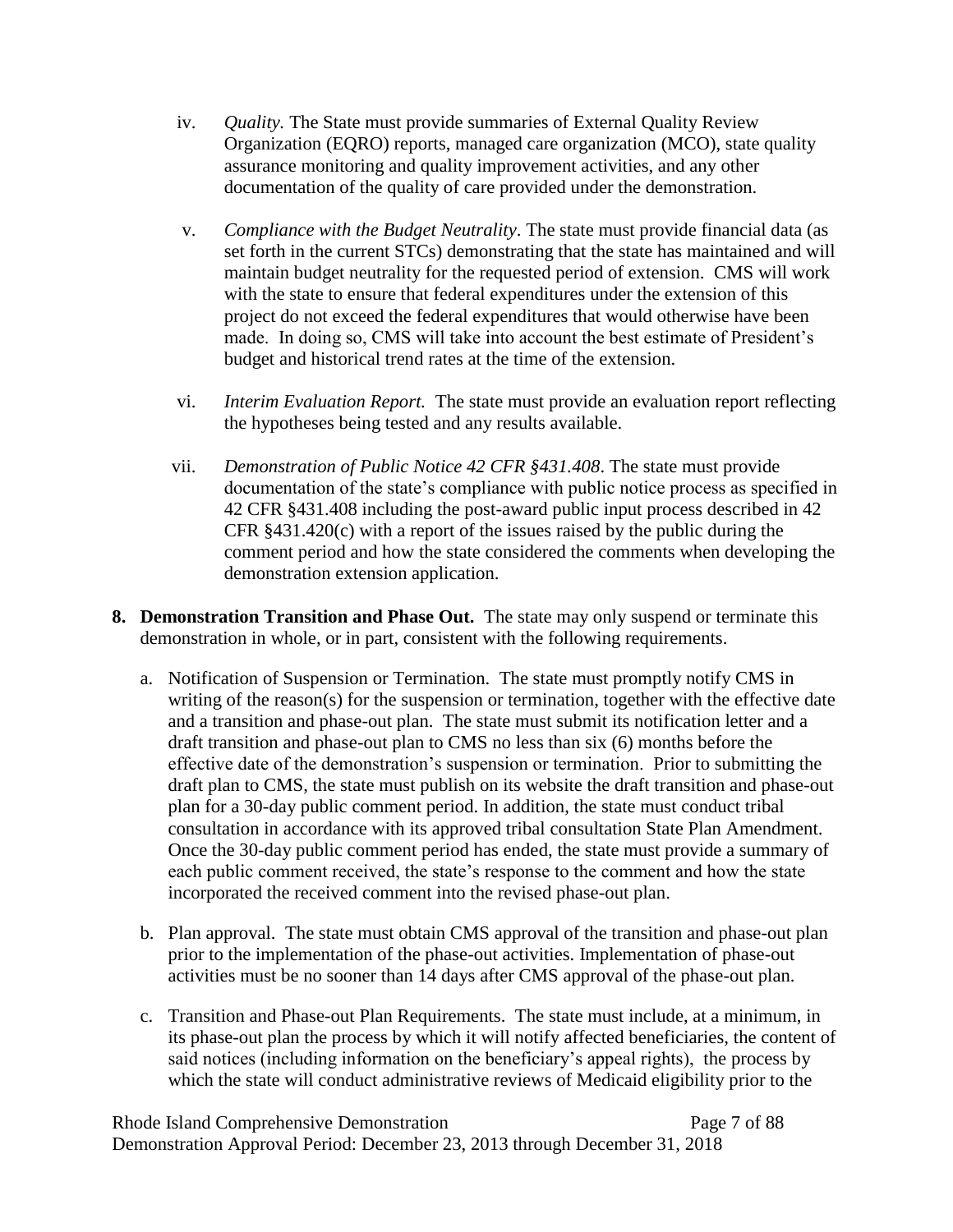termination of the program for the affected beneficiaries including any individuals on demonstration waiting lists, and ensure ongoing coverage for those beneficiaries determined eligible for ongoing coverage, as well as any community outreach activities including community resources that are available. The state must adhere to waiting list requirements outlined in STC [34.](#page-26-0)

- d. Transition and Phase-out Procedures. The state must comply with all notice requirements found in 42 CFR §431.206, §431.210, and §431.213. In addition, the state must assure all appeal and hearing rights afforded to demonstration participants as outlined in 42 CFR §431.220 and §431.221. If a demonstration participant requests a hearing before the date of action, the state must maintain benefits as required in 42 CFR §431.230. In addition, the state must conduct administrative renewals for all affected beneficiaries in order to determine if they qualify for Medicaid eligibility under a different eligibility category. 42 CFR section 435.916.
- e. Exemption from Public Notice Procedures 42.CFR Section 431.416(g). CMS may expedite the federal and state public notice requirements in the event it determines that the objectives of title XIX and XXI would be served or under circumstances described in 42 CFR section 431.416(g ).
- f. Federal Financial Participation (FFP): If the project is terminated or any relevant waivers suspended by the state, FFP shall be limited to normal closeout costs associated with terminating the demonstration including services and administrative costs of disenrolling participants.
- **9. Expiring Demonstration Authority.** For demonstration authority that expires prior to the demonstration's expiration date, the state must submit a demonstration expiration plan to CMS no later than 6 months prior to the applicable demonstration authority's expiration date, consistent with the following requirements:
	- a. Expiration Requirements. The state must include, at a minimum, in its demonstration expiration plan the process by which it will notify affected beneficiaries, the content of said notices (including information on the beneficiary's appeal rights), the process by which the state will conduct administrative reviews of Medicaid eligibility for the affected beneficiaries, and ensure ongoing coverage for eligible individuals, as well as any community outreach activities.
	- b. Expiration Procedures. The state must comply with all notice requirements found in 42 CFR § 431.206, 431.210 and 431.213. In addition, the state must assure all appeal and hearing rights afforded to demonstration participants as outlined in 42 CFR § 431.220 and 431.221. If a demonstration participant requests a hearing before the date of action, the state must maintain benefits as required in 42 CFR §431.230. In addition, the state must conduct administrative renewals for all affected beneficiaries in order to determine if they qualify for Medicaid eligibility under a different eligibility category.
	- c. Federal Public Notice. CMS will conduct a 30-day federal public comment period consistent with the process outlined in 42 CFR § 431.416 in order to solicit public input

Rhode Island Comprehensive Demonstration **Page 8 of 88** Demonstration Approval Period: December 23, 2013 through December 31, 2018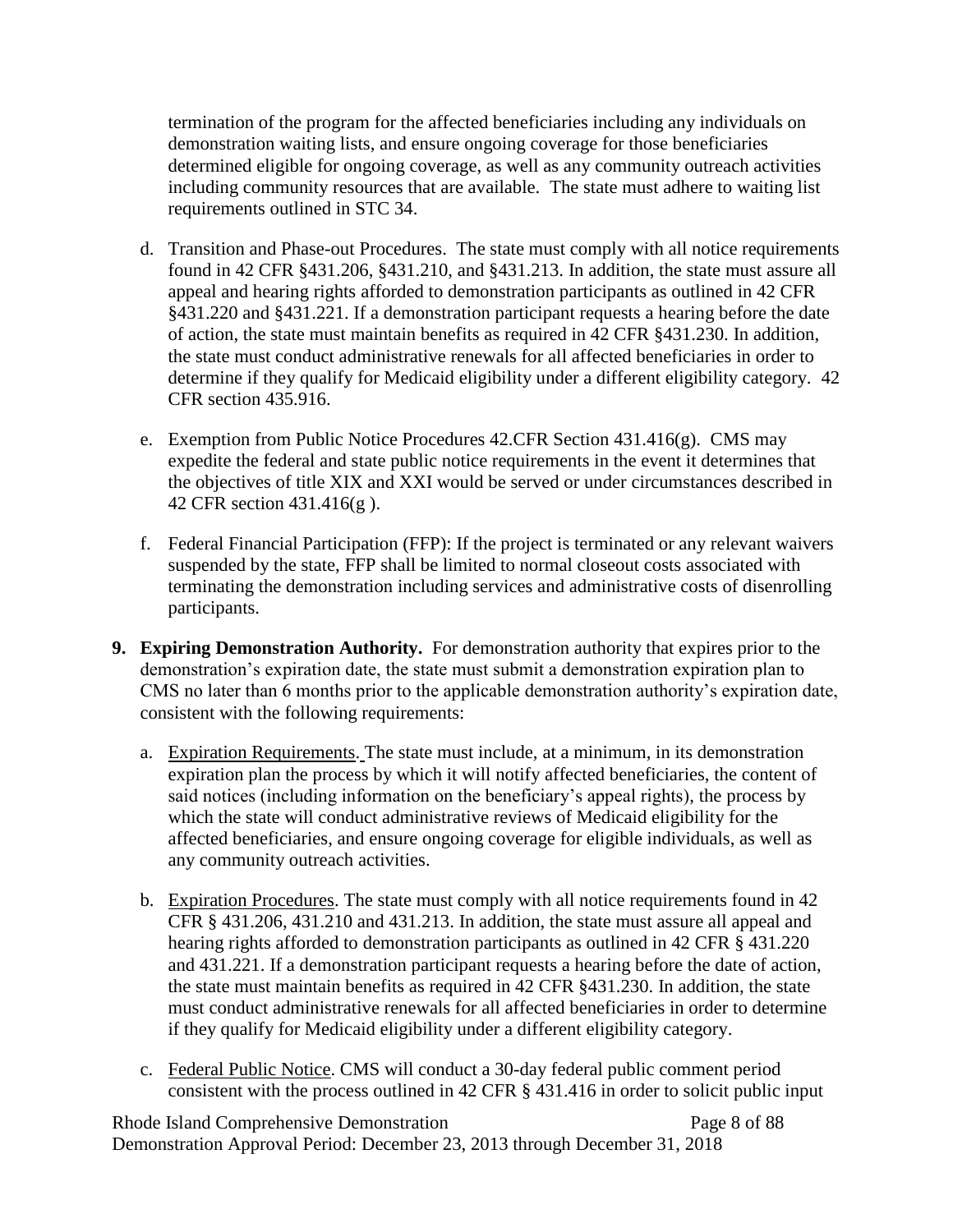on the state's demonstration expiration plan. CMS will consider comments received during the 30-day period during its review and approval of the state's demonstration expiration plan. The state must obtain CMS approval of the demonstration expiration plan prior to the implementation of the expiration activities. Implementation of expiration activities must be no sooner than 14 days after CMS approval of the plan.

- d. FFP. FFP shall be limited to normal closeout costs associated with the expiration of the demonstration including services and administrative costs of disenrolling participants.
- <span id="page-8-1"></span>**10. CMS Right to Amend, Terminate or Suspend for Cause.** CMS may amend, suspend or terminate the demonstration, in whole or in part, at any time before the date of expiration, whenever it determines, following a hearing, that the state has materially failed to comply with the terms of the project. CMS must promptly notify the state in writing of the determination and the reasons for the suspension or termination, together with the effective date.
- **11. Finding of Non-Compliance.** The state does not relinquish its rights to challenge CMS' finding that the state materially failed to comply.
- **12. Withdrawal of Waiver or Expenditure Authority.** CMS reserves the right to withdraw waivers or expenditure authorities at any time that it determines that continuing the waivers or expenditure authorities would no longer be in the public interest or promote the objectives of titles XIX or XXI. CMS must promptly notify the state in writing of the determination and the reasons for the withdrawal, together with the effective date. If a waiver or expenditure authority is withdrawn, FFP is limited to normal closeout costs associated with terminating the demonstration, including services and administrative costs of disenrolling participants.
- **13. Adequacy of Infrastructure.** The state must ensure the availability of adequate resources for implementation and monitoring of the demonstration, including education, outreach, and enrollment; maintaining eligibility systems; compliance with cost sharing requirements; and reporting on financial and other demonstration components.
- <span id="page-8-0"></span>**14. Public Notice and Consultation with Interested Parties.** The state must continue to comply with the state Notice Procedures set forth in 59 Fed. Reg. 49249 (September 27, 1994) for any category III program changes to the demonstration, including, but not limited to, those referenced in paragraph [18](#page-9-0) of Section IV, Program Flexibility.
- **15. Post Award Forum.** Within six months of the demonstration's implementation and annually thereafter, the state will afford the public with an opportunity to provide meaningful comment on the progress of the demonstration. At least 30 days prior to the date of the planned public forum, the state must publish the date, time and location of the forum in a prominent location on its website. The state can use either its Medicaid Advisory Committee, or another meeting that is open to the public and where an interested party can learn about the progress of the demonstration to meet the requirements of the STC. The state must include a summary in the quarterly report, as specified in STC [93,](#page-41-0) associated with the quarter

Rhode Island Comprehensive Demonstration Page 9 of 88 Demonstration Approval Period: December 23, 2013 through December 31, 2018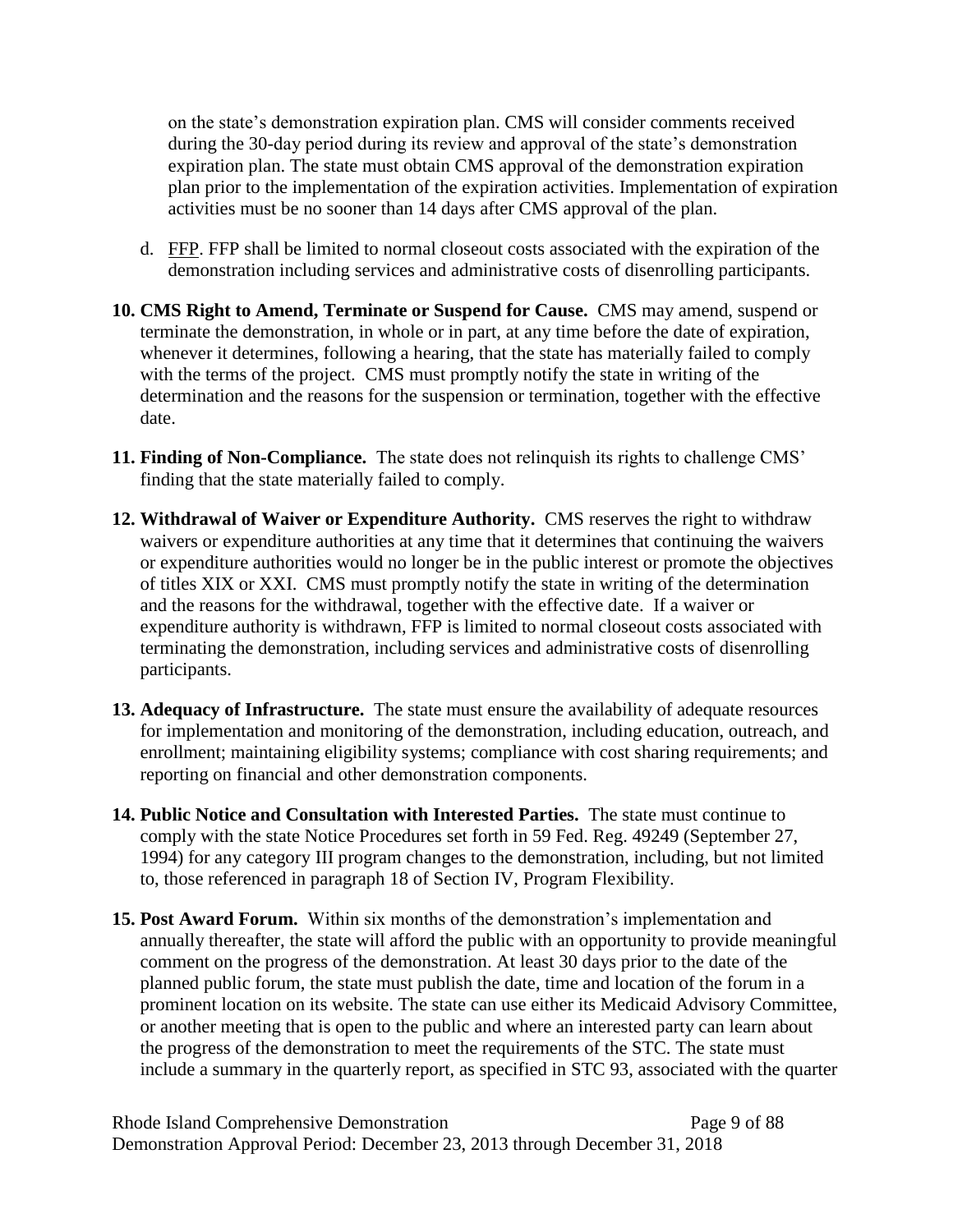in which the forum was held. The state must also include the summary in its annual report as required by STC [94.](#page-41-1)

- **16. FFP.** No Federal administrative or service matching funds for expenditures for this demonstration will take effect until the effective date identified in the demonstration approval **letter**
- **17. Transformed Medicaid Statistical Information Systems Requirements (T-MSIS).** The State shall comply with all data reporting requirements under Section 1903(r) of the Act, including but not limited to Transformed Medicaid Statistical Information Systems Requirements. More information regarding T-MSIS is available in the August 23, 2013 State Medicaid Director Letter.

# **IV. TITLE XIX PROGRAM FLEXIBILITY**

Rhode Island has flexibility to make changes to its demonstration based on how the changes align with the categories defined below and the corresponding process in this Section paragraph [18,](#page-9-0) "Process for Changes to the Demonstration." The categories of changes described below are for changes to the program as described in the STCs. Initiatives described in the STCs are approved upon approval of the demonstration.

- <span id="page-9-0"></span>**18. Categories of Changes and General Requirements for Each Category.** When making changes, the state must characterize the change in one of the three following categories below. CMS has 15 business days after receiving notification of the change (either informally for Category I or formally for Categories II and III) to notify the state of an incorrect characterization of a programmatic change. To the extent the state and CMS are unable to reach mutual agreement on the characterization of the programmatic change, the CMS characterization shall be binding and non-appealable as to the procedure to be followed.
	- a. Category I Change. Is a change which is administrative in nature for which the state has current authority under the state plan or demonstration, and which does not affect beneficiary eligibility, benefits, overall healthcare delivery systems, payment methodologies or cost sharing. The state must notify CMS of such changes either in writing or orally in the periodic review calls and update reports as specified in the General Reporting Section paragraphs [92](#page-41-2) through [94.](#page-41-1) Implementation of these changes does not require approval by CMS.

Examples of Category I changes include, but are not limited to:

- o Changes to the instruments used to determine the level of care.
- o Changes to the Assessment and Coordination Organization Structure.
- o Changes to general operating procedures.
- o Changes to provider network methodologies (provider enrollment procedures, but not delivery system changes).
- o Changes to prior authorization procedures.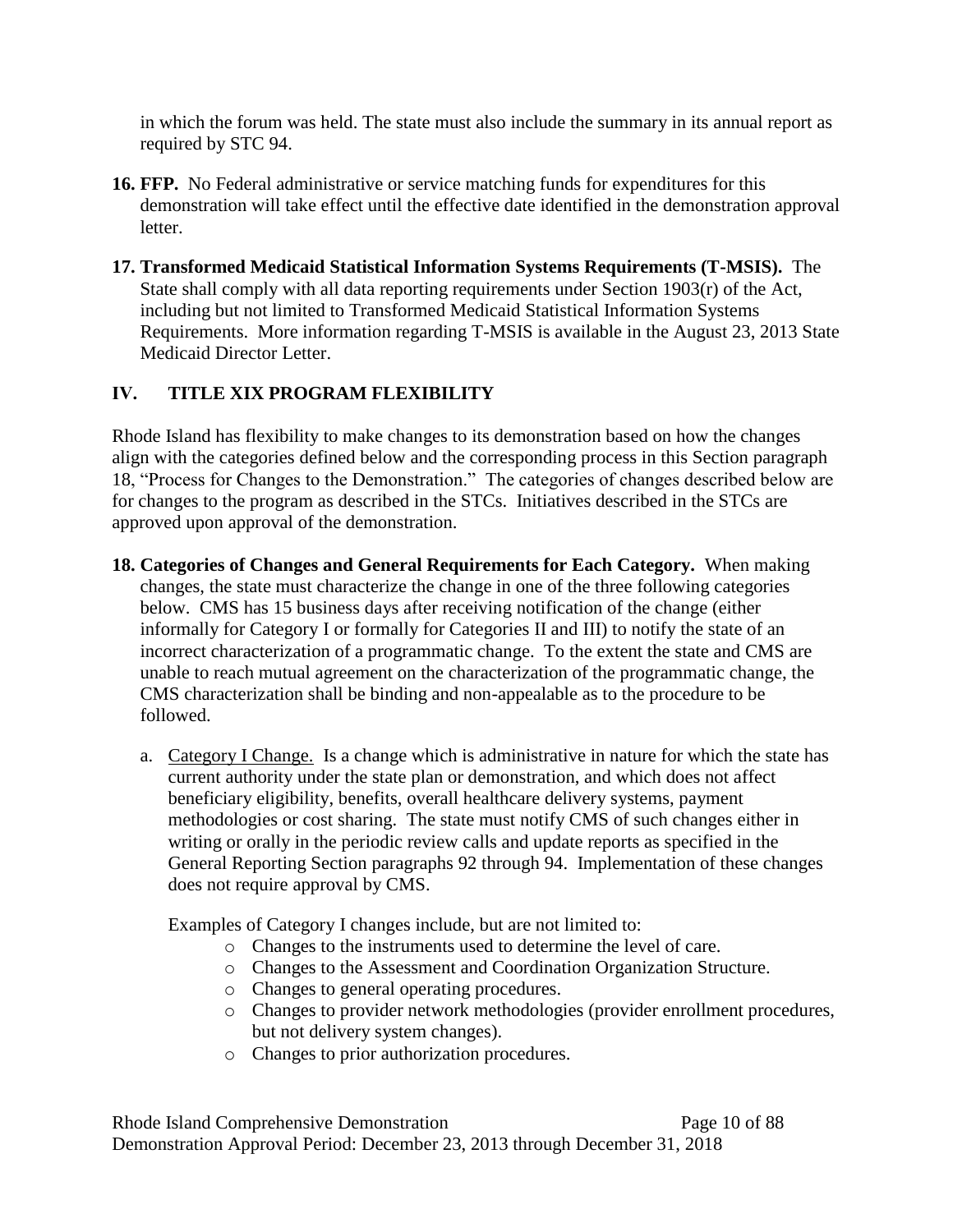- o Adding any HCBS service that has a core definition in the Instructions/Technical Guidance under section1915(c) if the state intends to use the core definition.
- o Modifying an HCBS service definition to adopt the core definition.
- b. Category II Change. Is a change that could be made as a state plan amendment or through authority in sections 1915(b), 1915(c), 1915(i) or 1915(j) without any change in either the STCs, or the section 1115 waiver and expenditure authorities. These changes may affect benefit packages, overall healthcare delivery systems (including adding populations to managed care), cost sharing levels, and post-eligibility contributions to the cost of care. Such changes do not, however, include changes that affect beneficiary eligibility (including changes to the level of spenddown eligibility). The state must comply with its existing state plan amendment public notice process prior to implementation. The state must also notify CMS in writing of Category II changes prior to implementation, and must furnish CMS with appropriate assurances and justification, that include, but are not limited to, the following:
	- i. That the change is consistent with the protections to health and welfare as appropriate to title XIX of the Act, including justification;
	- ii. That the change results in appropriate efficient and effective operation of the program, including justification and response to funding questions;
	- iii. That the changes would be permissible as a state Plan or section 1915 waiver amendment; and that the change is otherwise consistent with sections 1902, 1903, 1905, and 1906, current Federal regulations, and CMS policy; and
	- iv. Assessment of the cost of the change.

CMS will not provide Federal matching funds for activities affected by unapproved but implemented Category II changes.

Examples of Category II changes include, but are not limited to:

- o Changes to the ICF/IDD, hospital, or nursing home level of care criteria that are applied prospectively (not to existing long term care or HCBS recipients);
- o Adding any HCBS service for which the state intends to use a definition other than the core definition; the service definition must be included with the assurances;
- o Modifying any HCBS service definition, unless it is to adopt the core definition;
- o Adding an "other" HCBS service that does not have a core definition; the service definition must be included with the assurances;
- o Removing any HCBS service that is at that time being used by any participants;
- o Change/modify or end RIte Share premium assistance options for otherwise eligible individuals;
- o Changes to payment methodologies for Medicaid covered services including, but not limited to, DRG payments to hospitals or acuity based payments to nursing homes;
- o Healthy Behaviors Incentives;

Rhode Island Comprehensive Demonstration Page 11 of 88 Demonstration Approval Period: December 23, 2013 through December 31, 2018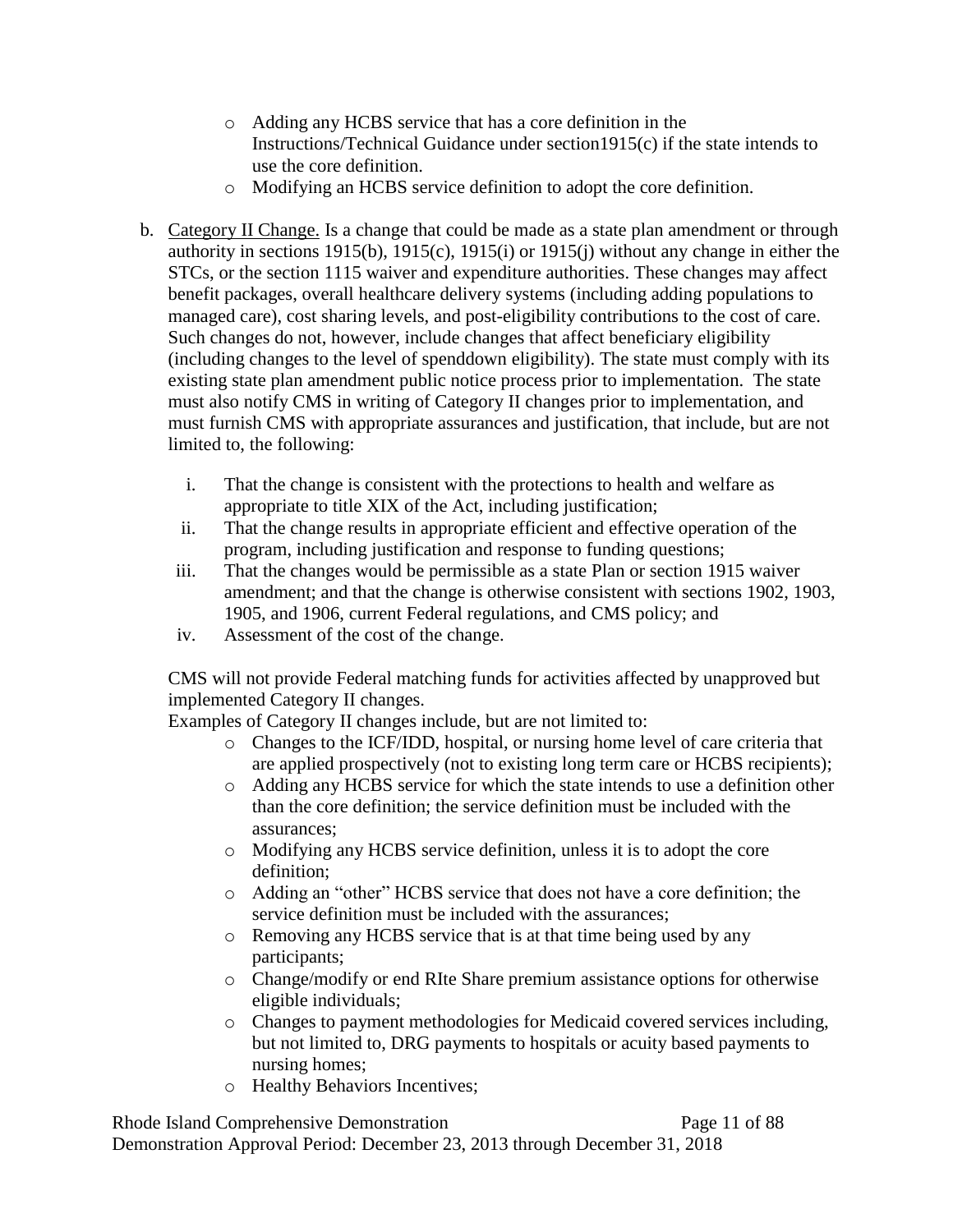- o Addition or elimination of optional state plan benefits;
- o Changes in the amount, duration, and scope of state plan benefits that do not affect the overall sufficiency of the benefit;
- o Benefit changes in accordance with the flexibility outlined in current Medicaid regulations, as amended on July 15, 2013 at 78 FR 42160 (and any subsequent amendments);
- o Cost-Sharing Changes up to the limits specified in Medicaid cost-sharing regulations published on July 15, 2013, unless otherwise defined in the STCs.
- c. Category III Change. Is a change requiring modifications to the current waiver or expenditure authorities including descriptive language within those authorities and the STCs, and any other change that is not clearly described within Categories I and II. In addition, a programmatic change may be categorized as a Category III change by the state to obtain reconsideration after unsuccessfully pursuing approval of the change under Category II. The state must comply with the section 1115 demonstration public notice process as described in paragraph [14](#page-8-0) of these STCs. The state must notify CMS in writing of Category III changes, and submit an amendment to the demonstration as described in paragraph [19,](#page-11-0) "Process for Changes to the Demonstration." Category III changes shall not be implemented until after approval of the amendment by CMS.

Examples of Category III changes:

- o All Eligibility Changes;
- o Changes in EPSDT;
- o Spend-down level changes;
- o Aggregate cost-sharing changes that are not consistent with Medicaid costsharing flexibility (would exceed 5 percent of family income) in current Medicaid regulations;
- o Benefit changes that are not in accordance with current Medicaid regulations; and
- o Post-eligibility treatment of income; and
- o Amendments requesting changes to the budget neutrality limits.
- <span id="page-11-0"></span>**19. Process for Changes to the Demonstration.** The state must submit the corresponding notification to CMS for any changes it makes to the demonstration as characterized in the Category I, II or III definitions section depending on the level of change. CMS will inform the state within 15 business days of any correction to the State's characterization of a change, which shall be binding and non-appealable as to the procedure for the change. The state must also have a public notice process as described below for Category II and III changes to the demonstration.
	- a. Process for Category I Changes. The state must notify CMS of any change to the demonstration defined as a Category I change 30 calendar days before implementing the change. The state must also report these changes in the quarterly and annual reports for purposes of monitoring the demonstration. The state does not need CMS approval for changes to the demonstration that are Category I changes.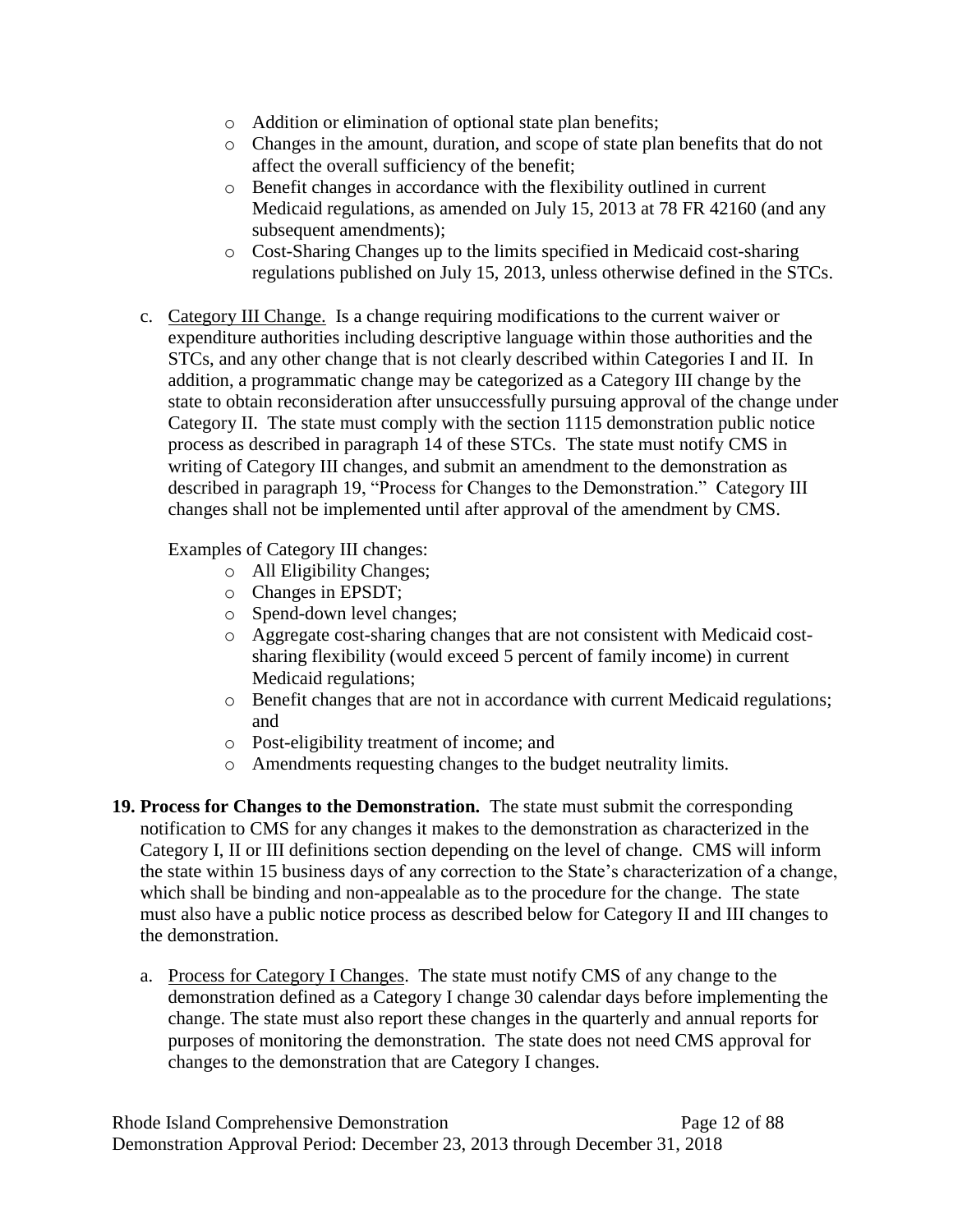If CMS determines at any time subsequent to state implementation of a Category I change that it is not consistent with state assurances, or is contrary to Federal statutes, regulations, or CMS policy, CMS reserves the right to request prompt state corrective action as a condition of continued operation of the demonstration. If the state does not take appropriate action, CMS reserves the right to end the demonstration per Paragraph [10](#page-8-1) of these STCs.

b. Process for Category II Changes. The state will notify CMS of any change to the demonstration defined as a Category II change. This notification will include assurances that the change is consistent with Federal statutes, regulations, and CMS policy. No Federal funding shall be available for unapproved demonstration activities affected by a Category II change.

The state must submit the notification and assurances 45 calendar days prior to the date set by the state for implementing the change. CMS will not provide federal matching funds for unapproved Category II changes. After receipt of the State's written notification, CMS will notify the state:

- i. Within 45 calendar days of receipt if the assurances supporting the change are approved; or
- ii. Within 45 calendar days of receipt if the assurances do not establish that the change is consistent with federal statutes, regulations, and CMS policy. As part of the notification, CMS will describe the missing information, necessary corrective actions, and/or additional assurances the state must pursue to make the change consistent.
- iii. During days 46 and beyond, CMS will be available to work with the state. During this time period, the state can provide to CMS additional justification or assurance in order to clarify the appropriateness of the change.
- iv. During days 46 through 75, the state, upon taking appropriate action, must submit a written statement to CMS indicating how the state has addressed CMS concerns on the assurances. Within 15 calendar days of the date of the additional submission, CMS will notify the state if the assurances are approved.
- v. By day 90, if the assurances have not been approved by CMS, the state may obtain reconsideration by pursuing the change again as a revised Category II change if the state has additional information, or as a Category III change.
- vi. If CMS determines at any time subsequent to state implementation of an approved Category II change that the assurances are no longer valid, CMS shall request prompt state corrective action as a condition of continued operation of the demonstration.
- vii. After implementation, FFP is available for approved changes.
- c. Process for Category III Changes.The state must submit an amendment to the demonstration as defined in the paragraphs below.
	- i. All amendment requests are subject to approval at the discretion of the Secretary in accordance with section 1115 of the Act. The state must not implement changes to these elements without prior approval from CMS. Amendments to the

Rhode Island Comprehensive Demonstration Page 13 of 88 Demonstration Approval Period: December 23, 2013 through December 31, 2018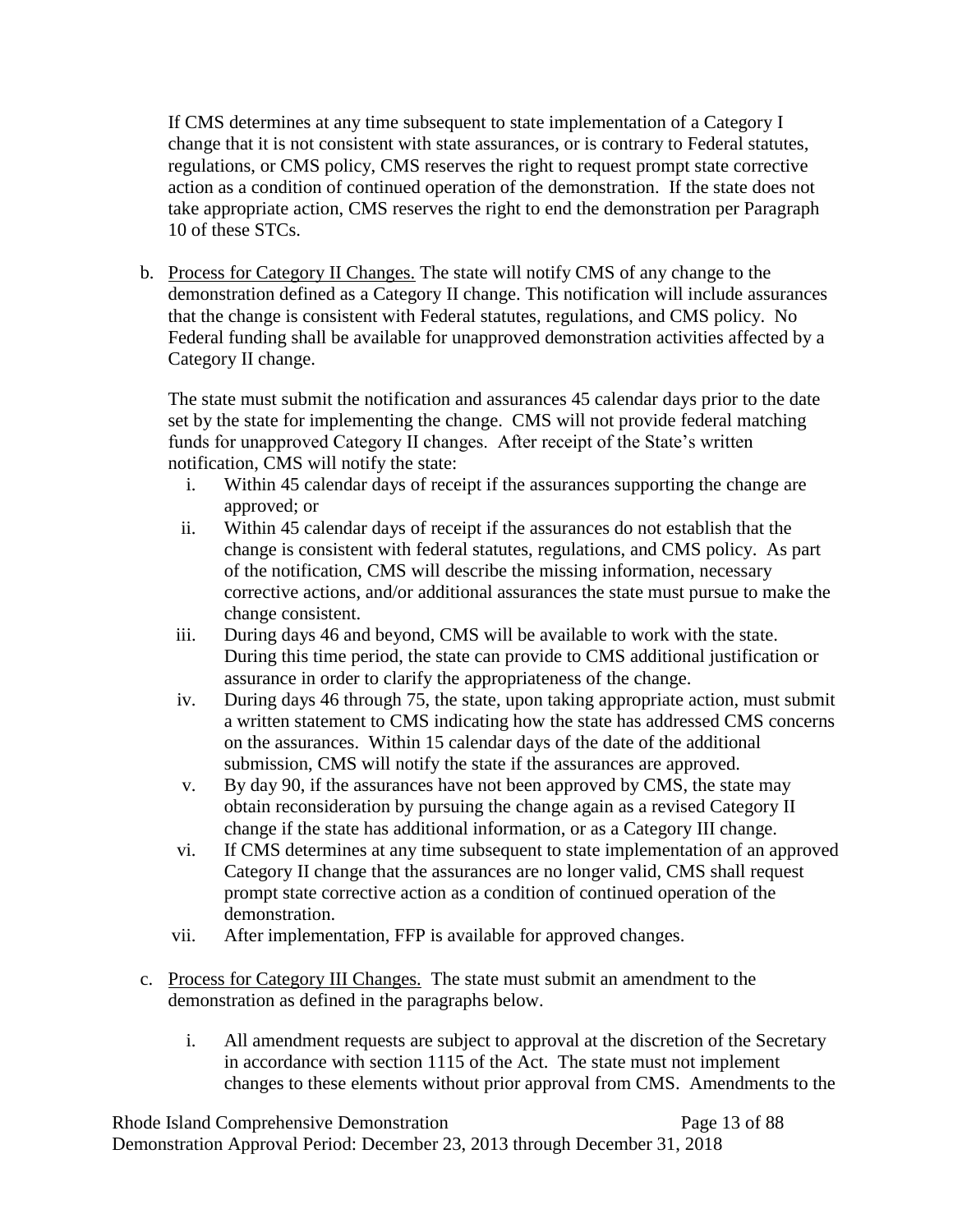demonstration are not retroactive and FFP will not be available for changes to the demonstration that have not been approved through the amendment process set forth in paragraph (ii) below. The state will notify CMS of proposed demonstration changes at the monthly monitoring call, as well as in the written quarterly report, to determine if a formal amendment is necessary.

- ii. Requests to amend the demonstration must be submitted to CMS for approval no later than 120 days prior to the planned date of implementation of the change and may not be implemented until approved. Amendment requests must be reviewed by the Federal Review Team and must include, but are not limited to, the following:
	- 1. An explanation of the public process used by the state consistent with the requirements of paragraph [14](#page-8-0) to reach a decision regarding the requested amendment;
	- 2. A data analysis worksheet which identifies the specific "with waiver" impact of the proposed amendment on the current budget neutrality expenditure cap. Such analysis must include current "with waiver" and "without waiver" status on both a summary and detailed level through the current extension approval period using the most recent actual expenditures, as well as summary and detailed projections of the change in the "with waiver" expenditure total as a result of the proposed amendment which isolates (by Eligibility Group) the impact of the amendment;
	- 3. An up-to-date CHIP Allotment Neutrality worksheet;
	- 4. A detailed description of the amendment, including impact on beneficiaries, with sufficient supporting documentation including a conforming title XIX and/or title XXI state plan amendment if necessary; and
	- 5. A description of how the evaluation design will be modified to incorporate the amendment provisions.

# **V. ELIGIBILITY AND ENROLLMENT**

#### **20. Populations Affected and Eligible under the Demonstration.**

The following populations listed on the tables below will receive coverage through the service delivery systems under the Comprehensive demonstration.

Mandatory and optional Medicaid and/or CHIP state plan groups described in Table 1 below derive their eligibility through the Medicaid State Plan are subject to all applicable Medicaid laws and regulations except as expressly waived under authority granted by this demonstration. Those groups made eligible by virtue of the expenditure authorities expressly granted in this demonstration, describe in Table 2 below, are subject to Medicaid and/or

Rhode Island Comprehensive Demonstration Page 14 of 88 Demonstration Approval Period: December 23, 2013 through December 31, 2018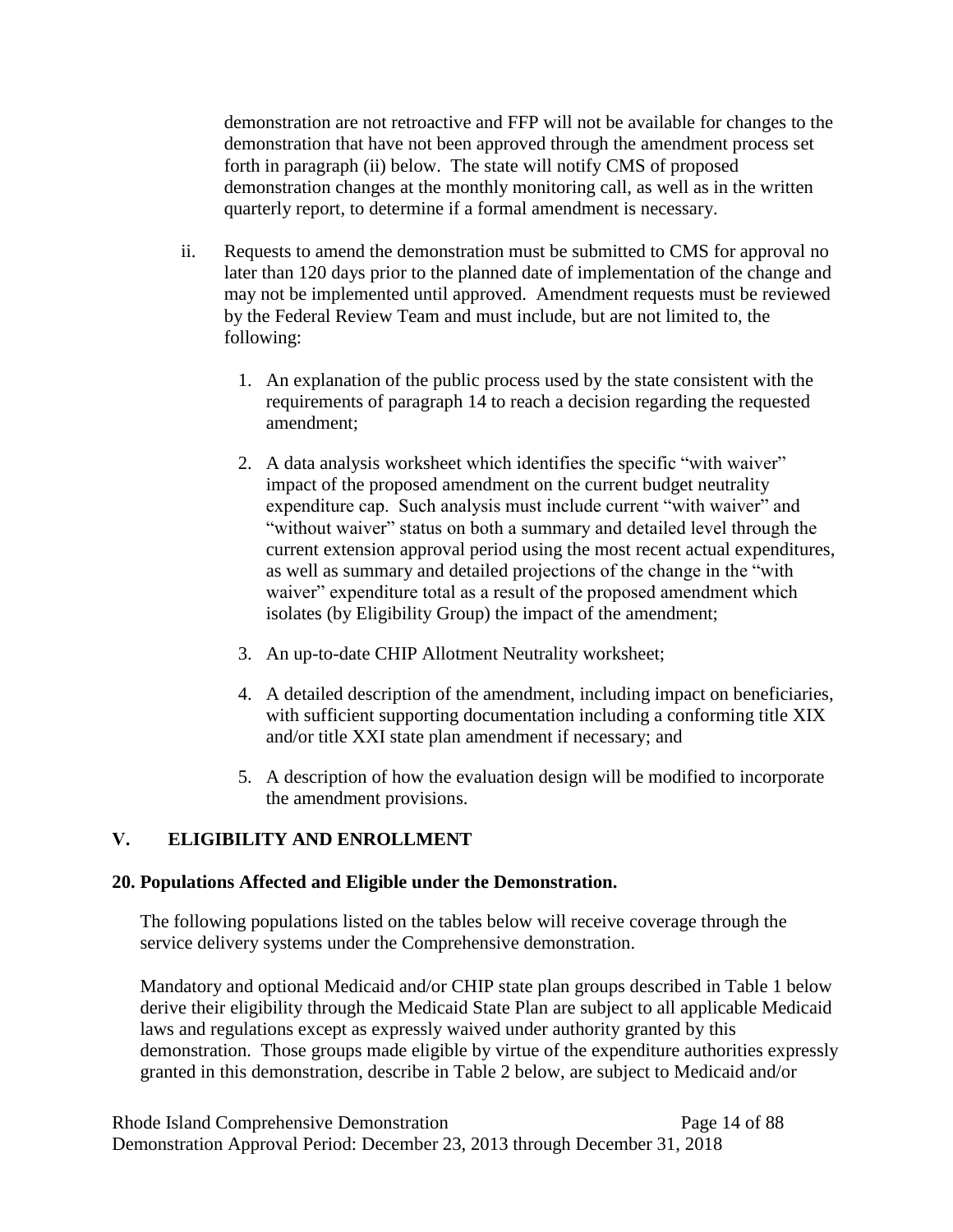CHIP laws, regulations and policies except as expressly identified as not applicable under expenditure authority granted by this demonstration.

Any Medicaid State Plan Amendments to the eligibility standards and methodologies for these eligibility groups, including the conversion to a MAGI standard January 1, 2014, will apply to this demonstration.

| Table 1. Mandatory and Optional Medicaid State Plan Groups |                                                                                                                                                                                                                                                                                                                                                                                                                                                                                                                                                  |                                 |                                                          |
|------------------------------------------------------------|--------------------------------------------------------------------------------------------------------------------------------------------------------------------------------------------------------------------------------------------------------------------------------------------------------------------------------------------------------------------------------------------------------------------------------------------------------------------------------------------------------------------------------------------------|---------------------------------|----------------------------------------------------------|
| <b>Demonstration</b><br>population<br>number               | <b>Population description</b>                                                                                                                                                                                                                                                                                                                                                                                                                                                                                                                    | <b>Funding</b><br><b>Stream</b> | $CMS-64$<br><b>Eligibility Group</b><br><b>Reporting</b> |
| <b>Budget</b><br>Population 1                              | Aged, blind, and<br>disabled individuals<br>with no third party<br>liability.                                                                                                                                                                                                                                                                                                                                                                                                                                                                    | <b>Title XIX</b>                | ABD no TPL                                               |
| <b>Budget</b><br>Population 2                              | Aged, blind, and<br>disabled individuals<br>with third party liability.                                                                                                                                                                                                                                                                                                                                                                                                                                                                          | <b>Title XIX</b>                | <b>ABD TPL</b>                                           |
| <b>Budget</b><br>Population 3                              | Effective through<br>December 31, 2013,<br>pregnant women with<br>incomes up to 185<br>percent of the federal<br>poverty level (FPL) and<br>children whose family<br>incomes are up to 250<br>percent of the FPL who<br>are not otherwise<br>eligible under the<br>approved Medicaid state<br>plan.<br>Effective through<br>December 31, 2013,<br>expenditures for parents<br>and caretaker relatives<br>who are not otherwise<br>eligible under the<br>approved Medicaid state<br>plan with incomes that<br>is up to 175 percent of<br>the FPL. | Title XIX                       | <b>RIte Care</b>                                         |

# **Mandatory and Optional Medicaid State Plan Groups**

Rhode Island Comprehensive Demonstration Page 15 of 88 Demonstration Approval Period: December 23, 2013 through December 31, 2018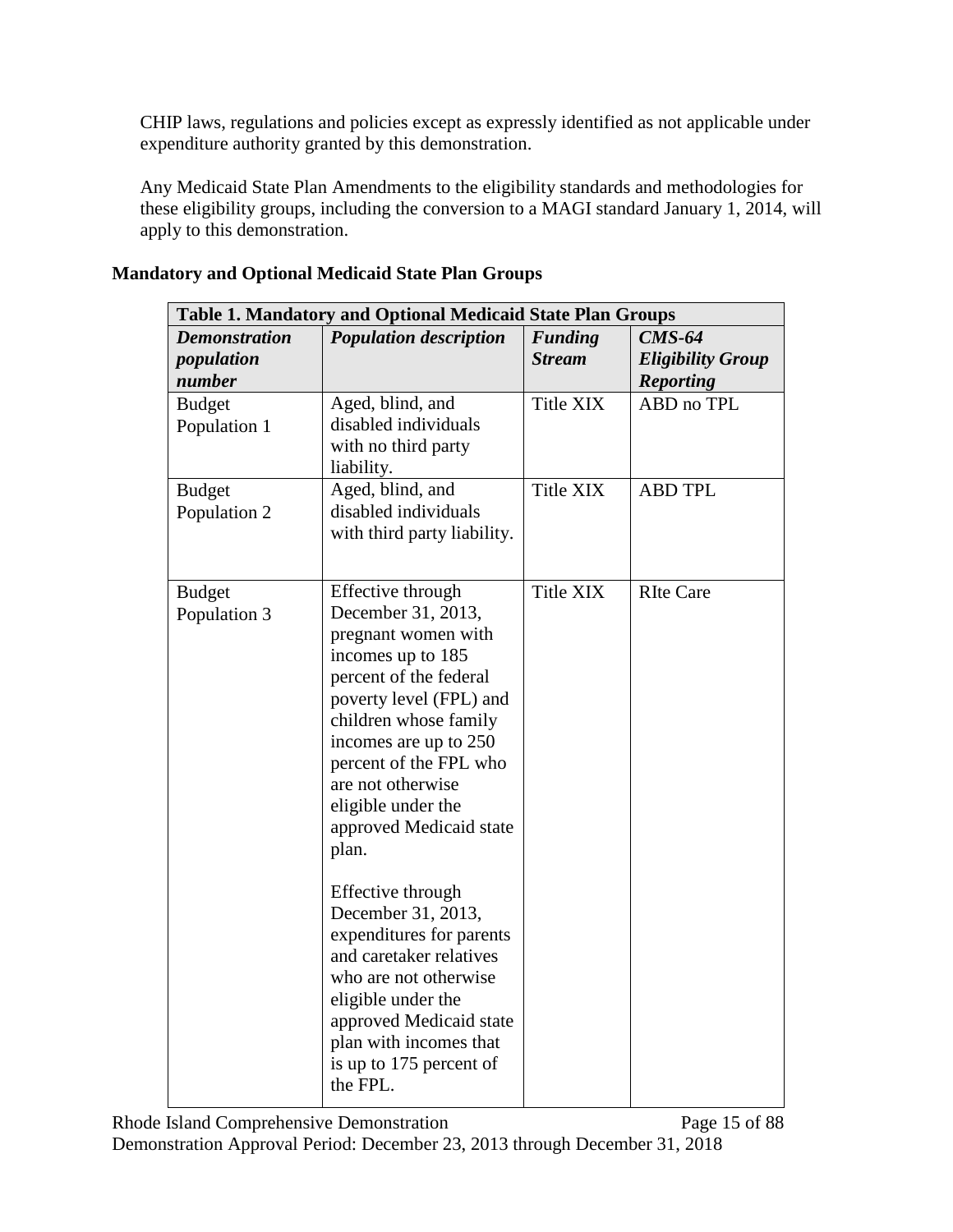| Table 1. Mandatory and Optional Medicaid State Plan Groups |                               |                |                          |
|------------------------------------------------------------|-------------------------------|----------------|--------------------------|
| <b>Demonstration</b>                                       | <b>Population description</b> | <b>Funding</b> | $CMS-64$                 |
| population                                                 |                               | <b>Stream</b>  | <b>Eligibility Group</b> |
| number                                                     |                               |                | <b>Reporting</b>         |
| <b>Budget</b>                                              | Effective January 1,          | Title XIX      | <b>RIte Care</b>         |
| Population 3                                               | 2014, parents and             |                |                          |
| (continued)                                                | caretakers up to 133          |                |                          |
|                                                            | percent FPL.                  |                |                          |
|                                                            |                               |                |                          |
|                                                            | Effective January 1,          |                |                          |
|                                                            | 2014, pregnant women          |                |                          |
|                                                            | with incomes up to 185        |                |                          |
|                                                            | percent of the FPL and        |                |                          |
|                                                            | children whose family         |                |                          |
|                                                            | incomes are up to 250         |                |                          |
|                                                            | percent of the FPL who        |                |                          |
|                                                            | are not otherwise             |                |                          |
|                                                            | eligible under the            |                |                          |
|                                                            | approved Medicaid state       |                |                          |
|                                                            | plan.                         |                |                          |
| <b>Budget</b>                                              | Children who qualify          | Title XIX      | <b>CSHCN</b>             |
| Population 4                                               | for Medicaid under SSI,       |                |                          |
|                                                            | children under 21 who         |                |                          |
|                                                            | are under State               |                |                          |
|                                                            | Adoption Agreements,          |                |                          |
|                                                            | Individuals under 21 for      |                |                          |
|                                                            | whom the state is             |                |                          |
|                                                            | assuming full financial       |                |                          |
|                                                            | responsibility,               |                |                          |
|                                                            | <b>TEFRA</b> section 134      |                |                          |
|                                                            | children (Katie Beckett       |                |                          |
|                                                            | up to age $19$ ).             |                |                          |
| <b>Budget</b>                                              | Women screened for            | Title XIX      | <b>BCCTP</b>             |
| Population 14                                              | breast or cervical cancer     |                |                          |
|                                                            | under CDC's National          |                |                          |
|                                                            | <b>Breast and Cervical</b>    |                |                          |
|                                                            | <b>Cancer Early Detection</b> |                |                          |
|                                                            | Program.                      |                |                          |
| <b>Budget</b>                                              | Effective January 1,          | Title XIX      | New Adult Group          |
| Population 22                                              | 2014, expenditures for        |                |                          |
|                                                            | adults the new adult          |                |                          |
|                                                            | group, described in           |                |                          |
|                                                            | 1902(a)(10)(A)(i)(VIII)       |                |                          |
|                                                            | and 42 CFR 435.119.           |                |                          |

Rhode Island Comprehensive Demonstration Page 16 of 88 Demonstration Approval Period: December 23, 2013 through December 31, 2018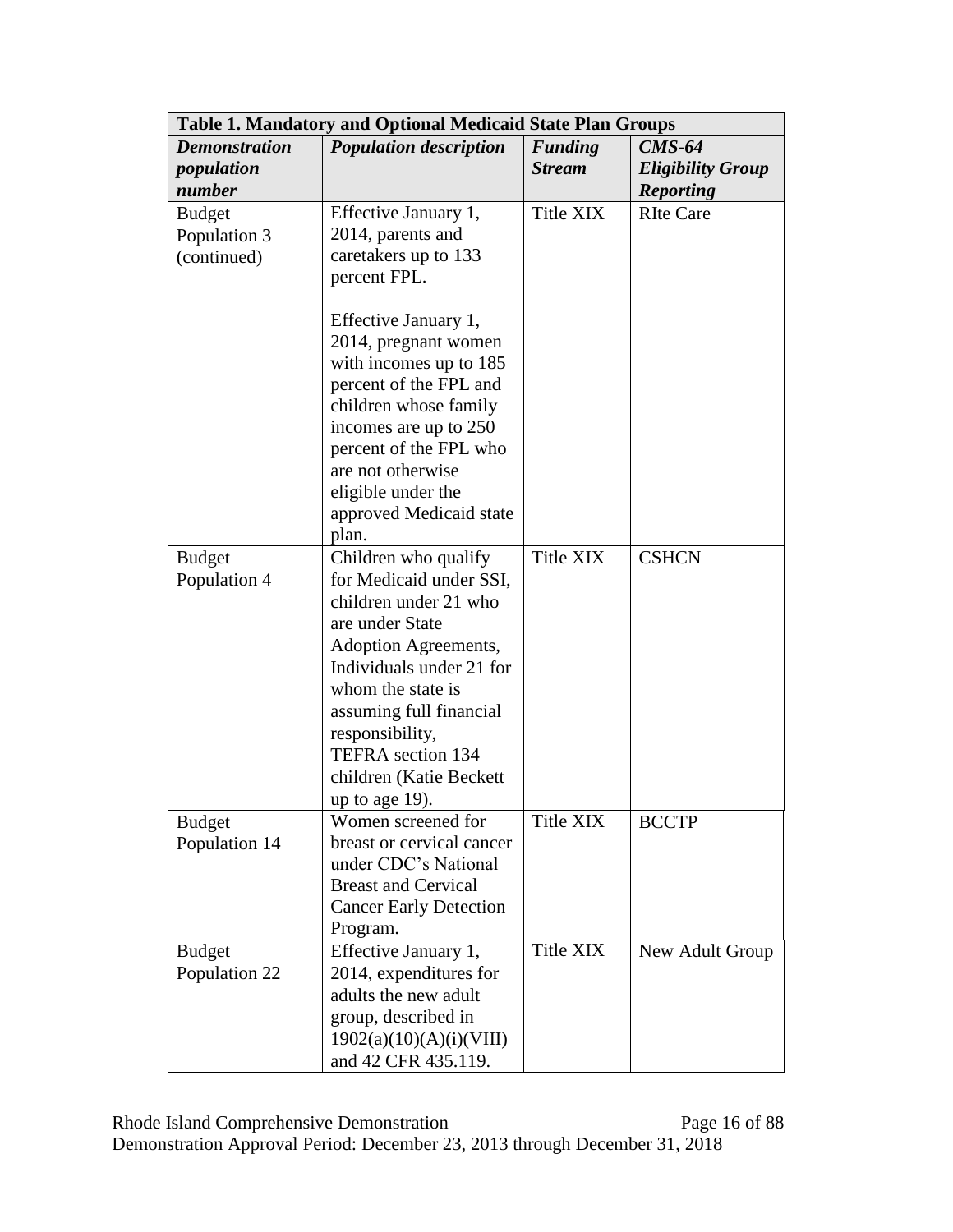| <b>Table 2. CHIP State Plan Group</b>        |                                                                                                          |                                 |                                                          |
|----------------------------------------------|----------------------------------------------------------------------------------------------------------|---------------------------------|----------------------------------------------------------|
| <b>Demonstration</b><br>population<br>number | <b>Population description</b>                                                                            | <b>Funding</b><br><b>Stream</b> | $CMS-64$<br><b>Eligibility Group</b><br><b>Reporting</b> |
| <b>Budget</b><br>Population 7                | Optional targeted low-<br>income children ages 8<br>through 18 with<br>incomes up to 250% of<br>the FPL. | <b>Title XXI</b>                | <b>CHIP Children</b>                                     |

# **Children's Health Insurance Program (CHIP) State Plan Group**

# **Demonstration Expansion Groups**

| <b>Table 3. Demonstration Expansion Groups</b> |                                               |                |                          |
|------------------------------------------------|-----------------------------------------------|----------------|--------------------------|
| <b>Demonstration</b>                           | <b>Population description</b>                 | <b>Funding</b> | $CMS-64$                 |
| population                                     |                                               | <b>Stream</b>  | <b>Eligibility Group</b> |
| number                                         |                                               |                | <b>Reporting</b>         |
| <b>Budget Population</b>                       | Effective through                             | Title XIX      | <b>EFP</b>               |
| 5                                              | December 31, 2013,                            |                |                          |
|                                                | women of childbearing                         |                |                          |
|                                                | age whose family income<br>is at or below 200 |                |                          |
|                                                | percent of the FPL who                        |                |                          |
|                                                | lose Medicaid eligibility                     |                |                          |
|                                                | at 60 days postpartum                         |                |                          |
|                                                | who do not have access                        |                |                          |
|                                                | to creditable health                          |                |                          |
|                                                | insurance. Continued                          |                |                          |
|                                                | program eligibility for                       |                |                          |
|                                                | these women will be                           |                |                          |
|                                                | determined by the                             |                |                          |
|                                                | twelfth month after their                     |                |                          |
|                                                | enrollment in the                             |                |                          |
|                                                | program.                                      |                |                          |
|                                                | Effective January 1,                          |                |                          |
|                                                | 2014, women of                                |                |                          |
|                                                | childbearing age whose                        |                |                          |
|                                                | family income is at or                        |                |                          |
|                                                | below 250 percent of the                      |                |                          |
|                                                | FPL who lose Medicaid                         |                |                          |
|                                                | eligibility at 60 days                        |                |                          |
|                                                | postpartum. Continued                         |                |                          |
|                                                | program eligibility for                       |                |                          |

Rhode Island Comprehensive Demonstration Page 17 of 88 Demonstration Approval Period: December 23, 2013 through December 31, 2018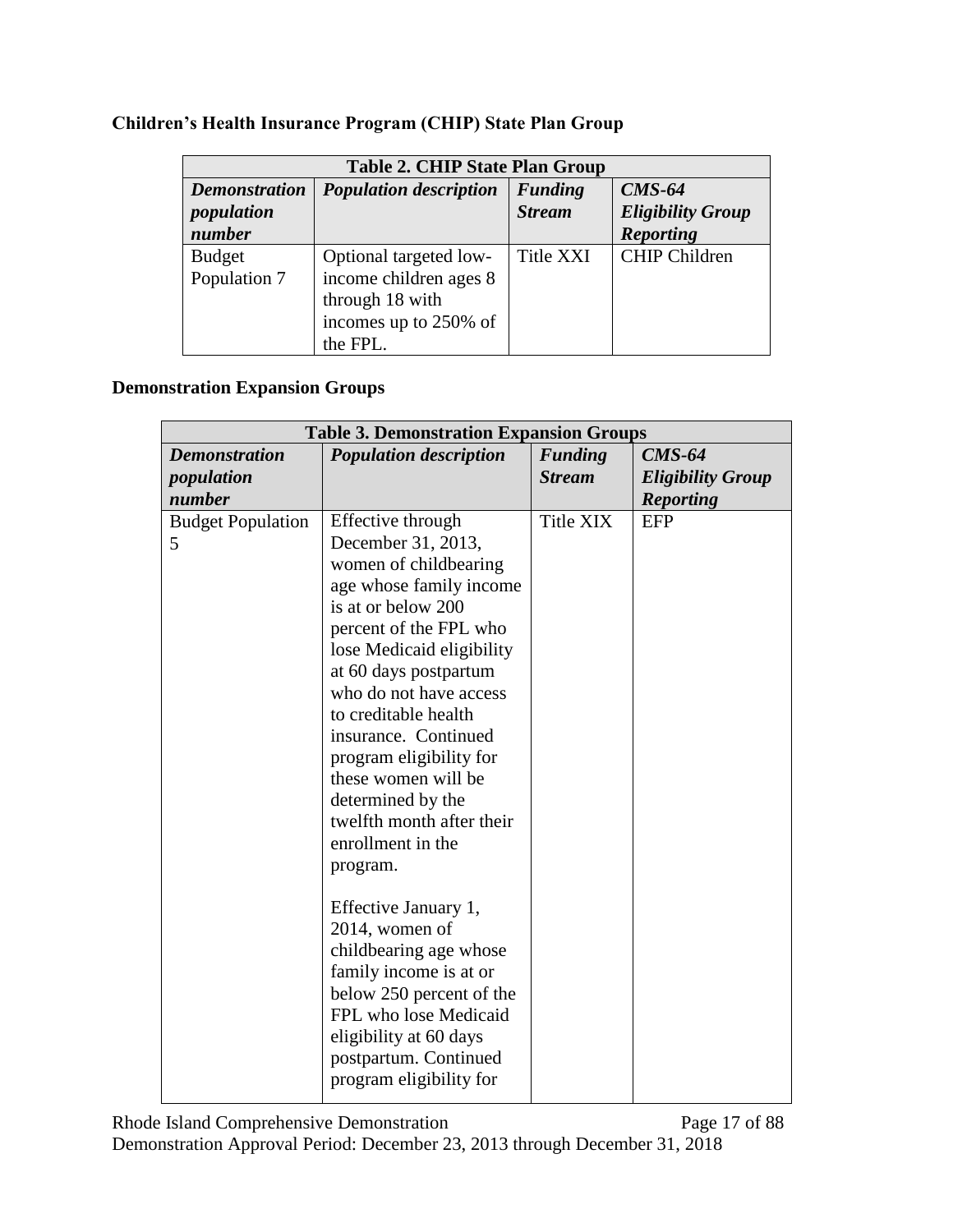| <b>Table 3. Demonstration Expansion Groups</b> |                                                                                                                                                                                                                                                                                                                                                                                                                                                        |                                 |                                                          |
|------------------------------------------------|--------------------------------------------------------------------------------------------------------------------------------------------------------------------------------------------------------------------------------------------------------------------------------------------------------------------------------------------------------------------------------------------------------------------------------------------------------|---------------------------------|----------------------------------------------------------|
| <b>Demonstration</b><br>population<br>number   | <b>Population description</b>                                                                                                                                                                                                                                                                                                                                                                                                                          | <b>Funding</b><br><b>Stream</b> | $CMS-64$<br><b>Eligibility Group</b><br><b>Reporting</b> |
| <b>Budget Population</b><br>5<br>(continued)   | these women will be<br>determined by the<br>twelfth month after their<br>enrollment in the<br>program.                                                                                                                                                                                                                                                                                                                                                 | Title XIX                       | <b>EFP</b>                                               |
|                                                | Effective through<br>December 31, 2013,<br>expenditures for family<br>planning services for<br>enrollees in the Extended<br>Family Planning program<br>whose family incomes<br>are between 200 and 250<br>percent of the FPL for<br>services that are<br>furnished from January<br>1, 2009, through the date<br>upon which their<br>eligibility for the<br>program is determined<br>using the new net income<br>criteria of 200 percent of<br>the FPL. |                                 |                                                          |
| <b>Budget Population</b><br>6                  | Budget Population 6a.<br>Individuals who, at the<br>time of initial<br>application: (a) are<br>uninsured pregnant<br>women; (b) have no<br>other coverage; (c) have<br>net family incomes<br>between 185 and 250<br>percent of the FPL; (d)<br>receive benefits only by<br>virtue of the<br>Comprehensive<br>demonstration; (e) meet<br>the citizenship and<br>identity requirements<br>specified in the Deficit<br>Reduction Act of 2005;             | <b>Title XIX</b>                | Pregnant<br>Expansion                                    |

Rhode Island Comprehensive Demonstration Page 18 of 88 Demonstration Approval Period: December 23, 2013 through December 31, 2018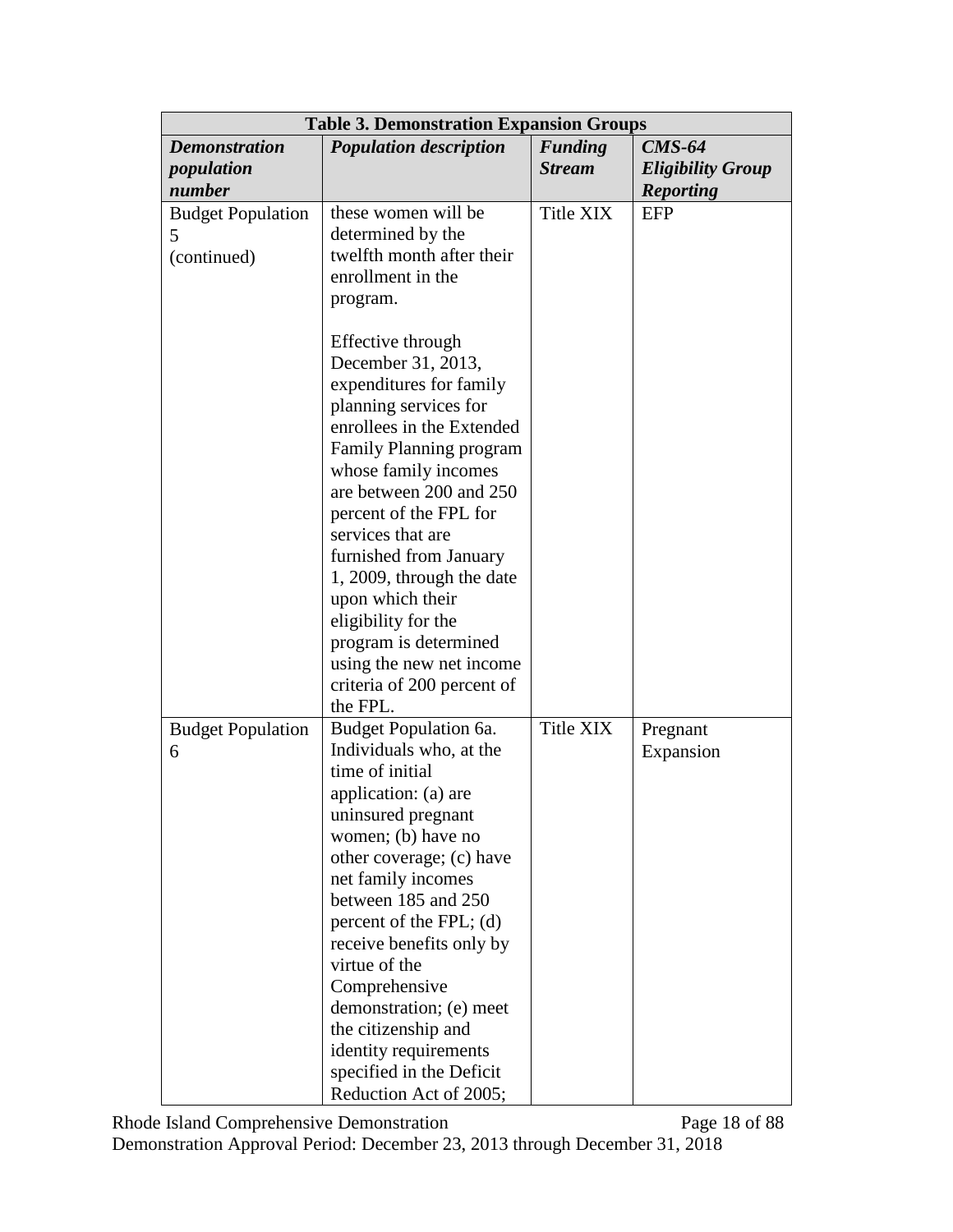| <b>Table 3. Demonstration Expansion Groups</b> |                                                                                                                                                                                                                                                                                                                                                                                                           |                                 |                                                          |
|------------------------------------------------|-----------------------------------------------------------------------------------------------------------------------------------------------------------------------------------------------------------------------------------------------------------------------------------------------------------------------------------------------------------------------------------------------------------|---------------------------------|----------------------------------------------------------|
| <b>Demonstration</b><br>population<br>number   | <b>Population description</b>                                                                                                                                                                                                                                                                                                                                                                             | <b>Funding</b><br><b>Stream</b> | $CMS-64$<br><b>Eligibility Group</b><br><b>Reporting</b> |
| <b>Budget Population</b><br>6 (continued)      | and f) are covered using<br>title XIX funds if title<br>XXI funds are exhausted.                                                                                                                                                                                                                                                                                                                          | Title XIX                       | Pregnant<br>Expansion                                    |
|                                                | <b>Budget Population 6b</b><br>[Pregnant Expansion].<br>Individuals who, at the<br>time of initial<br>application: (a) are<br>pregnant women; (b)<br>have other coverage; (c)<br>have net family incomes<br>between 185 and 250<br>percent of the FPL; $(d)$<br>receive benefits only by<br>virtue of the<br>Comprehensive<br>demonstration; and (e)<br>meet the citizenship and<br>identity requirements |                                 |                                                          |
|                                                | specified in the Deficit<br>Reduction Act of 2005.                                                                                                                                                                                                                                                                                                                                                        |                                 |                                                          |
| <b>Budget Population</b><br>8                  | Parents pursuing<br>behavioral health<br>treatment with children<br>temporarily in State<br>custody with income up<br>to 200 percent of the<br>FPL.                                                                                                                                                                                                                                                       | Title XIX                       | Substitute care                                          |
| <b>Budget Population</b><br>9                  | CSHCN (as an eligibility<br>factor) who are 21 and<br>under who would<br>otherwise be placed in<br>voluntary State custody<br>below 300 percent SSI.                                                                                                                                                                                                                                                      | Title XIX                       | <b>CSHCN</b> alt                                         |
| <b>Budget Population</b><br>10                 | Effective through<br>December 31, 2013,<br>those at risk for LTC<br>with income at or below<br>200 percent of the FPL.                                                                                                                                                                                                                                                                                    | Title XIX                       | Elders 65 and over                                       |

Rhode Island Comprehensive Demonstration Page 19 of 88 Demonstration Approval Period: December 23, 2013 through December 31, 2018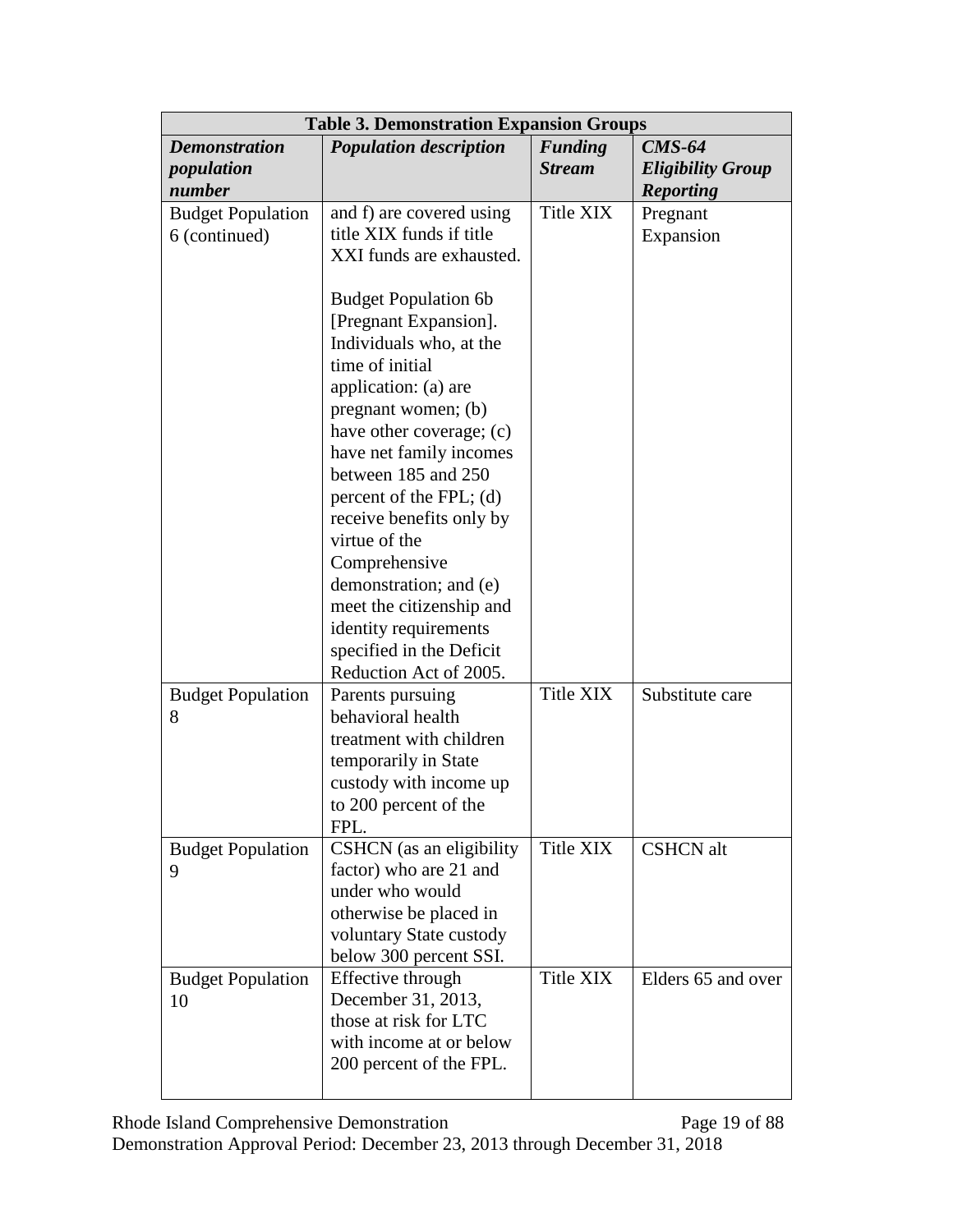| <b>Table 3. Demonstration Expansion Groups</b> |                                                                                                                                                                                                     |                                 |                                                          |
|------------------------------------------------|-----------------------------------------------------------------------------------------------------------------------------------------------------------------------------------------------------|---------------------------------|----------------------------------------------------------|
| <b>Demonstration</b><br>population<br>number   | <b>Population description</b>                                                                                                                                                                       | <b>Funding</b><br><b>Stream</b> | $CMS-64$<br><b>Eligibility Group</b><br><b>Reporting</b> |
| <b>Budget Population</b><br>10 (continued)     | Effective January 1,<br>2014, those at risk for<br>LTC with income at or<br>below 250 percent of the<br>FPL who are in need of<br>home and community-<br>based services (state only<br>group).      | Title XIX                       | Elders 65 and over                                       |
| <b>Budget Population</b><br>11                 | 217-like Categorically<br>Needy Individuals<br>receiving HCBW-like<br>services & PACE-like<br>participants Highest need<br>group.                                                                   | Title XIX                       | 217-like group                                           |
| <b>Budget Population</b><br>12                 | 217-like Categorically<br>Needy Individuals<br>receiving HCBW-like<br>services and PACE-like<br>participants in the High<br>need group                                                              | <b>Title XIX</b>                | 217-like group                                           |
| <b>Budget Population</b><br>13                 | 217-like Medically<br>Needy receiving HCBW-<br>like services in the<br>community (High and<br>Highest group).<br>Medically Needy PACE-<br>like participants in the<br>community.                    | Title XIX                       | 217-like group                                           |
| <b>Budget Population</b><br>15                 | <b>HCBS</b> waiver like<br>services for adults living<br>with disabilities with<br>incomes at or below 300<br>percent of the SSI with<br>income and resource lists<br>above the Medicaid<br>limits. | Title XIX                       | AD Risk for LTC                                          |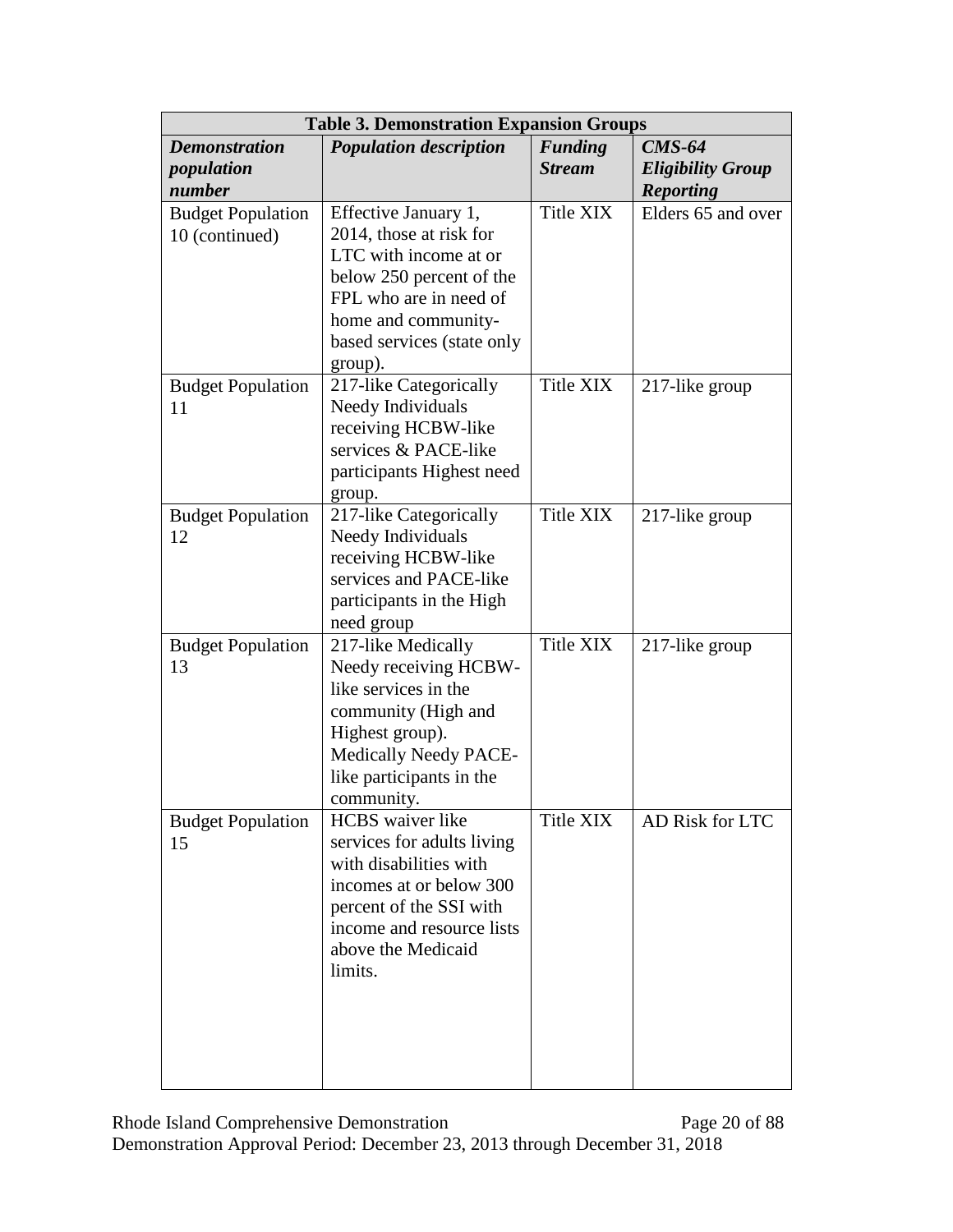| <b>Table 3. Demonstration Expansion Groups</b> |                                                                                                                                                                                                                            |                                 |                                                          |
|------------------------------------------------|----------------------------------------------------------------------------------------------------------------------------------------------------------------------------------------------------------------------------|---------------------------------|----------------------------------------------------------|
| <b>Demonstration</b><br>population<br>number   | <b>Population description</b>                                                                                                                                                                                              | <b>Funding</b><br><b>Stream</b> | $CMS-64$<br><b>Eligibility Group</b><br><b>Reporting</b> |
| <b>Budget Population</b><br>16                 | Effective through<br>December 31, 2013,<br>services for uninsured<br>adults with mental illness<br>and or substance abuse<br>problems with incomes<br>below 200 percent of the<br>FPL not eligible for<br>Medicaid.        | Title XIX                       | <b>Adult Mental</b><br>Unins                             |
| <b>Budget Population</b><br>17                 | Coverage of detection<br>and intervention services<br>for at-risk young children<br>not eligible for Medicaid<br>up to 300 percent of SSI.                                                                                 | <b>Title XIX</b>                | Youth Risk Medic                                         |
| <b>Budget Population</b><br>18                 | Effective through<br>December 31, 2013,<br>services for persons<br>living with HIV with<br>incomes below 200<br>percent of the FPL who<br>are ineligible for<br>Medicaid.                                                  | <b>Title XIX</b>                | <b>HIV</b>                                               |
| <b>Budget Population</b><br>19                 | Effective through<br>December 31, 2013,<br>services for non-working<br>disabled adults ages 19-<br>64 eligible for the<br>General Public cash<br>assistance program, but<br>who do not qualify for<br>disability benefits. | <b>Title XIX</b>                | AD Non-working                                           |
| <b>Budget Population</b><br>20                 | Effective January 1,<br>2014, adults aged 19-64<br>who have been<br>diagnosed with<br>Alzheimer's Disease or a<br>related Dementia as<br>determined by a<br>physician, who are at risk<br>for LTC admission, who           | <b>Title XIX</b>                | Alzheimer adults                                         |

Rhode Island Comprehensive Demonstration Page 21 of 88 Demonstration Approval Period: December 23, 2013 through December 31, 2018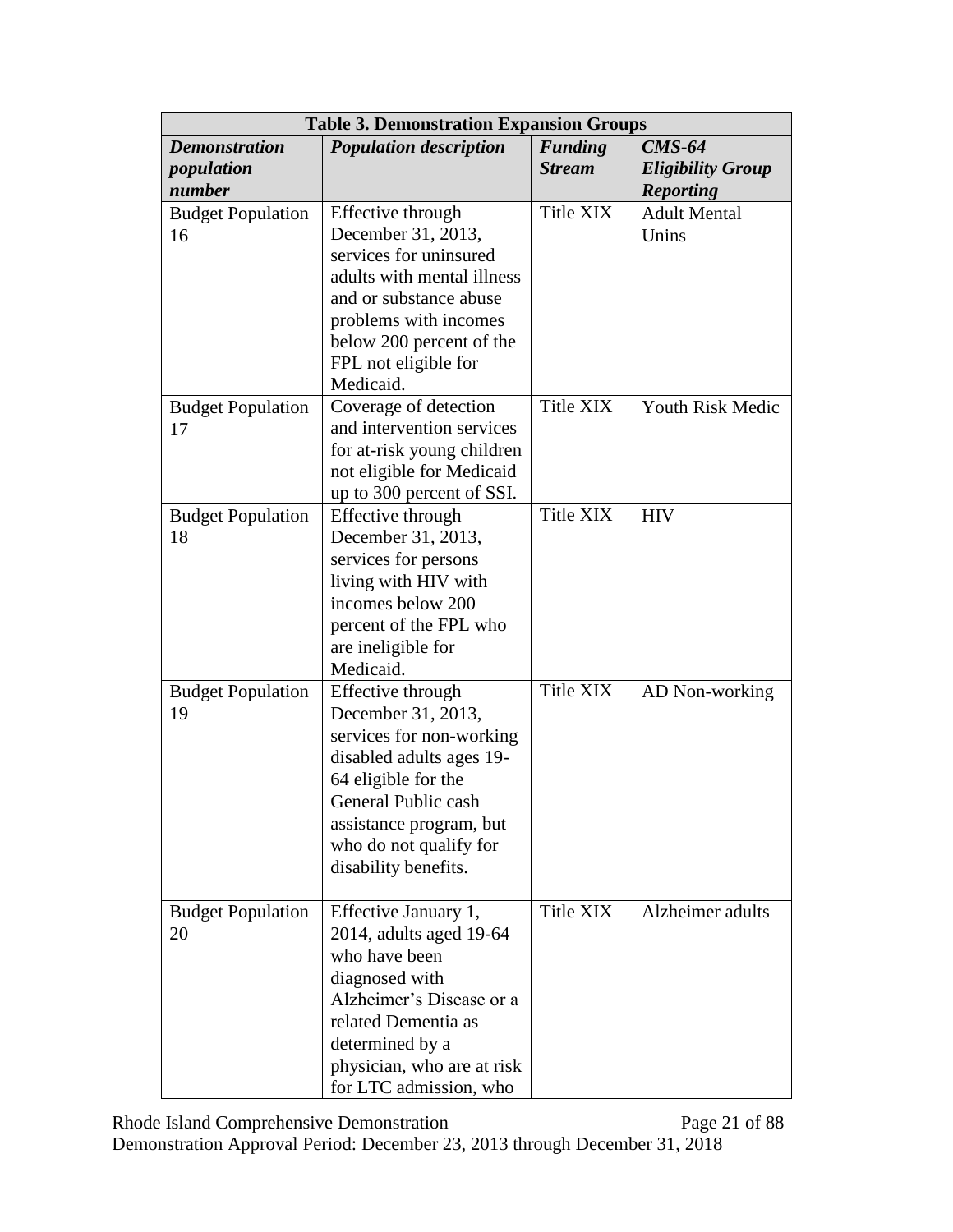|                          | <b>Table 3. Demonstration Expansion Groups</b> |                |                          |  |
|--------------------------|------------------------------------------------|----------------|--------------------------|--|
| <b>Demonstration</b>     | <b>Population description</b>                  | <b>Funding</b> | $CMS-64$                 |  |
| population               |                                                | <b>Stream</b>  | <b>Eligibility Group</b> |  |
| number                   |                                                |                | <b>Reporting</b>         |  |
| <b>Budget Population</b> | are in need of home and                        | Title XIX      | Alzheimer adults         |  |
| 20                       | community care services,                       |                |                          |  |
|                          | and whose income is at                         |                |                          |  |
|                          | or below 250 percent of                        |                |                          |  |
|                          | the FPL.                                       |                |                          |  |
| <b>Budget Population</b> | Effective January 1,                           | Title XIX      | Beckett aged out         |  |
| 21                       | 2014, young adults aged                        |                |                          |  |
|                          | 19-21 aging out of the                         |                |                          |  |
|                          | Katie Beckett eligibility                      |                |                          |  |
|                          | group with incomes                             |                |                          |  |
|                          | below 250 percent of the                       |                |                          |  |
|                          | FPL, who are otherwise                         |                |                          |  |
|                          | ineligible for Medical                         |                |                          |  |
|                          | Assistance, and are in                         |                |                          |  |
|                          | need of services and/or                        |                |                          |  |
|                          | treatment for behavioral                       |                |                          |  |
|                          | health, medical or                             |                |                          |  |
|                          | developmental                                  |                |                          |  |
|                          | diagnoses.                                     |                |                          |  |

- **21. AFDC-Related Eligibility Determinations.** Effective through December 31, 2013, to reflect a policy of family responsibility, in determining the eligibility of individuals reported in Budget Groups 3, 4, and 7-9, the state considers the income of the applicant based on the entire family unit, including the applicant as well as that of the following family members who reside in the household: (1) individuals for whom the applicant has financial responsibility; (2) individuals who have financial responsibility for the applicant; and (3) any other individual for whom such individual in (2) above has financial responsibility. Note: the income of a step-parent who has financial responsibility is also included when determining eligibility for an applicant child. Effective January 1, 2014, the state will use modified adjusted gross income (MAGI) methodologies for determining income for these populations, consistent with the state plan.
- **22. Resource Test.** Effective through December 31, 2013, the state may elect to impose a resource test so that, notwithstanding the general financial standards described above, the state may elect to limit eligibility for individuals eligible under groups referenced above for parents and caretaker relatives, if they have liquid resources (cash, marketable securities and similar assets) at or above the amount of \$10,000. Pregnant women and children are exempt from this resource test. Effective January 1, 2014, the state will use modified adjusted gross income (MAGI) methodologies for determining income for non-ABD populations and will not impose a resource test.

Rhode Island Comprehensive Demonstration Page 22 of 88 Demonstration Approval Period: December 23, 2013 through December 31, 2018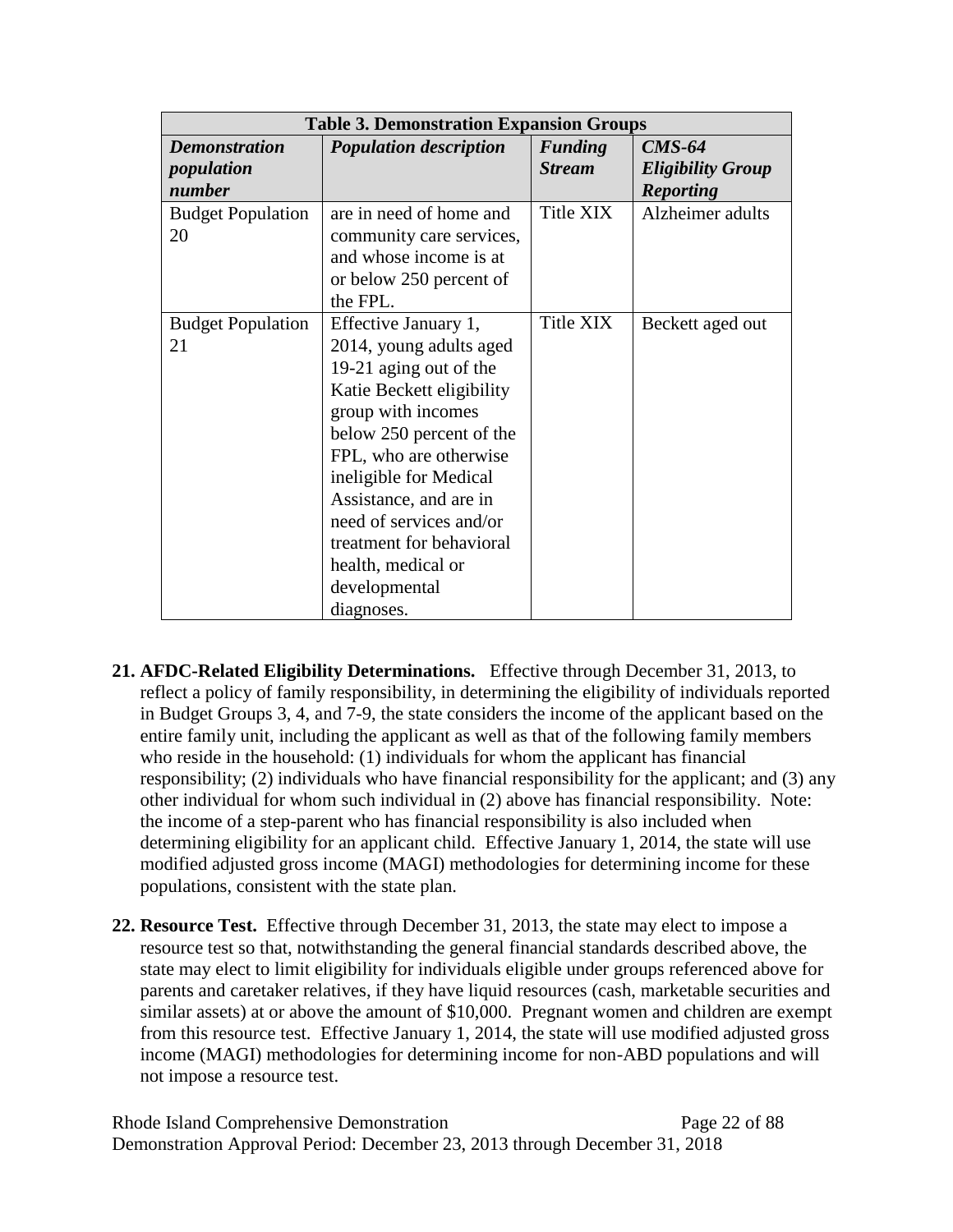- **23. Eligibility Determinations – ABD Related.** Eligibility determinations for ABD related populations in the community must follow the income and resource methodologies of the SSI program and the current Medicaid state plan.
- **24. Eligibility/Post-Eligibility Treatment of Income and Resources for Institutionalized Individuals.** In determining eligibility for institutionalized individuals, the state must use the rules specified in the currently approved Medicaid state plan. All individuals receiving institutional services must be subject to post-eligibility treatment of income rules set forth in section 1924 of the Act and 42 CFR 435.733.

### **25. Individuals Receiving section 1915(c)-Like Services.**

- a. Categorically Needy Individuals at the Highest Level of Care. The state will use institutional eligibility and post eligibility rules for an individual who would only be eligible in the institution in the same manner as specified under 42 CFR 435.217, 435.726, and 435.236 and section 1924 of the Act, to the extent that the state operates a program under the demonstration using authority under section 1915(c) of the Act.
- b. Categorically Needy Individuals at the High Level of Care. The state will use institutional eligibility and post eligibility rules for individuals who would not be eligible in the community because of community deeming rules in the same manner as specified under 42 CFR 435.217, 435.726, and 435.236 and section 1924 of the Act, to the extent that the state operates a program under the demonstration using authority under section 1915(c) of the Act.
- c. Medically Needy at the High and Highest Level of Care. The state will apply the medically needy income standard plus \$400. Individuals requiring habilitation services will be eligible to receive those services with a High or Highest Level of Care. The state will otherwise use institutional eligibility rules, including the application of spousal impoverishment eligibility rules.
- d. Program for All-Inclusive Care for the Elderly (PACE). For participants at the "highest" level of care, the state will use institutional eligibility and post eligibility rules for individuals who would only be eligible in the institution in the same manner as specified under 42 CFR 435.217, 435.726 and 435.236 and section 1924 of the Act, if the state had section 1915(c) waiver programs. For participants at the "high" level of care, the state will use institutional eligibility and post eligibility rules for individuals who would not be eligible in the institution in the same manner as specified under 42 CFR 435.217, 435.726 and 435.236 and section 1924 of the Act, if the state had section 1915(c) waiver programs.
- **26. Maintenance of Current Optional Populations.** The State must maintain eligibility of all optional populations that are covered under the Rhode Island Medicaid State Plan as of November 1, 2008, except to the extent that this demonstration expressly permits changes in eligibility methods and standards. Any changes affecting these populations will be considered a Category III Change as specified in paragraph [18](#page-9-0) of these STCs. In making any such changes, the State must give priority to extension or continuation of eligibility for

Rhode Island Comprehensive Demonstration Page 23 of 88 Demonstration Approval Period: December 23, 2013 through December 31, 2018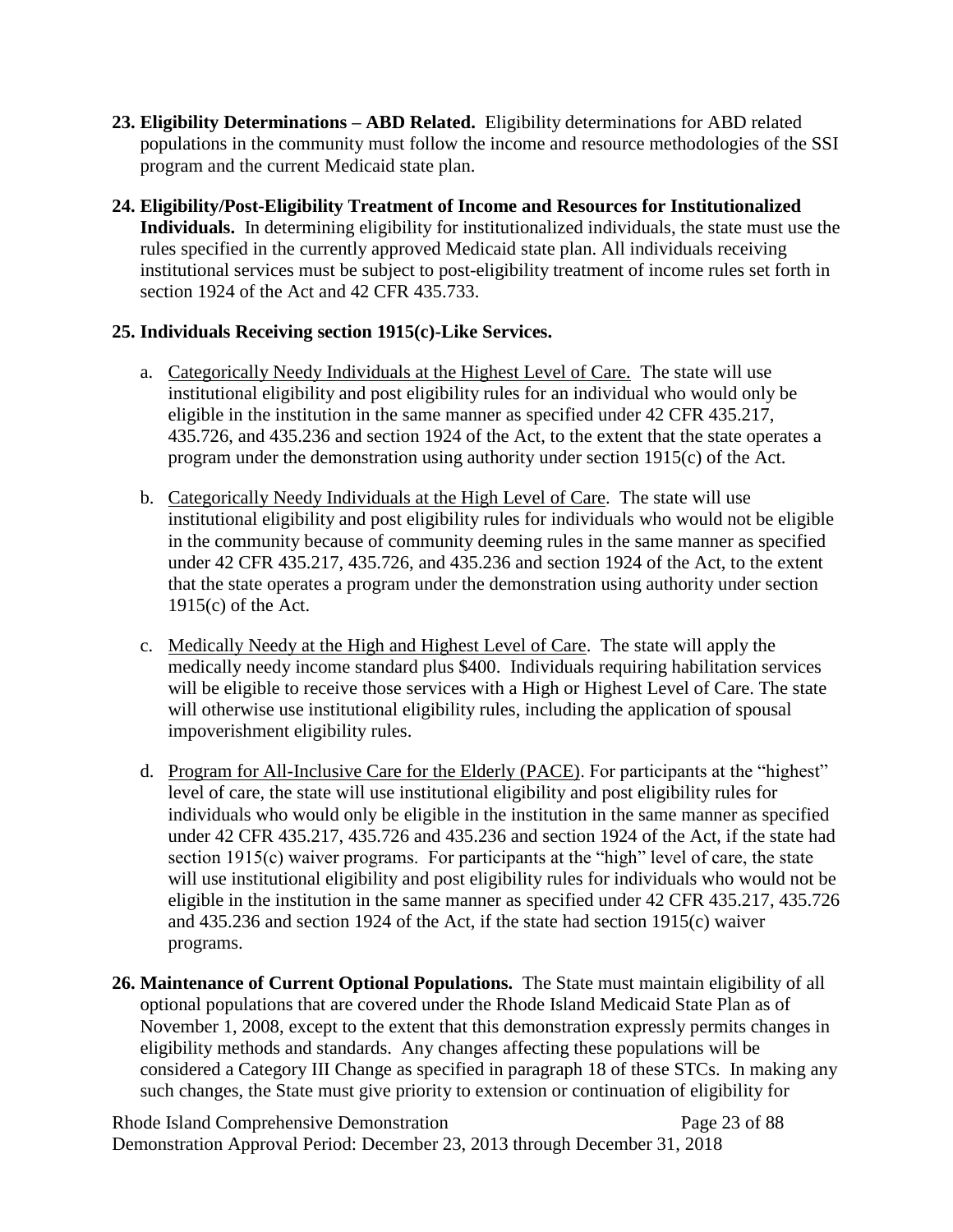optional populations prior to extension or continuation of eligibility for groups not otherwise eligible under the State Plan.

- **27. Extended Eligibility for Persons Transitioning between Medicaid/CHIP and Qualified Health Plans in the Marketplace.** Effective January 1, 2014, the state will extend Medicaid or CHIP eligibility for persons who are transitioning from Medicaid or CHIP to a Qualified Health Plan (QHP) through the Marketplace to the end of the month before QHP coverage may feasibly become effective. If the termination otherwise would have been effective on or before the  $15<sup>th</sup>$  of a given month, then coverage will be extended to the end of that month. If the termination otherwise would have been effective on or after the  $16<sup>th</sup>$  of a given month, then coverage will be extended to the end of the following month.
- **28. Expedited LTC Eligibility**. The state may accept self-attestation of the financial eligibility criteria for new LTC applicants for a maximum of ninety (90) days. Eligible individuals would be required to complete the LTC Clinical and Financial Application for LTC services. After Clinical Eligibility criteria has been verified by the state, the individual would provide a self-attestation of the LTC financial eligibility criteria to receive a limited benefit package of community based LTSS for up to 90 days pending the determination of the full LTC financial application. The limited benefit package includes a maximum of twenty (20) hours weekly of personal care/homemaker services and/or a maximum of three (3) days weekly of Adult Day Care Services and/or limited skilled nursing services based upon assessment. Upon determination of the approval of the full LTC financial application, the individual will receive the full LTC benefit package. The limited community based LTSS services is available for up to ninety (90) days or until the eligibility for LTC decision is rendered, whichever comes first.
- **29. Referral for More Comprehensive Coverage.** Effective January 1, 2014, in order to ensure that vulnerable populations who are not currently covered by a comprehensive health insurance plan, but receive only services through expenditure authority as described in Budget Populations 16, 18, and 19, have the opportunity to access more comprehensive care, the providers that serve these individuals must refer and educate them on how to apply for more comprehensive insurance. All individuals included in the demonstration, including the new adult group, are eligible to receive services in Attachment A.
- **30. Efficient Transition to Coverage in the New Adult Group.** Individuals enrolled in Budget Populations 16, 18, and 19 prior to December 31, 2013, who have incomes up to and including 133 percent of the FPL will be eligible in the new adult group under the state plan. The state must engage in extensive outreach efforts to assure that individuals with incomes up to 133 percent of the FPL are enrolled into comprehensive Medicaid coverage.
	- a. The state must attempt to contact every individual expected to lose limited benefit coverage through the demonstration and move to full Medicaid coverage;
	- b. The state must assure that there is no duplication of federal funding when individuals in Budget Populations 16, 18, and 19 are enrolled to the New Adult Group.

Rhode Island Comprehensive Demonstration Page 24 of 88 Demonstration Approval Period: December 23, 2013 through December 31, 2018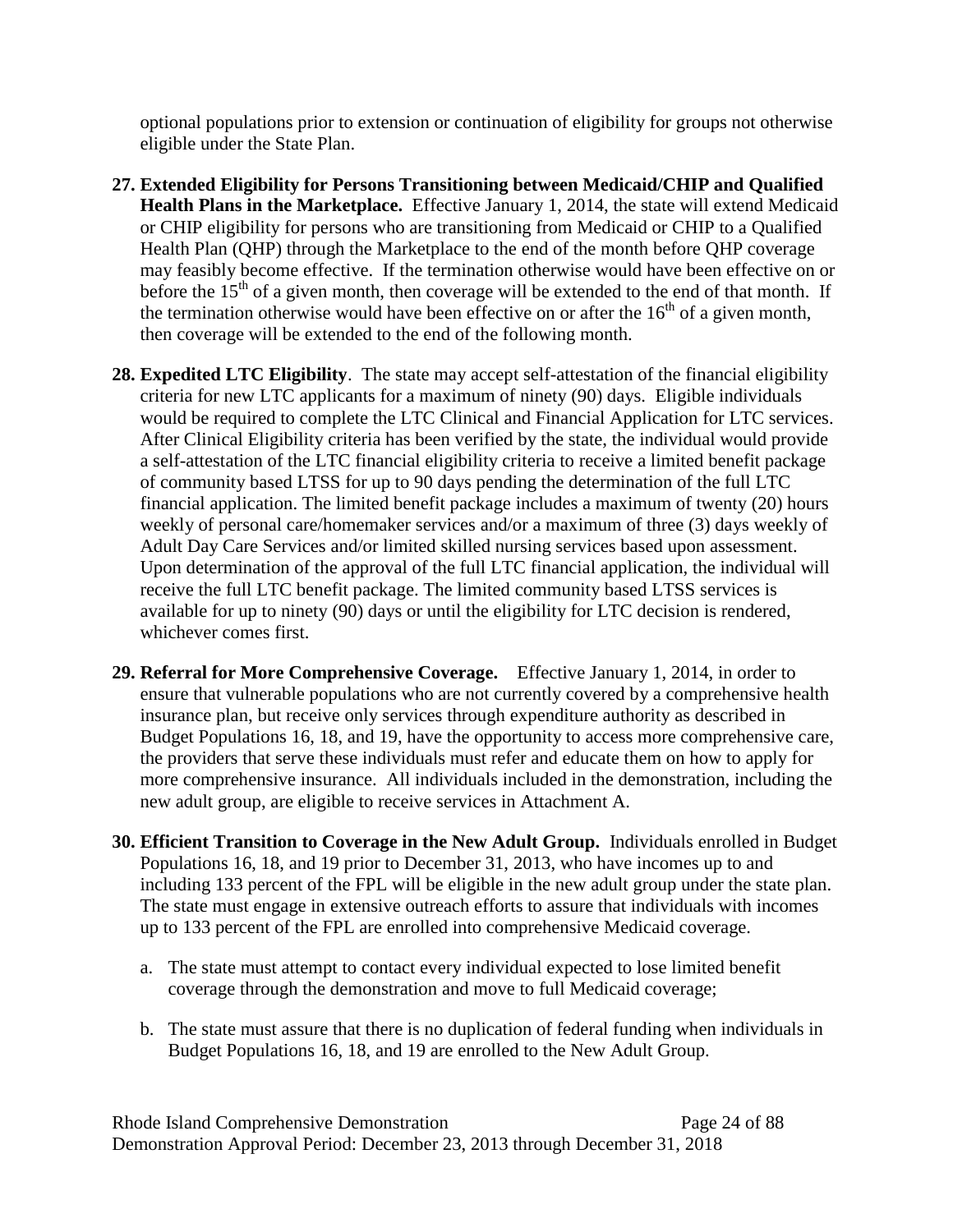- c. No later than January 31, 2014, the state must collect data to determine whether individuals have lost demonstration coverage but have not enrolled in full Medicaid coverage. The state must share these data with CMS in writing on a monthly basis.
- **31. Efficient Transition to Marketplace Coverage.** Effective January 1, 2014, the state reduce eligibility for parents caretaker relatives from 175 percent to 133 percent of the FPL. The state must engage in extensive outreach efforts to assure that individuals with incomes above 133 through 175 percent are seamlessly enrolled into Marketplace coverage. This may include, but is not limited to, the following actions:
	- a. The state must attempt to contact every individual expected to lose Medicaid coverage and move to Marketplace coverage;
	- b. The state must conduct community events, which will include information sessions dedicated to sharing information to assist individuals moving from Medicaid coverage to Marketplace coverage;
	- c. The state must conduct significant outreach and communication strategies to Marketplace Subsidy Program enrollees to ensure that they are able to remain in a QHP after January 31, 2014, when they will no longer be eligible for a premium holiday.
	- d. No later than January 31, 2014, the state must collect data to determine whether individuals have lost Medicaid coverage but have not enrolled in Marketplace coverage. The state must share these data with CMS on a monthly basis through March 31, 2014.

### **VI. BENEFITS**

### **32. General.** Benefits provided through this demonstration program are as follows:

- a. RIte Care. Benefits are the full scope of benefits set forth in the approved state plan as of November 1, 2008, unless specified in this document. Benefits are delivered through managed care organizations or managed care delivery systems, with the exception of certain services paid by the state on a fee-for-service basis. Benefits that are available to RIte Care enrollees under this demonstration include all benefits listed in Attachment A and under the Medicaid State Plan. To the extent that the state complies with the provisions of section IV to make changes in the benefit package, the state has the flexibility to provide customized benefit packages to beneficiaries based on medical need. All changes in benefits (whether reductions or additions) provided through the approved alternative benefit plan SPA, for the new adult group described in section  $1902(a)(10)(A)(i)(VIII)$  of the Social Security Act must be submitted as an amendment to the state plan.
- b. Alternative Benefit Plan. Effective January 1, 2014, the New Adult Group will receive benefits provided through the state's approved alternative benefit plan (ABP) state plan amendment (SPA), which are effective, as of the effective date in the approved ABP SPA. Individuals in the New Adult Group may receive, as part of their ABP under this

Rhode Island Comprehensive Demonstration Page 25 of 88 Demonstration Approval Period: December 23, 2013 through December 31, 2018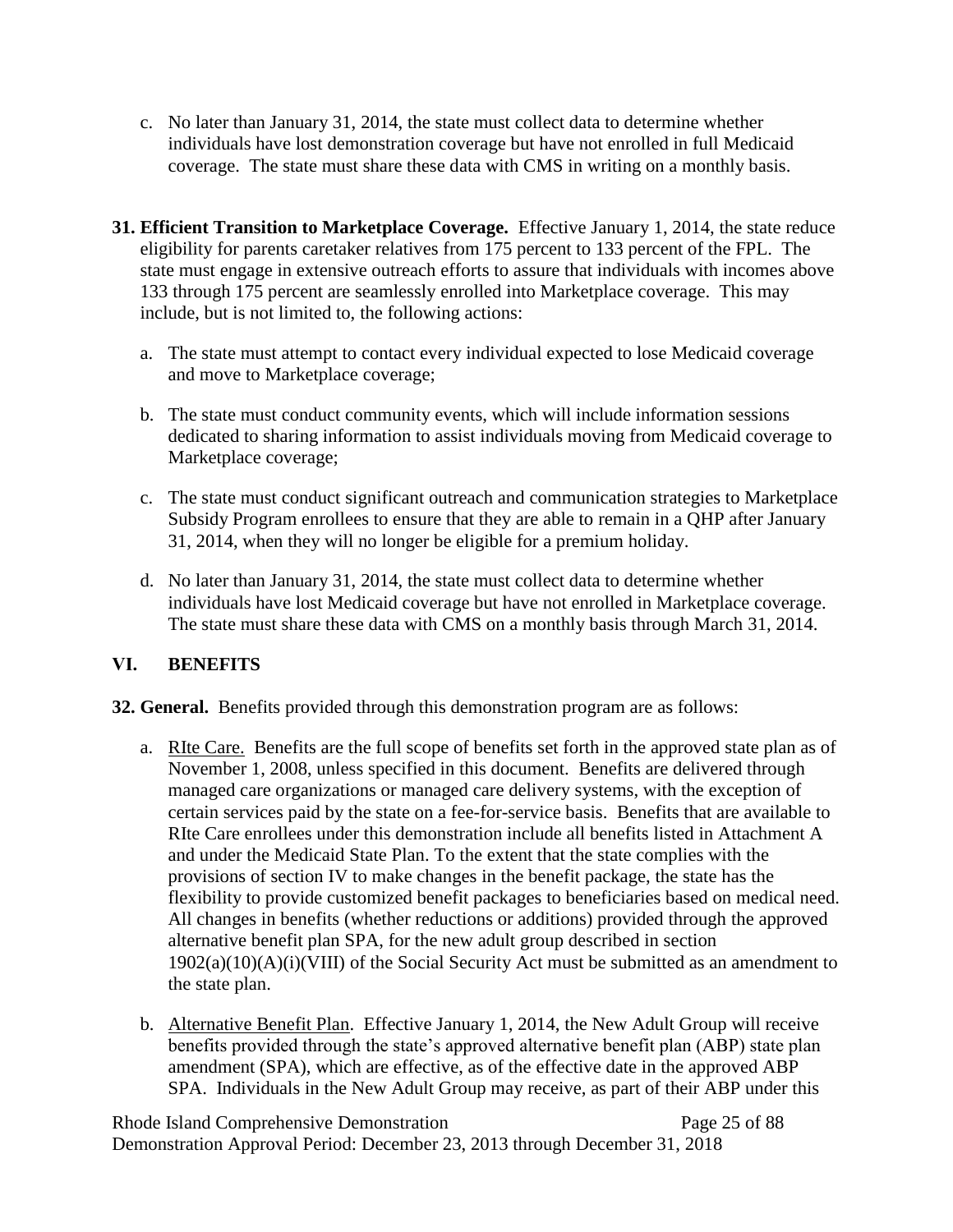demonstration, Expenditure Authority services such as Managed Care Demonstration Only Benefits specified in Attachment A of the STCs.

- c. Extended Family Planning Program.Family planning services and referrals to primary care services are provided to eligible recipients at or below 250 percent of the FPL who lose Medicaid eligibility at the conclusion of their 60-day postpartum period. See Section [X](#page-0-0) for more detailed requirements.
- d. Long-Term Care and HCBS. Long term care services are provided when medically necessary to certain individuals eligible under the Medicaid state plan. As indicated above, the New Adult Group will receive benefits provided through the state's approved ABP SPA. Benefit packages include long-term care and home and community-based services based on medical necessity and an individual's plan of care. Benefit packages for all individuals who meet the highest, high, or preventive level of care criteria will include access to core and preventive HCBS, as described in paragraph [33,](#page-25-0) subject to any waiting list as described in paragraph [34.](#page-26-0) The core and preventive service HCBS definitions are included in Attachment B of this document. The state will assure compliance with the characteristics of HCBS settings as described in 1915(c) and 1915(i) regulations in accordance with implementation/effective dates published in the Federal Register. More detailed requirements are provided in this section.
- e. Limited Benefit Packages. Individuals in Budget Populations 10, 16, 18, 19, and 20 are eligible for limited benefits under the demonstration. Benefit packages may include, but are not limited to, limited pharmacy, physical health, or mental health services.
- <span id="page-25-0"></span>**33. Long-Term Care and HCBS**. Individuals eligible as aged, blind or disabled (ABD) under the Medicaid state plan will receive benefits for institutional and home and community-based long term care services including an option for self-direction. Primary care for this population will be provided through mandatory care management programs, which include Connect Care Choice, and Rhody Health Partners. Based on a level of care determination, individuals eligible as ABD under the Medicaid state Plan can fall into the following groups: 1) highest, 2) high, and 3) preventive.
	- a. Highest level of care. Individuals who are determined based on medical need to require the institutional level of care will receive services through nursing homes, long term care hospitals or intermediate care facilities for the mentally retarded (ICF/MR). Beneficiaries meeting this level of care will have the option to choose community-based care including core and preventive services as defined in Attachment B.
	- b. High level of care. Individuals who are determined based on medical need to benefit from either the institutional level of care or a significant level of home and communitybased services will have access to community based core and preventive services as defined in Attachment B.
	- c. Preventive level of care. Individuals who do not presently need an institutional level of care will have access to services targeted at preventing admission, re-admissions or

Rhode Island Comprehensive Demonstration Page 26 of 88 Demonstration Approval Period: December 23, 2013 through December 31, 2018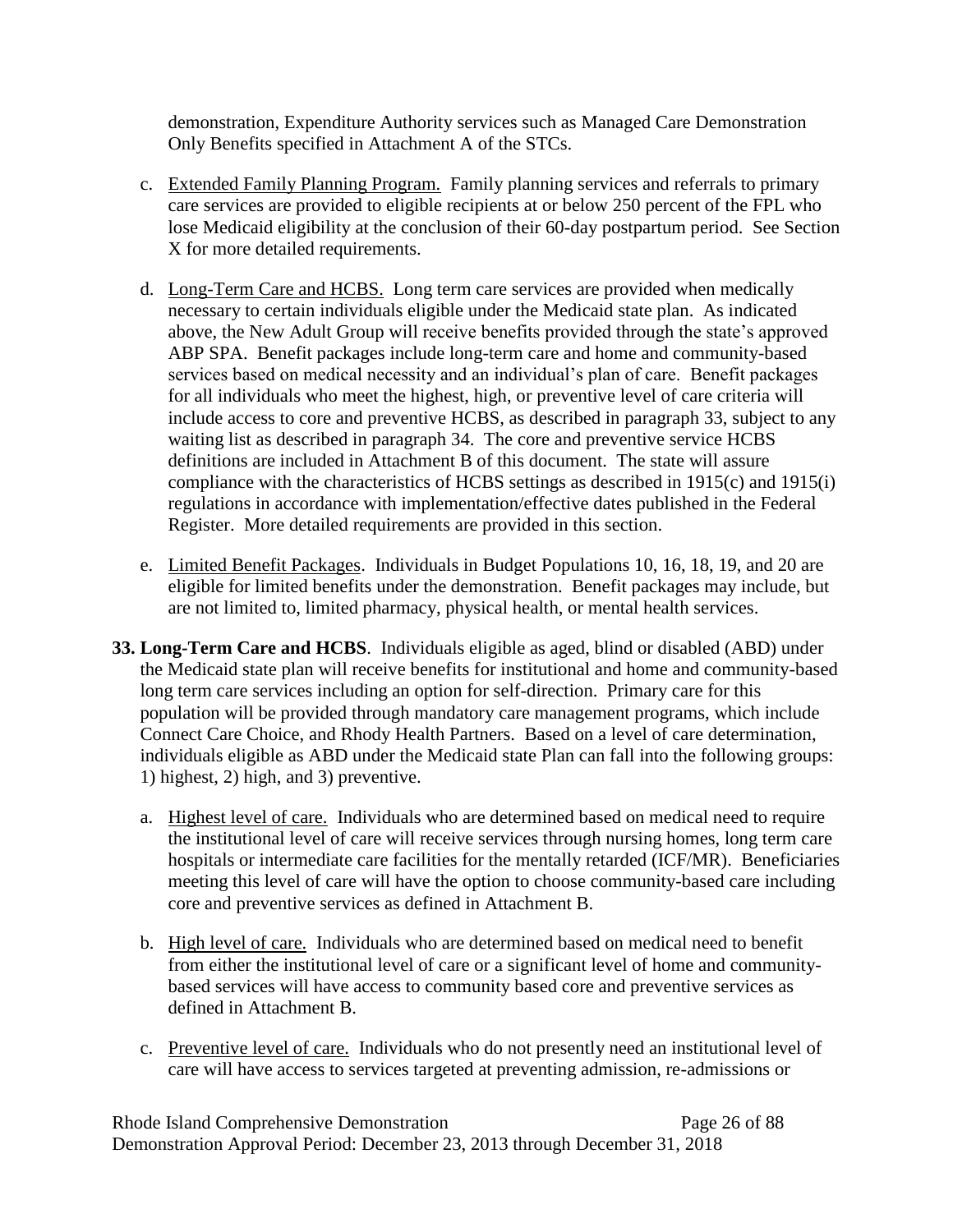reducing lengths of stay in an institution. These beneficiaries will receive preventive services as defined in Attachment B.

- d. Long term care services under this demonstration will include coverage of HCBS-like services that are equivalent to the services previously furnished under section 1915(c) HCBS waivers, including waiver numbers 0040.90.R5 (Aged and Disabled), 0176.90.R3 (Elderly), 0335.90.R1 (Assisted Living), 0379.90.03 (Habilitation), 0041-IP.03 (Personal Choice), 0462 (Respite for Children-Hospital), 0463 (Respite for Children-ICF/MR), 0466 (Children with Mental Illness), 0162.90.R3 (MR/DD).
- e. Primary and acute care services for Medicaid ABD eligible individuals meeting the highest, high or preventive level of care may be provided through Primary Care Case Management or Rhody Health Partners or Connect Care Choice plans or other managed fee-for-service (FFS). Individuals who are dually eligible for Medicare and Medicaid will receive primary and acute care services through Medicare FFS, a Medicare Advantage Plan, managed care delivery systems of Rhody Health Options or Connect Care Choice Community Partners or through the Program of All Inclusive Care for the Elderly (PACE). This STC does not preclude the state from entering into other contract arrangements with entities that can provide these services.
- <span id="page-26-0"></span>**34. Waiting List for HCBS.** Should a waiting list for long-term care services develop, the state must provide services for individuals classified in higher levels of care categories before providing services to individuals classified in lower categories. Specifically, participants receiving services must continue to receive services unless their condition improves and they move to a lower level of care category. Also, participants and applicants in the highest category are entitled to services and must not be put on a waiting list for institutional services. (If a community placement is not initially available, they may be put on a wait list for transition to the community.) Finally, applicants for the High group must receive services prior to applicants in the Preventive category.
- **35. Long-Term Care Enrollment.** For those participants residing in an institution at the point of implementation of the demonstration, the state must apply pre-demonstration level of care criteria to those individuals unless the participant transitions to the community because he or she: (a) improves to a level where he or she would no longer meet the pre-demonstration institutional level or care, or (b) the individual chooses community care over institutional care. Once that participant is residing in the community, all future level of care redeterminations will be based on the new level of care criteria established for the purposes of this demonstration.
- **36. Program for All-inclusive Care for the Elderly (PACE).** PACE is subsumed under this section 1115 demonstration program and will remain an option for qualifying demonstration eligibles, that is, those that meet the High or Highest level of care determinations. The state assures that demonstration eligibles who may be eligible for the PACE program are furnished sufficient information about the PACE program in order to make an informed decision about whether to elect this option for receipt of services. The state will comply with all Federal requirements governing its current PACE program, and any future expansion or new PACE

Rhode Island Comprehensive Demonstration Page 27 of 88 Demonstration Approval Period: December 23, 2013 through December 31, 2018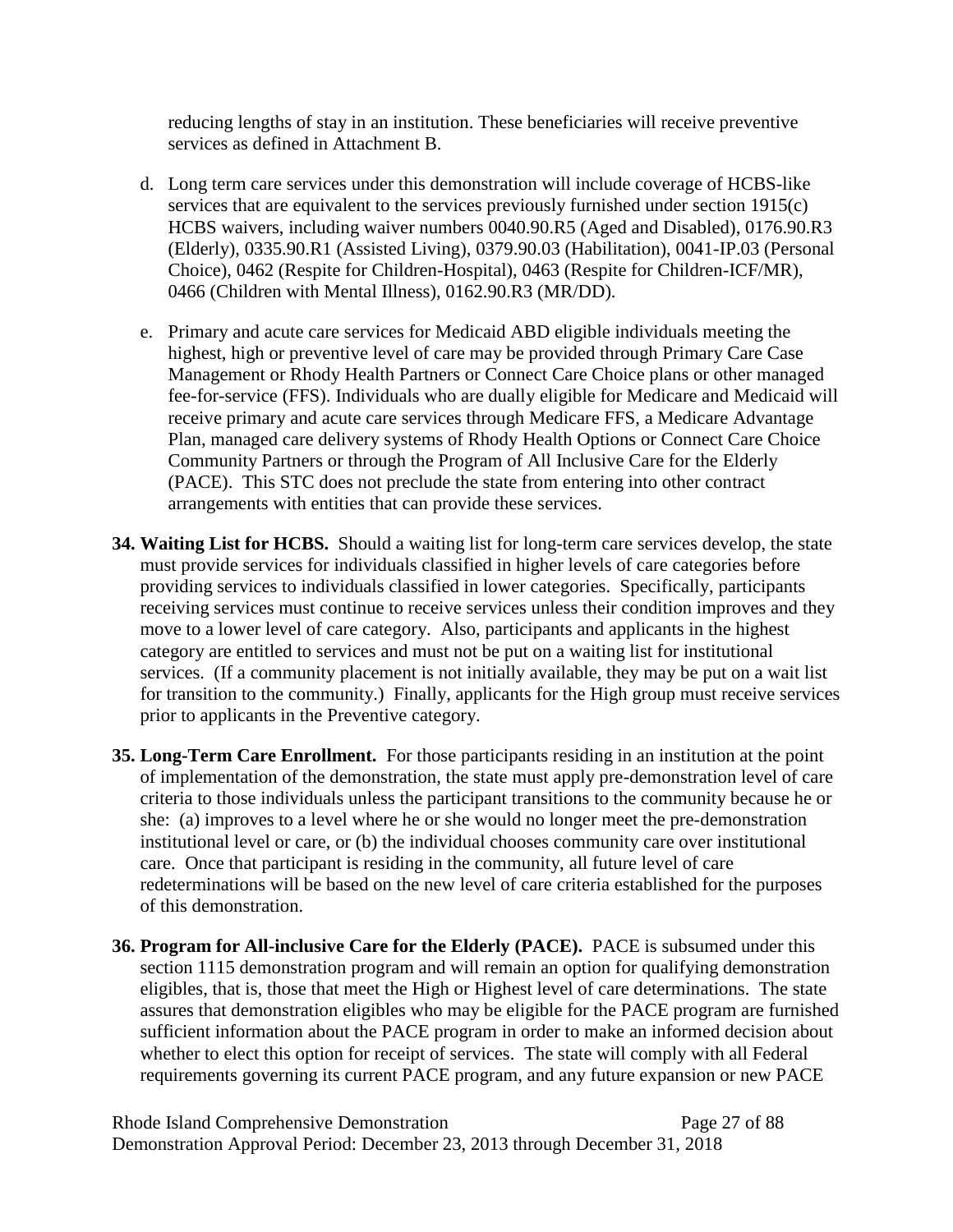program, in accordance with section 1934 of the Social Security Act and regulations at Part 460 of Title 42 of the Code of Federal Regulations.

**37. Long-Term Care Insurance Partnership.** The state may implement a Long-Term Care Insurance Partnership Program as described in the Rhode Island state plan. Under the Long-Term Care Insurance Partnership Program, an individual who is a beneficiary under a qualified long-term care insurance policy is given a resource disregard equal to the amount of insurance benefit payments made to or on behalf of the individual. The state does not seek adjustment or recovery from the individual's estate for the amount of assets or resources disregarded.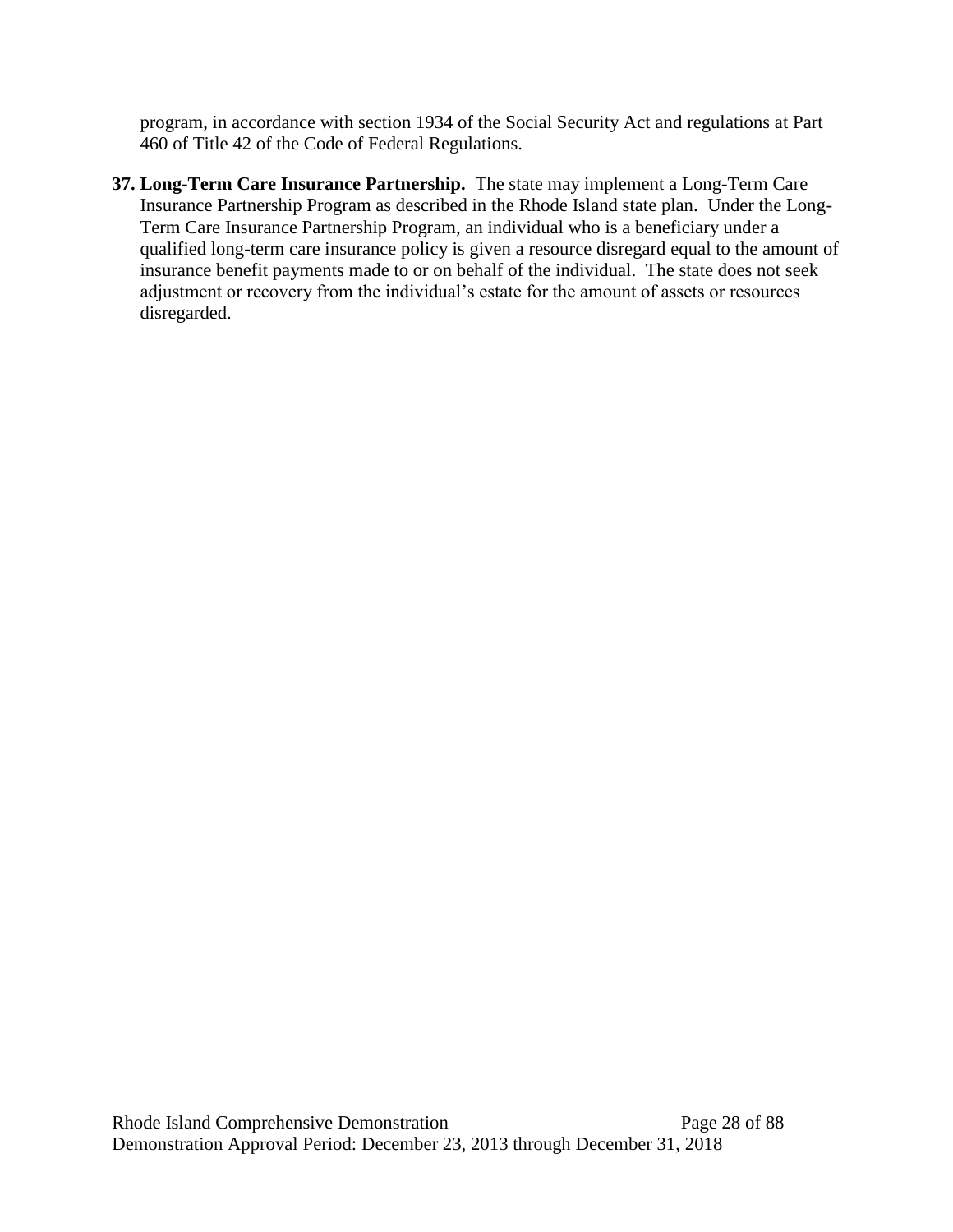# **VII. COST SHARING**

**38.** Any premiums or copay requirements are specified in the Medicaid state plan. Demonstration populations may be charged premiums that do not exceed the premiums specified below.

**Premium Limits for Budget Populations 3, 6, and 8**

| Family Income<br>Level                                                          | children under 1* | children 1 to 19th<br>birthday*                                                                                                                                                          | adults | pregnant women | extended family planning |
|---------------------------------------------------------------------------------|-------------------|------------------------------------------------------------------------------------------------------------------------------------------------------------------------------------------|--------|----------------|--------------------------|
| 150-185<br>percent FPL                                                          | None              | Up to 5 percent of family Up to 5 percent of family<br>income                                                                                                                            | income | None           | None                     |
| 185-200<br>percent FPL                                                          | None              | Up to 5 percent of family Up to 5 percent of family<br>income                                                                                                                            | income | None           | None                     |
| 200-250<br>percent FPL                                                          | None              | Up to 5 percent of family Up to 5 percent of family<br>income                                                                                                                            | income | None           | None                     |
| *no cost sharing or premiums for children in foster care or adoption<br>subsidy |                   | No cost-sharing for: pregnant women, children under age one (1), children in foster<br>care or adoption subsidy, Chafee children, Alaskan Native/American Indian children<br>and adults. |        |                |                          |

- $\circ$  Cost-sharing for BBA working disabled adults defined in section 1902(a)(10)(A)(ii)(XIII) will follow the Medicaid state plan o All unearned income over the Medically Needy Income Limit (MNIL) will be owed as a monthly premium;
- o Cost-sharing for Budget Population 10 is to be treated like post-eligibility treatment of income or spend-down requirements.
- o In order to prevent families from being burdened by two sets of premium payments, for households with incomes between 150 percent FPL and 250 percent FPL in which children are Medicaid eligible and enrolled in RIte Care, and parent/caretaker relatives are enrolled in commercial coverage, will no longer be required to pay the Medicaid premium, only the premium associated with the commercial coverage.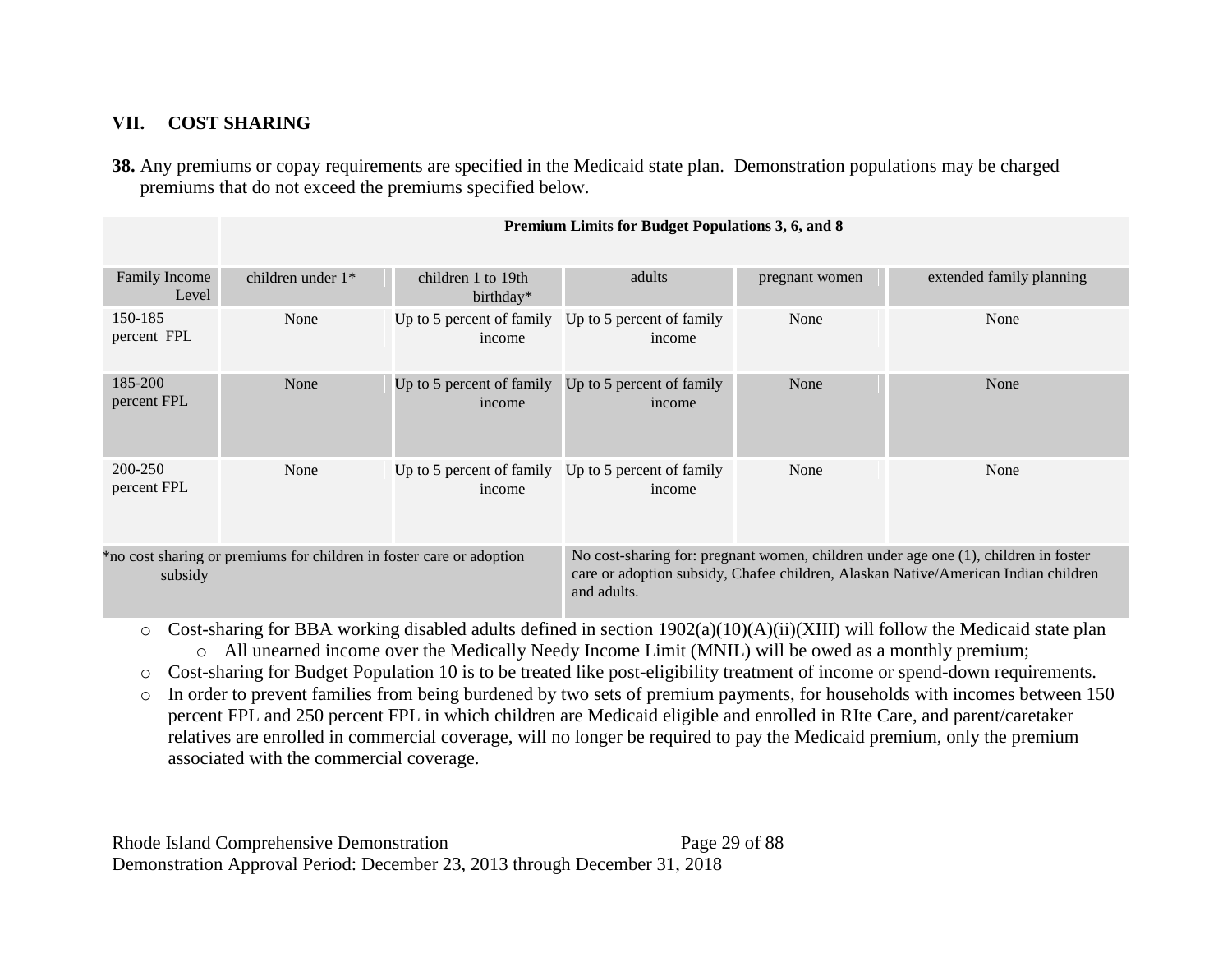#### **VIII. DELIVERY SYSTEM**

- **39. Assessment and Coordination Organization Process.** Access to institutional and community-based supports and services will be through the Assessment and Coordination Organization (ACO) process. The purpose of the ACO is to streamline the intake and assessment processes and provide beneficiaries and their families with clear, concise, and accurate information about their care options. The ACO process will involve the beneficiary and involved family members, and treating practitioners and providers to ensure comprehensive assessments and care planning. The ACO is described more fully in Attachment C.
- **40. Long-Term Care Services.** Institutional and community-based long-term care services will be delivered through one of the following delivery systems:
	- a. Managed Long Term Services and Supports. Beneficiaries will have access to long term care services and supports through their enrollment in Rhody Health Options or Connect Care Choice Community Partners
	- b. Fee-for-service. Beneficiaries will be able to access long-term care services in the same way that services are accessed today, through a fee-for-service system. Under this system, a beneficiary can choose the Medicaid participating agency or provider who will deliver the service(s). In turn, for those services requiring authorization or that are "outof-plan," the agency/provider bills the Medicaid agency for services authorized by the ACO and/or the health plan or PCCM network.
	- c. Self-direction. Beneficiaries (or, as they authorize, their families) will also have the option to purchase HCBS waiver like services through a self-direction service delivery system. Under this option, beneficiaries will work with the ACO to develop a budget amount for services needed. The beneficiary, with the support of a fiscal intermediary, will then be able to purchase services directly. This option is based on experience from Rhode Island's section 1915(c) Cash and Counseling Waiver (*RI Personal Choice*), section 1915(c) Developmental Disabilities Waiver, and Personal Assistance Service and Supports program. Self-direction is fully described in the Self-direction Operations Section.
- **41. Primary and Acute Care Services.** Primary and acute care services will be delivered through the following systems:
	- a. Managed Care Organizations: RIte Care, Rhody Health Partners, Rhody Health Options or Connect Care Choice Community Partners
	- b. Primary Care Case Management Program: Connect Care Choice
	- c. Pre-paid Dental Ambulatory Health Plans: RIte Smiles
	- d. PACE: PACE Organization of Rhode Island

Rhode Island Comprehensive Demonstration Page 30 of 88 Demonstration Approval Period: December 23, 2013 through December 31, 2018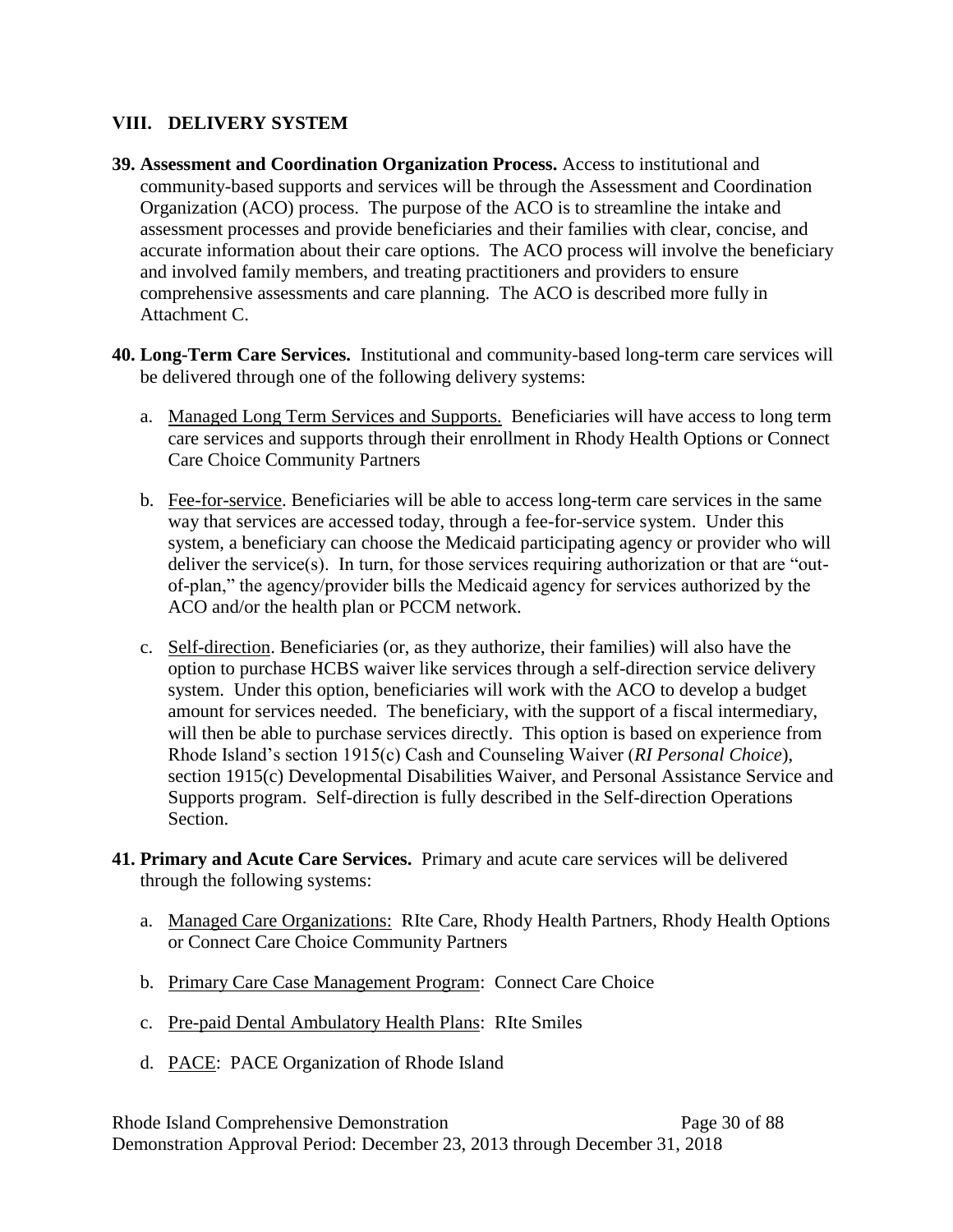- e. Premium Assistance: Rite Share
- f. Fee-for-service
- **42. Contracts.** On those occasions that contracts with public agencies are not competitively bid, those payments under contracts with public agencies shall not exceed the documented costs incurred in furnishing covered services to eligible individuals (or a reasonable estimate with an adjustment factor no greater than the annual change in the consumer price index).

The state will continue to maintain a contract with a health care management consulting firm experienced in health plan management, which will be responsible for managing the operational and administrative aspects of the program under the State's direction.

- **43. Freedom of Choice.** An enrollee's freedom of choice of providers through whom the enrollee may seek services shall be limited. This applies to all populations enrolled in the Comprehensive demonstration. No waiver of freedom of choice is authorized for family planning providers.
- **44. Selective Contracting.** The state may pursue selective contracting in order to restrict the provider from (or through) whom an individual can obtain services. Emergency services and family planning services will not be covered by this provision. Providers with whom the state contracts will meet, accept, and comply with the reimbursement, quality, and utilization standards under the state plan, which standards shall be consistent with section [1923](http://www.ssa.gov/OP_Home/ssact/title19/1923.htm) of the Act. These standards are consistent with access, quality, and efficient and economic provision of covered care and services. Restrictions on providers will not discriminate among classes of providers on grounds unrelated to their demonstrated effectiveness and efficiency in providing those services.

If the state pursues selective contracting for nursing facilities, the state must submit, for CMS review and approval, a description of the process for selecting providers of nursing facility services and allocating nursing facility beds. The state must demonstrate that the process used to select providers of nursing facility services and to allocate Medicaid reimbursed nursing facility beds is consistent with access, quality, and efficient and economic provision of care and services for all participants needing nursing facility services including special regard to access to services for individuals with complex long-term care needs.

**45. Process for the Review and Approval of Contracts.** The following process applies to contracts between the state and managed care organizations, pre-paid ambulatory health plans; primary care case management providers, and contracts pursuant to the selective contracting process.

All contracts listed above and modifications of existing contracts must be approved by CMS prior to the effective date of the contract or modification of an existing contract. The state will submit to CMS copies of the contracts or modifications and documentation supporting compliance with state and Federal statutes, regulations, special terms and conditions, and waiver and expenditure authority 45 days prior to implementation.

Rhode Island Comprehensive Demonstration Page 31 of 88 Demonstration Approval Period: December 23, 2013 through December 31, 2018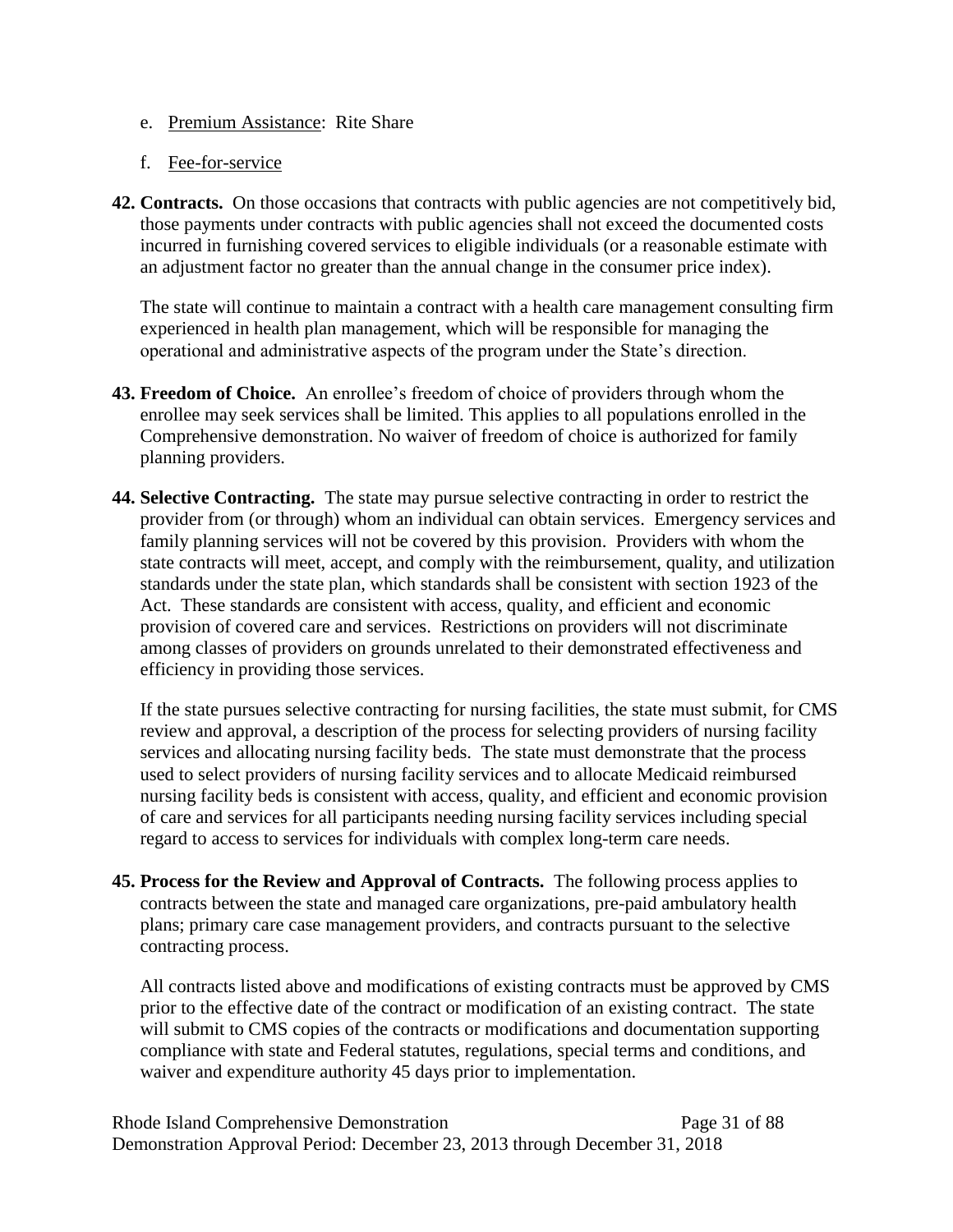#### **IX. SELF-DIRECTION**

- **46. Required Elements of Self-Direction.** The state must meet the following requirements to operate its self-direction program for core and preventive services including through a High-Fidelity Wraparound process for children in residential treatment who are transitioning back to a home-based setting.
- **47. Voluntary Program.** The program is voluntary for demonstration eligibles who are eligible for and receiving home and community based long-term care services and supports.
- **48. Paid Providers of Services.** Except for legally liable relatives, such as spouses and parents, any individual capable of providing the assigned tasks and freely chosen by a participant to be a paid provider of self-directed services and supports may be hired by the participant. Participants retain the right to: 1) train their workers in the specific areas of services and supports needed; 2) have those services and supports furnished in a manner that comports with the participants' personal, cultural, and/or religious preferences; and 3) access other training provided by or through the state for their workers so that their workers can meet any additional qualifications required or desired by the participants.
- **49. Information Furnished to Participants.** The following information must be provided to participants: principles and benefits of participant direction; participants' rights, roles and responsibilities; self-direction election form; description of other feasible alternatives; fiscal/employer agent contact information; counseling/service advising agency contact information; grievance and appeal process and forms; roles and responsibilities of the fiscal/employer agent and the counseling/advising agency; and participant-directed planning. Trained advisers from the service advisement agency will provide the information to participants.
- **50. Assessment.** An assessment of an individual's needs, strengths, and preferences for services, as well as any risks that may pose a threat of harm to the individual, will be completed. The assessment includes information about the individual's health condition, personal goals and preferences, functional limitations, age, school, employment, household and other factors that are relevant to the authorization and provision of services. The assessment information supports the development of the person-centered service plan and individual budget.
- **51. Person-Centered Planning.** The state must utilize a person-centered and directed planning process, intended to identify the strengths, capacities, preferences, needs, and desired outcomes of the participant. An Individual Service and Spending Plan (ISSP) is developed with the assistance of the service advisor team and those individuals the participant chooses to include. The ISSP includes the services and supports that the participant needs to live independently in the community. A back-up plan must be developed and incorporated into the ISSP to assure that the needed assistance will be provided in the event that the regular services and supports identified in the ISSP are temporarily unavailable. The back-up plan may include other individual assistants or agency services. The state shall have a process that permits participants to request a change to the person-centered plan, if the participant's health circumstances necessitate a change, but in any event, the ISSP will be reviewed and

Rhode Island Comprehensive Demonstration Page 32 of 88 Demonstration Approval Period: December 23, 2013 through December 31, 2018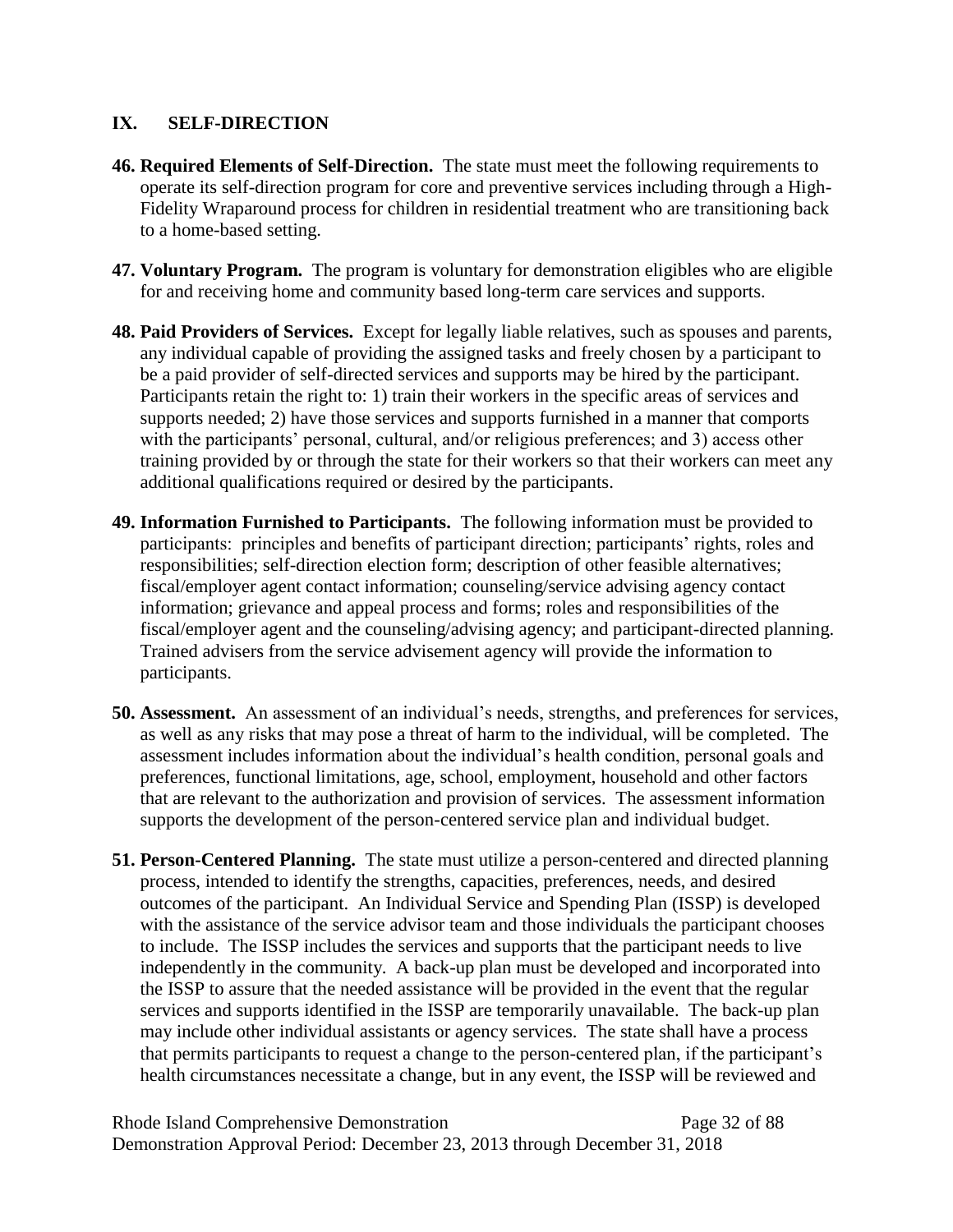updated at least annually. Entities or individuals that have responsibility for service plan development may not provide other direct demonstration services to the participant.

- **52. Employer Authority.** Participants have the opportunity to exercise choice and control (i.e., hire, fire, supervise, manage) over individuals who furnish their long term care demonstration services authorized in the person-centered service plan. In this demonstration, the participant functions as the employer of record of workers who furnish direct services and supports to the participant.
- **53. Budget Authority.** Participants also have the opportunity to exercise choice and control over a specified amount of funds in a participant-directed budget. Under the budget authority, the participant has decision-making authority and management responsibility for the participant-directed budget from which the participant authorizes the purchase of long term care demonstration services and supports that are authorized in the person-centered service plan.
- **54. Individual Budget.** An individual budget is the amount of funds available to the participant to self-direct. It is developed using a person-centered planning process; based on actual service utilization and cost data and derived from reliable sources; developed using a consistent methodology to calculate the resources available to each participant that is open to public inspection; and reviewed according to a specified method and frequency. A change in the budget must also result in a change to the person-centered plan.
- **55. Information and Assistance in Support of Participant Direction.** The state shall have a support system that provides participants with information, training, counseling, and assistance, as needed or desired by each participant, to assist the participant to effectively direct and manage his or her self-directed services and budgets. Participants shall be informed about self-directed care, including feasible alternatives, before electing the selfdirection option. Participants shall also have access to the support system throughout the time that they are self-directing their care. Support activities include, but are not limited to, advisement agency services and financial management services.
- **56. Counseling/Advisement Agencies.** The state shall provide each participant with a Service Advisor from a counseling/advisement agency that conducts participant screening, assessment and reassessment; participant orientation, training, preparation, and support of all participant functions; participant assistance in spending plan development and monitoring; and ongoing monitoring of participant satisfaction, health and safety. Counseling/advisement agencies shall meet state established certification standards to provide supports to participants.
- **57. Financial Management Services.** The state shall provide financial management services (FMS) that: provide payroll services for program participants and/or designated representatives; are responsible for all taxes, fees, and insurances required for the program participant to act as an employer of record; manage all non-labor related payments for goods and services authorized in the participant's approved spending plan; assure that all payments made under the demonstration comply with the participant's approved spending plan; and conduct criminal background and abuse registry screens of all participant employees at the

Rhode Island Comprehensive Demonstration Page 33 of 88 Demonstration Approval Period: December 23, 2013 through December 31, 2018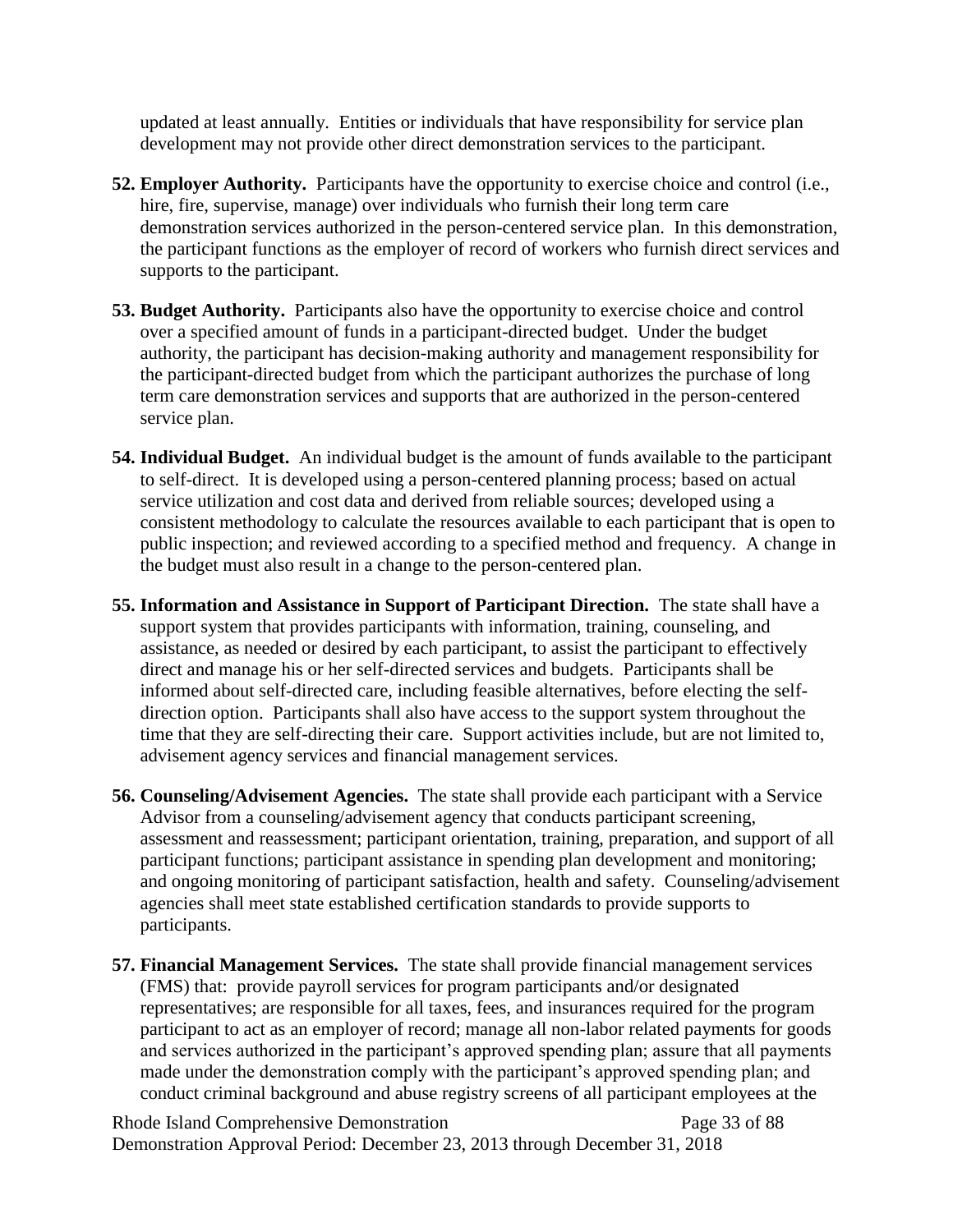State's expense. FMS entities shall meet IRS requirements of being a fiscal/employer agent and state established certification standards to provide supports to participants. FMS shall be reimbursed as an administrative activity at the 50 percent administrative rate.

- **58. Services to be Self-Directed.** Participants who elect the self-direction opportunity will have the option to self-direct all or some of the long-term care core and preventive services and supports under the demonstration. The services, goods, and supports that participants will self-direct are limited to the core and preventive services, listed in Attachment B. Services, goods, and supports that are not subject to employer and budget authority, i.e., participants do not have hiring authority and do not become the employer of record over these services, goods or items, will still be included in the calculations of participants' budgets. Participants' budget plans will reflect the plan for purchasing these needed services, goods and supports.
- **59. Individual Directed Goods and Services.** Individual directed goods and services may be purchased from accumulated funds ("savings") as approved in the individual budget plan. Goods and services must relate to a need or goal identified in the person-centered service plan. Accumulated funds or savings may be carried over from month to month, and year to year, only if designated for a specific good or service. If the goods or services are not purchased at the time indicated in the budget plan, the state will recoup any unspent and unearmarked funds at designated intervals and according to procedures established by the state. Goods and services that can be individually directed are defined in Attachment B Core and Preventive Services.
- **60. Participant Direction by Representative.** The state provides for the direction of services by a representative. The representative may be a legal representative of the participant or a non-legal representative freely chosen by an adult participant. The representative shall not be paid and must pass a screen indicating ability to perform the functions in the best interest of the participant and must pass a criminal background check. A participant who demonstrates the inability to self-direct his or her services and supports whether due to misuse of funds, consistent non-adherence to program rules or an ongoing health and safety risk, will be required to select a representative to assist him or her with the responsibilities of selfdirection. If a participant refuses to select a representative, or if a participant loses a representative (if already required for participation) and cannot locate a replacement, he or she will be required to transfer to a non-self-directed traditional service delivery system. Service advisors will assist the participant in the transition to the traditionally delivered service system to ensure continuity of care.
- **61. Independent Advocacy.** Each participant shall have access to an independent advocate or advocacy system in the state. This function is performed by individuals or entities that do not provide direct services, perform assessments, or have monitoring, oversight or fiscal responsibilities for the demonstration.
- **62. Service Plan Monitoring.** The Service Advisor shall, at a minimum, make quarterly inperson visits to the participant and monthly telephone contact in the first year, then semiannual in-person and quarterly phone contact thereafter or more when requested or indicated by concern. Additionally, the RN and Mobility Specialist assess for needs at least annually.

Rhode Island Comprehensive Demonstration Page 34 of 88 Demonstration Approval Period: December 23, 2013 through December 31, 2018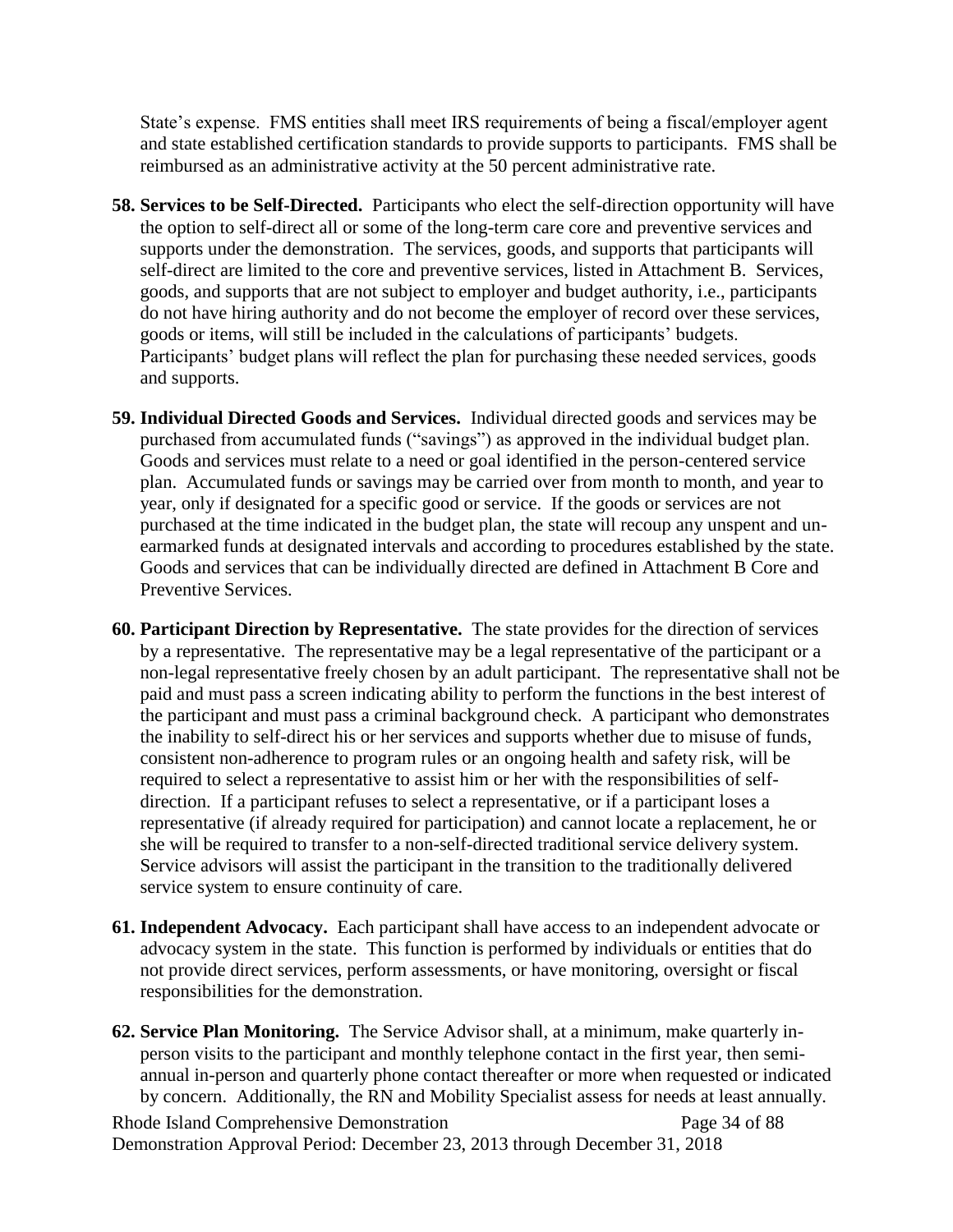The entire Service Advisor Team is available to the participant upon request and/or Advisor identification of a potential health/safety concern.

- **63. Expenditure Safeguards.** The FMS reports monthly to the participant and the Service Advisor, and quarterly to the state, on the budget disbursements and balances. If more than 20 percent underutilization of authorized services is discovered, the Service advisor will work with the participant in assessing the reason and crafting a solution, such as a new worker or a reassessment of needs.
- **64. Disenrollment.** A participant may voluntarily disenroll from the self-directed option at any time and return to a traditional service delivery system. A participant may also be involuntarily disenrolled from the self-directed option for cause, such as a continuous demonstrated inability to self-direct his or her services and supports whether due to misuse of funds, consistent non-adherence to program rules or an ongoing health and safety risk. A participant who has demonstrated an inability to self-direct his or her services and supports will be required to select a representative to assist the participant with the responsibilities of self-direction. If a participant voluntarily or involuntarily disenrolls from the self-directed service delivery option, the state must have safeguards in place to ensure continuity of services.
- **65. Fair Hearing.** Participants may request a fair hearing when a reduction in services occurs or when a requested adjustment to the budget is denied or the amount of the budget is reduced.
- **66. Cash Option.** At such time as the state elects, a participant may elect to receive the amount of the funds in his or her individual budget in a prospective cash disbursement. Prior to the election of the cash option, the state will notify CMS of this election according to the Process for Category II changes. Prior to implementation of the cash option, the state will secure a waiver of the income and asset requirements from the Social Security Administration.
- **67. Additional Populations and Services.** At such time as the state elects to add additional populations or services to the self-direction option, the state will notify CMS of this election according to the Process for Category II changes. If, however, the State's proposal to add populations or services exceeds or changes the expenditure authorities of section 1915(c), 1915(i) or 1915(j), the state will follow the Process for Category III changes.
- **68. Personal Needs Allowance.** Effective January 1, 2014, the state will increase the monthly personal needs allowance by \$400 for certain persons categorically eligible or eligible as medically needy for Medicaid-funded long-term services and supports. These individuals will have resided in a nursing facility for 90 consecutive days, excluding those days that may have been used for the sole intent and purpose of short term rehabilitation; are transitioning from a nursing facility to a community residence, and are assessed to be unable to afford to remain in the community unless the personal needs allowance is increased. This would not apply to individuals who are residing in a nursing facility and whose income is being used to maintain a current community residence.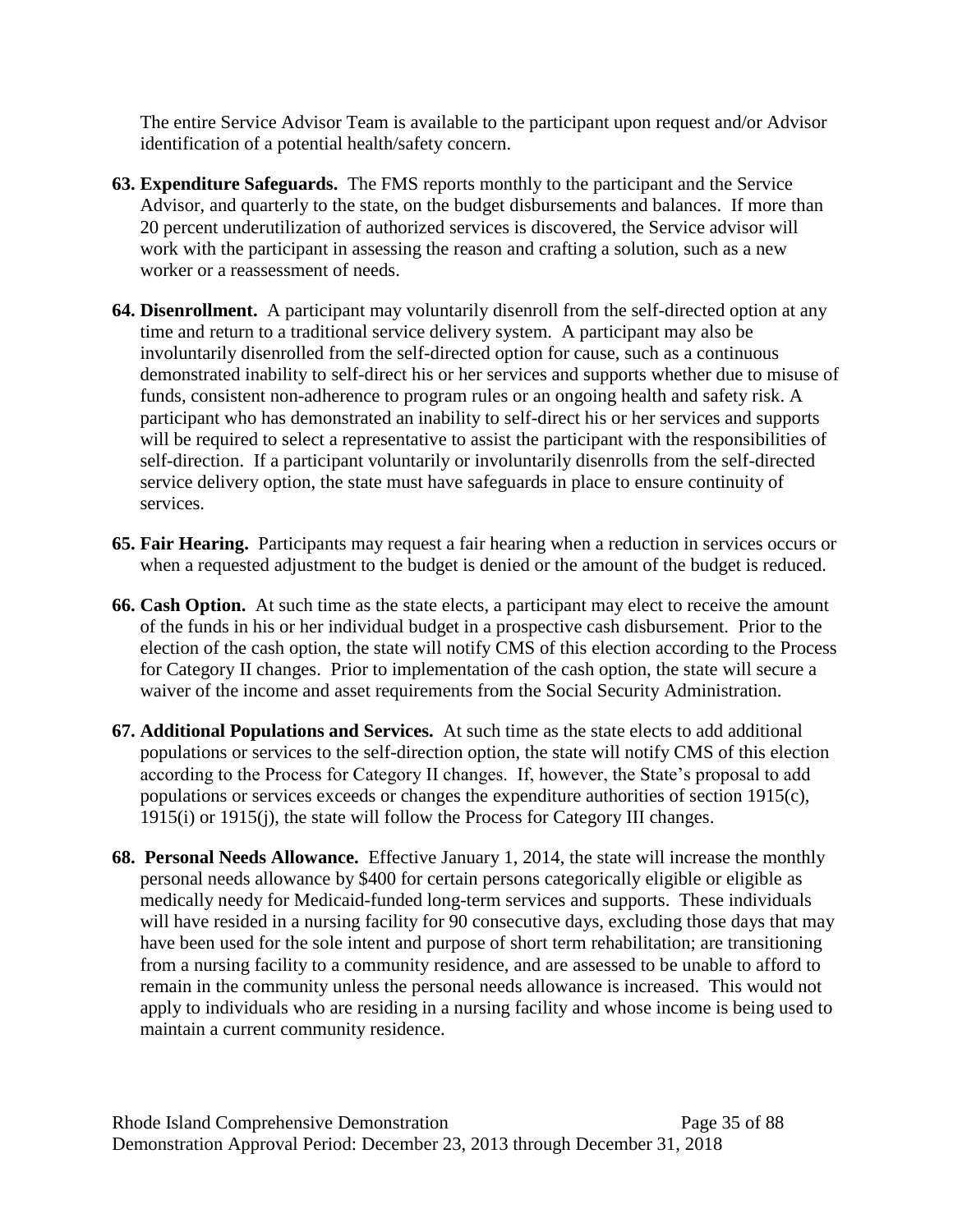#### <span id="page-35-0"></span>**X. EXTENDED FAMILY PLANNING PROGRAM**

- **69. Eligibility Requirements.** Family planning and family planning-related services and supplies are provided to individuals that are redetermined eligible for the program on an annual basis. The state must enroll only women, meeting the eligibility criteria below into the demonstration who have a family income at or below 200 percent of the FPL (through December 31, 2013) and at or below 250 percent of the FPL (beginning January 1, 2014) and who are not otherwise enrolled in Medicaid or Children's Health Insurance Plan (CHIP). Women losing Medicaid pregnancy coverage at the conclusion of 60 days postpartum and who have a family income at or below 200 percent of the FPL (through December 31, 2013) and at or below 250 percent of the FPL (beginning January 1, 2014) at the time of annual redetermination are auto enrolled in the Extended Family Planning group.
- **70. Primary Care Referral.** Primary care referrals to other social service and health care providers as medically indicated are provided; however, the costs of those primary care services are not covered for enrollees of this demonstration. The state must facilitate access to primary care services for participants, and must assure CMS that written materials concerning access to primary care services are distributed to demonstration participants. The written materials must explain to the participants how they can access primary care services.
- **71. Eligibility Redeterminations.** The state must ensure that redeterminations of eligibility for this component of the demonstration are conducted, at a minimum, once every 12 months. At the State's option, redeterminations may be administrative in nature.
- **72. Disenrollment from the Extended Family Planning Program.** If a woman becomes pregnant while enrolled in the Extended Family Planning Program, she may be determined eligible for Medicaid under the State plan. The State must not submit claims under the demonstration for any woman who is found to be eligible under the Medicaid State plan. In addition, women who receive a sterilization procedure and complete all necessary follow-up procedures will be disenrolled from the Extended Family Planning Program.
- **73. Extended Family Planning Program Benefits.** Benefits for the family planning expansion group are limited to family planning and family planning-related services. Family planning services and supplies described in section  $1905(a)(4)(C)$  of the Act and are limited to those services and supplies whose primary purpose is family planning and which are provided in a family planning setting. Family planning services and supplies are reimbursable at the 90 percent matching rate, including:
	- a. Approved methods of contraception;
	- b. Sexually transmitted infection (STI) testing, Pap smears and pelvic exams;

Note: The laboratory tests done during an initial family planning visit for contraception include a Pap smear, screening tests for STIs/STDs, blood count and pregnancy test. Additional screening tests may be performed depending on the method of contraception desired and the protocol established by the clinic, program or provider. Additional

Rhode Island Comprehensive Demonstration Page 36 of 88 Demonstration Approval Period: December 23, 2013 through December 31, 2018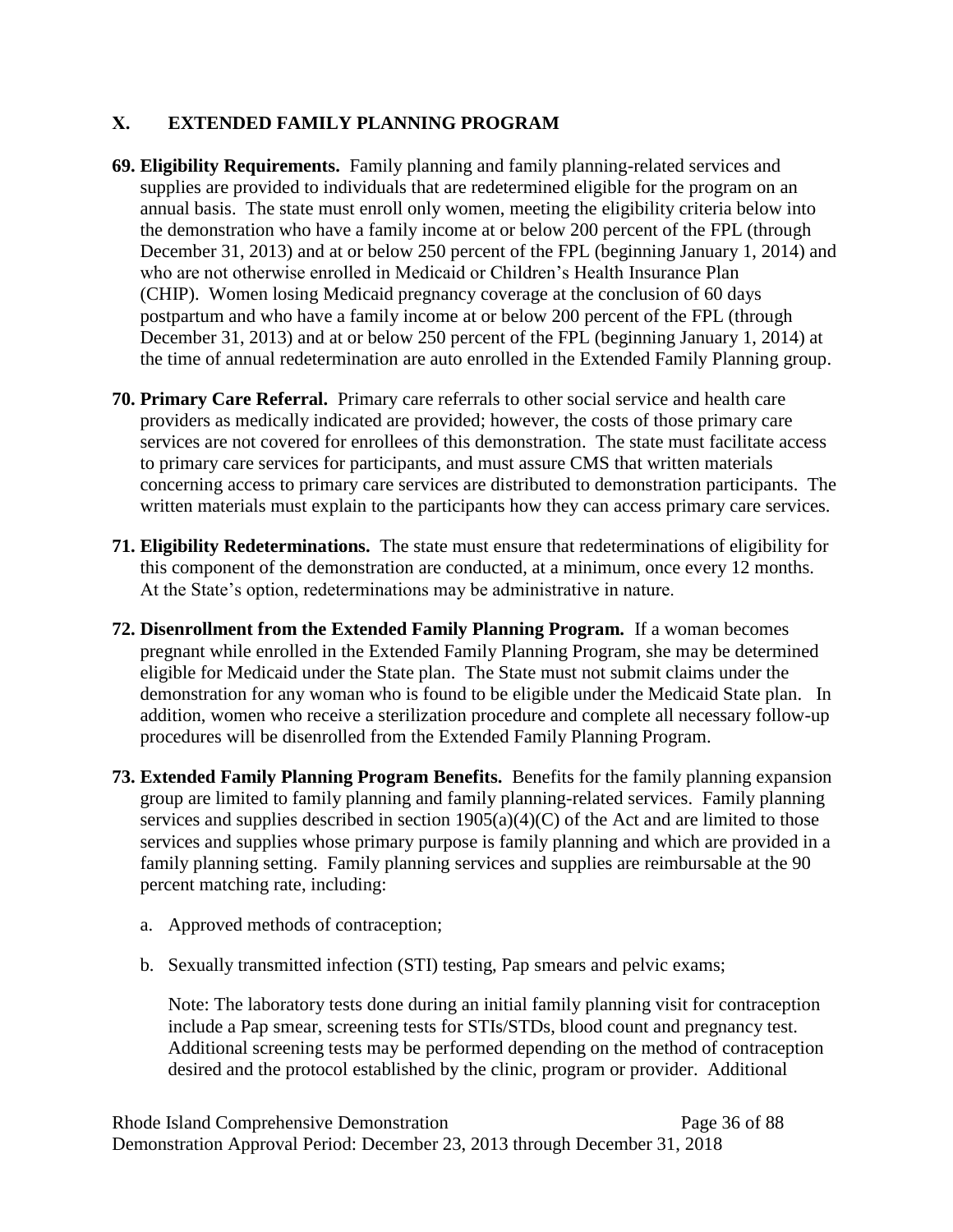laboratory tests may be needed to address a family planning problem or need during an inter-periodic family planning visit for contraception.

- c. Drugs, supplies, or devices related to women's health services described above that are prescribed by a health care provider who meets the State's provider enrollment requirements (subject to the national drug rebate program requirements); and
- d. Contraceptive management, patient education, and counseling.
- **74. Family Planning-Related Benefits.** Family planning-related services and supplies are defined as those services provided as part of or as follow-up to a family planning visit and are reimbursable at the State's regular Federal Medical Assistance Percentage (FMAP) rate. Such services are provided because a "family planning-related" problem was identified and/or diagnosed during a routine or periodic family planning visit. Examples of family planning-related services and supplies include:
	- a. Colposcopy (and procedures done with/during a colposcopy) or repeat Pap smear performed as a follow-up to an abnormal Pap smear which is done as part of a routine/periodic family planning visit.
	- b. Drugs for the treatment of STIs/STDs, except for HIV/AIDS and hepatitis, when the STI/STD is identified/ diagnosed during a routine/periodic family planning visit. A follow-up visit/encounter for the treatment/drugs and subsequent follow-up visits to rescreen for STIs/STDs based on the Centers for Disease Control and Prevention guidelines may be covered.
	- c. Drugs/treatment for vaginal infections/disorders, other lower genital tract and genital skin infections/disorders, and urinary tract infections, where these conditions are identified/diagnosed during a routine/periodic family planning visit. A follow-up visit/encounter for the treatment/ drugs may also be covered.
	- d. Other medical diagnosis, treatment, and preventive services that are routinely provided pursuant to family planning services in a family planning setting. An example of a preventive service could be a vaccination to prevent cervical cancer.
	- e. Treatment of major complications (including anesthesia) arising from a family planning procedure such as:
		- i. Treatment of a perforated uterus due to an intrauterine device insertion;
		- ii. Treatment of severe menstrual bleeding caused by a Depo-Provera injection requiring a dilation and curettage; or
		- iii. Treatment of surgical or anesthesia-related complications during a sterilization procedure.
- **75. Services.** Services provided through the Extended Family Planning program are paid either through a capitated managed care delivery system or fee for service (FFS).

Rhode Island Comprehensive Demonstration Page 37 of 88 Demonstration Approval Period: December 23, 2013 through December 31, 2018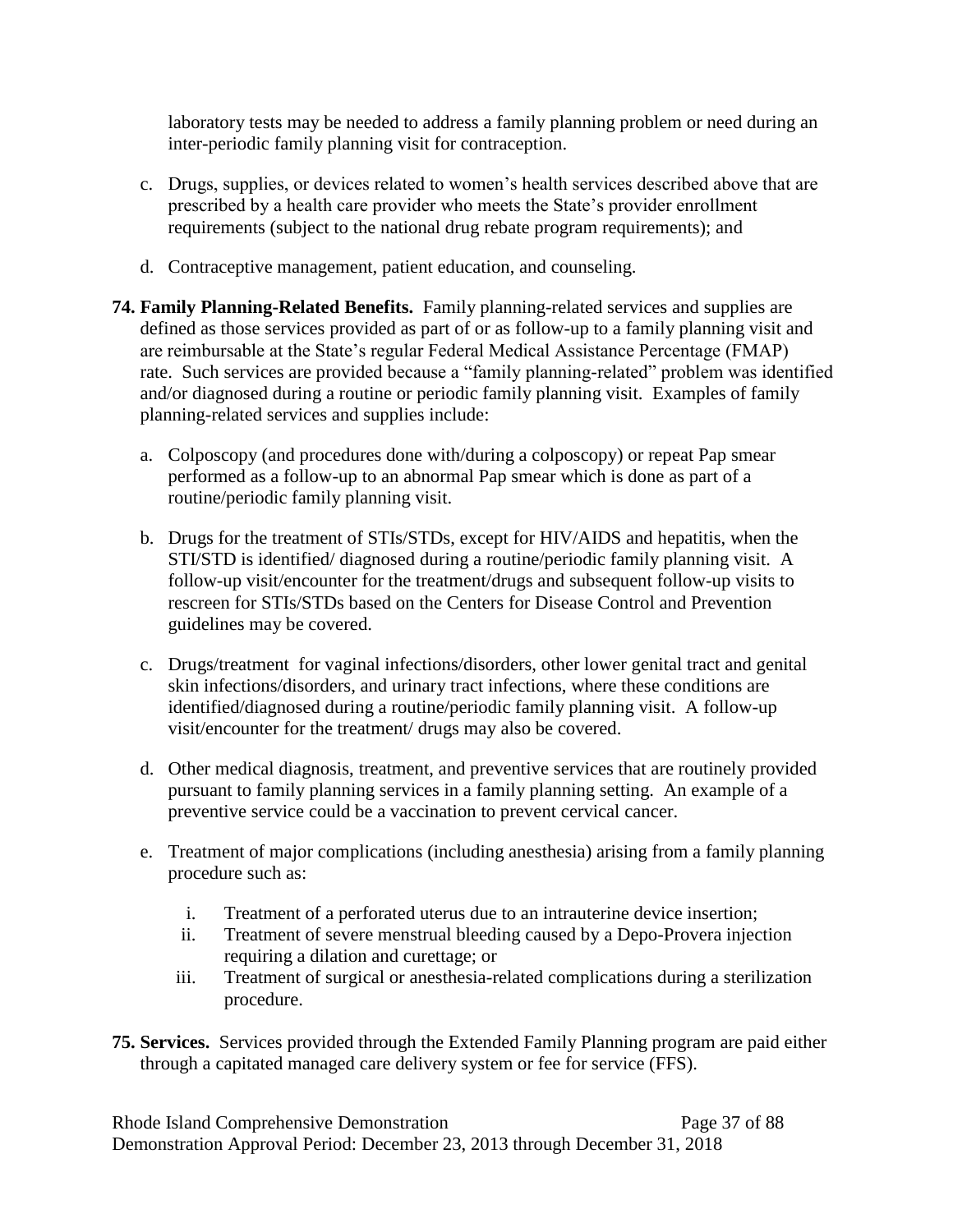## **XI. RITE SMILES**

**76. RIte Smiles.** The RIte Smiles Program is a managed dental benefit program that was previously operated under a waiver pursuant to section 1915(b) of the Act. Beneficiaries eligible for this program are Medicaid-eligible children born on or after May 1, 2000. The managed care delivery system is continuing under this demonstration. Under this demonstration, the state will continue to administer the program through a pre-paid ambulatory health plan contract. The benefit design will remain the same under this demonstration.

# **XII. DESIGNATED STATE HEALTH PROGRAMS (DSHP)**

**77. Marketplace Subsidy Program.** Effective January 1, 2014, the state may claim as allowable expenditures under the demonstration the payments made through its state-funded program to provide premium subsidies for parents and caretaker relatives with incomes above 133 percent of the FPL through 175 percent of the FPL who purchase health insurance through the Marketplace. For the month of January 2014, the payments made by the Marketplace Subsidy Program may serve to create a premium holiday for beneficiaries. During the month of January 2014, the payments made by the Marketplace Subsidy Program may equal up to 100 percent of the QHP premium amount, where the premium has been reduced by any federal tax credits for which a beneficiary is eligible. Effective February 1, 2014, the payments made by the Marketplace Subsidy Program shall not exceed 50 percent of the QHP's reduced premium amount, where the premium has been reduced each month by a) any federal tax credits a beneficiary is eligible for, and b) the amount a Medicaid beneficiary would have paid as of December 31, 2013 (between \$61 and \$92 per month), as demonstrated in the formula below.

*Maximum allowable payment by Marketplace Subsidy Program = 50% \* (QHP Monthly Premium – Federal Tax Credits – 12/31/2013 Medicaid Monthly Premium Amount)*

Subsidies will be provided on behalf of individuals who: (1) have a child eligible for and enrolled in RIte Care; (2) are enrolled in a Marketplace plan that does not meet RIte Share requirements; and (3) whose income is at or below 175 percent of the FPL. For example, eligible individuals could be enrolled in a high deductible Marketplace plan, as such a plan would not meet RIte Share requirements.

a. Funding Limit. Expenditures for the subsidies are limited on an annual basis as follows (total computable). Expenditures for DYs 9 and 10 are contingent upon CMS approval of the evaluation report required in STC [94.](#page-41-0)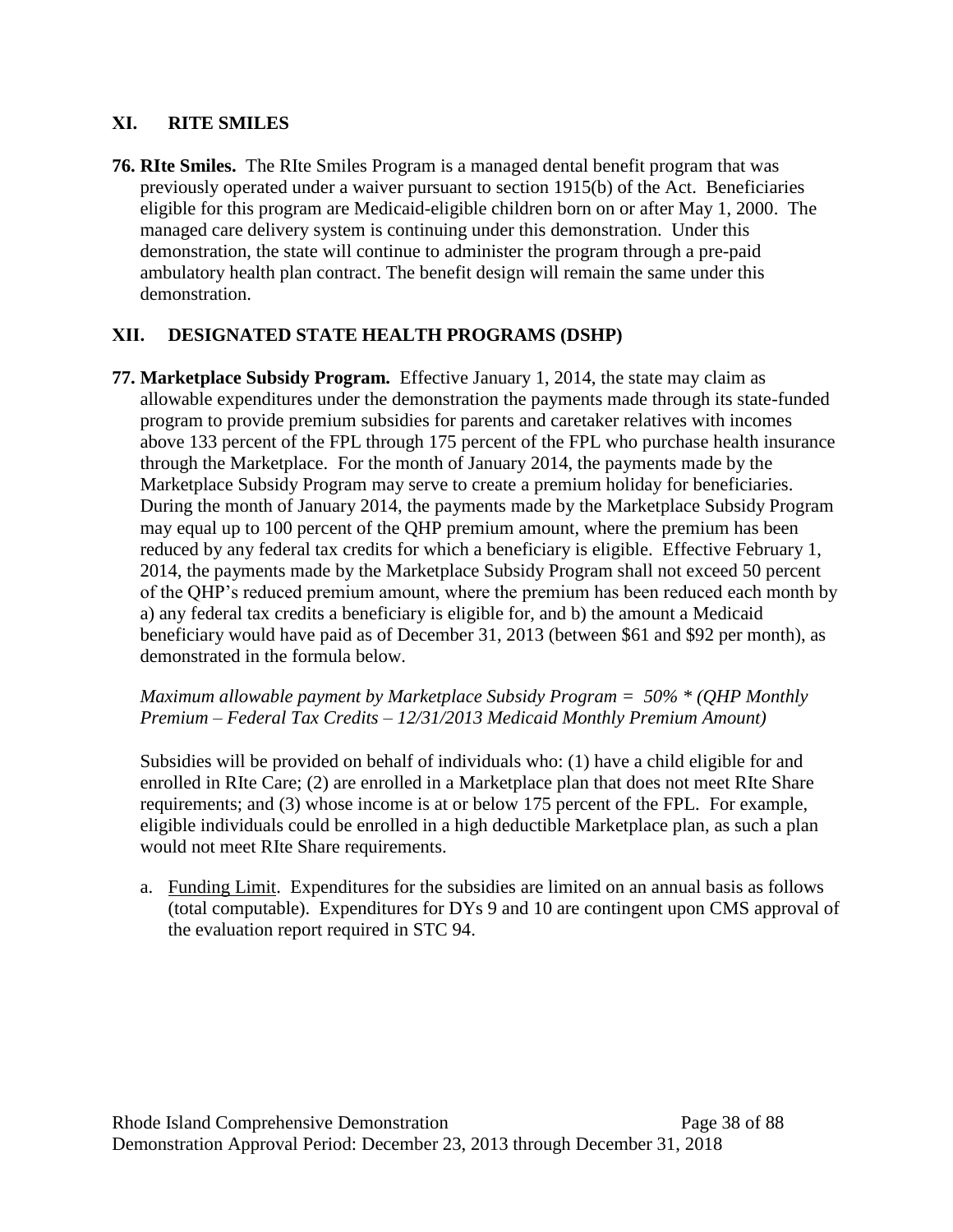|             | DY 6        | DY7 | DY <sub>8</sub>                                     | DY9 | <b>DY</b> 10 |
|-------------|-------------|-----|-----------------------------------------------------|-----|--------------|
| DSHP-       |             |     |                                                     |     |              |
| State-      | \$3,298,154 |     | $$3,021,190$ $$3,270,462$ $$3,540,302$ $$3,540,302$ |     |              |
| Funded      |             |     |                                                     |     |              |
| Marketplace |             |     |                                                     |     |              |
| Subsidy     |             |     |                                                     |     |              |
| Limit       |             |     |                                                     |     |              |

- b. Reporting. The state must provide data regarding the operation of this subsidy program in the quarterly report required per STC [94.](#page-41-0) This data must, at a minimum, include:
	- i. The number of individuals served by the program each month;
	- ii. The size of the subsidies; and
	- iii. A comparison of projected costs with actual costs.
- c. Evaluation. In DY 7 as part of the annual report, the state must evaluate the effect of the Marketplace Subsidy Program for enrollment in a QHP, using childless adults who are not eligible to receive a subsidy as a comparison group, as required per STC [94.](#page-41-0) The state must submit this report no later than May 1, 2016. CMS will evaluate the report and determine whether the state has met the requirements 60 days after receipt of the report. If the report does not meet CMS approval, federal funding for the Marketplace Subsidy Program for DYs 9 and 10 may be denied.
- d. Budget Neutrality. This subsidy program will be subject to the budget neutrality limit specified in STC [113.](#page-50-0)
- **78. Expenditures for Limited Benefit Budget Populations.** Effective January 1, 2014, the state may claim as allowable expenditures under the demonstration the payments made through its state-funded program to provide for a limited benefit package of supplemental services as follows:
	- a. **Uninsured Adults with Mental Illness.** Effective January 1, 2014 through April 30, 2014, expenditures for a state-funded program that provides a limited benefit package of supplemental services for uninsured adults with mental illness and or substance abuse problems with incomes below 200 percent of the FPL. Effective May 1, 2014, expenditures for a state-funded program that provides a limited benefit package of supplemental services for uninsured adults with mental illness and or substance abuse problems with incomes above 133 percent of the FPL and below 200 percent of the FPL who are ineligible for Medicaid.
	- b. **Persons living with HIV.** Effective January 1, 2014 through April 30, 2014, expenditures for a state-funded program that provides a limited benefit package of supplemental HIV services for persons living with HIV with incomes below 200 percent of the FPL. Effective May 1, 2014, expenditures for a state-funded program that provides a limited benefit package of supplemental HIV services for

Rhode Island Comprehensive Demonstration Page 39 of 88 Demonstration Approval Period: December 23, 2013 through December 31, 2018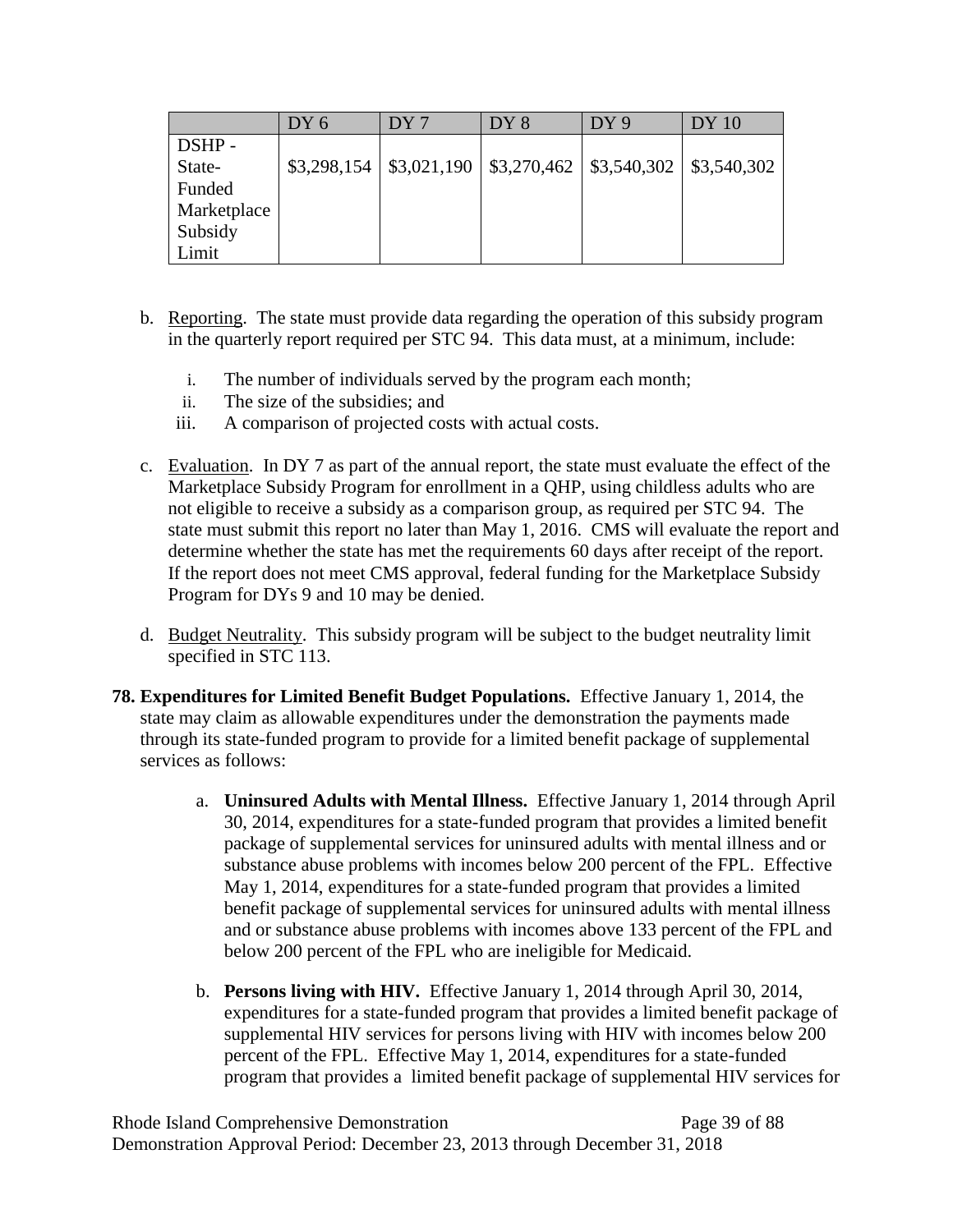persons living with HIV with incomes above 133 percent of the FPL and below 200 percent of the FPL who are ineligible for Medicaid.

c. **Non-working disabled adults.** Effective January 1, 2014 through April 30, 2014, expenditures for a state-funded program that provides a limited benefit package of supplemental services for non-working disabled adults ages 19-64 eligible for the General Public cash assistance program. Effective May 1, 2014, expenditures for a state-funded program that provides a limited benefit package of supplemental services for non-working disabled adults ages 19-64 eligible for the General Public cash assistance program with incomes above 133 percent of the FPL, but who do not qualify for disability benefits.

# <span id="page-39-1"></span>**XIII. HEALTHY BEHAVIORS INCENTIVES PROGRAM**

- **79. Healthy Behaviors Incentives.** Subject to federal approval, the state may establish a program based on incentives: individuals who adopt healthy behaviors may be eligible for rewards, ranging from a gift card for health-related goods to a premium holiday.Such program may be a part of state's efforts to reduce emergency room utilization, such as through the Communities of Care program.
- **80. Healthy Behaviors Incentives Protocols**. The state is required to submit protocols pertaining to the program no later than 60 days after the date of this approval (Attachment H). Protocols must include, at a minimum, descriptions of the following:
	- a. Populations impacted
	- b. Incentives offered to beneficiaries
	- c. Any penalties to disincentivize unhealthy behaviors
	- d. Payment and financing methodologies, explaining which entities receive and administer funding, how incentive amounts are determined, and an explanation of any quality controls used to ensure proper use of funds**.**

# **XIV. PAYMENTS TO FEDERALLY QUALIFIED HEALTH CENTERS (FQHCs) FOR UNINSURED POPULATIONS**

- <span id="page-39-0"></span>**81. Overview**. Since this demonstration was approved in 2009, federal financial participation (FFP) has been authorized for payments to FQHCs for uninsured populations (Budget Services 5).
- **82. Available FFP.** Annually, FFP is authorized to pay for limited benefits for uninsured populations in FQHCs until December 31, 2015 up to \$1.3 million total computable. Payments made by the state are limited to no more than the total of actual costs incurred in any given year. Expenditures may be made to the list of providers found in Attachment J for care to the uninsured. There shall be no FFP available for treatment of unqualified aliens. In

Rhode Island Comprehensive Demonstration Page 40 of 88 Demonstration Approval Period: December 23, 2013 through December 31, 2018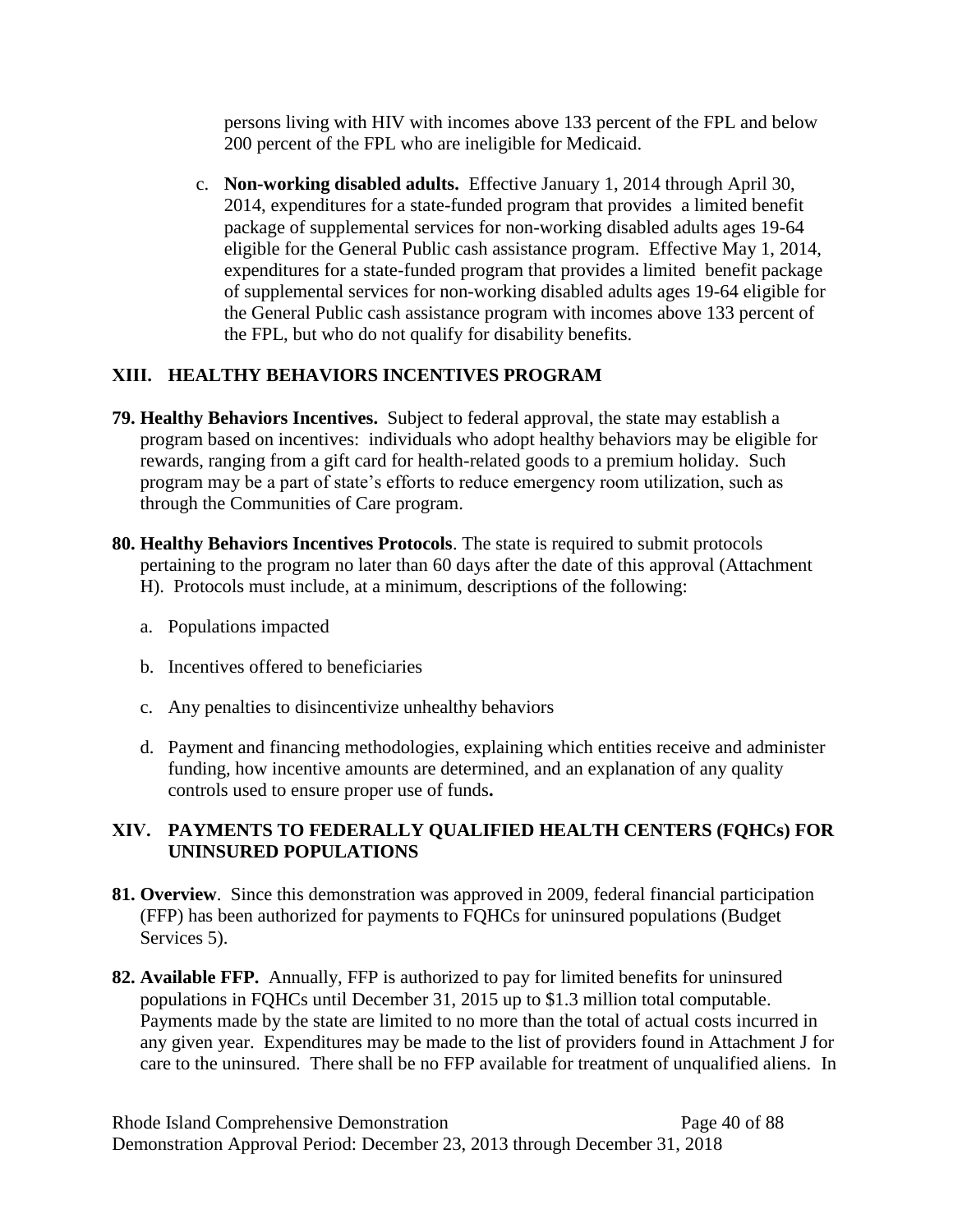the overall calculation of uninsured costs, the state must reduce the calculation by one percent to account for unallowable costs of services for unqualified aliens.

- **83. Category III Request.** CMS may only consider a request to continue payments to FQHCs for uninsured populations past December 31, 2015 if the state has submitted a category III request in conformity with STC [19](#page-11-0) and the state has submitted the required information on the need for uncompensated care in their annual report, discussed in STC [94.](#page-41-0)
- **84. Eligible Providers.** The state may pay for uninsured care to FQHCs listed in Attachment J. Any changes to Attachment J must be approved by CMS. The state must report to CMS any changes to the operational status of any FQHC listed in Attachment J.
- **85. Reporting Payments to FQHCs.** The state will report all expenditures for uninsured care payments to FQHCs under this demonstration on the Forms CMS-64.9 Waiver and/or 64.9P Waiver under the appropriate waiver name.
- **86. Aggregate Annual Limit of Payments.** Each FQHC's uninsured care cost is net of the waiver payments received under this section. Any excess waiver payments made to an individual FQHC above its uninsured care costs will be recouped and redistributed to other FQHCs, using the same methodology as the original FQHC uninsured care payments, which are distributed proportionately based on the FQHC's uninsured care costs. The redistribution will only be made to the extent that such redistribution does not result in any FQHC receiving payments for uninsured care in excess of its uninsured care costs. Any excess waiver payments will be redistributed to other qualifying FQHCs.

# **XV. GENERAL REPORTING REQUIREMENTS**

- **87. General Financial Requirements.** The state must comply with all general financial requirements under title XIX and title XXI set forth in sections [XVI](#page-42-0) and [XVII,](#page-49-0) respectively.
- **88. Compliance with Managed Care Reporting Requirements.** The state must comply with all managed care reporting regulations at 42 CFR 438 *et. seq*. except as expressly waived or identified as not applicable in the expenditure authorities incorporated into these STCs.
- **89. Reporting Requirements Relating to Budget Neutrality.** The state shall comply with all reporting requirements for monitoring budget neutrality as set forth in section [XVIII.](#page-50-1)
- <span id="page-40-0"></span>**90. Title XXI Reporting Requirements.** The state will provide to CMS on a quarterly basis, an enrollment report for the title XXI populations showing end of quarter actual and unduplicated ever enrolled figures. This data will be entered into the Statistical Enrollment Data System within 30 days after the end of each quarter.
- **91. Confirmation of CHIP Allotment with the Submission of CHIP State Plan Amendments.** Should the state seek an amendment under the CHIP state plan that has a budgetary impact on allotment neutrality, the state shall submit an updated allotment neutrality budget with the CHIP state plan amendment for CMS review and approval.

Rhode Island Comprehensive Demonstration Page 41 of 88 Demonstration Approval Period: December 23, 2013 through December 31, 2018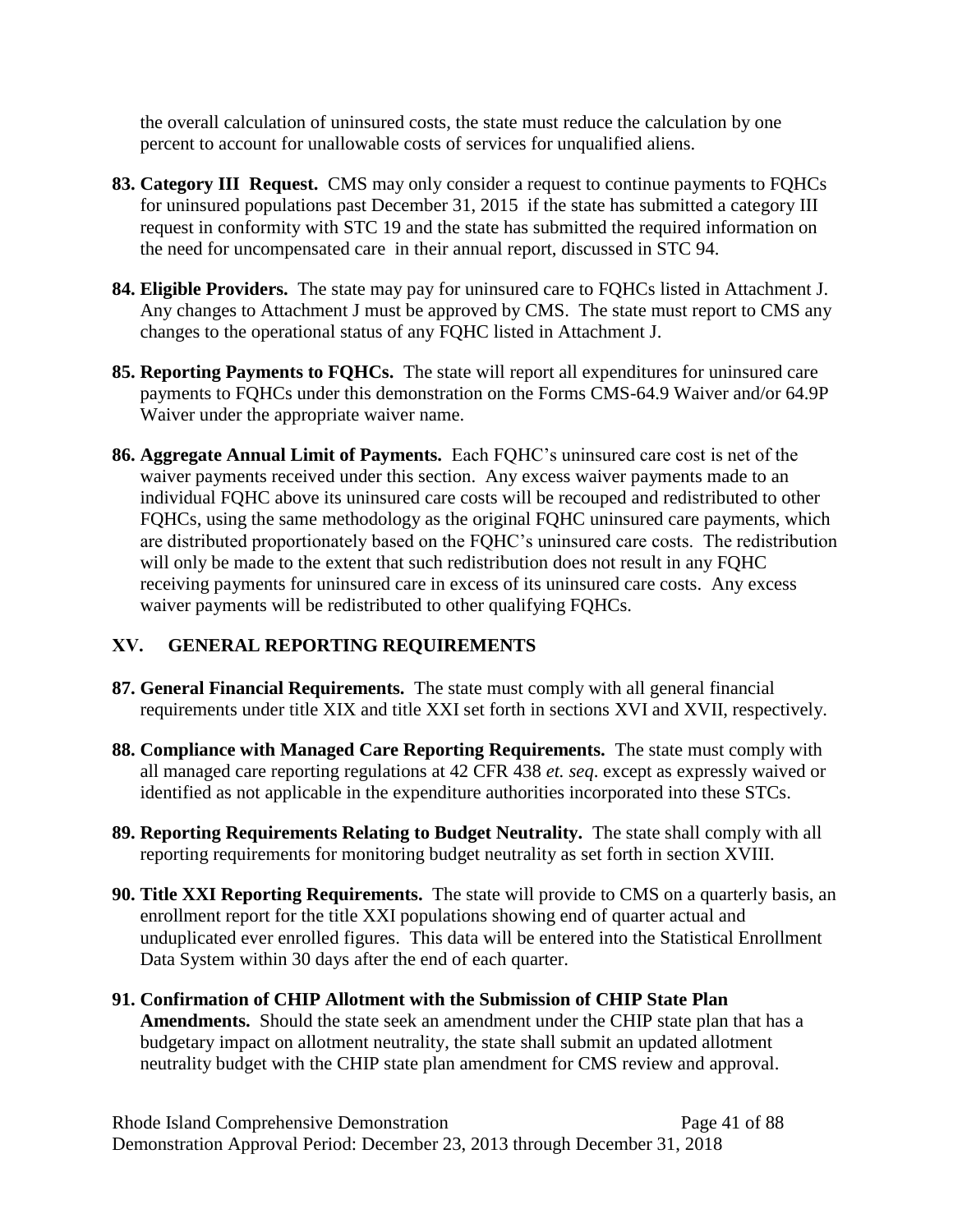- **92. Quarterly Calls.** CMS shall schedule quarterly conference calls with the state for the duration of the demonstration. The purpose of these calls is to discuss any significant actual or anticipated developments affecting the demonstration. Areas to be addressed include, but are not limited to, MCO operations (such as contract amendments and rate certifications), health care delivery, enrollment, quality of care, access, benefits, audits, lawsuits, financial reporting and budget neutrality issues, health plan financial performance that is relevant to the demonstration, progress on evaluations, state legislative developments, and any demonstration amendments, concept papers, or state plan amendments the state is considering submitting. The state and CMS shall discuss quarterly expenditure reports submitted by the state for purposes of monitoring budget neutrality. CMS shall update the state on any amendments or concept papers under review as well as Federal policies and issues that may affect any aspect of the demonstration. The state must inform CMS of any changes it anticipates making to the demonstration as a Category I, II, or III change. The state and CMS shall jointly develop the agenda for the calls.
- <span id="page-41-1"></span>**93. Quarterly Operational Reports.** The state must submit quarterly progress reports in the format specified in Attachment E no later than 60 days following the end of each quarter.

The intent of these reports is to present the State's analysis and the status of the various operational areas under the demonstration. These quarterly reports must include, but are not limited to:

- a. Updated budget neutrality and allotment neutrality monitoring spreadsheets;
- b. Events occurring during the quarter or anticipated to occur in the near future that affect health care delivery including approval and contracting with new plans; benefits; costsharing, enrollment; grievances; quality of care; access; health plan financial performance that is relevant to the demonstration; pertinent legislative activity; and other operational issues;
- c. Action plans for addressing any policy and administrative issues identified;
- d. Any changes the state made or plans to make to the demonstration as a Category I or II change;
- e. The number of individuals enrolled in each major program of the Comprehensive demonstration; including, but not limited to TANF and related programs, the extended family planning program; each of the limited benefit programs; and ABD with breakouts for the LTC reform community and institutional programs;
- f. The number of individuals served by and costs of the Marketplace Subsidy program; and
- g. Evaluation and Quality Assurance and Monitoring activities and interim findings.
- <span id="page-41-0"></span>**94. Annual Report.** The state must submit a draft annual report documenting accomplishments, project status, quantitative and case study findings, utilization data, and policy and administrative difficulties in the operation of the demonstration. This report must also

Rhode Island Comprehensive Demonstration Page 42 of 88 Demonstration Approval Period: December 23, 2013 through December 31, 2018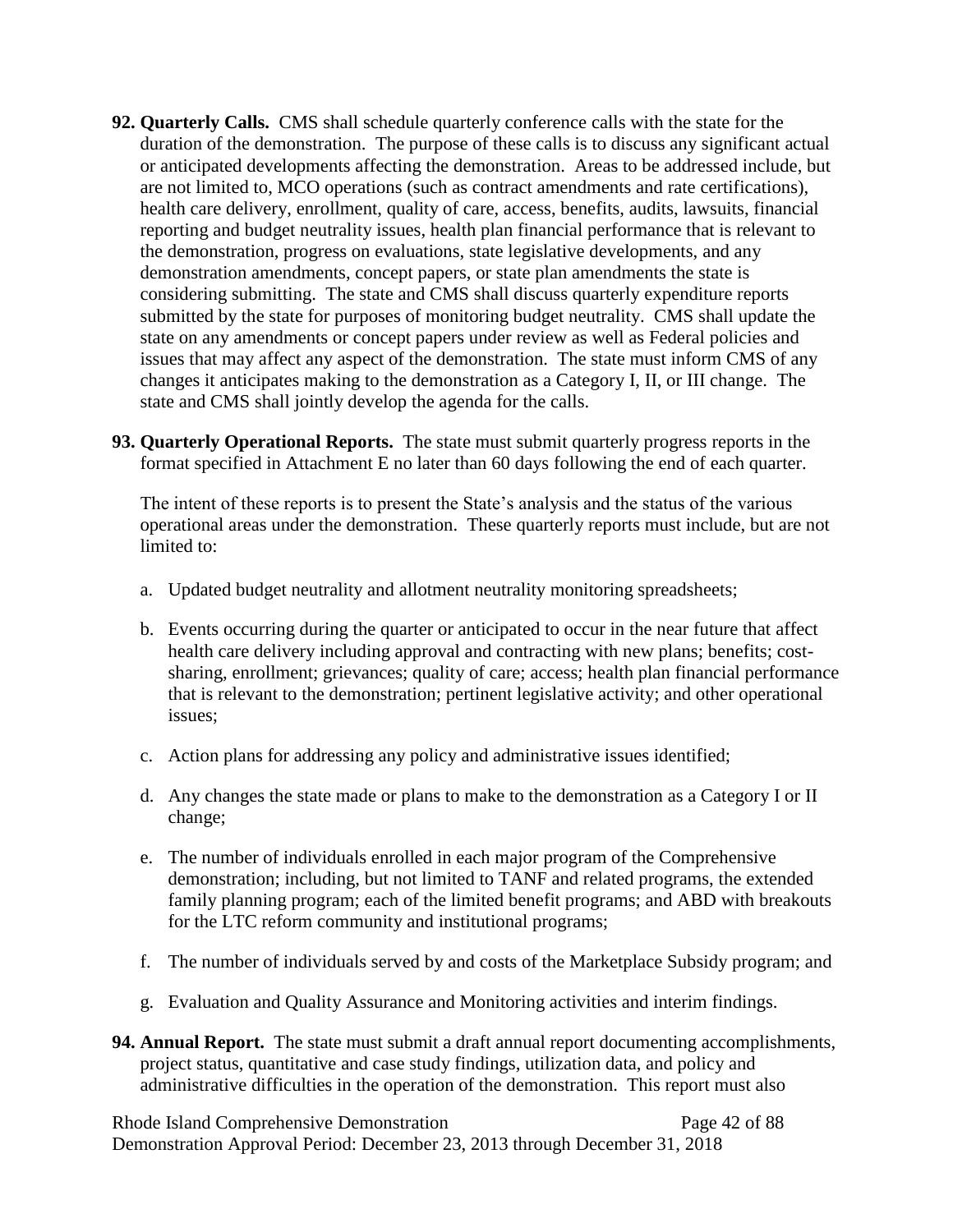contain a discussion of the items that must be included in the quarterly operational reports required under paragraph [93.](#page-41-1) The state shall submit the draft annual report no later than 120 days following the end of the demonstration year (May  $1<sup>st</sup>$ ). Within 30 days of receipt of comments from CMS, a final annual report shall be submitted.

The annual report for year 3 of the demonstration shall include an evidence package that CMS can use to conduct a quality review of the State's Home and Community-Based Services system operated under the demonstration. This review will be similar to the quality review currently conducted on all section 1915(c) waivers and will be used to evaluate the overall performance of the HCBS program and to identify the need for any modifications or technical assistance necessary to continue successful operation of the program. Attachment G is a listing of the types of evidence-based information CMS must review in order to determine the State's implementation of its quality management and improvement strategy – that is discovery, remediation, and improvement activities with regard to HCBS waiver assurances. After reviewing the evidence package, the CMS Regional Office will contact the state staff to discuss necessary follow-up activities.

For DY 7, the state must present an evaluation of the impact of the Marketplace Subsidy Program on QHP enrollment trends. The evaluation must address the following questions:

- How many parents/caretaker adults with incomes between 133 and 175 percent of the FPL have taken up QHP coverage with the assistance of the Marketplace Subsidy Program?
- How many childless adults with incomes between 133 and 175 percent of the FPL have taken up QHP coverage?
- Do enrollment trends in QHPs differ significantly between parents and childless adults with incomes between 133 and 175 percent of the FPL?
- Based on the findings of this evaluation, please explain the state's recommendations for the future of the Marketplace Subsidy Program.

Beginning in 2014, as part of each annual report, the state must collect and report data on the use of the payments for uninsured populations to FQHCs, (payments described in STC [81\)](#page-39-0). The state must report on the costs associated with these individuals by provider, as outlined in Attachment J. In the report, the state must include information about the uninsured people being served by FQHCs including, but not limited to the following:

- The number of FOHC uninsured encounters
- Costs of FQHC uninsured encounters
- Number of uninsured people in the state
- General description of who the uninsured are, such as individuals who are difficult to enroll due to homelessness, individuals who report finding coverage cost prohibitive as the reason for lack of coverage, etc.

# <span id="page-42-0"></span>**XVI. GENERAL FINANCIAL REQUIREMENTS UNDER TITLE XIX**

**95. Quarterly Expenditure Reports.** The state shall provide quarterly expenditure reports using the form CMS-64 to report total expenditures for services provided under the Medicaid program, including those provided through the Demonstration under section 1115 authority.

Rhode Island Comprehensive Demonstration Page 43 of 88 Demonstration Approval Period: December 23, 2013 through December 31, 2018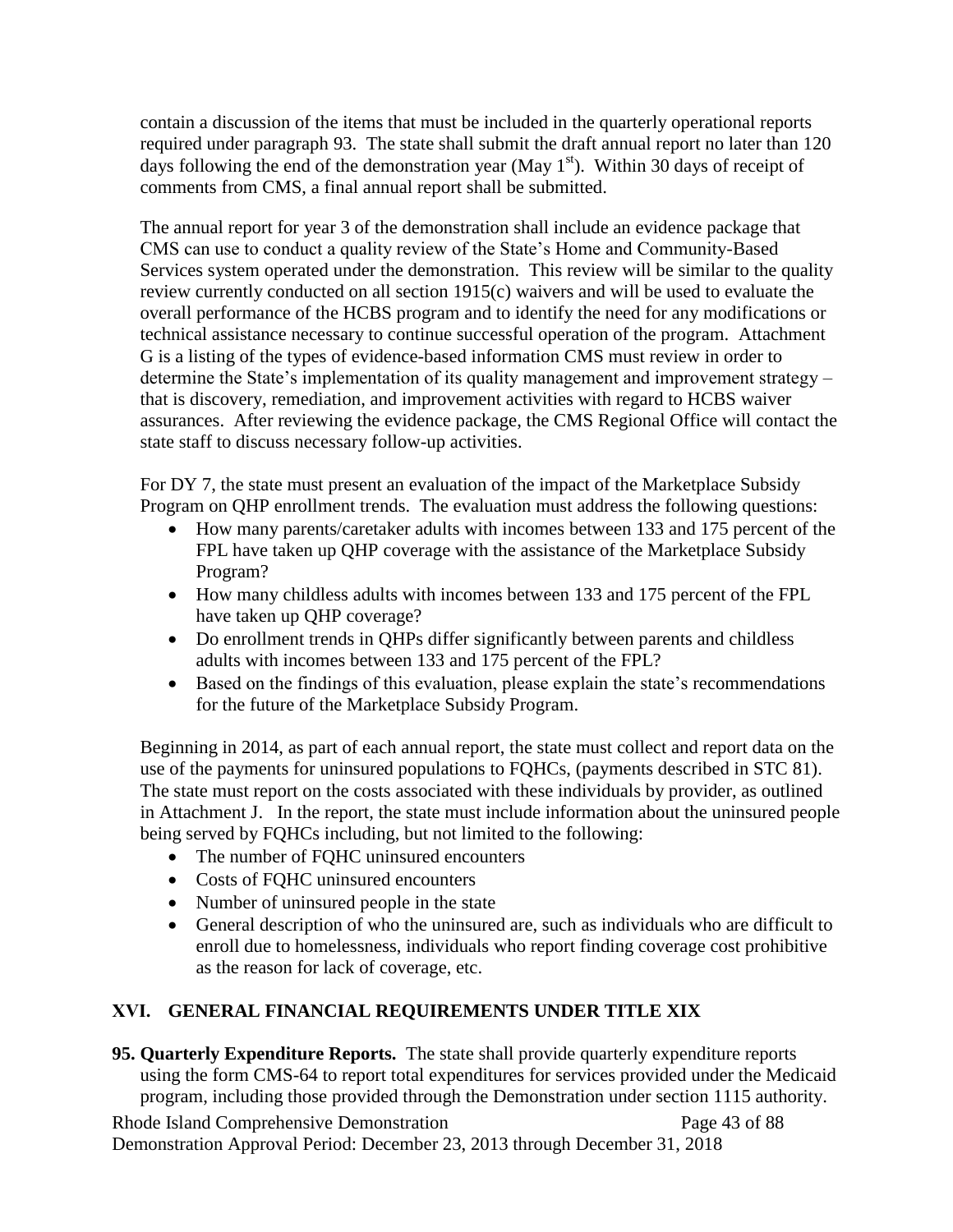This project is approved for expenditures applicable to services rendered during the demonstration period. CMS shall provide FFP for allowable demonstration expenditures only as long as they do not exceed the pre-defined limits on the costs incurred as specified in section [XVIII.](#page-50-1)

- <span id="page-43-0"></span>**96. Reporting Expenditures Under the Demonstration.** In order to track expenditures under this demonstration, Rhode Island must report demonstration expenditures through the Medicaid and state Children's Health Insurance Program Budget and Expenditure System (MBES/CBES), following routine CMS-64 reporting instructions outlined in Section 2500 and Section 2115 of the state Medicaid Manual. All demonstration expenditures claimed under the authority of title XIX of the Act must be reported each quarter on separate Forms CMS-64.9 Waiver and/or 64.9P Waiver, identified by the demonstration project number assigned by CMS (including the project number extension, which indicates the demonstration year in which services were rendered or for which capitation payments were made). Expenditures for optional targeted low income children (CHIP Children) claimed under the authority of title XXI shall be reported each quarter on forms CMS-64.21U Waiver and/or CMS 64.21UP Waiver.
	- a. For the extended family planning component of the demonstration, the state should report demonstration expenditures on Forms CMS-64.9 Waiver and/or 64.9P Waiver as follows:
		- i. Allowable family planning expenditures eligible for reimbursement at the State's Federal medical assistance percentage rate (FMAP) should be entered in Column (B) on the appropriate waiver sheets.
		- ii. Allowable family planning expenditures eligible for reimbursement at the enhanced family planning match rate should be entered in Column (D) on the appropriate waiver sheets.
	- b. Premiums and other applicable cost sharing contributions from enrollees that are collected by the state under the demonstration must be reported to CMS each quarter on Form CMS-64 Summary Sheet line 9.D, columns (A) and (B). Additionally, the total amounts that are attributable to the demonstration must be separately reported on the CMS-64 Narrative by demonstration year.
	- c. For each demonstration year, twenty eight (28) separate Forms CMS-64.9 Waiver and/or 64.9P Waiver must be completed to report expenditures for the following demonstration populations and demonstration services. The waiver names to be used to identify these separate Forms CMS-64.9 Waiver and/or 64.9P Waiver appear in the second column of the tables below, labeled "CMS-64 Eligibility Group Reporting." Expenditures should be allocated to these forms based on the guidance found below.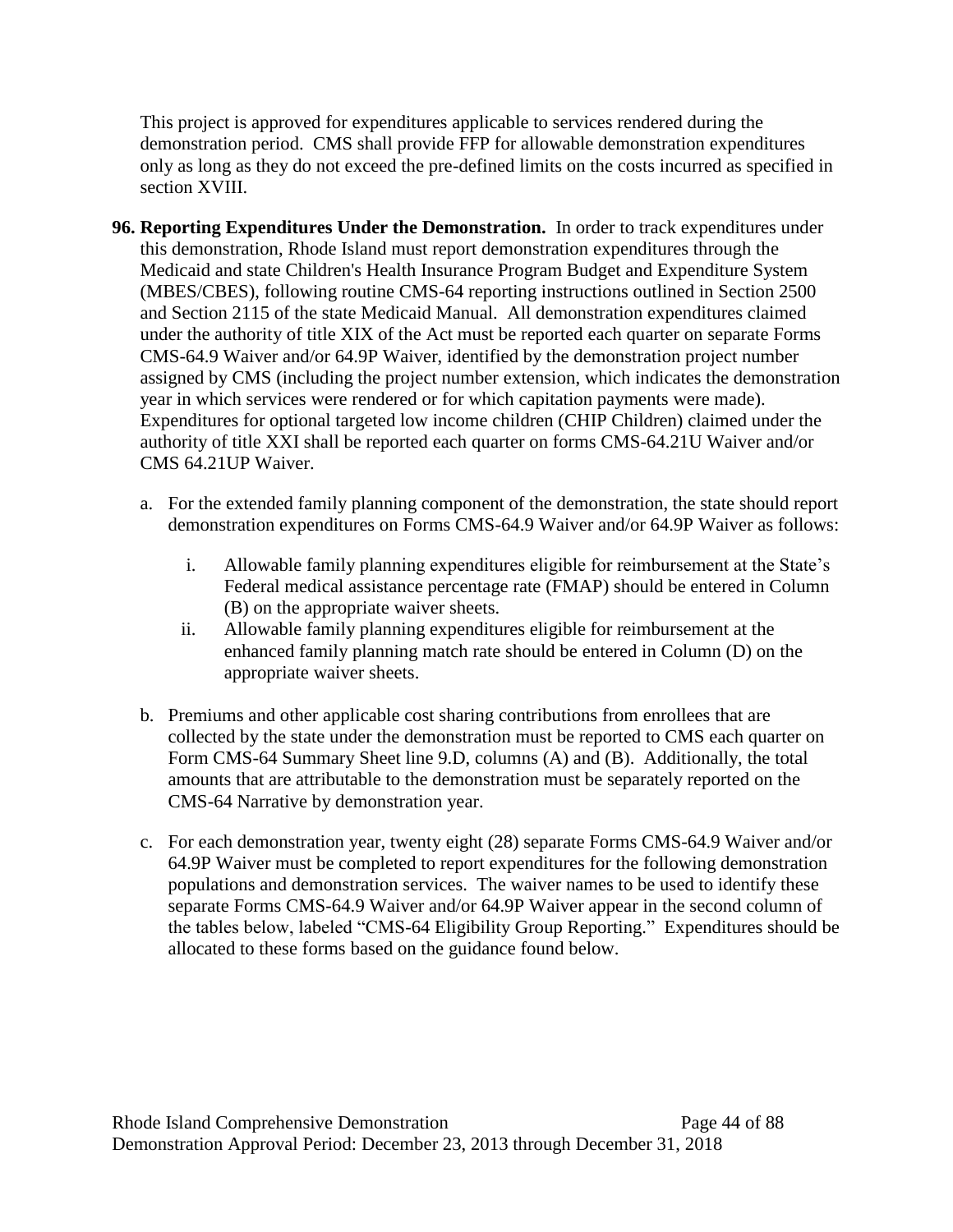| <b>Demonstration</b><br>population<br>number | $CMS-64$<br><b>Eligibility Group</b><br><b>Reporting</b> | <b>PMPM</b> Grouping<br>for Without<br><b>Waiver Budget</b><br><b>Neutrality</b><br><b>Worksheets</b> |
|----------------------------------------------|----------------------------------------------------------|-------------------------------------------------------------------------------------------------------|
| <b>Budget</b>                                | ABD no TPL                                               | ABD no TPL                                                                                            |
| Population 1                                 |                                                          |                                                                                                       |
| <b>Budget</b>                                | <b>ABD TPL</b>                                           | <b>ABD TPL</b>                                                                                        |
| Population 2                                 |                                                          |                                                                                                       |
| <b>Budget</b>                                | <b>RIte Care</b>                                         | <b>RIte Care</b>                                                                                      |
| Population 3                                 |                                                          |                                                                                                       |
| <b>Budget</b>                                | <b>CSHCN</b>                                             | <b>CSHCN</b>                                                                                          |
| Population 4                                 |                                                          |                                                                                                       |
| <b>Budget</b>                                | <b>BCCTP</b>                                             | ABD no TPL,                                                                                           |
| Population 14                                |                                                          | <b>ABD TPL</b>                                                                                        |
|                                              |                                                          |                                                                                                       |
| <b>Budget</b>                                | New Adult Group                                          | Low-Income Adult                                                                                      |
| Population 22                                |                                                          | Group                                                                                                 |

| <b>Demonstration</b><br>population<br>number | $CMS-64$<br><b>Eligibility Group</b><br><b>Reporting</b> | <b>PMPM Grouping</b><br>for Without<br><b>Waiver Budget</b><br><b>Neutrality</b><br><b>Worksheets</b> |
|----------------------------------------------|----------------------------------------------------------|-------------------------------------------------------------------------------------------------------|
| <b>Budget</b><br>Population 7                | CHIP Children                                            | <b>RIte Care</b>                                                                                      |

| <b>Demonstration</b><br>population<br>number | $CMS-64$<br><b>Eligibility Group</b><br><b>Reporting</b> | <b>PMPM</b> Grouping<br>for Without<br><b>Waiver Budget</b><br><b>Neutrality</b><br>Worksheets |
|----------------------------------------------|----------------------------------------------------------|------------------------------------------------------------------------------------------------|
| <b>Budget</b>                                | EFP                                                      | <b>Family Planning</b>                                                                         |
| Population 5                                 |                                                          | Group                                                                                          |
| <b>Budget</b>                                | Pregnant                                                 | <b>RIte Care</b>                                                                               |
| Population 6                                 | Expansion                                                |                                                                                                |
| <b>Budget</b>                                | Substitute care                                          | <b>CSHCN</b>                                                                                   |
| Population 8                                 |                                                          |                                                                                                |
| <b>Budget</b>                                | <b>CSHCN Alt</b>                                         | <b>CNOM</b>                                                                                    |
| Population 9                                 |                                                          |                                                                                                |
| <b>Budget</b>                                | Elders 65 and over                                       | <b>CNOM</b>                                                                                    |
| Population 10                                |                                                          |                                                                                                |
| <b>Budget</b>                                | 217-like group                                           | 217-like Group                                                                                 |
| Population 11                                |                                                          |                                                                                                |

Rhode Island Comprehensive Demonstration Page 45 of 88

Demonstration Approval Period: December 23, 2013 through December 31, 2018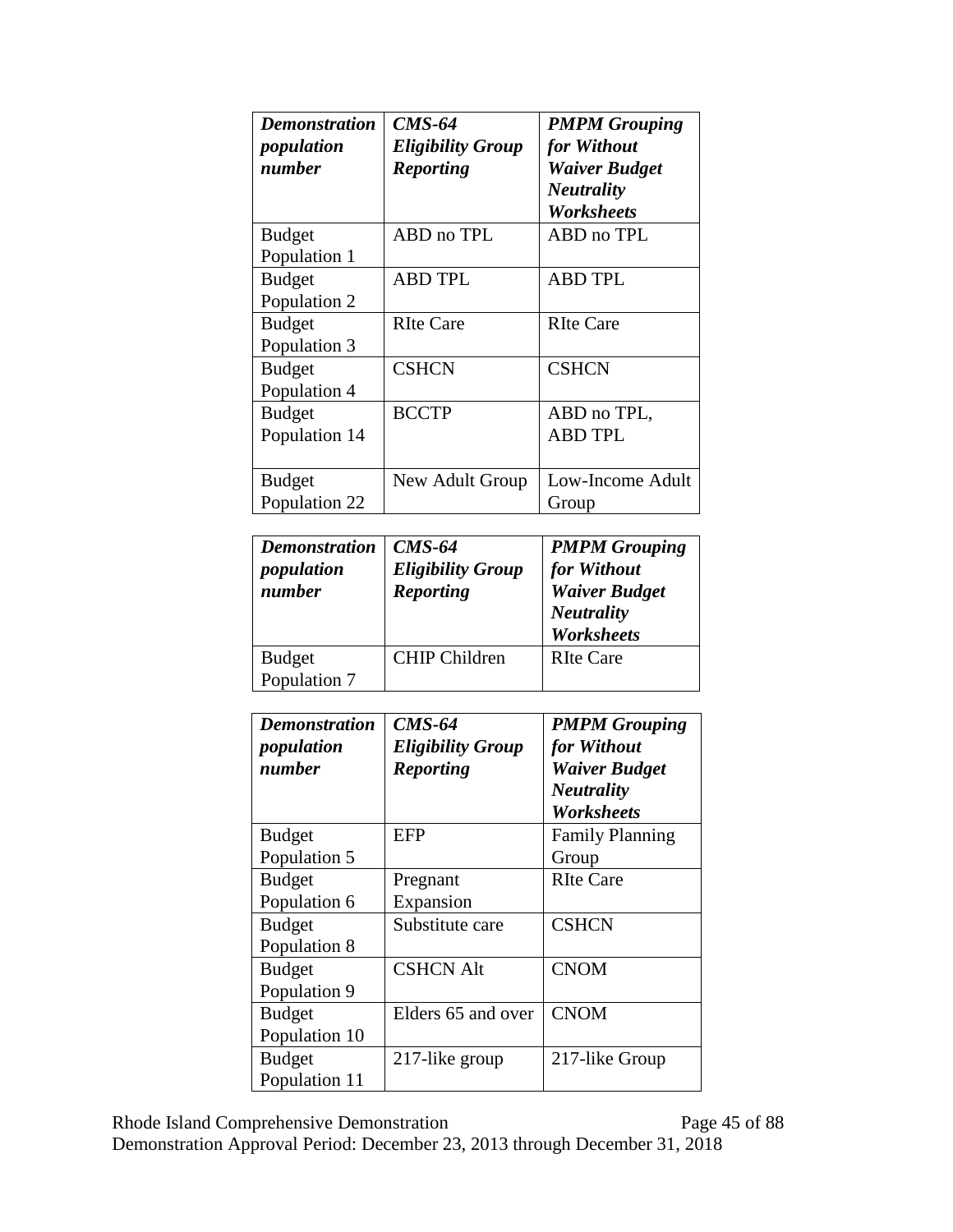| <b>Demonstration</b><br>population<br>number | $CMS-64$<br><b>Eligibility Group</b><br><b>Reporting</b> | <b>PMPM Grouping</b><br>for Without<br><b>Waiver Budget</b><br><b>Neutrality</b><br>Worksheets |
|----------------------------------------------|----------------------------------------------------------|------------------------------------------------------------------------------------------------|
| <b>Budget</b><br>Population 12               | 217-like group                                           | 217-like Group                                                                                 |
| <b>Budget</b><br>Population 13               | 217-like group                                           | 217-like Group                                                                                 |
| <b>Budget</b><br>Population 15               | <b>AD Risk for LTC</b>                                   | <b>CNOM</b>                                                                                    |
| <b>Budget</b><br>Population 16               | <b>Adult Mental</b><br>Unins                             | <b>CNOM</b>                                                                                    |
| <b>Budget</b><br>Population 17               | <b>Youth Risk Medic</b>                                  | <b>CNOM</b>                                                                                    |
| <b>Budget</b><br>Population 18               | <b>HIV</b>                                               | <b>CNOM</b>                                                                                    |
| <b>Budget</b><br>Population 19               | AD Non-working                                           | <b>CNOM</b>                                                                                    |
| <b>Budget</b><br>Population 20               | Alzheimer adults                                         | <b>CNOM</b>                                                                                    |
| <b>Budget</b><br>Population 21               | Beckett aged out                                         | <b>CNOM</b>                                                                                    |

| <b>Demonstration</b><br>services<br>number | $CMS-64$<br><b>Eligibility Group</b><br><b>Reporting</b> | <b>PMPM</b> Grouping<br>for Without<br><b>Waiver Budget</b><br><b>Neutrality</b><br><b>Worksheets</b> |
|--------------------------------------------|----------------------------------------------------------|-------------------------------------------------------------------------------------------------------|
| <b>Budget</b>                              | Windows                                                  | <b>CNOM</b>                                                                                           |
| Services 1                                 |                                                          |                                                                                                       |
| <b>Budget</b>                              | RIteShare &                                              | <b>RIte Care</b>                                                                                      |
| Services 2                                 | Colltns                                                  |                                                                                                       |
| <b>Budget</b>                              | <b>Other Payments</b>                                    | <b>RIte Care</b>                                                                                      |
| Services 3                                 |                                                          |                                                                                                       |
| <b>Budget</b>                              | Core Preventive                                          | <b>CNOM</b>                                                                                           |
| Services 4                                 | Services                                                 |                                                                                                       |
| <b>Budget</b>                              | <b>FOHCs</b>                                             | <b>CNOM</b>                                                                                           |
| Services <sub>5</sub>                      |                                                          |                                                                                                       |
|                                            |                                                          |                                                                                                       |

d. Specific Reporting Requirements for Budget Population 7.

Rhode Island Comprehensive Demonstration Page 46 of 88 Demonstration Approval Period: December 23, 2013 through December 31, 2018 i. The state is eligible to receive title XXI funds for expenditures for this demonstration population, up to the amount of its title XXI allotment (including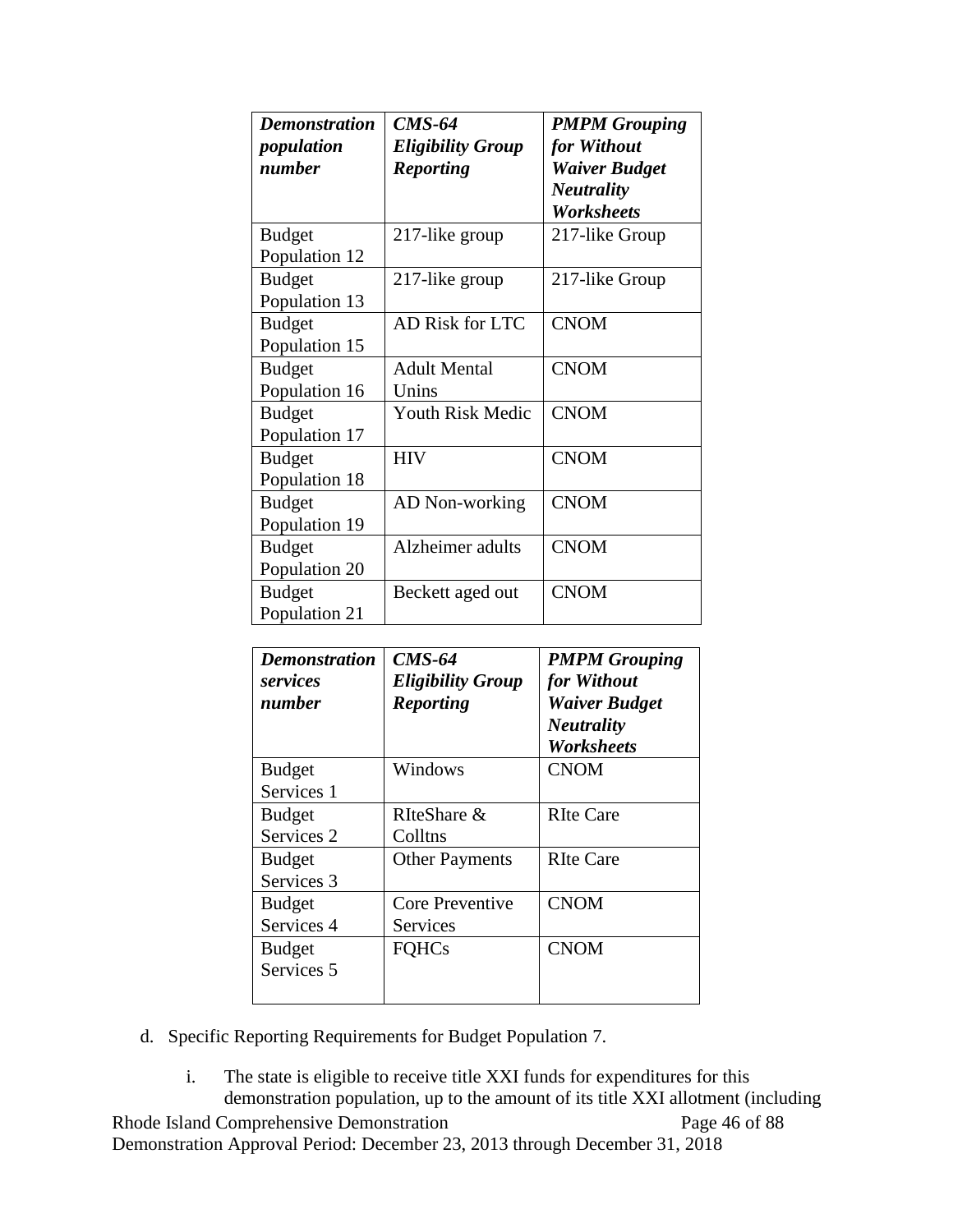any reallocations or redistributions). Expenditures for these children under title XXI must be reported on separate Forms CMS-64.21U Waiver and/or 64.21UP Waiver in accordance with the instructions in section 2115 of the state Medicaid Manual.

- ii. Title XIX funds are available under this demonstration if the state exhausts its title XXI allotment (including any reallocations or redistributions). If the state exhausts its available title XXI funds prior to the end of a Federal fiscal year, title XIX Federal matching funds are available for these children. During the period when title XIX funds are used, expenditures related to this demonstration population must be reported as waiver expenditures on the Forms CMS 64.9 Waiver and/or CMS 64.9P Waiver and will be considered expenditures subject to the budget neutrality agreement as defined in paragraph [97.](#page-46-0)
- e. Description of Budget Services.
	- i. Budget Services 1 [Windows]. Cost of replacement windows in residences of lead poisoned eligibles.
	- ii. Budget Services 2 [RIteShare & Colltns]. Premiums paid by state for ESI coverage and premiums paid by RIte Care enrollees.
	- iii. Budget Services 3 [Other Payments]. Payments to health plans for performance incentives; risk sharing; and stop loss, as well as FQHC supplemental payments.
	- iv. Budget Services 4 [Core Preventive Services]. Core and preventive services for Medicaid-eligible at-risk youth.
	- v. Budget Services 5 [FQHCs]. Services billed to the Rhode Island Office of Health and Human Services by the FQHCs for providing a limited benefit package for uninsured individuals.
- <span id="page-46-0"></span>**97. Expenditures Subject to the Budget Neutrality Agreement.** For purposes of this section, the term "expenditures subject to the budget neutrality agreement" means expenditures for all medical assistance payments except DSH, the phased-down Part D contributions and LEA payments. Such expenditures include all expenditures that are described in paragraph [96.](#page-43-0) Payments for medical assistance for emergency services for non-qualified aliens are subject to the budget neutrality agreement. All expenditures that are subject to the budget neutrality agreement are considered demonstration expenditures and must be reported on Forms 64.9 Waiver and/or 64.9P Waiver.
- **98. Premium Collection Adjustment.** The state must include demonstration premium collections as a manual adjustment (decrease) to the demonstration's actual expenditures on a quarterly basis on the budget neutrality monitoring spreadsheet.
- **99. Administrative Costs.** Administrative costs will not be included in the budget neutrality agreement, but the state must separately track and report additional administrative costs that

Rhode Island Comprehensive Demonstration Page 47 of 88 Demonstration Approval Period: December 23, 2013 through December 31, 2018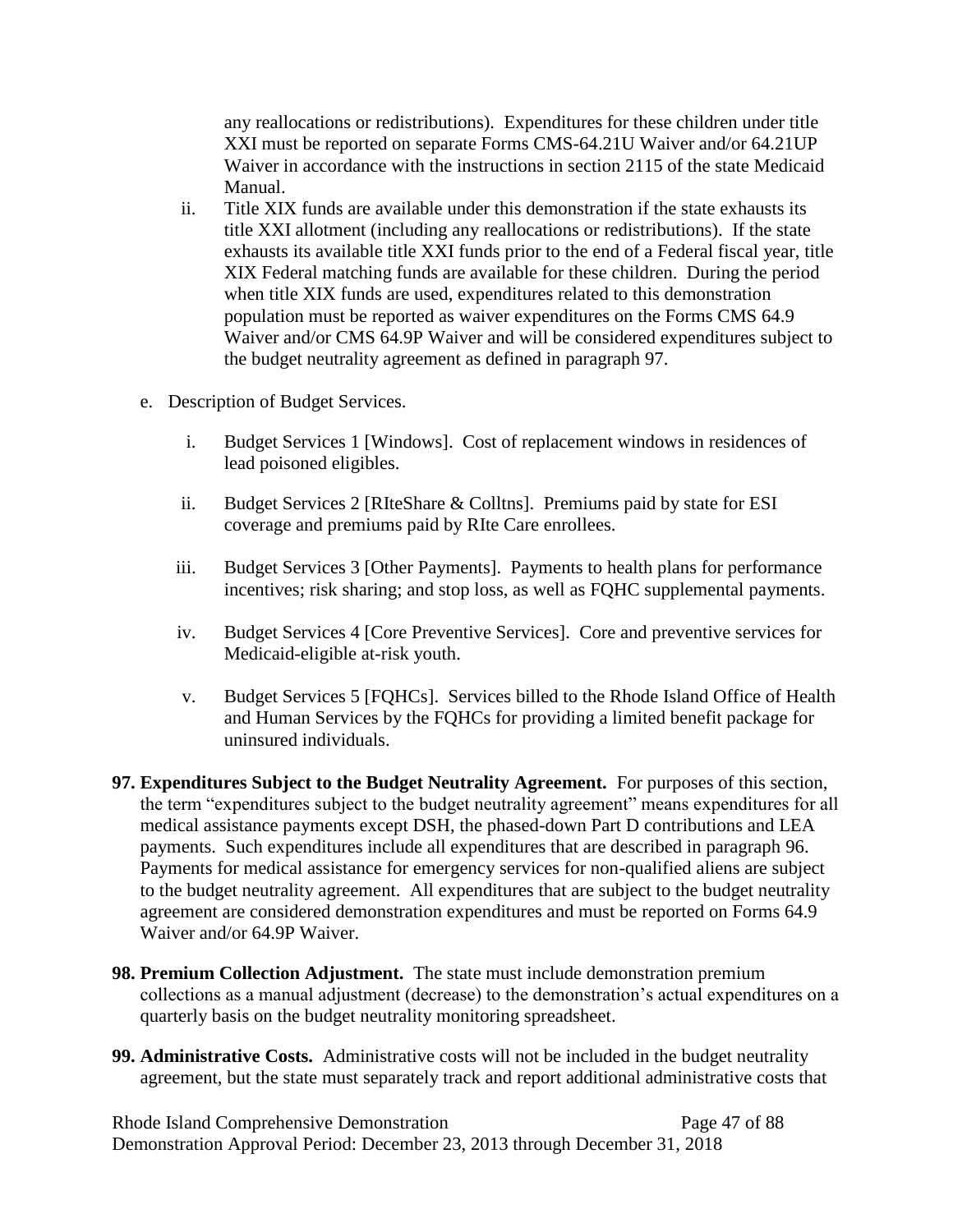are directly attributable to the demonstration. All administrative costs must be identified on the Forms CMS-64.10 Waiver and/or 64.10P Waiver.

- **100. Claiming Period.** All claims for expenditures subject to the budget neutrality agreement (including any cost settlements) must be made within 2 years after the calendar quarter in which the state made the expenditures. All claims for services during the demonstration period (including any cost settlements) must be made within 2 years after the conclusion or termination of the demonstration. During the latter 2-year period, the state must continue to identify separately net expenditures related to dates of service during the operation of the demonstration on the CMS-64 waiver forms in order to properly account for these expenditures in determining budget neutrality.
- <span id="page-47-0"></span>**101. Reporting Member Months.** The following describes the reporting of member months for demonstration populations:
	- a. For the purpose of monitoring the budget neutrality agreement and for other purposes, the state must provide to CMS, as part of the quarterly report required under paragraph [93,](#page-41-1) the actual number of eligible member months for all Budget Populations defined in paragraph [96.](#page-43-0) The state must submit a statement certifying the accuracy of this information accompanying the quarterly report.

To permit full recognition of "in-process" eligibility, reported counts of member months may be subject to revisions after the end of each quarter. Member month counts may be revised retrospectively as needed.

- b. The term "eligible member months" refers to the number of months in which persons are eligible to receive services. For example, a person who is eligible for 3 months contributes three eligible member months to the total. Two individuals who are eligible for 2 months each contribute two eligible member months to the total, for a total of four eligible member months.
- **102. Standard Medicaid Funding Process.** The standard Medicaid funding process must be used during the demonstration. Rhode Island must estimate matchable demonstration expenditures (total computable and Federal share) subject to the budget neutrality agreement and separately report these expenditures by quarter for each Federal fiscal year on the Form CMS-37 for both the Medical Assistance Payments (MAP) and state and Local Administration Costs (ADM). CMS shall make Federal funds available based upon the State's estimate, as approved by CMS. Within 30 days after the end of each quarter, the state must submit the Form CMS-64 quarterly Medicaid expenditure report, showing Medicaid expenditures made in the quarter just ended. CMS shall reconcile expenditures reported on the Form CMS-64 with Federal funding previously made available to the state, and include the reconciling adjustment in the finalization of the grant award to the state.
- **103. Extent of Federal Financial Participation for the Demonstration.** Subject to CMS approval of the source(s) of the non-Federal share of funding, CMS shall provide FFP at the applicable Federal matching rates for the demonstration as a whole as outlined below, subject to the limits described in section [XVIII:](#page-50-1)

Rhode Island Comprehensive Demonstration Page 48 of 88 Demonstration Approval Period: December 23, 2013 through December 31, 2018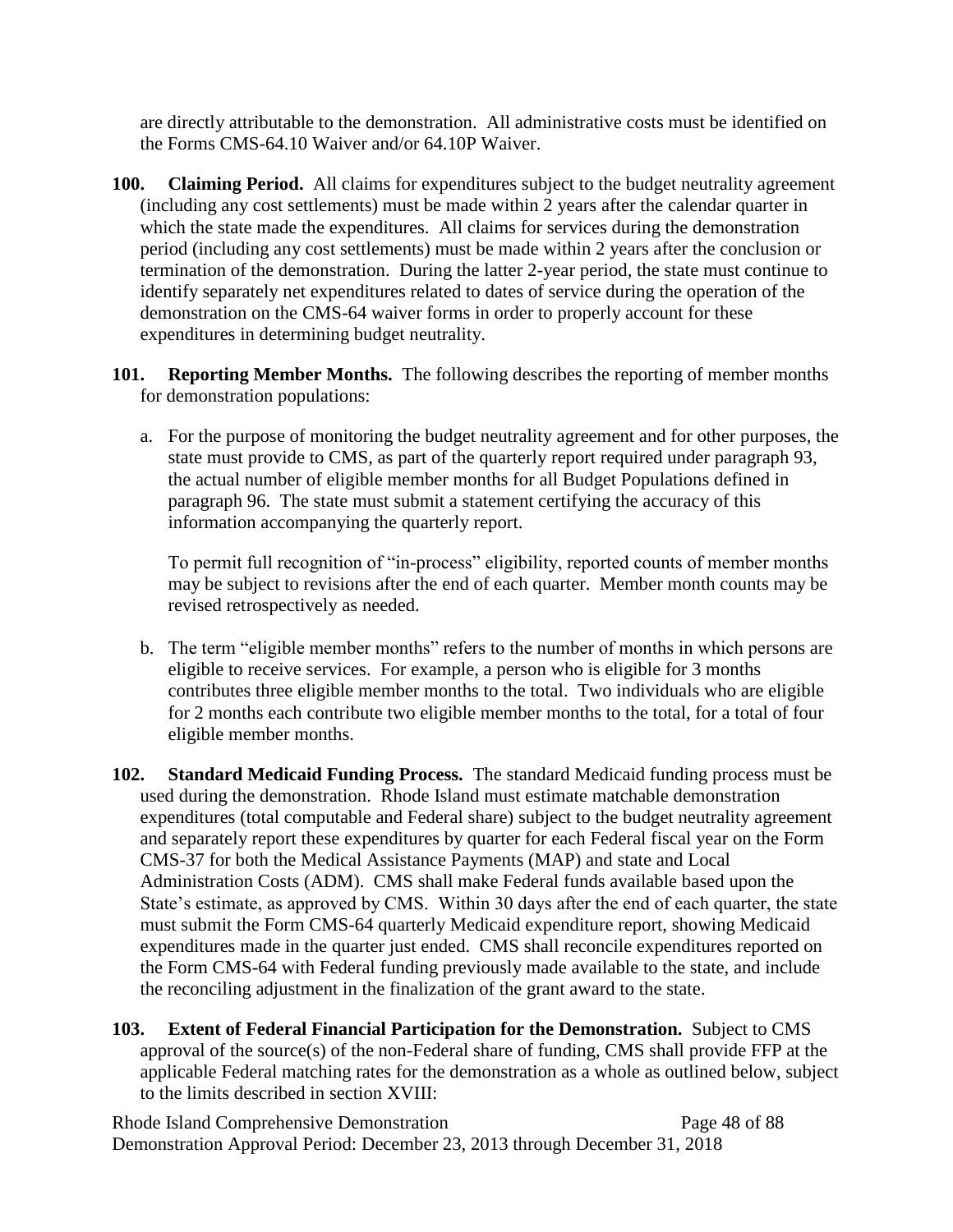- a. Net expenditures and prior period adjustments of the Medicaid program that are paid in accordance with the approved Medicaid state plan; and
- b. Net medical assistance expenditures made under section 1115 demonstration authority with dates of service during the demonstration period.

## **104. Extent of Federal Financial Participation for the Extended Family Planning Program.** CMS shall provide Federal Financial Participation (FFP) for CMS-approved services (including prescriptions) provided to women under the extended family planning program at the following rates and as described in Section [X](#page-0-0) of these STCs.

- a. For procedures or services clearly provided or performed for the primary purpose of family planning (contraceptives and sterilizations) and which are provided in a family planning setting, FFP will be available at the 90 percent Federal matching rate. Procedure codes for office visits, laboratory tests, and certain other procedures must carry a diagnosis that specifically identifies them as a family planning service.
- b. Family planning-related services reimbursable at the Federal Medical Assistance Percentage (FMAP) rate are defined as those services generally performed as part of, or as follow-up to, a family planning service for contraception. Such services are provided because a "family planning-related" problem was identified/ diagnosed during a routine/periodic family planning visit. Services/surgery, which are generally provided in an ambulatory surgery center/facility, a special procedure room/suite, an emergency room, an urgent care center, or a hospital for family planning-related services, are not considered family planning-related services and are not covered under the demonstration.
- c. FFP will not be available for the costs of any services, items, or procedures that do not meet the requirements specified above, even if family planning clinics or providers provide them. For example, in the instance of testing for sexually transmitted infections as part of a family planning visit, FFP will be available at the 90 percent Federal matching rate. Subsequent treatment would be paid for at the applicable federal matching rate for the state. For testing or treatment not associated with a family planning visit, no FFP will be available.
- d. CMS will provide FFP at the appropriate 50 percent administrative match rate for general administration costs, such as, but not limited to, claims processing, eligibility assistance and determinations, outreach, program development, and program monitoring and reporting.
- **105. Sources of Non-Federal Share.** Rhode Island certifies that the matching non-federal share of funds for the demonstration is state/local monies. Rhode Island further certifies that such funds shall not be used as the match for any other federal grant or contract, except as permitted by law. Premiums paid by enrollees and collected by the state shall not be used as a source of non-federal share for the demonstration. All sources of non-federal funding must be compliant with section 1903(w) of the Act and applicable regulations. In addition, all sources of the non-federal share of funding are subject to CMS approval.

Rhode Island Comprehensive Demonstration Page 49 of 88 Demonstration Approval Period: December 23, 2013 through December 31, 2018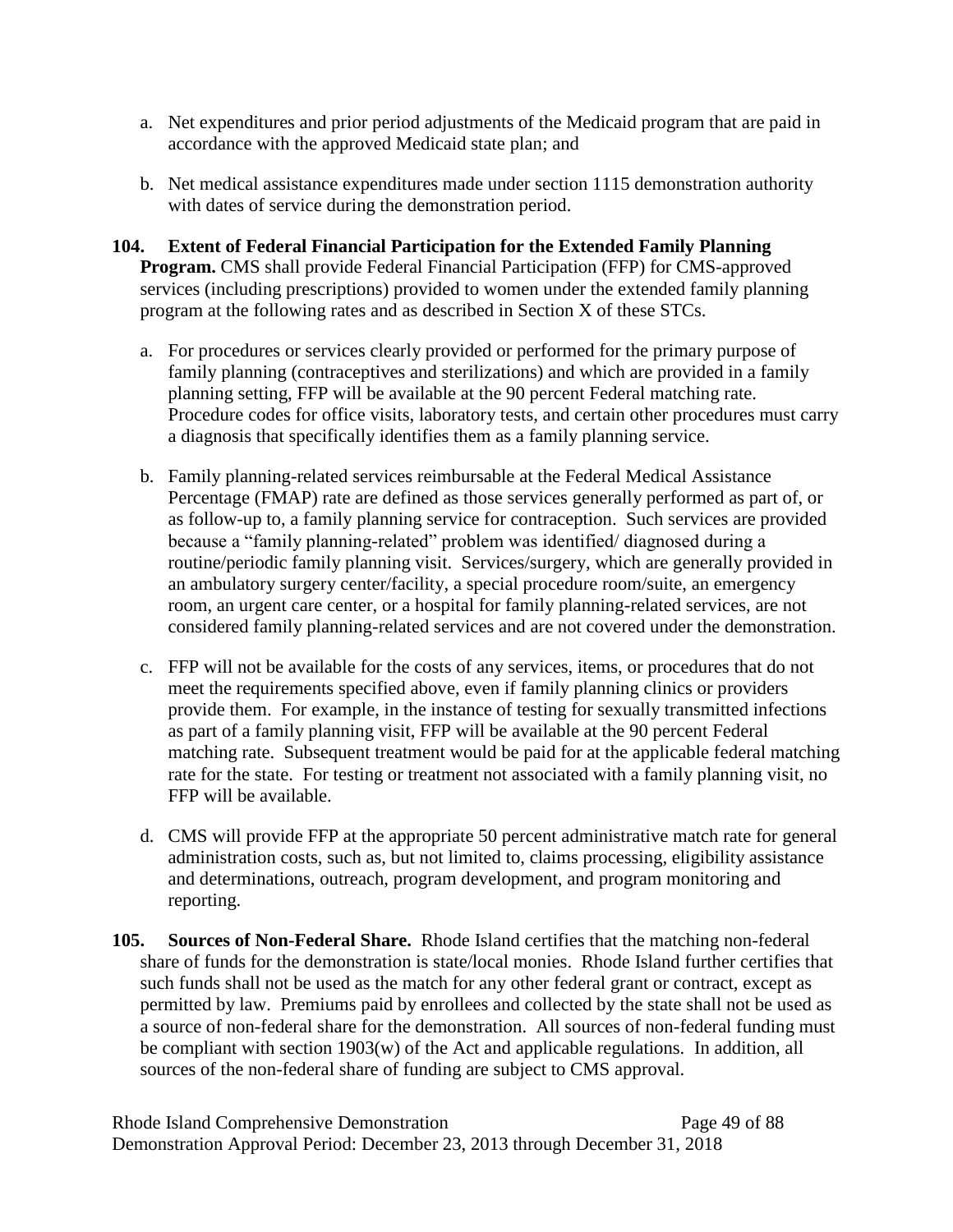- a. CMS may review the sources of the non-federal share of funding for the demonstration at any time. Rhode Island agrees that all funding sources deemed unacceptable by CMS shall be addressed within the time frames set by CMS.
- b. Any amendments that impact the financial status of the program shall require Rhode Island to provide information to CMS regarding all sources of the non-Federal share of funding.

Under all circumstances, health care providers must retain 100 percent of the reimbursement amounts claimed by the state as demonstration expenditures. Moreover, no pre-arranged agreements (contractual or otherwise) may exist between the health care providers and the state government to return and/or redirect any portion of the Medicaid payments. This confirmation of Medicaid payment retention is made with the understanding that payments that are the normal operating expenses of conducting business (such as payments related to taxes (including health care provider-related taxes), fees, and business relationships with governments that are unrelated to Medicaid and in which there is no connection to Medicaid payments) are not considered returning and/or redirecting a Medicaid payment**.**

- **106. Monitoring the Demonstration.** The state will provide CMS with information to effectively monitor the demonstration, upon request, in a reasonable time frame
- **107. Mandated Increase in Physician Payment Rates in 2013 and 2014.** Section 1202 of the Health Care and Education Reconciliation Act of 2010 (Pub. Law110-152) requires state Medicaid programs to pay physicians for primary care services at rates that are no less than what Medicare pays, for services furnished in 2013 and 2014. The federal government provides a Federal medical assistance percentage of 100 percent for the claimed amount by which the minimum payment exceeds the rates that would have been paid for those services as of July 1, 2009. The state must exclude from the budget neutrality test for this demonstration the portion of the mandated increase for which the federal government pays 100 percent. Should the state elect this, these amounts must be reported on the base forms CMS-64.9, 64.21, or 64.21U (or their "P" counterparts), and not on any waiver form.

# <span id="page-49-0"></span>**XVII. GENERAL FINANCIAL REQUIREMENTS UNDER TITLE XXI**

<span id="page-49-1"></span>**108. Quarterly Expenditure Reports.** In order to track title XXI expenditures under this demonstration, the state must report quarterly demonstration expenditures through the MBES/CBES, following routine CMS-64.21 reporting instructions as outlined in sections 2115 and 2500 of the state Medicaid Manual. Eligible title XXI demonstration expenditures are expenditures for services provided to title XXI children who are eligible with FPL levels within the approved CHIP state plan. CMS will provide enhanced FFP only for allowable expenditures that do not exceed the State's available title XXI funding.

Title XXI expenditures must be reported on separate Forms CMS-64.21U Waiver and/or CMS-64.21UP Waiver, identified by the Demonstration project number assigned by CMS (including project number extension, which indicates the demonstration year in which services were rendered or for which capitation payments were made).

Rhode Island Comprehensive Demonstration Page 50 of 88 Demonstration Approval Period: December 23, 2013 through December 31, 2018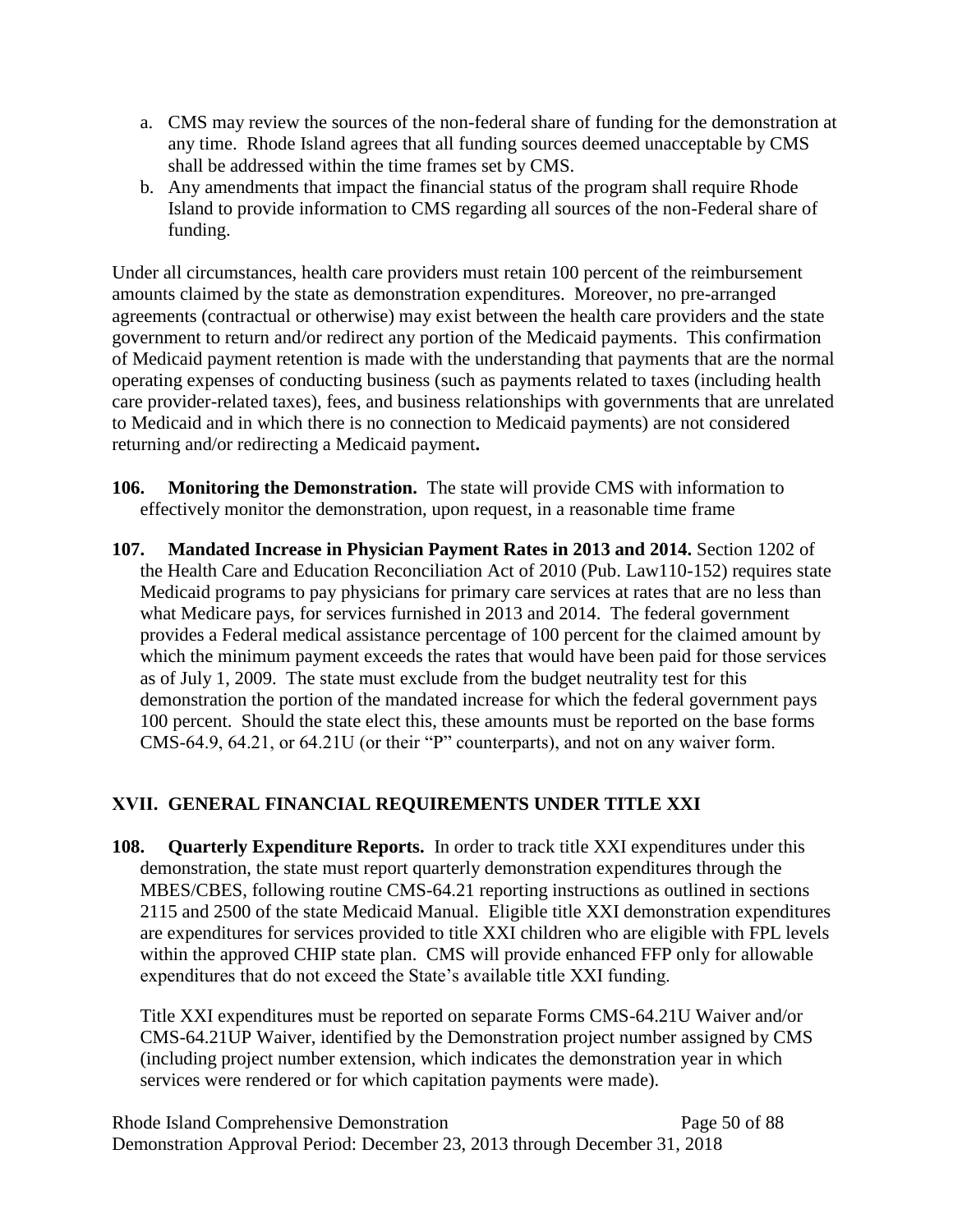- **109. Claiming Period.** All claims for expenditures related to the demonstration (including any cost settlements) must be made within 2 years after the calendar quarter in which the state made the expenditures. Furthermore, all claims for services during the demonstration period (including cost settlements) must be made within 2 years after the conclusion or termination of the demonstration. During the latter 2-year period, the state must continue to identify separately on the Form CMS-21 net expenditures related to dates of service during the operation of the section 1115 demonstration.
- **110.Standard CHIP Funding Process.** The standard CHIP funding process will be used during the demonstration. Rhode Island must estimate matchable expenditures for CHIP Children and Pregnant Women between 185 percent and 250 percent of the FPL on the quarterly Form CMS-37.12 (Narrative) for both Medicaid Assistance Payments (MAP) and state and local Administrative costs (ADM). CMS will make Federal funds available based upon the State's estimate, as approved by CMS. Within 30 days after the end of each quarter, the state must submit the Form CMS-64.21U Waiver and/or CMS-64.21UP Waiver. CMS will reconcile expenditures reported on the Form CMS-64.21 waiver forms with Federal funding previously made available to the state, and include the reconciling adjustment in the finalization of the grant award to the state.
- **111.Limit on Title XXI Funding.** Rhode Island will be subject to a limit on the amount of Federal title XXI funding that the state may receive on demonstration expenditures during the demonstration period. Federal title XXI funding available for demonstration expenditures is limited to the State's available allotment, including any redistributed funds. Should the state expend its available allotment and redistribution, no further enhanced Federal matching funds will be available for the expenditures for demonstration Populations 6 and 7 until the next allotment becomes available. Once all available title XXI funds are exhausted, the state will continue to provide coverage to Demonstration Population 6 and 7 and is authorized to claim Federal funding under title XIX funds (title XIX funds are not available for the separate program) until further title XXI Federal funds become available. The state must request a Category II change per the process outlined in STC [18](#page-9-0) and notify CMS of its intent to exercise its authority to cover Population 7 using title XIX funds. When title XXI funds are exhausted Population 7 derives its eligibility through the costs not otherwise matchable authority under the demonstration and will be considered a title XIX expenditure.
- **112.Limit on Administrative Costs.** Total expenditures for outreach and other reasonable costs to administer the title XXI state plan and for the demonstration that are applied against the State's title XXI allotment may not exceed 10 percent of total expenditures.

## <span id="page-50-1"></span>**XVIII.MONITORING BUDGET NEUTRALITY FOR THE DEMONSTRATION**

<span id="page-50-0"></span>Rhode Island Comprehensive Demonstration Page 51 of 88 Demonstration Approval Period: December 23, 2013 through December 31, 2018 **113.Limit on Title XIX Funding.** The state shall be subject to a limit on the amount of federal title XIX funding that the state may receive on selected Medicaid expenditures during the period of approval of the demonstration. For the first five years of the demonstration, the limit was set at an aggregate amount of \$12.075 billion (total computable), and beginning January 1, 2014, the limit is determined by using a per capita cost method. Budget neutrality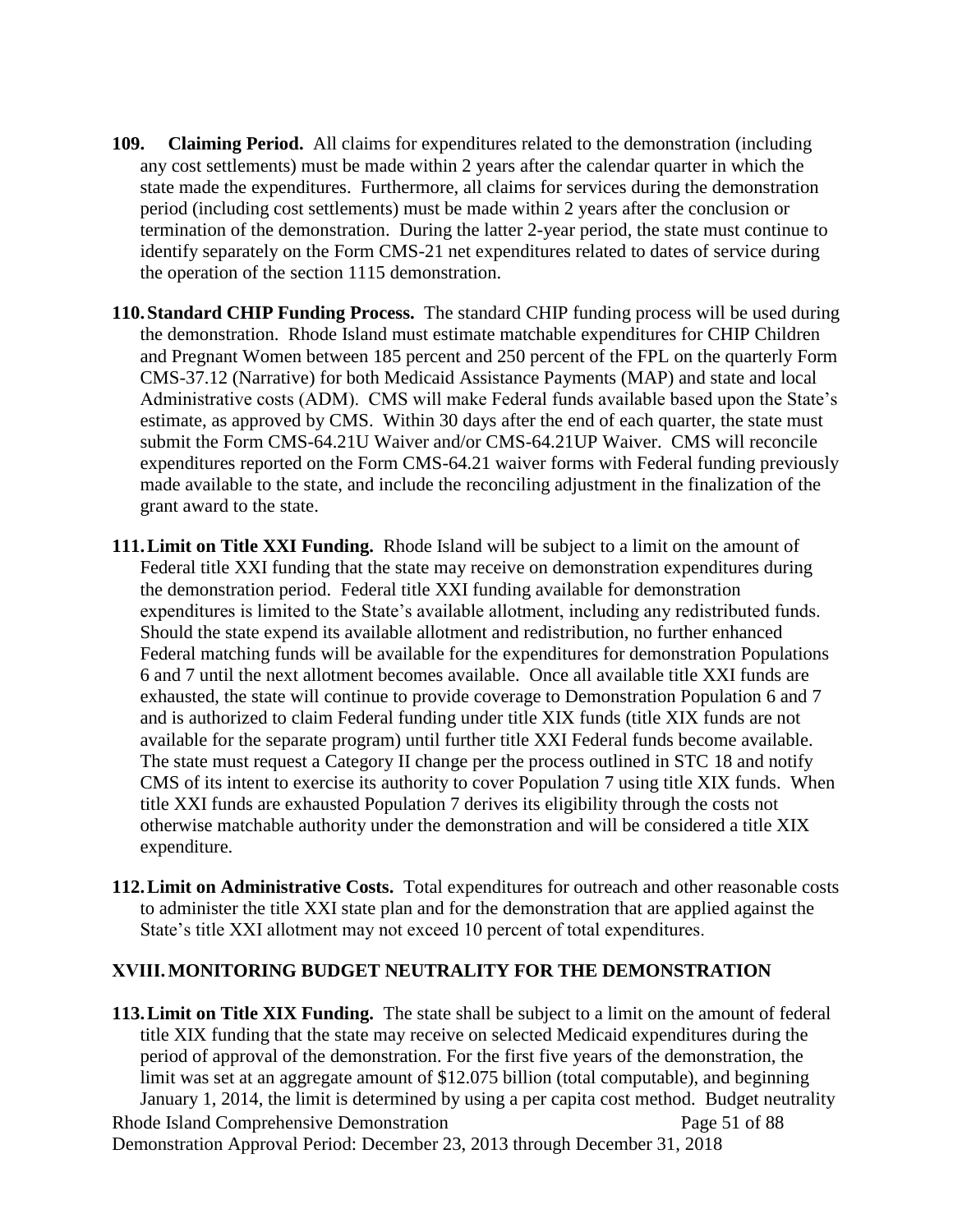expenditure limits are set on a yearly basis based on calculated member months with a cumulative budget neutrality expenditure limit for the length of the entire demonstration. The data supplied by the state to CMS to set the annual caps is subject to review and audit, and if found to be inaccurate, will result in a modified budget neutrality expenditure limit. CMS' assessment of the state's compliance with these annual limits will be done using the Schedule C report from the CMS-64.

- **114.Risk.** Effective January 1, 2014, the state will be at risk for the per capita cost for demonstration populations as defined in STC [20,](#page-13-0) but not at risk for the number of participants in the demonstration population. By providing FFP without regard to enrollment in the demonstration populations, CMS will not place the state at risk for changing economic conditions that impact enrollment levels. However, by placing the state at risk for the per capita costs of current eligibles, CMS assures that the demonstration expenditures do not exceed the levels that would have been realized had there been no demonstration.
- **115.Calculation of the Budget Neutrality Limit.** For the purpose of calculating the overall budget neutrality limit for the demonstration beginning January 1, 2014, separate annual budget limits will be calculated for each DY on a total computable basis, as described in STC [116.](#page-51-0)a. below. The annual limits will then be added together with the prior aggregate cap amount (\$12.075 billion) to obtain a budget neutrality limit for the entire demonstration period. The Federal share of this limit will represent the maximum amount of FFP that the state may receive during the demonstration period for the types of demonstration expenditures described below. The Federal share of this limit will be calculated by multiplying the total computable budget neutrality limit by Composite Federal Share 1, which is defined in STC [119](#page-53-0) below. The demonstration expenditures subject to the budget neutrality limit are those reported under the following Waiver Names (ABD Adults No TPL, ABD Adults TPL, RIte Care, CSHCN), plus any excess spending from the Supplemental Tests described in STCs [117](#page-52-0) and [118.](#page-53-1)
- <span id="page-51-0"></span>**116.Per Capita Budget Neutrality Limit and Aggregate Adjustment.** For each DY, separate annual budget limits of demonstration service expenditures will be calculated. Each annual budget limit will have per capita and aggregate components.
	- a. Per capita limits. The per capita component is determined as the sum of the products of the trended monthly per person cost times the actual number of eligible/member months, as reported to CMS by the state under the guidelines set forth in STC [101.](#page-47-0) The trend rates and per capita cost estimates for each MEG for each year of the demonstration are listed in the table below.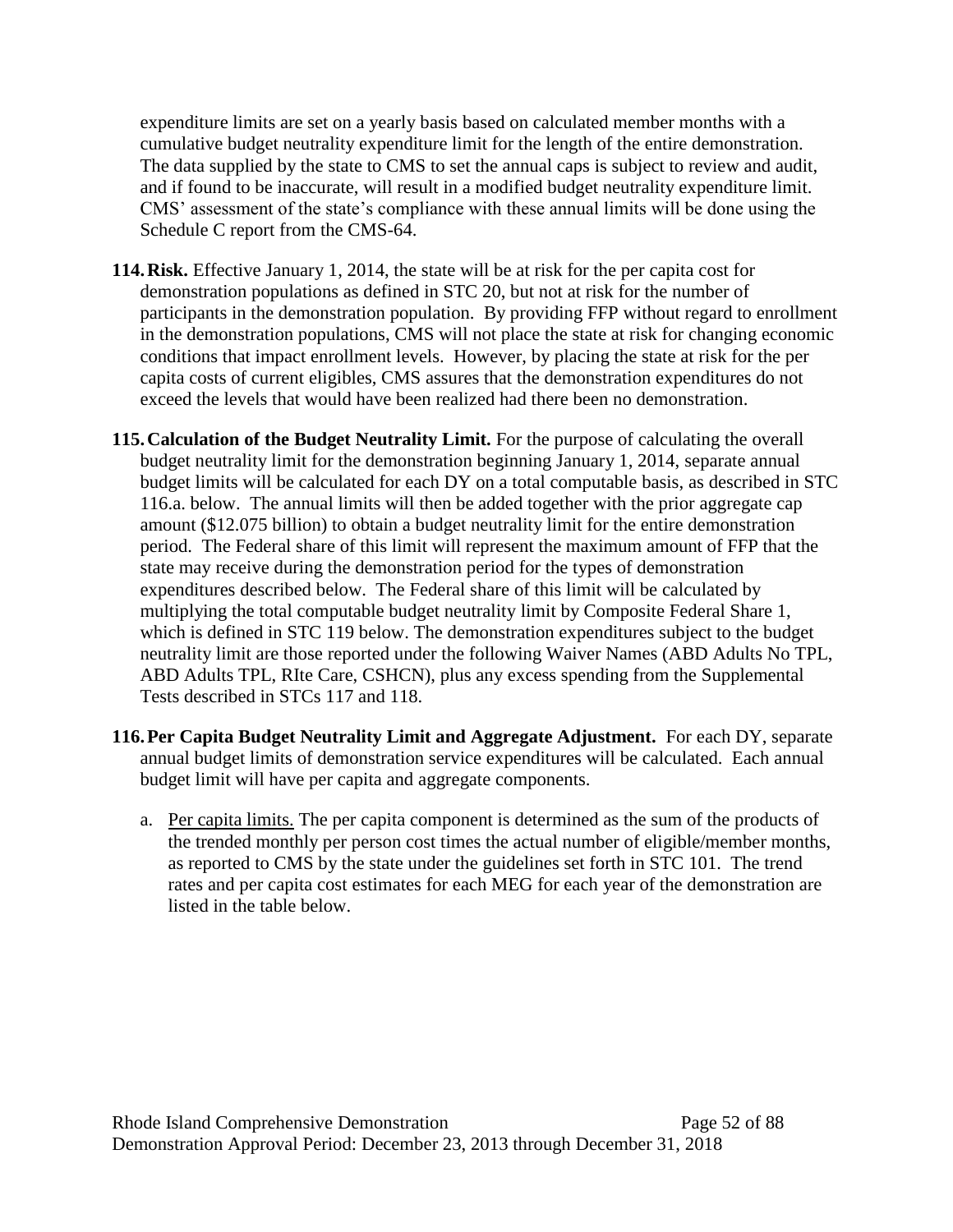| <b>MEG</b>               | <b>Trend</b><br>Rate | DY 6<br>(CY 2014) | DY 7<br>(CY 2015) | DY 8<br>(CY 2016) | DY9<br>(CY 2017) | <b>DY 10</b><br>(CY 2018) |
|--------------------------|----------------------|-------------------|-------------------|-------------------|------------------|---------------------------|
| <b>ABD Adults No TPL</b> | 4.3%                 | \$2,667           | \$2,781           | \$2,899           | \$3,023          | \$3,152                   |
| <b>ABD Adults TPL</b>    | 4.3%                 | \$3,016           | \$3,144           | \$3,278           | \$3,417          | \$3,563                   |
| <b>RIte Care</b>         | 5.2%                 | \$455             | \$479             | \$504             | \$530            | \$558                     |
| <b>CSHCN</b>             | 5.0%                 | \$2,689           | \$2,825           | \$2,967           | \$3,116          | \$3,273                   |

- b. Aggregate adjustments. The difference between actual demonstration expenditures for DY 1 – 5 and the demonstration's aggregate cap for DY 1-5 (\$12.075 billion) will be added to the per capita limits to determine the cumulative budget neutrality limit for the demonstration.
- <span id="page-52-0"></span>**117.Supplemental Budget Neutrality Test 1: Hypothetical Groups.** Effective January 1, 2014, the budget neutrality test for this demonstration includes an allowance for hypothetical populations, which are optional populations that could have been added to the Medicaid program through the state plan, but instead will be covered in the demonstration only. The expected costs of hypothetical populations are reflected in the "without-waiver" budget neutrality expenditure limit. The state must not accrue budget neutrality "savings" from hypothetical populations. To accomplish these goals, a separate expenditure cap is established for the hypothetical groups, to be known as Supplemental Budget Neutrality Test 1.

| <b>MEG</b>      | Trend | DY6       | DY 7      | DY 8      | DY9       | <b>DY 10</b> |
|-----------------|-------|-----------|-----------|-----------|-----------|--------------|
|                 | Rate  | (CY 2014) | (CY 2015) | (CY 2016) | (CY 2017) | (CY 2018)    |
| 217-like Group  | 3.1%  | \$3,629   | \$3,735   | \$3,848   | \$3,968   | \$4,095      |
| Family          |       |           |           |           |           |              |
| <b>Planning</b> | 5.3%  |           |           |           |           |              |
| Group           |       | \$19      | \$20      | \$21      | \$22      | \$23         |

a. The MEGs listed in the table below are for the Supplemental Budget Neutrality Test 1.

- b. The Supplemental Cap 1 is calculated by taking the PMPM cost projection for each group in the above table in each DY, times the number of eligible member months for that group and DY, and adding the products together across groups and DYs. The Federal share of Supplemental Cap 1 is obtained by multiplying the total computable Supplemental Cap 1 by Composite Federal Share 2.
- c. Supplemental Budget Neutrality Test 1 is a comparison between the Federal share of Supplemental Cap 1 and total FFP reported by the State for hypothetical groups under the MEG "217-like group" described in STC [96.](#page-43-0)
- d. If total FFP for hypothetical groups should exceed the Federal share of Supplemental Cap 1, the difference must be reported as a cost against the budget neutrality limit described in paragraph 102.

Rhode Island Comprehensive Demonstration Page 53 of 88 Demonstration Approval Period: December 23, 2013 through December 31, 2018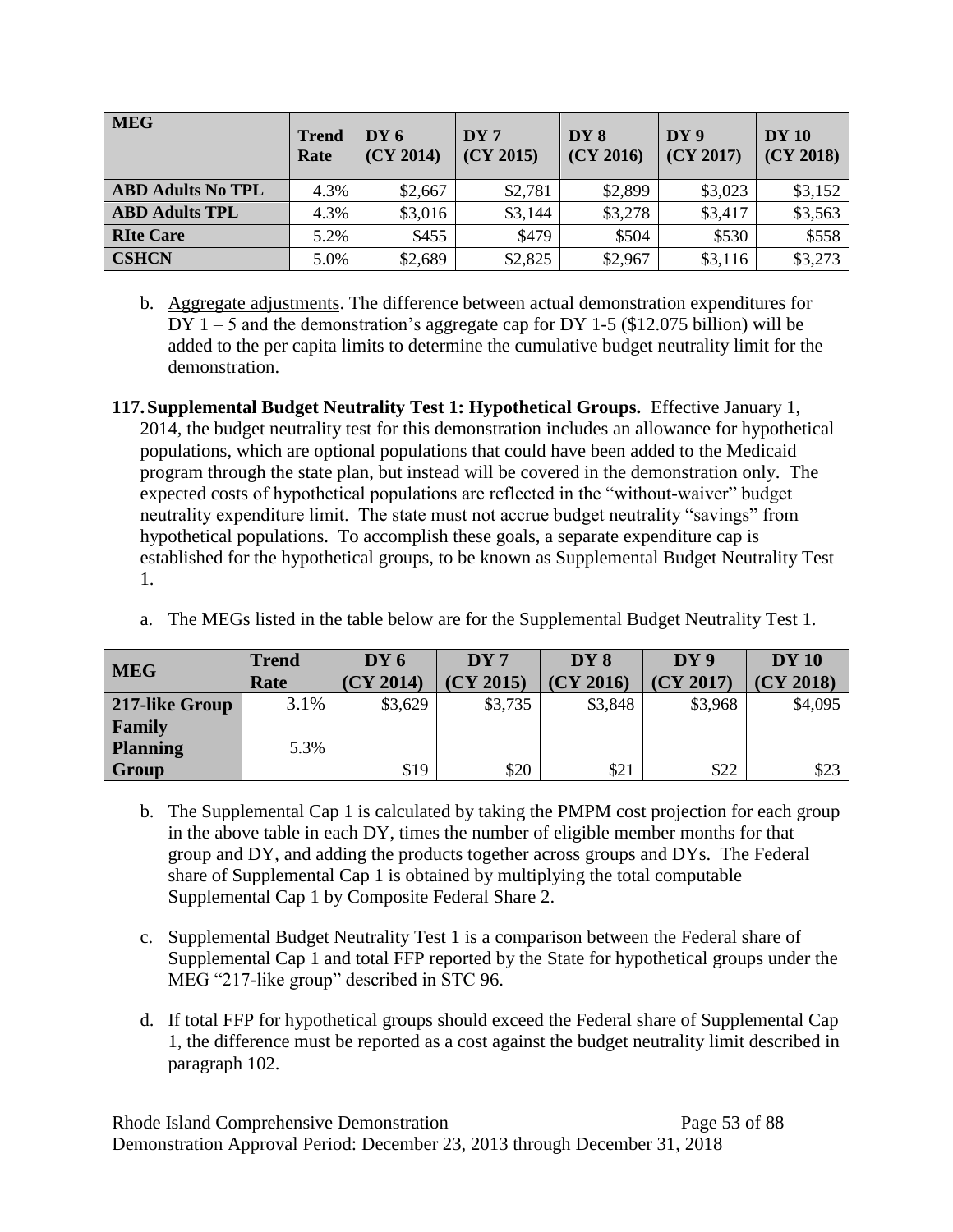<span id="page-53-1"></span>**118.Monitoring of New Adult Group Spending and Opportunity to Adjust Projections.** For each DY, a separate annual budget limit for the new adult group will be calculated as the product of the trended monthly per person cost times the actual number of eligible/member months as reported to CMS by the state under the guidelines set forth in STC [101](#page-47-0)**.** The trend rates and per capita cost estimates for the new adult group are listed in the table below.

| <b>MEG</b>                | <b>Trend</b> | $DY6-$      | $DY7 -$     | $DY8-$      | DY 9 -      | $DY10-$     |
|---------------------------|--------------|-------------|-------------|-------------|-------------|-------------|
|                           | Rate         | <b>PMPM</b> | <b>PMPM</b> | <b>PMPM</b> | <b>PMPM</b> | <b>PMPM</b> |
| <b>New Adult</b><br>Group | 5.1%         | \$773       | \$813       | \$855       | \$899       | \$945       |

- a. If the state's experience of the take up rate for the new adult group and other factors that affect the costs of this population indicates that the new adult group PMPM limit described above may underestimate the actual costs of medical assistance for the new adult group, the state has the opportunity to submit an adjustment the PMPM limit, along with detailed expenditure data to justify this, for CMS review without submitting an amendment pursuant to STC [6.](#page-4-0) In order to ensure timely adjustments to the PMPM limit for a demonstration year, the revised projection must be submitted to CMS by no later than the end of the third quarter of the demonstration year for which the adjustment would take effect.
- b. The budget limit for the new adult group is calculated by taking the PMPM cost projection for the above group in each DY, times the number of eligible member months for that group and DY, and adding the products together across DYs. The federal share of the budget neutrality cap is obtained by multiplying total computable budget neutrality cap by the federal share.
- c. The state will not be allowed to obtain budget neutrality "savings" from this population.
- d. If total FFP reported by the state for the new adult group should exceed the federal share of FFP for the budget limit for the new adult group by more than 3 percent following each demonstration year, the state must submit a corrective action plan to CMS for approval.

<span id="page-53-0"></span>Rhode Island Comprehensive Demonstration Page 54 of 88 Demonstration Approval Period: December 23, 2013 through December 31, 2018 **119.Composite Federal Share Ratios.** The Composite Federal Share is the ratio calculated by dividing the sum total of Federal financial participation (FFP) received by the state on actual demonstration expenditures during the approval period, as reported through the MBES/CBES and summarized on Schedule C (with consideration of additional allowable demonstration offsets such as, but not limited to, premium collections) by total computable demonstration expenditures for the same period as reported on the same forms. There are three Composite Federal Share Ratios for this demonstration: Composite Federal Share 1, based on the expenditures reported under the MEGs listed in STC [116](#page-51-0) (which are further defined by demonstration group in ST[C116\)](#page-51-0); Composite Federal Share 2, based on the expenditures reported under the "217-like group" MEG, defined in STC [117;](#page-52-0) and Composite Federal Share 3, based on the expenditures reported under the "New Adult Group" MEG, defined in STC [118.](#page-53-1) Should the demonstration be terminated prior to the end of the extension approval period (see STC [10\)](#page-8-0), the Composite Federal Share will be determined based on actual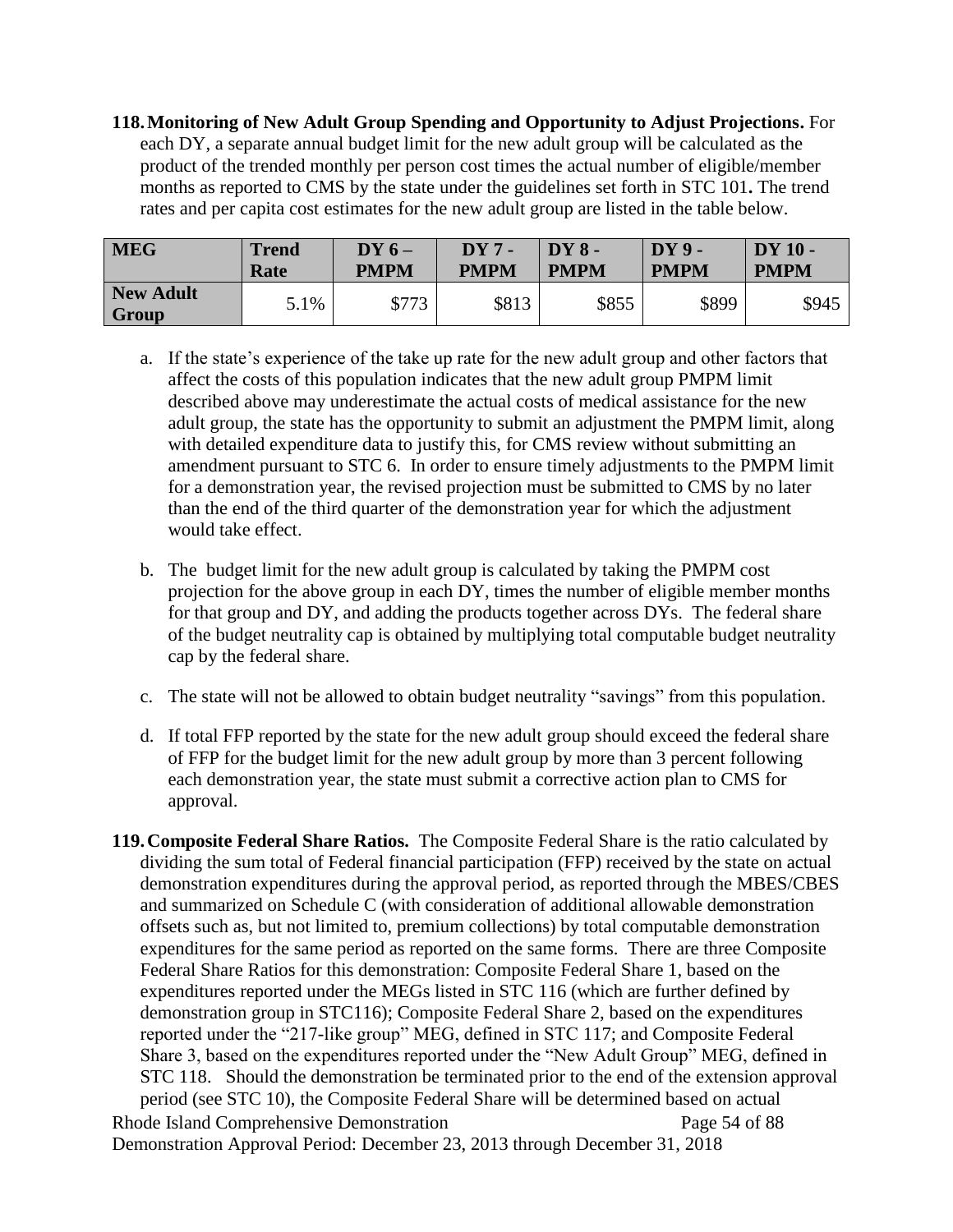expenditures for the period in which the demonstration was active. For the purpose of interim monitoring of budget neutrality, a reasonable estimate of Composite Federal Share may be developed and used through the same process or through an alternative mutually agreed upon method.

- **120.Future Adjustments to the Budget Neutrality Expenditure Limit.** CMS reserves the right to adjust the budget neutrality expenditure limit to be consistent with enforcement of impermissible provider payments, health care related taxes, new Federal statutes, or policy interpretations implemented through letters, memoranda, or regulations with respect to the provision of services covered under the demonstration.
- **121.Enforcement of Budget Neutrality.** CMS shall enforce budget neutrality over the life of the demonstration, rather than on an annual basis. However, if the state's expenditures exceed the calculated cumulative budget neutrality expenditure cap by the percentage identified below for any of the demonstration years, the state must submit a corrective action plan to CMS for approval. The state will subsequently implement the approved corrective action plan.

| <b>Demonstration</b> | <b>Cumulative Target</b> | Percentage    |
|----------------------|--------------------------|---------------|
| Year                 | <b>Definition</b>        |               |
| DY <sub>6</sub>      | Cumulative budget        | 2.0 percent   |
|                      | neutrality limit plus:   |               |
| DY 7                 | Cumulative budget        | 1.5 percent   |
|                      | neutrality limit plus:   |               |
| DY <sub>8</sub>      | Cumulative budget        | 1.0 percent   |
|                      | neutrality limit plus:   |               |
| DY <sub>9</sub>      | Cumulative budget        | $0.5$ percent |
|                      | neutrality limit plus:   |               |
| <b>DY 10</b>         | Cumulative budget        | 0 percent     |
|                      | neutrality limit plus:   |               |

**122.Exceeding Budget Neutrality.** If the cumulative budget neutrality expenditure limit has been exceeded at the end of the demonstration period, the excess Federal funds must be returned to CMS. If the demonstration is terminated prior to the end of the budget neutrality agreement, an evaluation of this provision will be based on the time elapsed through the termination date.

## <span id="page-54-1"></span>**XIX. EVALUATION OF THE DEMONSTRATION/ QUALITY ASSURANCE AND QUALITY IMPROVEMENT**

<span id="page-54-0"></span>**123.State Must Separately Evaluate Components of the Demonstration.** As outlined in subparagraphs (a) and (b), the outcomes from each evaluation component must be integrated into one programmatic summary that describes whether the state met the demonstration goal, with recommendations for future efforts regarding both components. The state must submit to CMS for approval a draft evaluation design no later than 120 days after award of the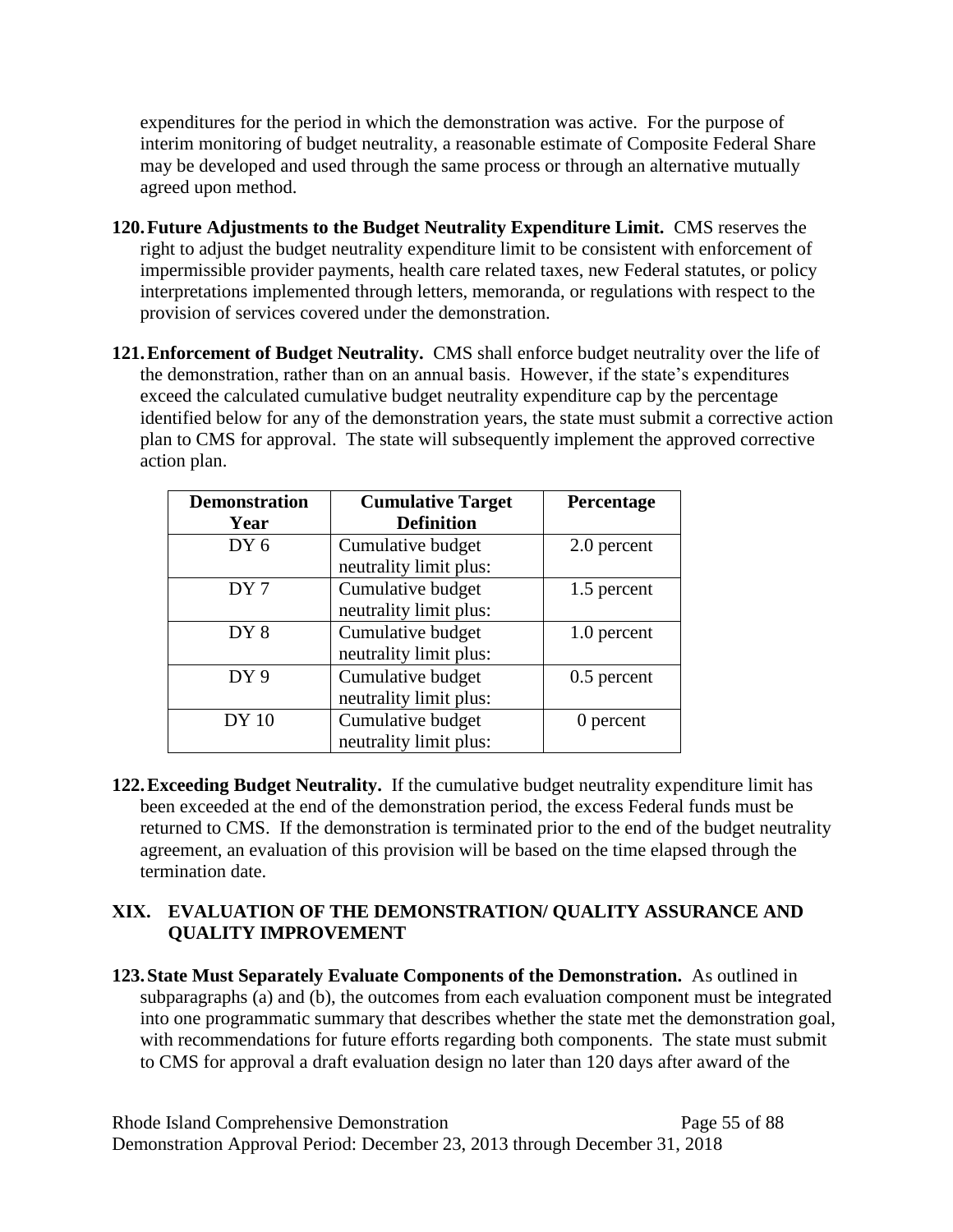demonstration. The evaluation must outline and address evaluation questions for both of the following components:

- a. Rhode Island Comprehensive Demonstration.At a minimum, the draft design must include a discussion of the goals, objectives, and evaluation questions specific to the entire demonstration. The draft design must discuss the outcome measures that will be used in evaluating the impact of the demonstration during the period of approval, particularly among the target population. The evaluation must address the adequacy and appropriateness of the benefit coverage, safety and outcome of the LTC reform and expansion groups, especially the extended Family Planning, HIV Services, Elders 65 and Over and Parents pursuing behavioral health services expansion groups. It must discuss the data sources and sampling methodology for assessing these outcomes. The draft evaluation design must include a detailed analysis plan that describes how the effects of the demonstration shall be isolated from other initiatives occurring in the state. The draft design must identify whether the state will conduct the evaluation, or select an outside contractor for the evaluation.
- b. Focused Evaluations.The separate components of the demonstration that must be evaluated include, but are not limited to, the following:
	- i. LTC Reform, including the HCBS-like and PACE-like programs;
	- ii. RIte Care;
	- iii. Rite Share;
	- iv. The section 1115 Expansion Programs (Limited Benefit Programs), including but not limited to:
		- (1) Children and Families in Managed Care and Continued eligibility for Rite Care parents when kids are in temporary state custody;
		- (2) Children with Special Health Care Needs;
		- (3) Elders 65 and Over;
		- (4) HCBS for Frail Elders, HCBS for adults with disabilities, HCBS for Kids in residential diversion and HCBS for at risk/Medicaid eligible youth;
		- (5) Uninsured adults with mental illness/substance abuse problems;
		- (6) Coverage of detection and intervention services for at risk young children; (7) HIV Services;
	- v. The Marketplace Subsidy Program

<span id="page-55-0"></span>**124.Interim Evaluation of the Marketplace Subsidy Program.** The state must submit an interim evaluation of the Marketplace subsidy program to CMS by September 1, 2014 that meets the requirements of the CMS-approved evaluation design. The state must evaluate the number of individuals who participate in the program compared against the number of individuals who were enrolled in RIte Care and RIte Share in December 31, 2013. The state must evaluate whether and how the change in the premium subsidy affected enrollment.

**125.Interim Evaluation Reports.** In the event the state requests an extension of the demonstration beyond the current approval period under the authority of section 1115(a), (e),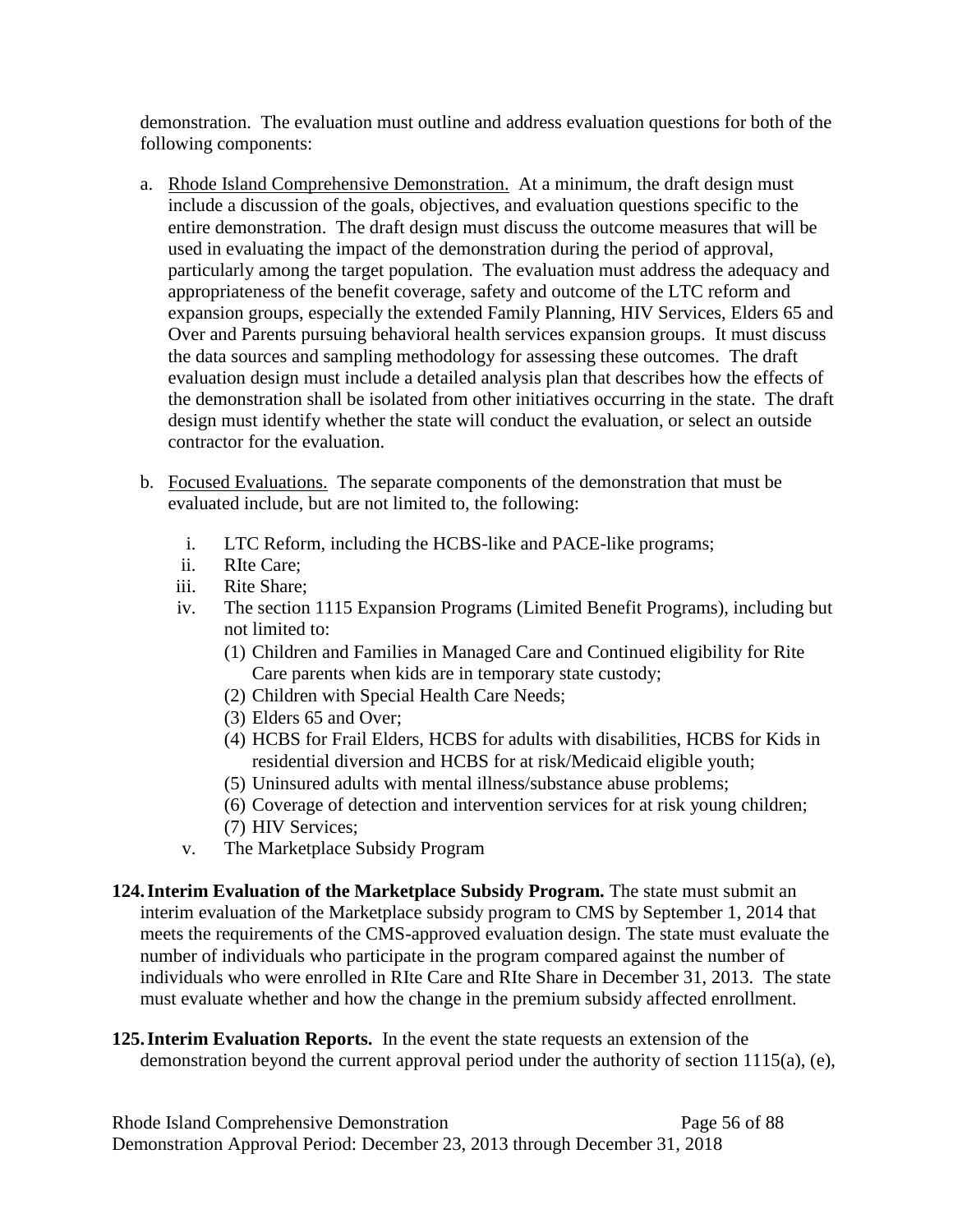or (f) of the Act, the state must submit an interim evaluation report as part of the State's request for each subsequent renewal.

## **126.Final Evaluation Design and Implementation.**

- a. CMS must provide comments on the draft evaluation design within 60 days of receipt, and the state shall submit a final design within 60 days after receipt of CMS comments.
- b. The state must implement the evaluation design and submit its progress in each quarterly operational and annual report.
- c. The state must submit to CMS a draft of the evaluation report within 120 days after expiration of the demonstration. CMS must provide comments within 60 days after receipt of the report. The state must submit the final evaluation report within 60 days after receipt of CMS comments.
- **127.Cooperation with Federal Evaluators.** Should CMS undertake an evaluation of the demonstration, the state must fully cooperate with Federal evaluators and their contractors' efforts to conduct an independent federally funded evaluation of the demonstration.

# **XX. MEASUREMENT OF QUALITY OF CARE AND ACCESS TO CARE IMPROVEMENT**

- **128.Comprehensive Quality Strategy (CQS).** The state shall adopt and implement a comprehensive and dynamic continuous quality improvement strategy that integrates all aspects of quality improvement programs, processes, and requirements across the state's Medicaid program. This CQS must include all components of the Medicaid state plan, including but not limited to: the Comprehensive demonstration (Rite Care, Rhody Health, Connect Care Choice, Rite Smiles, and the HCBS programs).
	- a) The CQS must also address the following elements:
		- i. The state's goals for improvement, identified through claims and encounter data, quality metrics and expenditure data. The goals should align with the three part aim but should be more specific in identifying specific pathways for the state to achieve these goals.
		- ii. The associated interventions for improvement in the goals. All programmatic performance improvement plans (PIPs) must be included in the comprehensive quality strategy.
	- iii. The specific quality metrics for measuring improvement in the goals. The metrics should be aligned with the Medicaid and CHIP adult and child core measures, and should also align with other existing Medicare and Medicaid federal measure sets where possible. The metrics should go beyond HEDIS and CAHPS data, and should reflect cost of care.
	- iv. Metrics should be measured at the following levels of aggregation: the state Medicaid agency, each health plan or program, if applicable, and potentially at each direct health services provider. The state will work with CMS to further define metrics as appropriate for the plan.

Rhode Island Comprehensive Demonstration Page 57 of 88 Demonstration Approval Period: December 23, 2013 through December 31, 2018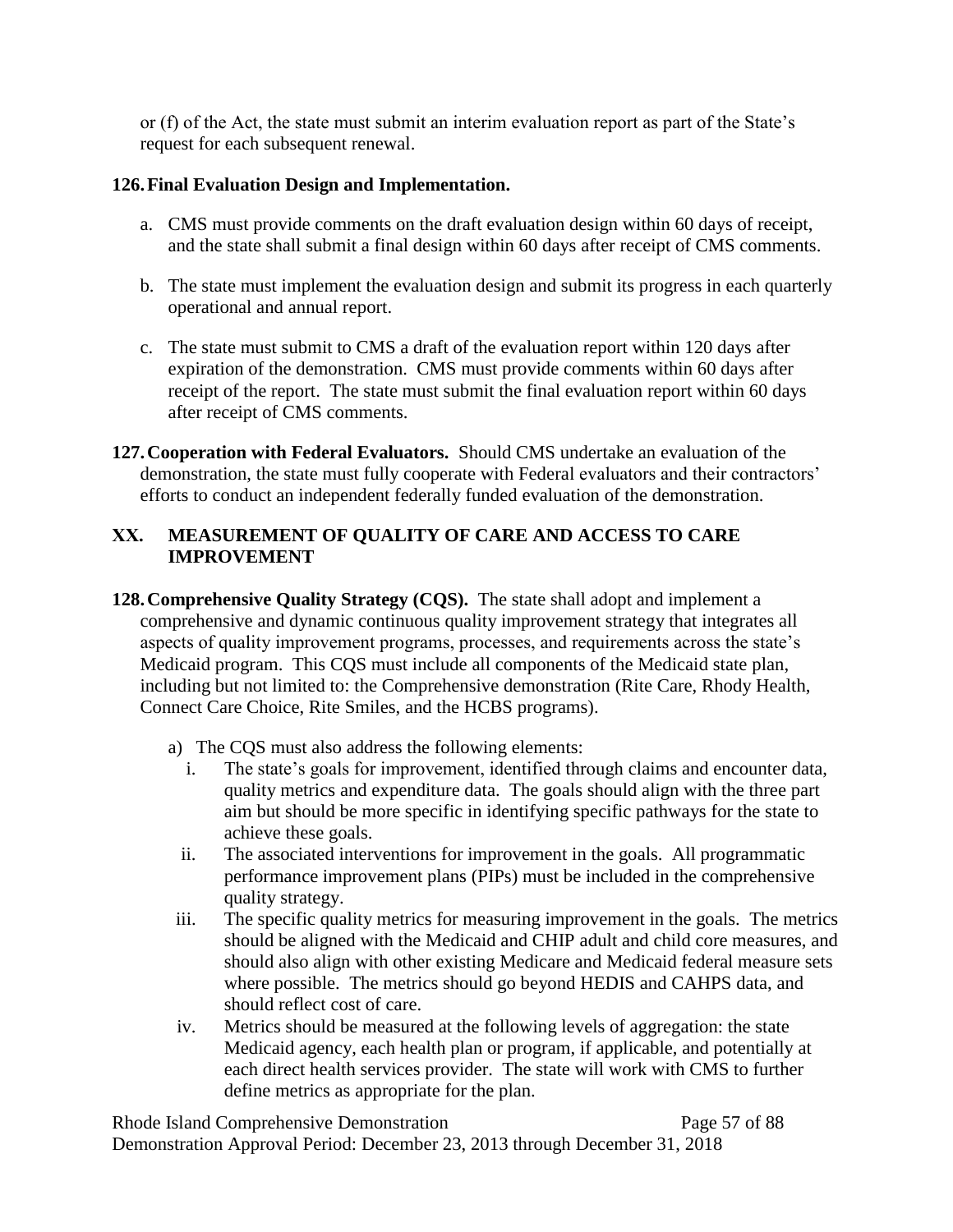- v. The specific methodology for determining benchmark and target performance on these metrics for each aggregated level as planned.
- vi. Specific metrics related to each population covered by the Medicaid program. HCBS performance measures, consistent with the corrective action plan, in the areas of: level of care determinations, person-centered service planning process, outcome of person-centered goals, health and welfare, and assuring there are qualified providers and appropriate HCBS settings.
- vii. Monitoring and evaluation. This should include specific plans for continuous quality improvement, which includes transparency of performance on metrics and structured learning, and also a rigorous and independent evaluation of the demonstration, as described in STC [123.](#page-54-0) The evaluation should reflect all the programs covered by the CQS as mentioned above.
- b) The CQS should include a timeline that considers metric development and specification, contract amendments, data submission and review, incentive disbursement (if available), and the potential re-basing of performance data.
- c) The CQS must include state Medicaid agency and any contracted service providers' responsibilities, including managed care entities, and providers enrolled in the state's FFS program. The state Medicaid agency must retain ultimate authority and accountability for ensuring the quality of and overseeing the operations of the program. The CQS must include distinctive components for discovery, remediation, and improvement.
- d) The first draft of this CQS is due to CMS no later than 120 days following the approval of this new demonstration/amendment/renewal. CMS will review this draft and provide feedback to the state. The state must revise and resubmit the CQS to CMS for approval within 45 days of receipt of CMS comment. The state must revise (and submit to CMS for review and approval) their CQS whenever significant changes are made to the associated Medicaid programs and the content of the CQS. Revisions to the CQS must be submitted to CMS for review and approval within 90 days of approval.

Any further revisions must be submitted accordingly:

- i. Modifications to the CQS due to changes in the Medicaid operating authorities must be submitted concurrent with the proposed changes to the operating authority (e.g., state plan or waiver amendments or waiver renewals); and/or
- ii. Changes to an existing, approved CQS due to fundamental changes to the CQS must be submitted for review and approval to CMS no later than 60 days prior to the contractual implementation of such changes. If the changes to the CQS do not impact any provider contracts, the revisions to the CQS may be submitted to CMS no later than 60 days following the changes.
- e) The state must solicit for and obtain the input of beneficiaries, the Medical Care Advisory Committee (MCAC), and other stakeholders in the development of its CQS and make the initial CQS, as well as any significant revisions, available for public

Rhode Island Comprehensive Demonstration Page 58 of 88 Demonstration Approval Period: December 23, 2013 through December 31, 2018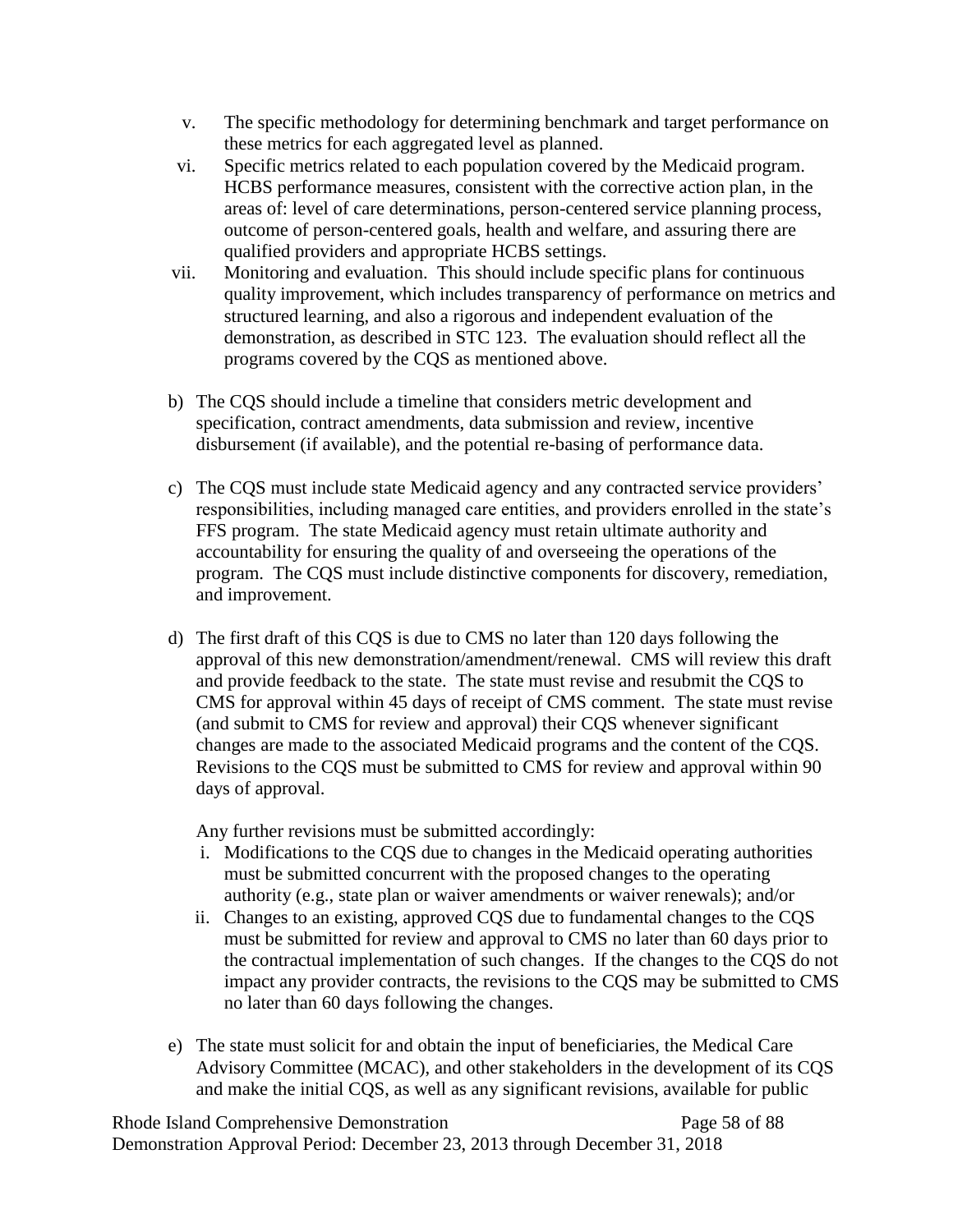comment prior to implementation. Pursuant to STC [94,](#page-41-0) Annual Report, the state must also provide CMS with annual reports on the implementation and effectiveness of their CQS as it impacts the demonstration.

- f) As required by 42 C.F.R. §438.360(b)(4), the state must identify in the CQS any standards for which the EQRO will use information from private accreditation reviews to complete the compliance review portion of EQR for participating MCOs or PIHPs. The state must, by means of a crosswalk included in the CQS, set forth each standard that the state deems as duplicative to those addressed under accreditation and explain its rationale for why the standards are duplicative.
- g) Upon approval by CMS, this document will be found as Attachment C to these STCs.

# **XXI. SCHEDULE OF DELIVERABLES FOR THE DEMONSTRATION PERIOD**

| Date -<br><b>Specific</b>                       | <b>Deliverable</b>                                                                     | <b>STC Reference</b>          |
|-------------------------------------------------|----------------------------------------------------------------------------------------|-------------------------------|
| 120 days after<br>award of the<br>demonstration | Submit Draft Evaluation Plan, including the<br><b>Extended Family Planning program</b> | Section XIX, paragraph<br>123 |
| September 1,<br>2014                            | Interim Evaluation of Marketplace Subsidy<br>Program                                   | Section XIX, paragraph<br>124 |

|           | <b>Deliverable</b>                   | <b>STC Reference</b>           |
|-----------|--------------------------------------|--------------------------------|
| Annual    | By May 1st - Draft Annual Report     | Section XV, paragraph 94       |
|           | <b>CHIP Enrollment Reports</b>       | Section XIII, paragraph 90     |
|           | <b>Operational Reports</b>           | Section XV, paragraph 93       |
|           | <b>Title XIX Expenditure Reports</b> | Section XVI, paragraph 96      |
| Quarterly | <b>Title XXI Expenditure Reports</b> | Section XVII, paragraph<br>108 |
|           | Eligible Member Months               | Section XVI, paragraph<br>101  |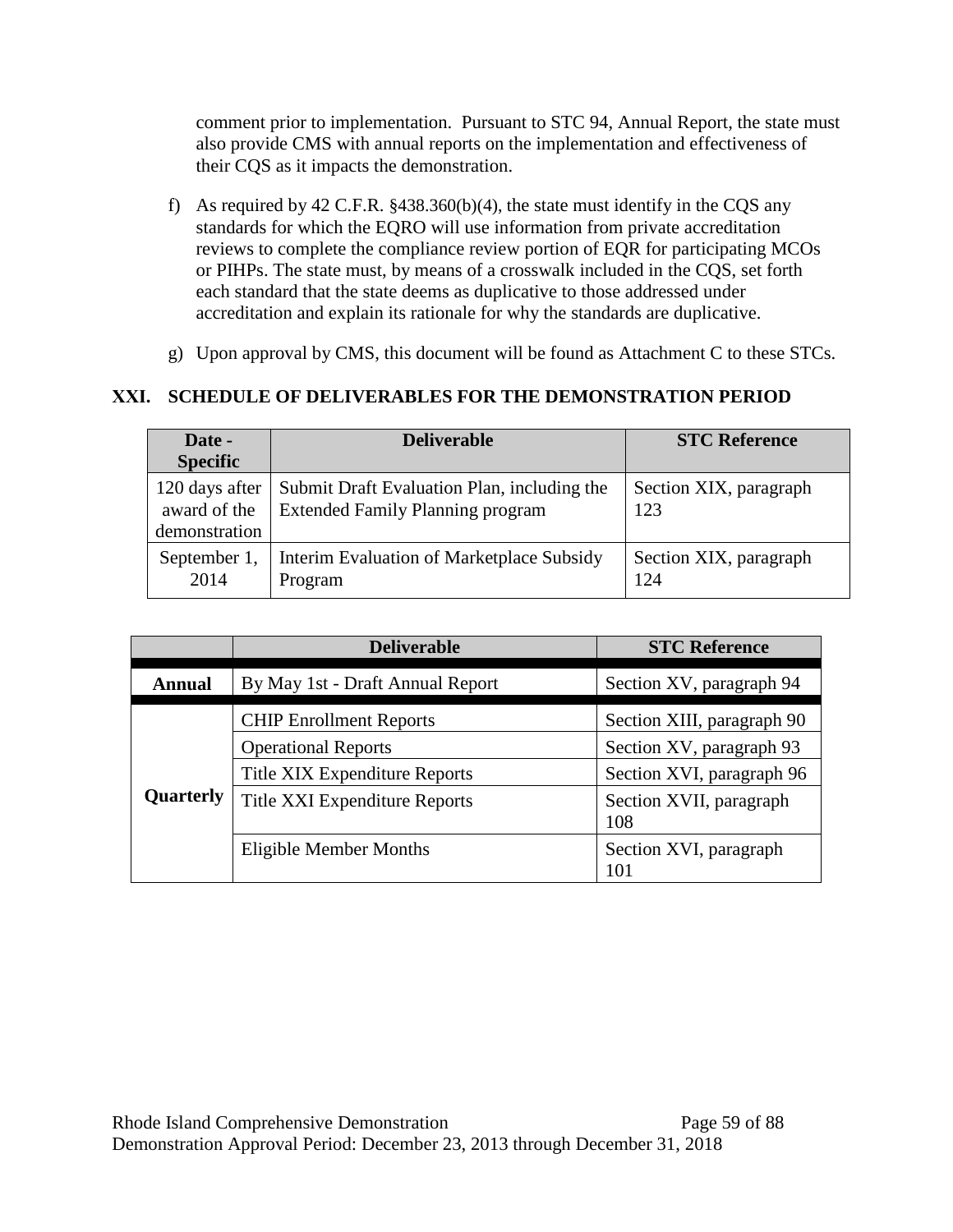# **ATTACHMENT A – Managed Care Demonstration Only Benefits**

These benefits are not provided under the Rhode Island Medicaid State Plan, but only under the demonstration and for persons enrolled in managed care delivery systems, including risk based managed care (e.g. RIte Care) and PCCM programs (e.g. ConnectCare Choice).

Nutrition services

Individual/group education, parenting and childbirth education classes

Tobacco cessation services for non-pregnant beneficiaries

Window replacement for lead-poisoned children

Complementary alternative medicine services to a subset of enrollees with chronic pain diagnoses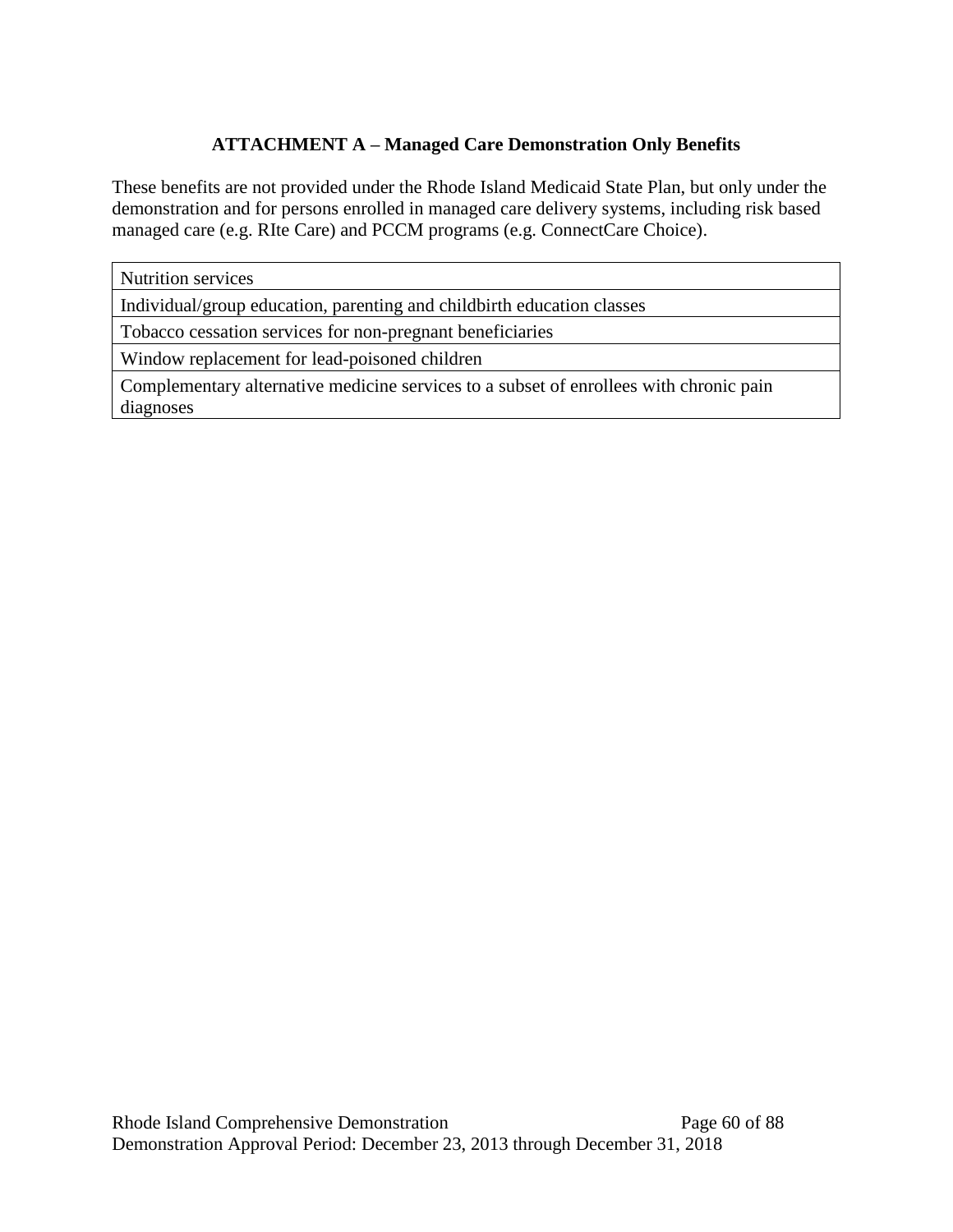# **ATTACHMENT B - Core and Preventive Home and Community-based Service Definitions**

## **CORE SERVICES**

**Homemaker**: Services that consist of the performance of general household tasks (e.g., meal preparation and routine household care) provided by a qualified homemaker, when the individual regularly responsible for these activities is temporarily absent or unable to manage the home and care for him or herself or others in the home. Homemakers shall meet such standards of education and training as are established by the state for the provision of these activities.

**Environmental Modifications (Home Accessibility Adaptations):** Those physical adaptations to the home of the member or the member's family as required by the member's service plan, that are necessary to ensure the health, welfare, and safety of the member or that enable the member to attain or retain capability for independence or self care in the home and to avoid institutionalization, and are not covered or available under any other funding source. A completed home assessment by a specially trained and certified rehabilitation professional is also required. Such adaptations may include the installation of modular ramps, grab-bars, vertical platform lifts and interior stair lifts. Excluded are those adaptations that are of general utility, and are not of direct medical or remedial benefit to the membert. Excluded are any re-modeling, construction, or structural changes to the home, i.e. (changes in load bearing walls or structures) that would require a structural engineer, architect and/or certification by a building inspector. Adaptations that add to the total square footage of the home are excluded from this benefit. All adaptations shall be provided in accordance with applicable state or local building codes and prior approved on an individual basis by the EOHHS Office of Long Term Services and Supports is required. Items should be of a nature that they are transferable if a member moves from his/her place of residence.

**Special Medical Equipment :** Specialized Medical Equipment and supplies to include Ceiling or Wall Mounted Patient Lift, Track System, tub slider system, rolling shower chair and/or Automatic Door Opener, which enable a member to increase his/her ability to perform activities of daily living , including such other durable and non-durable medical equipment not available under the Medicaid-funded primary and acute care system that is necessary to address participant functional limitations. Items reimbursed with waiver funds are in addition to any medical equipment and supplies furnished under the Medicaid-funded primary and acute care system and exclude those items that are not of direct medical or remedial benefit to the member. Medical equipment funded under the primary and acute care system includes items such as wheel chairs, prosthetics, and orthotics. These services that were provided under the authority of the Rhode Island State Plan prior to the 1115 Waiver approval. These items are still available under the 11115 Waiver and are described on the EOHHS website. All items shall meet applicable standards of manufacture, design and installation. Provision of Special Medical Equipment requires prior approval on an individual basis by the EOHHS, Office of Long Term Services and Supports and a home assessment completed by a specially trained and certified rehabilitation professional. Items should be of a nature that they are trnsferable if a member moves from his/her place of residence. Excluded are any re-modeling, construction, or structural changes to

Rhode Island Comprehensive Demonstration Page 61 of 88 Demonstration Approval Period: December 23, 2013 through December 31, 2018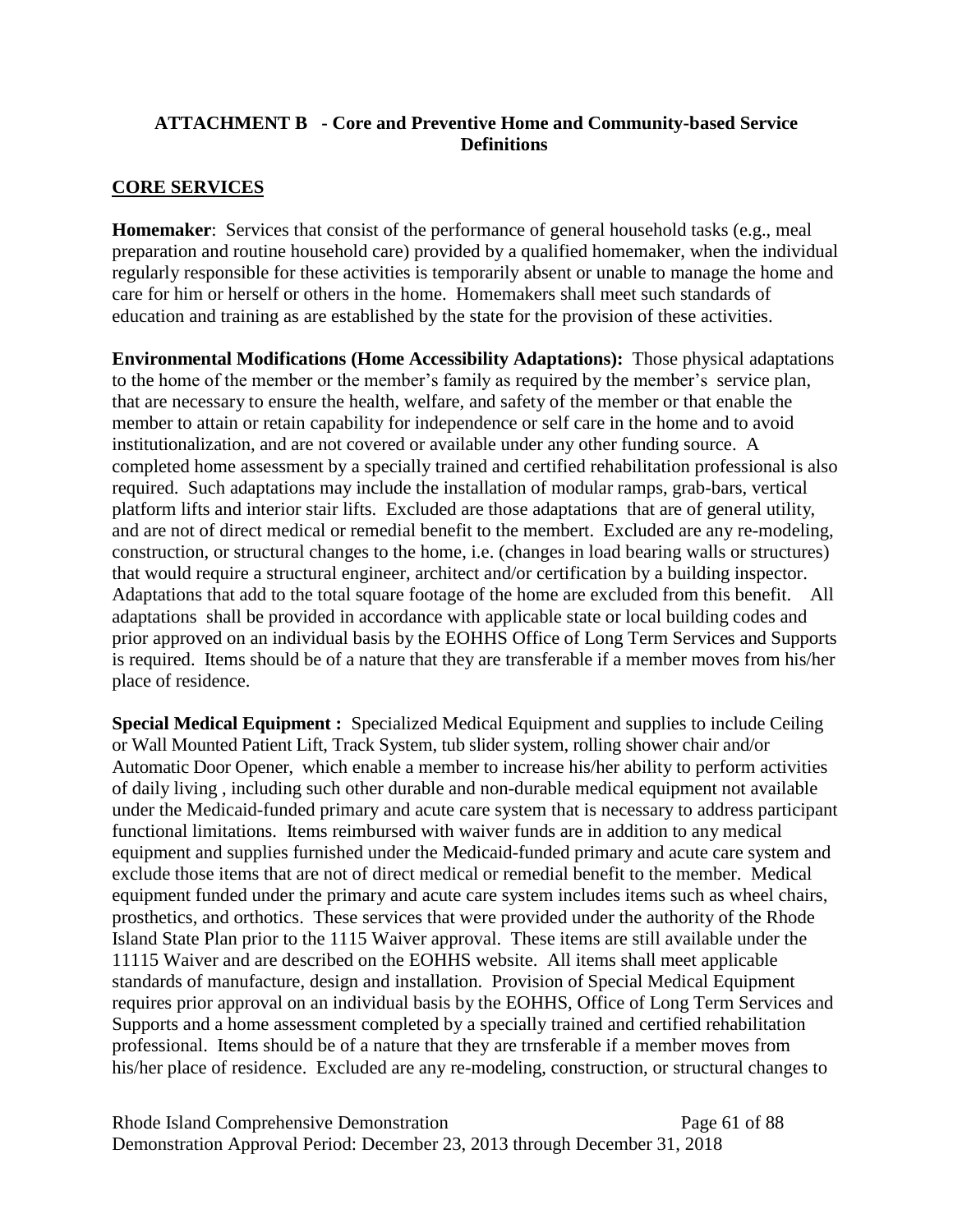the home, (i.e. changes in load bearing walls or structures) that would require a structural engineer, architect and/or certification by a building inspector.

**Minor Environmental Modifications:** Minor modifications to the home may include grab bars, versa frame (toilet safety frame), handheld shower and/or diverter valve, raised toilet seats, and other simple devices or appliances, such as eating utensils, transfer bath bench, shower chair, aids for personal care (e.g., reachers), and standing poles to improve home accessibility adaption, health, or safety.

**Meals on Wheels (Home Delivered Meals):** The delivery of hot meals and shelf staples to the waiver recipient's residence. Meals are available to an individual who is unable to care for his/her nutritional needs because of a functional dependency/disability and who requires this assistance to live in the community. Meals provided under this service will not constitute a full daily nutritional requirement. Meals must provide a minimum of one-third of the current recommended dietary allowance. Provision of home delivered meals will result in less assistance being authorized for meal preparation for individual participants, if applicable.

**Personal Emergency Response (PERS):** PERS is an electronic device that enables certain individuals at high risk of institutionalization to secure help in an emergency. The individual may also wear a portable "help" button to allow for mobility. The system is connected to the individual's phone and programmed to signal a response center once a "help" button is activated. Trained professionals staff the response center, as specified by Center for Adult Health contract standards. This service includes coverage for installation and a monthly service fee. Providers are responsible to insure the upkeep and maintenance of the devices/systems.

**LPN Services (Skilled Nursing):** Licensed Practical Nurse services provided under the supervision of a Registered Nurse. Licensed Practical Nurse Services are available to participants who require interventions beyond the scope of Certified Nursing Assistant (C.N.A.) duties. LPN services are provided in accordance with the Nurse Practice Act under the supervision of a registered nurse. This service is aimed at individuals who have achieved a measure of medical stability despite the need for chronic care nursing interventions. Individuals are assessed by a Registered Nurse (RN) in the EOHHS, Office of Community Programs.

**Community Transition Services**: Community Transition Services are non-recurring set-up expenses for individuals who are transitioning from an institutional or another provider-operated living arrangement to a living arrangement in a private residence where the individual is directly responsible for his or her own living expenses. Allowable expenses are those necessary to enable an individual to establish a basic household; these expenses do not constitute room and board and may include: security deposits that are required to obtain a lease on an apartment or home, essential household furnishings, and moving expense, set-up fees or deposits for utility or service access, services necessary for the individual's health and safety and activities to assess need, arrange for, and procure needed resources. Community Transition Services are furnished only to the extent that the services are reasonable and necessary as determined through the service plan development process, the services are clearly identified in the service plan, and the individual is unable to meet such expense or the services cannot be obtained from other sources.

Rhode Island Comprehensive Demonstration Page 62 of 88 Demonstration Approval Period: December 23, 2013 through December 31, 2018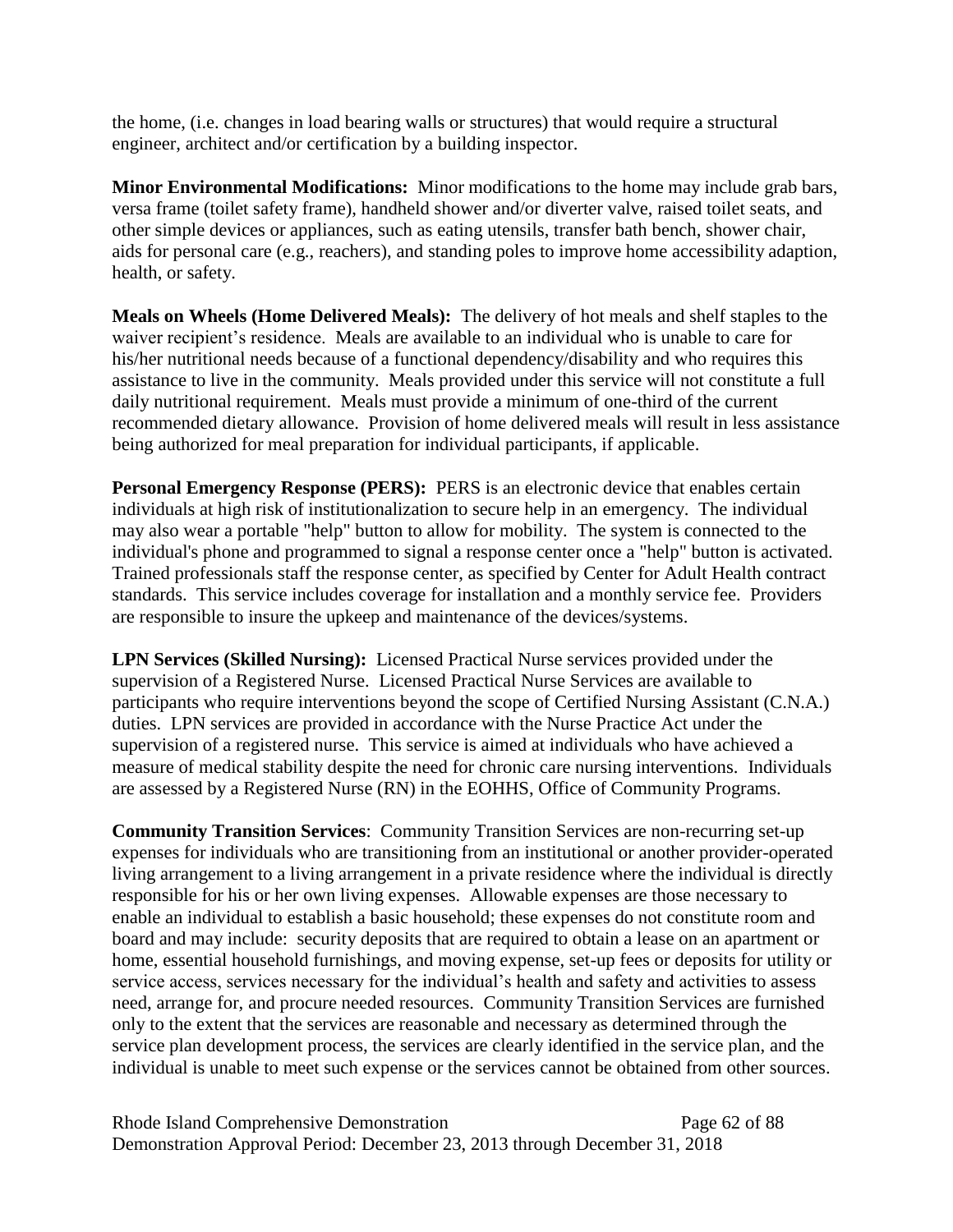The services do not include ongoing shelter expenses, food, regular utility charges, household appliances or items intended for recreational purposes.

**Residential Supports**: Assistance with acquisition, retention, or improvement in skills related to activities of daily living, such as personal grooming and cleanliness, bed making and household chores, eating and the preparation of food, and the social and adaptive skills necessary to enable the individual to reside in his/her own home and a non-institutional setting. Payments for residential habilitation are not made for room and board, the cost of facility maintenance (where applicable), or upkeep and improvement.

**Day Supports:** Assistance with acquisition, retention, or improvement in self-help, socialization and adaptive skills. Day supports focus on enabling the individual to attain or maintain his/her maximum functioning level, and are coordinated with any other services identified in the person's individual plan.

**Supported Employment**: Includes activities needed to sustain paid work by individuals receiving waiver services, including supervision, transportation and training. When supported employment services are provided at a work site in which persons without disabilities are employed, payment will be made only for the adaptations, supervision, and training required by an individual receiving waiver services as a result of his/her disabilities, and will not include payment for the supervisory activities rendered as a normal part of the business setting.

**Supported Living Arrangements**: Personal care and services, homemaker, chore, attendant care, companion services, and medication oversight (to the extent permitted under state law) provided in a private home by a principal care provider who lives in the home. Supported Living Arrangements are furnished to adults who receive these services in conjunction with residing in the home. Separate payment will not be made for homemaker or chore services furnished to an individual receiving Supported Living Arrangements, since these services are integral to and inherent in the provision of adult foster care services.

**Private Duty Nursing:** Individual and continuous care (in contrast to part time or intermittent care) provided by licensed nurses within the scope of state law and as identified in the Individual Service Plan (ISP). These services are provided to an individual at home and require an assessment to be completed by a Registered Nurse (RN) from the Office of Community Programs.

**Supports for Consumer Direction (Supports Facilitation):** Focuses on empowering participants to define and direct their own personal assistance needs and services; guides and supports, rather than directs and manages, the participant through the service planning and delivery process. The Facilitator counsels, facilitates, and assists in development of an ISP which includes both paid and unpaid services and supports designed to allow the participant to live in the home and participate in the community. A back-up plan is also developed to assure that the needed assistance will be provided in the event that regular services identified in the Individual Service Plan are temporarily unavailable.

Rhode Island Comprehensive Demonstration Page 63 of 88 Demonstration Approval Period: December 23, 2013 through December 31, 2018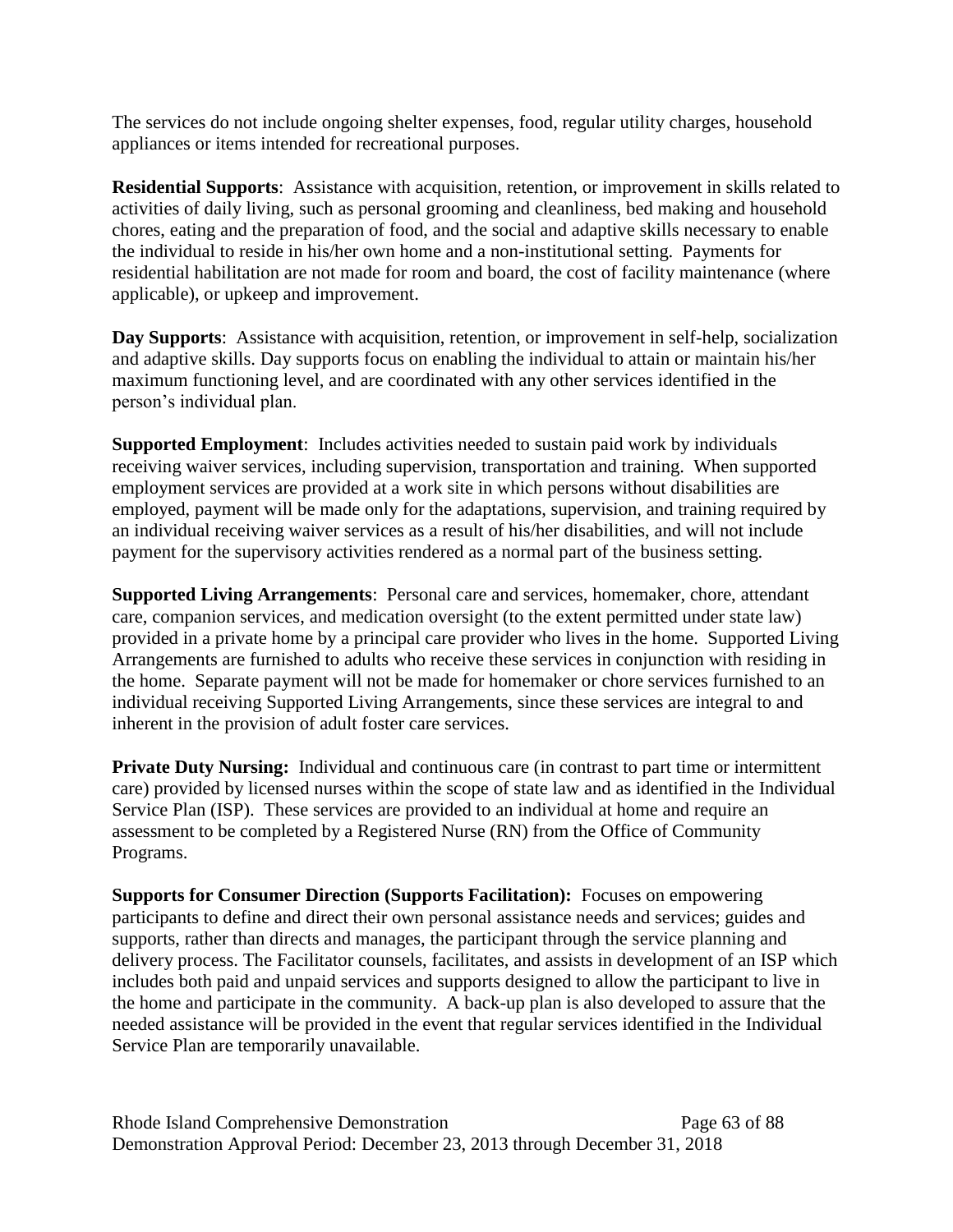**Participant Directed Goods and Services:** Participant Directed Goods and Services are services, equipment, or supplies not otherwise provided through this waiver or through the Medicaid state plan that address an identified need, that are in the approved ISP (including improving and maintaining the individual's opportunities for full membership in the community), and that meet the following requirements: the item or service would decrease the need for other Medicaid services; AND/OR the item or service would promote inclusion in the community; AND/OR the item or service would increase the individual's ability to perform ADLs or IADLs; AND/OR the item or service would increase the person's safety in the home environment; AND alternative funding sources are not available. Individual Goods and Services are purchased from the individual's self-directed budget through the fiscal intermediary when approved as part of the ISP. Examples include a laundry service for a person unable to launder and fold clothes, or a microwave for a person unable to use a stove due to his/her disability. This will not include any good/service that would be restrictive to the individual or strictly experimental in nature.

**Case Management:** Services that assist participants in gaining access to needed waiver and other state plan services, as well as needed medical, social, educational, and other services, regardless of the funding source for the services to which access is gained. Case managers are responsible for ongoing monitoring of the provision of services included in the individual's plan of care. Case managers initiate and oversee the process of assessment and reassessment of the individual's level of care and review of plans of care on an annual basis and when there are significant changes in client circumstances.

**Senior Companion (Adult Companion Services):** Non-medical care, supervision, and socialization provided to a functionally impaired adult. Companions may assist or supervise the participant with such tasks as meal preparation, laundry, and shopping. The provision of companion services does not entail hands-on nursing care. Providers may also perform light housekeeping tasks, which are incidental to the care and supervision of the participant. This service is provided in accordance with a therapeutic goal in the service plan of care.

**Assisted Living:** Personal care and services, homemaker, chore, attendant care, companion services, medication oversight (to the extent permitted under state law), therapeutic social and recreational programming, provided in a home-like environment in a licensed community care facility in conjunction with residing in the facility. This service includes 24-hour on-site response staff to meet scheduled or unpredictable needs in a way that promotes maximum dignity and independence, and to provide supervision, safety and security. Other individuals or agencies may also furnish care directly, or under arrangement with the community care facility; but the care provided by these other entities supplements that provided by the community care facility and does not supplant it.

Personalized care is furnished to an individual who resides in his/her own living units (which may include dually occupied units when both occupants consent to the arrangement) which may or may not include kitchenette and/or living rooms, and which contain bedrooms and toilet facilities. The consumer has a right to privacy. Living units may be locked at the discretion of the consumer, except when a physician or mental health professional has certified in writing that the consumer is sufficiently cognitively impaired as to be a danger to self or others if given the

Rhode Island Comprehensive Demonstration Page 64 of 88 Demonstration Approval Period: December 23, 2013 through December 31, 2018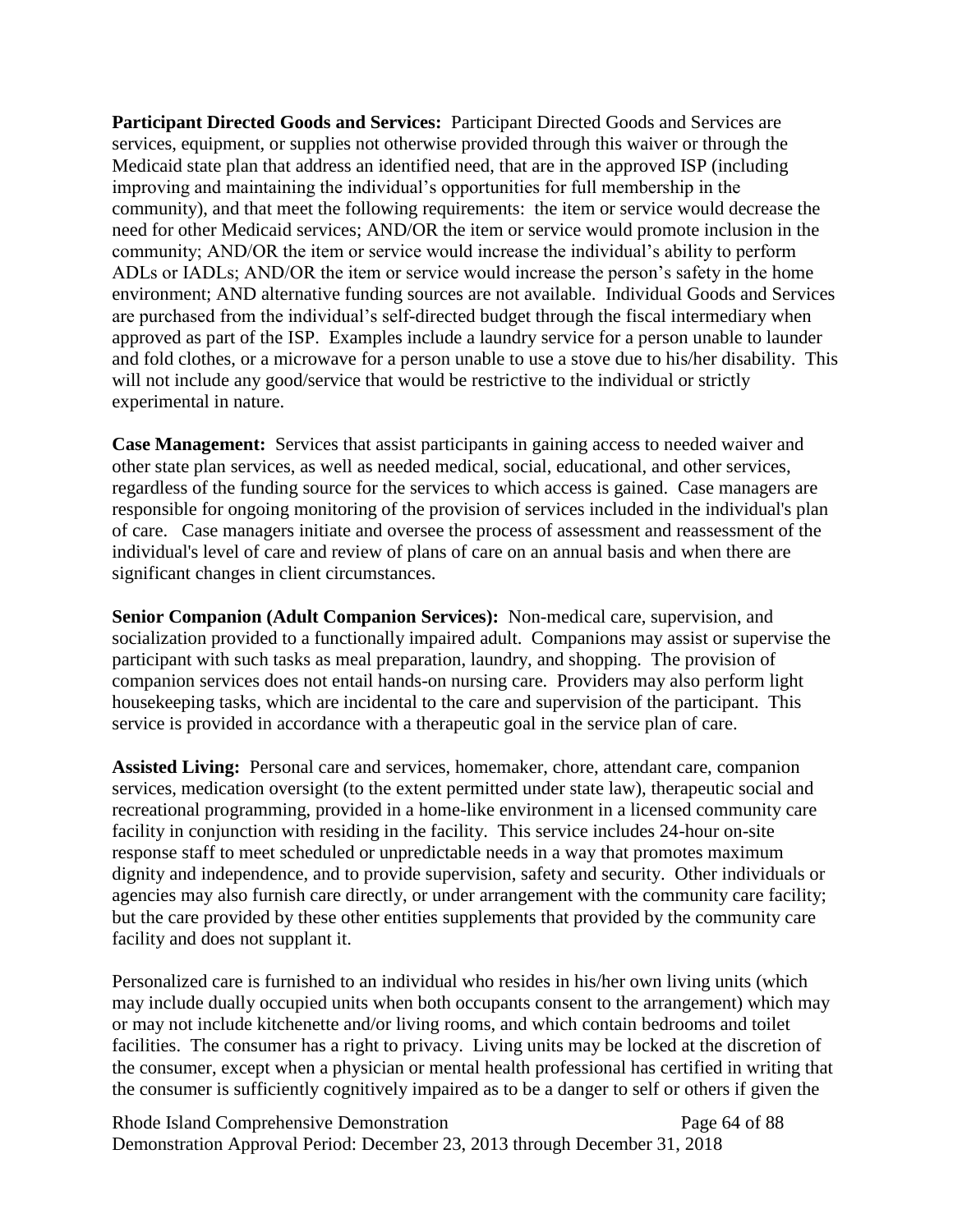opportunity to lock the door. (This requirement does not apply where it conflicts with fire code.) Each living unit is separate and distinct from each other unit. The facility must have a central dining room, living room, or parlor, and common activity center(s) (which may also serve as living room or dining room). The consumer retains the right to assume risk, tempered only by the individual's ability to assume responsibility for that risk. Care must be furnished in a way which fosters the independence of each individual to facilitate aging in place. Routines of care provision and service delivery must be consumer-driven to the maximum extent possible, and must treat each person with dignity and respect. Costs of room and board are excluded from payments for assisted living services.

**Personal Care Services:** Personal Care Services provide direct support in the home or community to an individual in performing Activities of Daily Living (ADL) tasks that he/she is functionally unable to complete independently due to disability. Personal Care Services may be provided by:

- **1.** A Certified Nursing Assistant which is employed under a State licensed home care/home health agency and meets such standards of education and training as are established by the State for the provision of these activities.
- **2.** A Personal Care Attendant via Employer Authority under the Self Direction option.

**Respite:** Respite can be defined as a service provided to a participant unable to care for himself/herself that is furnished on a short-term basis because of the absence or need for relief of those persons who normally provide care for the participant. Respite services will be recommended and approved by EOHHS, Office of Long Term Services and Supports.

## **PREVENTIVE SERVICES:**

**Homemaker**: Services that consist of the performance of general household tasks (e.g., meal preparation and routine household care) provided by a qualified homemaker, when the individual regularly responsible for these activities is temporarily absent or unable to manage the home and care for him/herself or others in the home. Homemakers shall meet such standards of education and training as are established by the state for the provision of these activities.

**Minor Environmental Modifications:** Minor modifications to the home may include grab bars, versa frame (toilet safety frame), handheld shower and/or diverter valve, raised toilet seats, and other simple devices or appliances, such as eating utensils, transfer bath bench, shower chair, aids for personal care (e.g., reachers), and standing poles to improve home accessibility adaption, health, or safety.

**Physical Therapy Evaluation and Services:** Physical therapy evaluation for home accessibility appliances or devices by an individual with a state-approved licensing or certification. Preventive physical therapy services are available prior to surgery if evidence-based practice has demonstrated that the therapy will enhance recovery or reduce rehabilitation time.

Rhode Island Comprehensive Demonstration Page 65 of 88 Demonstration Approval Period: December 23, 2013 through December 31, 2018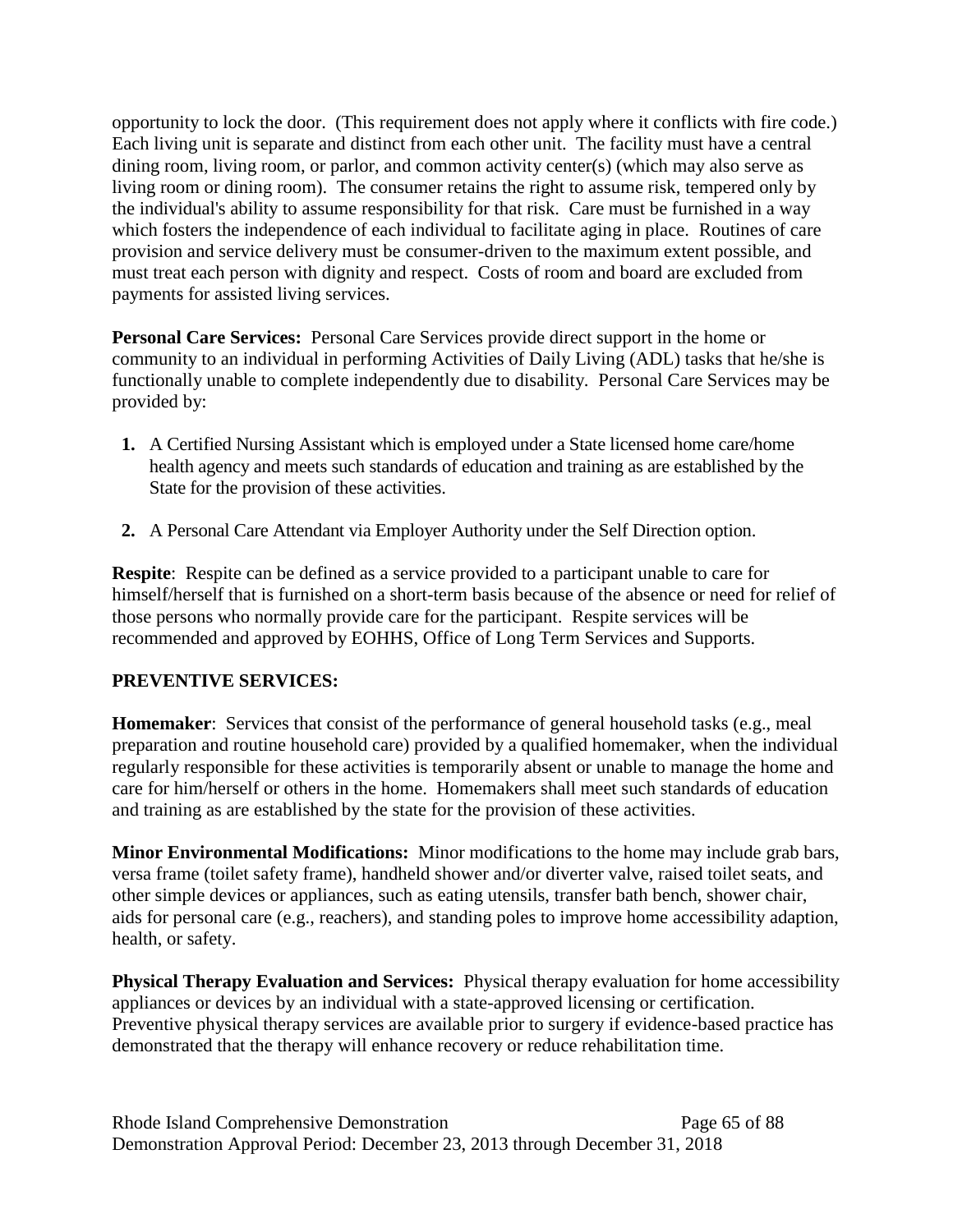**Respite Services:** Temporary caregiving services given to an individual unable to care for himself/herself that is furnished on a short-term basis because of the absence or need for relief of those persons normally providing the care for the participant. Respite services will be recommended and approved by EOHHS, Office of Long Term Services and Supports.

Personal Care Services: Personal Care Services provide direct hands on support in the home or community to an individual in performing Activity of Daily Living (ADL) tasks that he/she is functionally unable to complete independently due to disability. Personal Care Services may be provided to an individual by:

1. A Certified Nursing Assistant which is employed under a State licensed home care agency and meets such standards of education and training as are established by the State for the provision of these activities.

# **HABILITATIVE SERVICES:**

Residential habilitation is individually tailored supports that assist with the acquisition, retention, or improvement in skills related to living in the community. These supports include adaptive skill development, assistance with activities of daily living, community inclusion, transportation, adult educational supports, social and leisure skill development, that assist the participant to reside in the most integrated setting appropriate to his/her needs. Residential habilitation also includes personal care and protective oversight and supervision.

Payment is not be made for the cost of room and board, including the cost of building maintenance, upkeep and improvement.

Day habilitation is provision of regularly scheduled activities in a non-residential setting, separate from the participant's private residence or other residential living arrangement, such as assistance with acquisition, retention, or improvement in self-help, socialization and adaptive skills that enhance social development and develop skills in performing activities of daily living and community living.

Activities and environments are designed to foster the acquisition of skills, building positive social behavior and interpersonal competence, greater independence and personal choice. Services are furnished consistent with the participant's person-centered plan. Meals provided as part of these services shall not constitute a "full nutritional regimen" (3 meals per day).

Day habilitation services focus on enabling the participant to attain or maintain his or her maximum potential and shall be coordinated with any needed therapies in the individual's person-centered services and supports plan, such as physical, occupational, or speech therapy.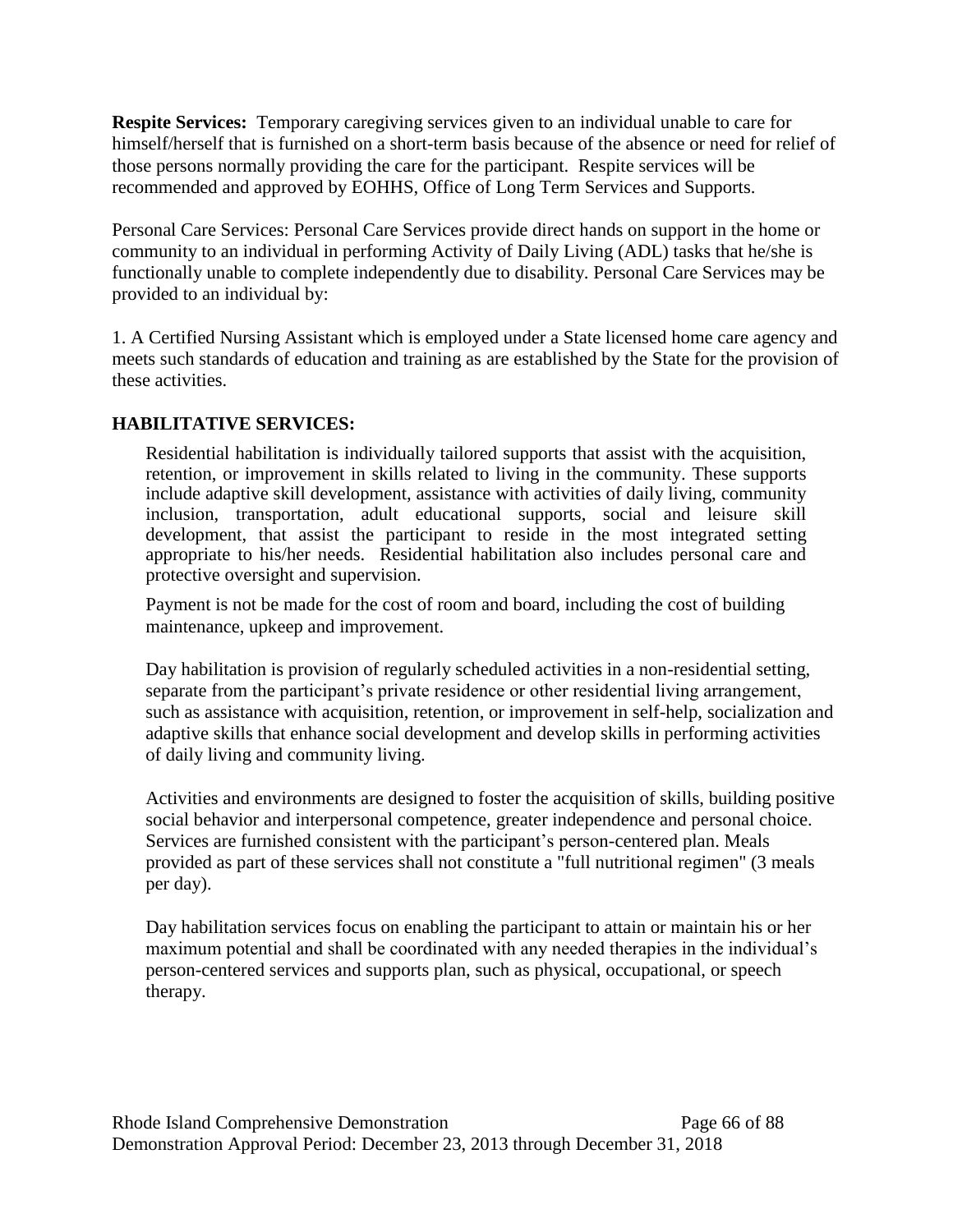### **ATTACHMENT C - Assessment and Coordination Organization**

### **Rhode Island Long-Term Services and Supports Assessment and Coordination Organization**

### **Summary:**

The Assessment and Coordination Organization is not an actual organization. It is, instead, the organization of several current disparate *processes* that individuals and families use when seeking long-term services and supports. Today, if an individual needs institutional or community-based long-term care services, information about those services and ways to access the services is available from many different sources. These sources include: *The Point,* 211, community agencies, discharge planners, etc. Despite the well-meaning efforts of these entities, the complexity of Rhode Island's long-term care system does not always ensure the information is consistent, valid, or current.

The first goal of the Assessment and Coordination Organization is to ensure that the information about Rhode Island's publicly funded long-term services and supports system provided by all sources is accurate and timely. In order to achieve this goal, the state will seek to enter into interagency agreements with each entity identified as a primary information source.

Different agreements will be developed to reflect the unique relationship each primary information source has with the publicly-funded long-term services and supports system. For example, the State's Aging and Disability Resource Center, *The Point*, was created for the sole purpose of providing information, referrals, and general assistance for seniors, adults with disabilities, and their caregivers. The interagency agreement with *The Point* will reflect that role and will differ from the agreement that the state might enter with community agencies who view information and referral as secondary to their primary missions. Entities such as physician practices will be included in this primary information source group to the extent it is reasonable. For example, primary care practices that participate in the Connect Care Choice program will be given training on the existing programs so that they may better serve their Connect Care Choice members who have long-term services and supports needs.

The interagency agreements will delineate the various ways the primary information source entity will receive information about the publicly funded long-term care systems and other health care programs, including electronic transmissions, written information, trainings, and workshops. The agreements will indicate ways to access state agency representatives if more information is needed. The agreements will also provide guidance on the second function of primary information source entities, appropriate referral of individuals to the next step.

Appropriate referral is the second goal of the Assessment and Coordination Organization. The state will ensure those primary information sources can direct persons to the appropriate next step – whether that next step is assessment for long-term care services; counseling for enrollment into an acute care managed care program; or referral to a specific state agency for more information. In order to achieve this goal, the will develop a universal screening tool. This tool will be developed to capture information quickly that is necessary for the primary information source to determine the most appropriate placement and/or service referral.

Rhode Island Comprehensive Demonstration Page 67 of 88 Demonstration Approval Period: December 23, 2013 through December 31, 2018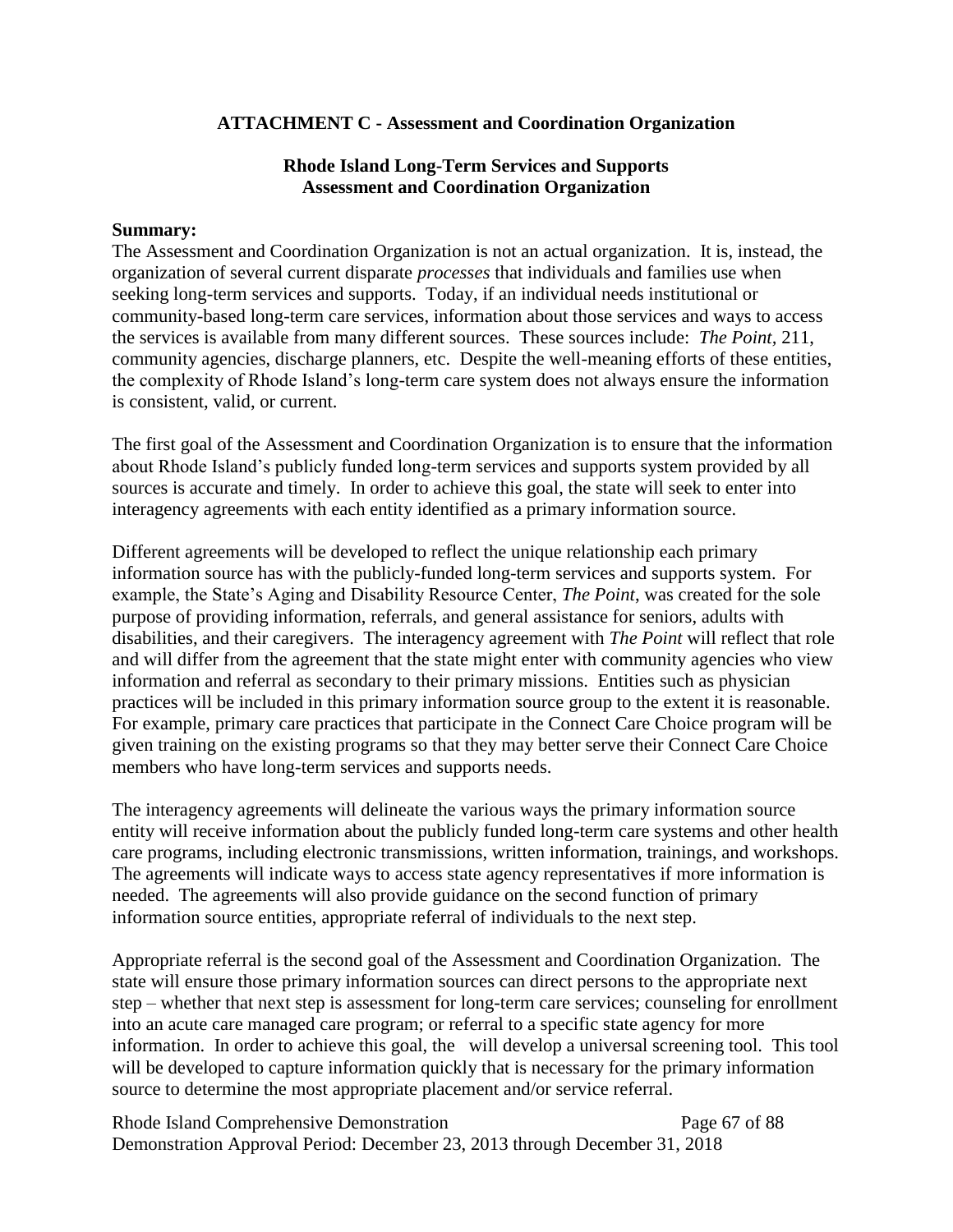Depending on the results of the initial screen, an individual may be referred to the following areas:

- **Individuals determined to have a potential need for Medicaid funded long-term services** and supports in a nursing facility or in the community will be referred to the Rhode Island Executive Office of Health and Human Services (EOHHS);
- Individuals determined to have a potential need for state-only funded long-term services and supports will be referred to the Rhode Island Department of Elderly Affairs (RI-DEA);
- Individuals determined to have a potential need for services for the developmentally disabled or mentally retarded will be referred to the Rhode Island Department of Mental Health, Retardation, and Hospitals (RI-MHRH);
- Individuals determined to have a potential need for long-term hospital services will be referred to Eleanor Slater Hospital, a state hospital that treats patients with acute and long term medical illnesses, as well as patients with psychiatric disorders;
- Individuals determined to have a potential need for behavioral health services for a child or for an adult will be referred to the Rhode Island Department of Children, Youth, and Families (RI-DCYF) or the RI-MHRH, respectively;
- Individuals who are seeking information for services other than long-term care will be referred to the appropriate place. For example, information on acute care managed care options is currently provided by the EOHHS Enrollment Hotline.

The assessment entities will be responsible for:

- Coordinating with the Medicaid eligibility staff;
- Conducting assessments;
- Determining levels of care;
- Developing service plans with the active involvement of individuals and their families;
- Developing funding levels associated with care plans;
- Conducting periodic reviews of service plans;
- Coordinating services with care management entities (Connect Care Choice; PACE; Rhody Health Partners);

Assessments and related functions are currently conducted by the state agencies (or their contracted entities) listed above. The development of care plans is one of the most important functions conducted by these entities or their contractors. The Assessment and Coordination Organization will ensure that these care plans are developed with the active participation of individuals and families. Full consumer participation will require information about the cost of services, utilization, and quality. One of the goals of the Waiver will be to provide the individual and his/her family with health reports that will indicate the amount that has been spent on the individual's services. This information will allow an individual to make more-informed choices about where his/her service plan dollars should be spent. These health reports will be generated through the CHOICES MMIS Module.

The Assessment and Coordination Organization's third goal is to ensure improved and increased communication between these assessment entities. For example, if an individual assessed by RI-DHS for long-term community-based care is also found to have behavioral health needs, the

Rhode Island Comprehensive Demonstration Page 68 of 88 Demonstration Approval Period: December 23, 2013 through December 31, 2018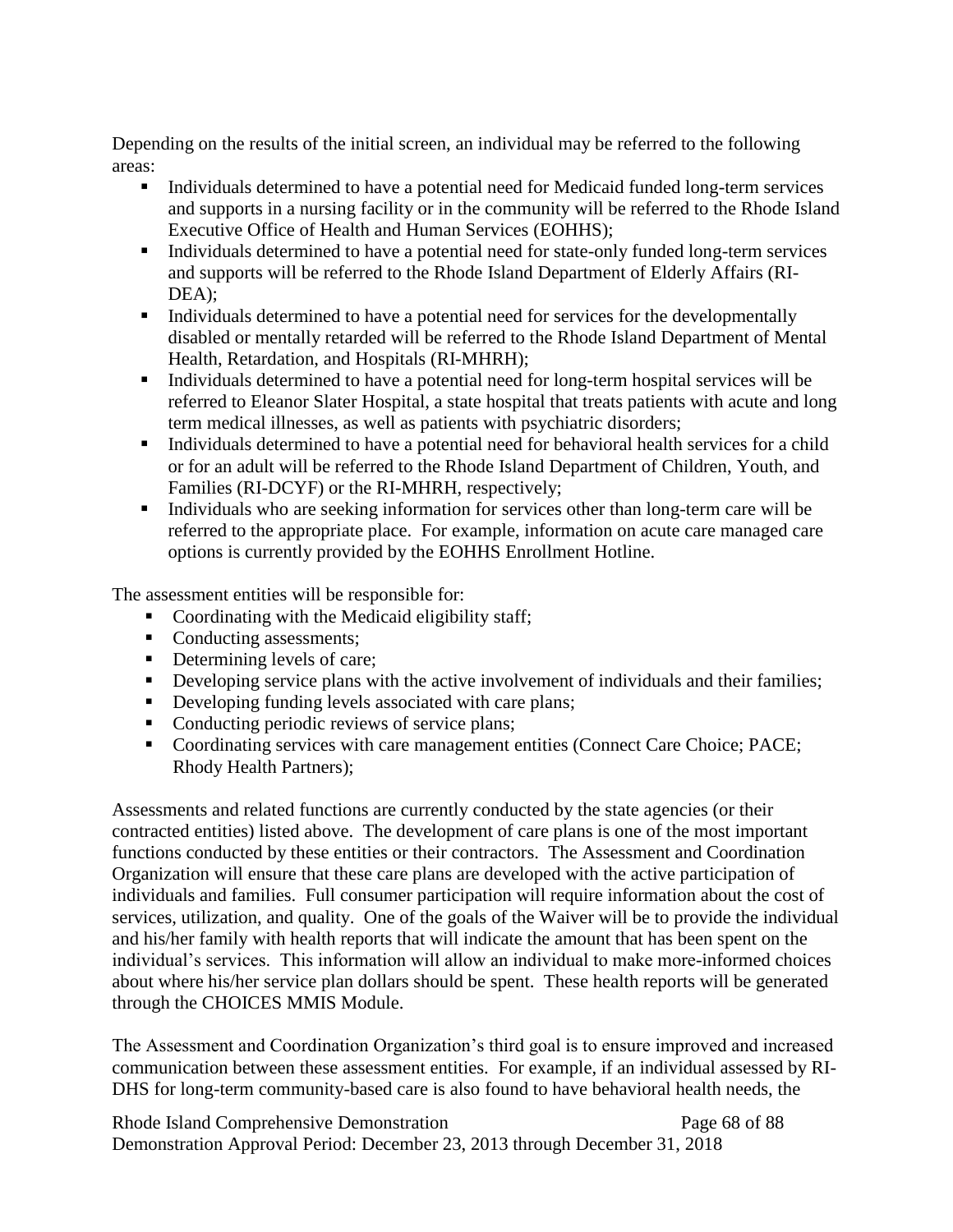individual's service plan will be developed in coordination with RI-MHRH. Communication between the assessment entities will occur through regular meetings and training sessions.

RI-DHS, in close coordination with the other EOHHS agencies, will provide the administrative functions of the Assessment and Coordination Organization. These functions include: ensuring that the primary information entities and the assessment entities coordinate functions and communicate amongst each other and with each other; establishing training sessions and workshops; regularly tracking utilization; and monitoring outcomes to ensure that the Assessment and Coordination Organization's goals are met. On-going monitoring will enable the state to conduct interdisciplinary high-cost case reviews that could ultimately result in improvements to the system.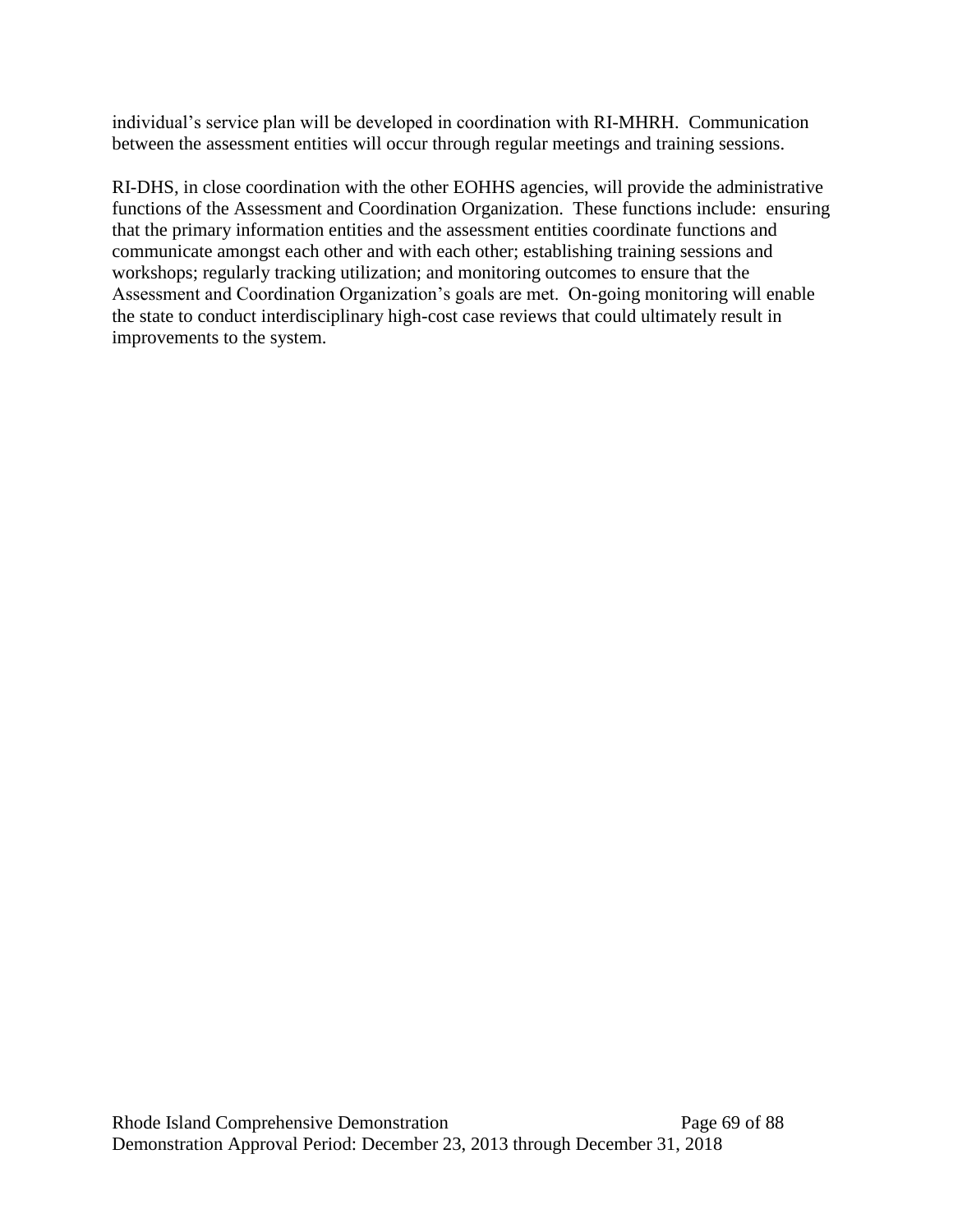# **ATTACHMENT D - Level of Care Criteria**

### **Long-term Care Level of Care Determination Process**

Attached are: (1) A chart comparing the level of care determination process as determined by the section 1115a Comprehensive demonstration; and (2) A document describing the criteria for the highest level of care – with the waiver – developed by a workgroup that included members from the nursing home industry, consumer advocates, and health professionals. The state is in the process of developing similar criteria for the other two levels of care proposed in the Comprehensive demonstration.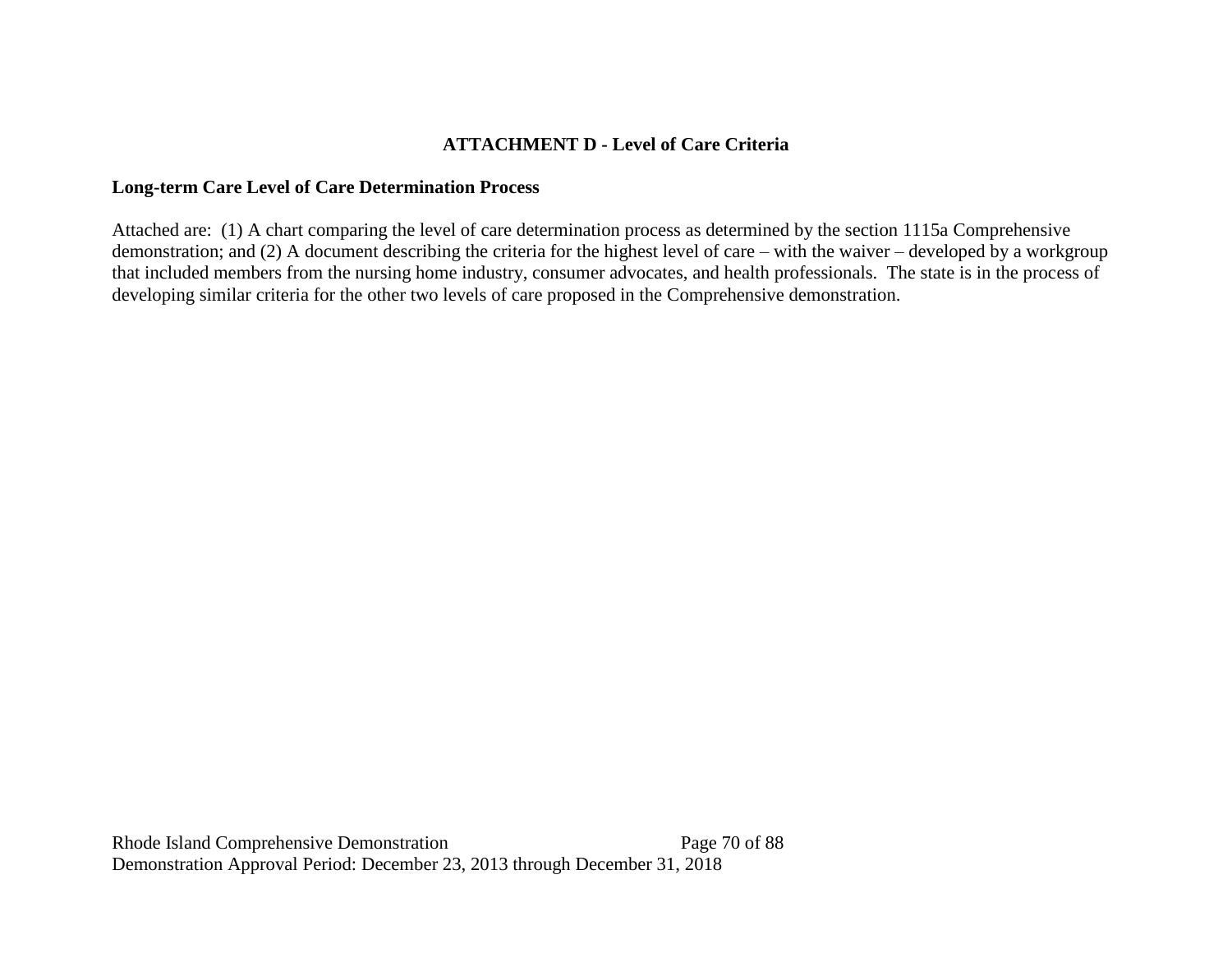| <b>Level of Care Determination Process: With</b>                                    |                                                                                                                            |                                                                           |  |  |
|-------------------------------------------------------------------------------------|----------------------------------------------------------------------------------------------------------------------------|---------------------------------------------------------------------------|--|--|
| the Comprehensive Waiver                                                            |                                                                                                                            |                                                                           |  |  |
| <b>LTC Level of Care and Service Option Matrix</b>                                  |                                                                                                                            |                                                                           |  |  |
| <b>Highest</b>                                                                      | <b>Highest</b>                                                                                                             | <b>Highest</b>                                                            |  |  |
| <b>Nursing Home</b>                                                                 | <b>Hospital Level of</b>                                                                                                   | <b>ICF/IDD Level of</b>                                                   |  |  |
| <b>Level of Care</b>                                                                | Care                                                                                                                       | Care                                                                      |  |  |
| (Access to<br><b>Nursing Facilities</b><br>and all<br>Community-<br>based Services) | (Access to<br>Hospital, Group<br>Homes, Residential<br><b>Treatment Centers</b><br>and all<br>Community-based<br>Services) | (Access to ICFMR,<br>Group Homes and<br>all Community-<br>based Services) |  |  |
| <b>High</b>                                                                         | <b>High</b>                                                                                                                | <b>High</b>                                                               |  |  |
| <b>Nursing Home</b>                                                                 | <b>Hospital Level of</b>                                                                                                   | <b>ICF/IDD Level of</b>                                                   |  |  |
| <b>Level of Care</b>                                                                | Care                                                                                                                       | Care                                                                      |  |  |
| (Access to Core<br>and Preventive<br>Community-<br>based Services)                  | (Access to Core<br>and Preventive<br>Community-based<br>Services)                                                          | (Access to Core and<br>Preventive<br>Community-based<br>Services)         |  |  |
| <b>Preventive</b>                                                                   | <b>Preventive</b>                                                                                                          | <b>Preventive</b>                                                         |  |  |
| <b>Nursing Home</b>                                                                 | <b>Hospital Level of</b>                                                                                                   | <b>ICF/IDD Level of</b>                                                   |  |  |
| <b>Level of Care</b>                                                                | Care                                                                                                                       | Care                                                                      |  |  |
| (Access to                                                                          | (Access to                                                                                                                 | (Access to                                                                |  |  |
| Preventive                                                                          | Preventive                                                                                                                 | Preventive                                                                |  |  |
| Community-                                                                          | Community-based                                                                                                            | Community-based                                                           |  |  |
| based Services)                                                                     | Services)                                                                                                                  | Services)                                                                 |  |  |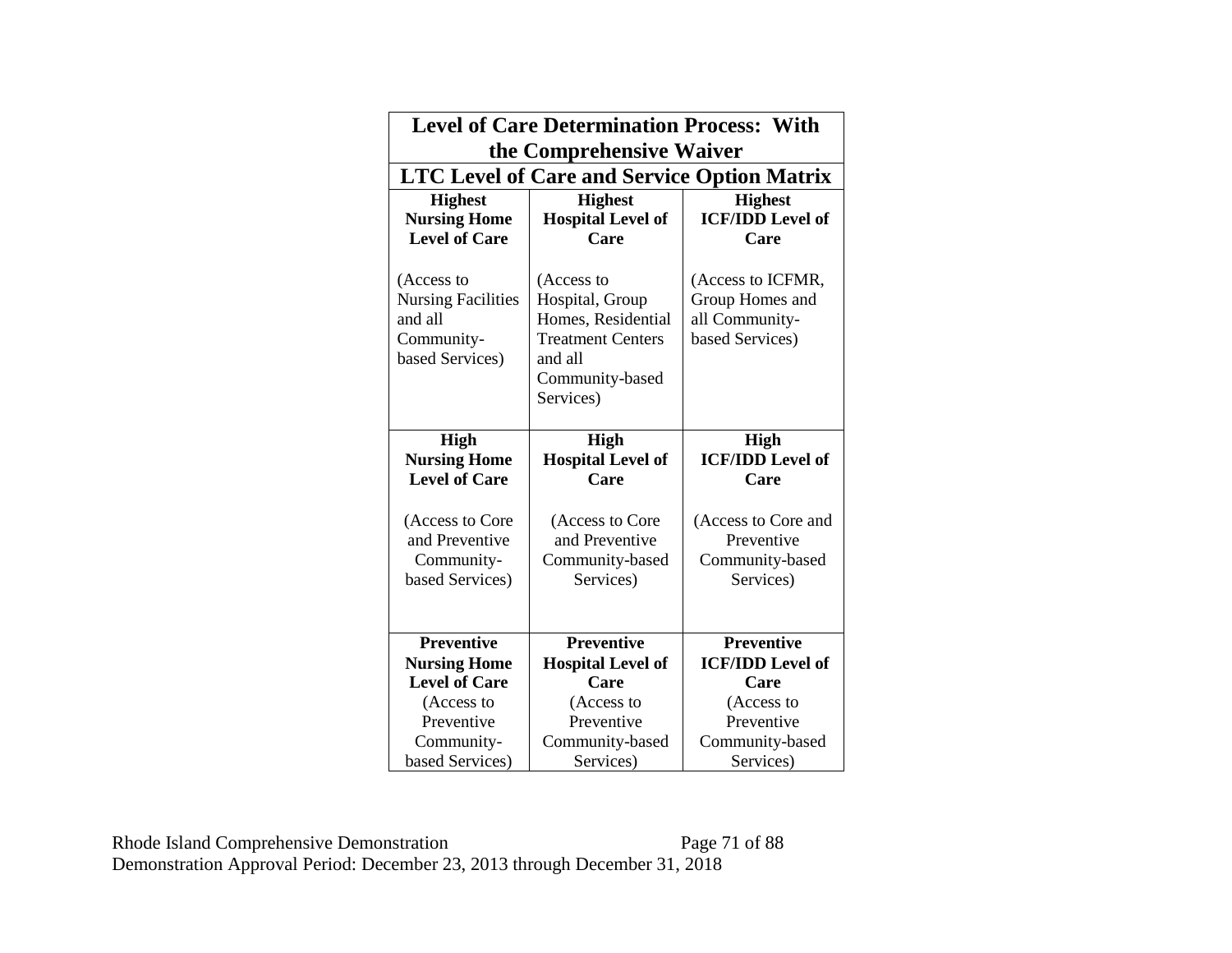## **Institutional Level of Care Determination Policy: Nursing Facility**

## **Highest Need Group**

An individual who meets any of the following eligibility criteria shall be eligible and enrolled in the Highest Needs group:

1. An individual who requires extensive assistance or total dependence with at least one of the following Activities of Daily Living (ADL):

| Toilet use | Bed mobility |
|------------|--------------|
| Eating     | Transferring |

AND who requires *at least* limited assistance with any other ADL.

- 2. An individual who lacks awareness of needs or has moderate impairment with decision-making skills AND one of the following symptoms/conditions, which occurs frequently and is not easily altered: Wandering Verbally Aggressive Behavior Resisting Care Physically Aggressive Behavior Behavioral Symptoms requiring extensive supervision
- 3. An individual who has at least one of the following conditions or treatments that requires skilled nursing assessment, monitoring, and care on a daily basis:

| Stage 3 or 4 Skin Ulcers     | Ventilator/Respirator      |
|------------------------------|----------------------------|
| <b>IV</b> Medications        | Naso-gastric Tube Feeding  |
| <b>End Stage Disease</b>     | <b>Parenteral Feedings</b> |
| $2nd$ or $3rd$ Degree Burns  | Suctioning                 |
| Gait evaluation and training |                            |

4. An individual who has an unstable medical, behavioral, or psychiatric condition(s), or who has a chronic or recurring condition that requires skilled nursing assessment, monitoring, and care on a daily basis related to, but not limited to, at least one of the following:

| Dehydration | Internal Bleeding |
|-------------|-------------------|
| Aphasia     | Transfusions      |
| Vomiting    | <b>Wound Care</b> |

Rhode Island Comprehensive Demonstration Page 72 of 88

Demonstration Approval Period: December 23, 2013 through December 31, 2018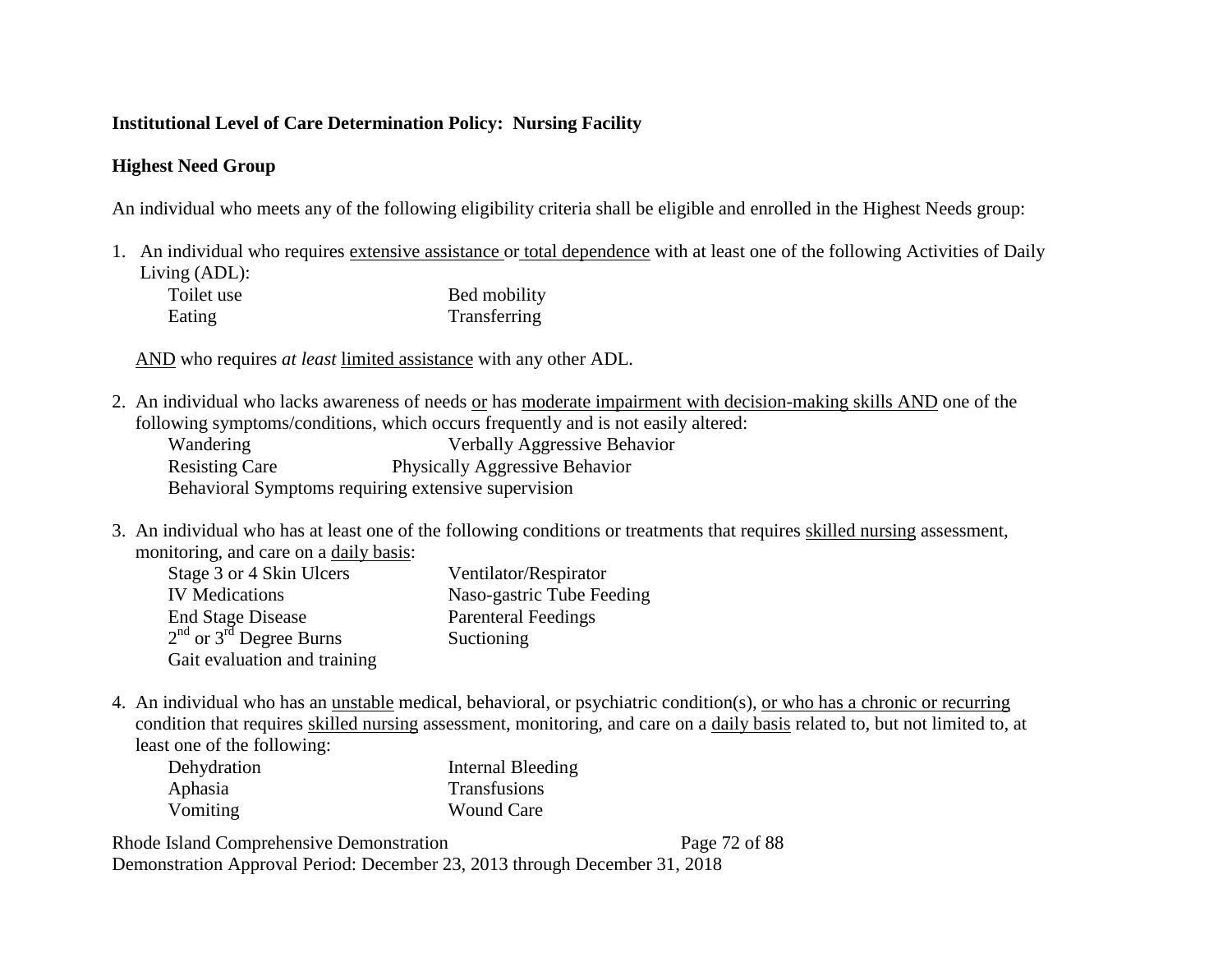| Quadriplegia                     | Aspirations                 |
|----------------------------------|-----------------------------|
| Chemotherapy                     | Oxygen                      |
| Septicemia                       | Pneumonia                   |
| Cerebral Palsy                   | Dialysis                    |
| <b>Respiratory Therapy</b>       | <b>Multiple Sclerosis</b>   |
| Open Lesions                     | Tracheotomy                 |
| <b>Radiation Therapy</b>         | <b>Gastric Tube Feeding</b> |
| <b>Behavioral or Psychiatric</b> |                             |
| conditions that prevent recovery |                             |
|                                  |                             |

5. An individual who does not meet at least one of the above criteria may be enrolled in the Highest Needs Group when the Department determines that the individual has a critical need for long-term care services due to special circumstances that may adversely affect the individual's health and safety.

#### **High Need Group**

An individual who meets any of the following eligibility criteria shall be eligible and enrolled in the High Needs group:

- 1. An individual who requires at least limited assistance on a daily basis with at least two of the following ADLs:
	- Bathing/Personal Hygiene Dressing Eating Toilet Use Walking/Transfers
- 2. An individual who requires skilled teaching on a daily basis to regain control of, or function with, at least one of the following:

| Gait training   | Speech                    |
|-----------------|---------------------------|
| Range of motion | Bowel or bladder training |

3. An individual who has impaired decision-making skills that requires constant or frequent direction to perform at least one of the following:

| <b>Bathing</b> | Dressing         |
|----------------|------------------|
| Eating         | Toilet Use       |
| Transferring   | Personal hygiene |

Rhode Island Comprehensive Demonstration Page 73 of 88

Demonstration Approval Period: December 23, 2013 through December 31, 2018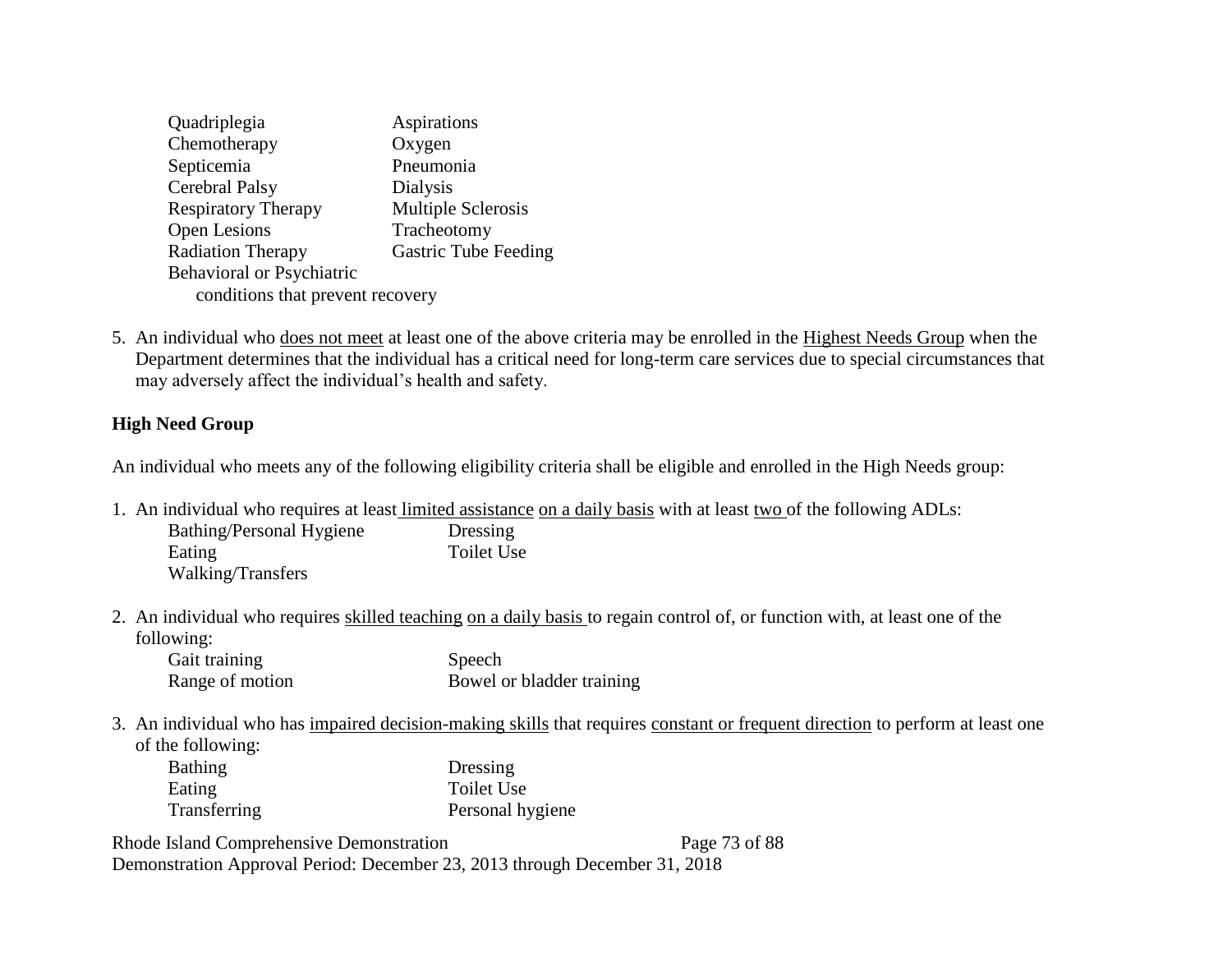4. An individual who exhibits a need for a structured therapeutic environment, supportive interventions, and/or medical management to maintain health and safety.

#### **Preventive Need Group**

An individual who meets the preventive service criteria shall be eligible for enrollment in the preventive needs group. Preventive care services are designed to promote and preserve health and safety or to alleviate symptoms to address functional limitations. Preventive services may avert or avoid institutionalization. An individual in need of the following services, and who can demonstrate that these services will improve or maintain abilities and/or prevent the need for more intensive services, will be enrolled in the preventive need group.

1. Homemaker Services: General household tasks including basic home and household assistance for a health condition or to address functional limitations. The services include meal preparation, essential shopping, laundry, and cleaning for an individual without a social support system able to perform these services for him/her. These services may be performed and covered on a short term basis after an individual is discharged from an institution and is not capable of performing these activities himself/herself.

2. Minor Environmental Modifications: Minor modifications to the home may include grab bars, versa frame (toilet safety frame), handheld shower and/or diverter valve, raised toilet seats, and other simple devices or appliances such as eating utensils, transfer bath bench, shower chair, aids for personal care (e.g., reachers) and standing poles to improve home accessibility adaption, health, or safety.

3. Physical Therapy Evaluation and Services: Physical therapy evaluation for home accessibility appliances or devices by an individual with a state-approved licensing or certification. Preventive physical therapy services are available prior to surgery if evidence-based practice has demonstrated that the therapy will enhance recovery or reduce rehabilitation time.

4. Respite Services: Temporary caregiving services given to an individual unable to care for himself/herself that is furnished on a short-term basis because of the absence or need for relief of those persons normally providing the care for the participant. Respite services will be recommended and approved by EOHHS, Office of Long Term Services and Supports.

5. Personal Care Services: Personal Care Services provide direct hands on support in the home or community to an individual in performing Activity of Daily Living (ADL) tasks that he/she is functionally unable to complete independently due to disability. Personal Care Services may be provided to an individual by:

Rhode Island Comprehensive Demonstration Page 74 of 88 Demonstration Approval Period: December 23, 2013 through December 31, 2018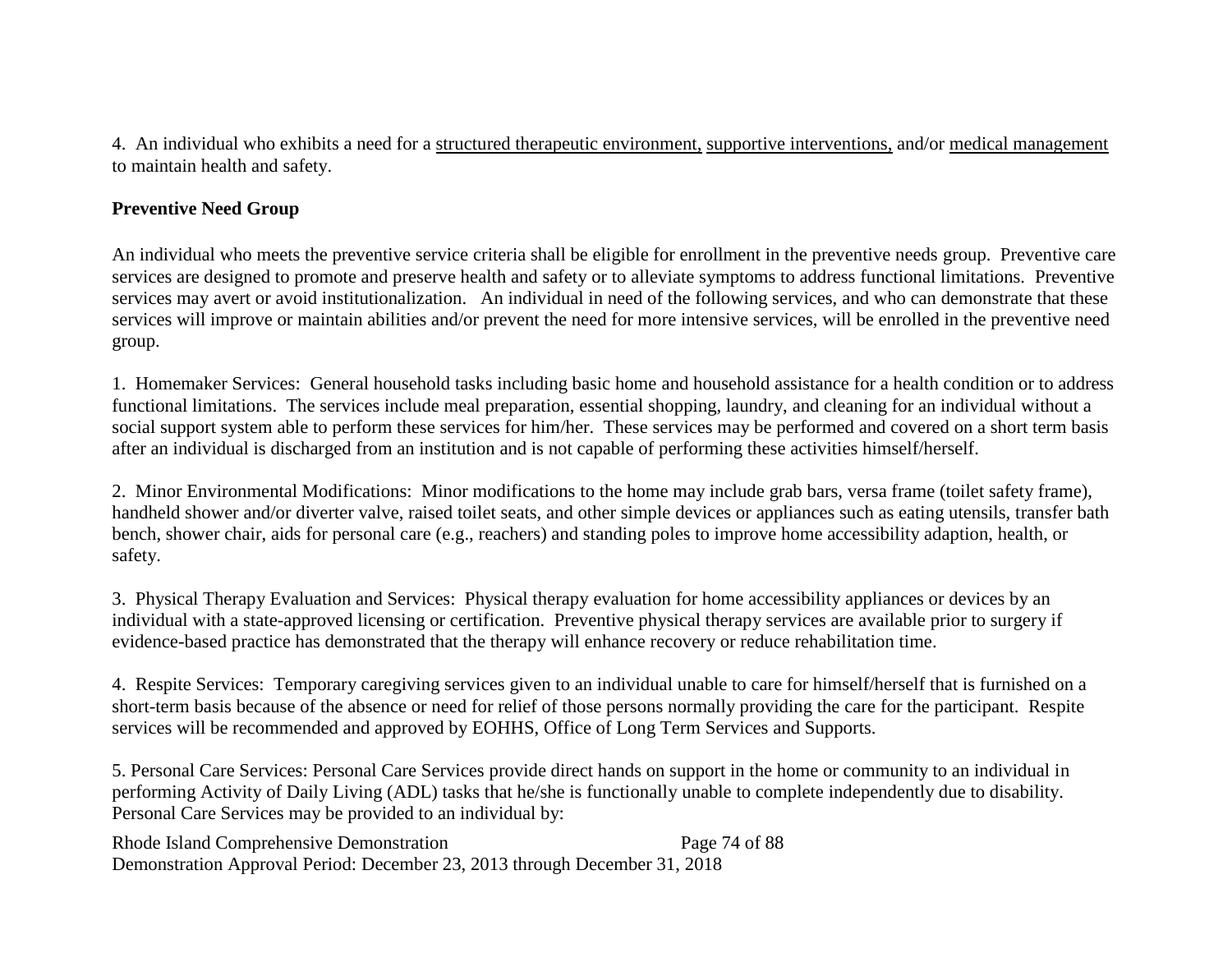a. A Certified Nursing Assistant which is employed under a State licensed home care agency and meets such standards of education and training as are established by the State for the provision of these activities.

#### **Assessments and Reassessments**

- 1. An individual enrolled in the High Needs group who, at reassessment or a change in status, meets any of the Highest Needs eligibility criteria shall be enrolled in the Highest Needs group.
- 2. Re-Evaluation of Needs for an individual in the Highest Needs Group:

When the Department of Human Services determines that an individual is admitted to a nursing facility or meets the Highest Needs Group level of care, the Nurse Consultant designates those instances in which the individual's medical information indicates the possibility of significant functional and/or medical improvement within two (2) months.

Notification is sent to the individual, to his/her authorized representative, and to the Nursing Facility that a Nursing Facility level of care has been approved, but functional and medical status will be reviewed again in thirty (30) to sixty (60) days. At the time of the review, the Nurse Consultant must first confirm that the individual remains a resident of the nursing facility. For an individual remaining in a nursing facility, the Nurse Consultant reviews the most recent Minimum Data Set and requests any additional information necessary to make one of the following determinations:

- a. The individual no longer meets a Highest Needs Group level of care. In this instance, the Long Term Care Office is notified of the Highest Needs Group Level of Care denial, and the Long Term Care Unit sends a discontinuance notice to the individual, to his/her authorized representative if one has been designated, and to the nursing facility. Prior to being sent a discontinuance notice, the individual will be evaluated to determine if the individual qualifies for the High Needs group.
- b. The individual continues to meet the appropriate level of care, and no action is required.

3. An individual residing in the community who is in the Highest and High groups will have, at a minimum, an annual assessment.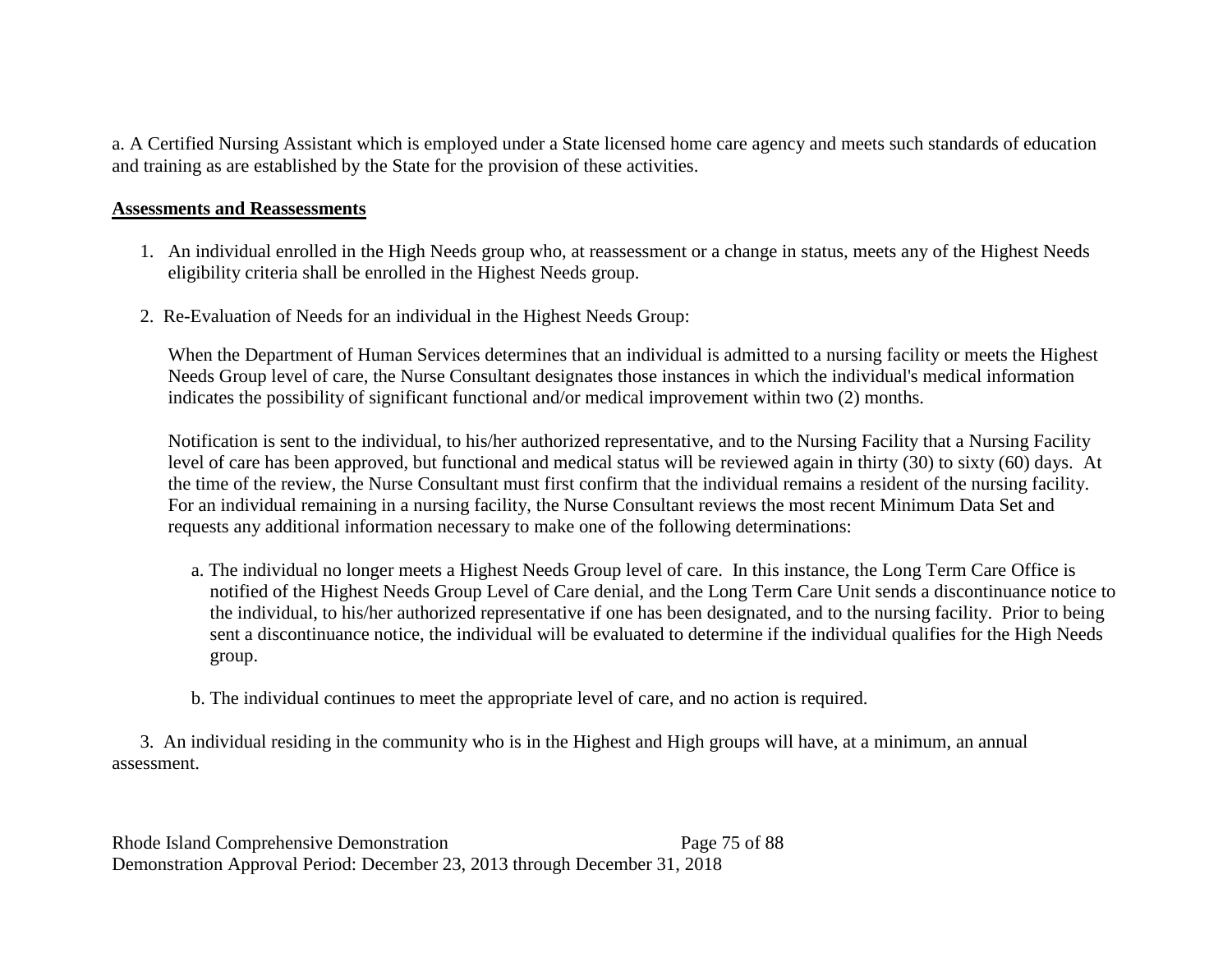### **ATTACHMENT E - Quarterly Progress Report Template and Instructions**

As stated in Special Terms and Conditions paragrap[h93,](#page-41-0) the state must submit quarterly progress reports to CMS. The purpose of the quarterly report is to inform CMS of significant demonstration activity from the time of approval through completion of the demonstration. The reports are due to CMS 60 days after the end of each quarter.

The following report template is intended as a framework, and can be modified when CMS and the state agree to the modification. A complete quarterly progress report must include the budget neutrality monitoring workbook.

#### **I. Narrative Report Format**

**Title Line One - (***Name of Individual State Program***)**

#### **Title Line Two - Section 1115 Quarterly Report**

#### **Demonstration/Quarter Reporting Period:**

Example: Demonstration Year: year # and dates

#### **II. Introduction**

Describe the goal of the demonstration, what service it provides, and key dates of approval/operation. *(This should be the same for each report.)*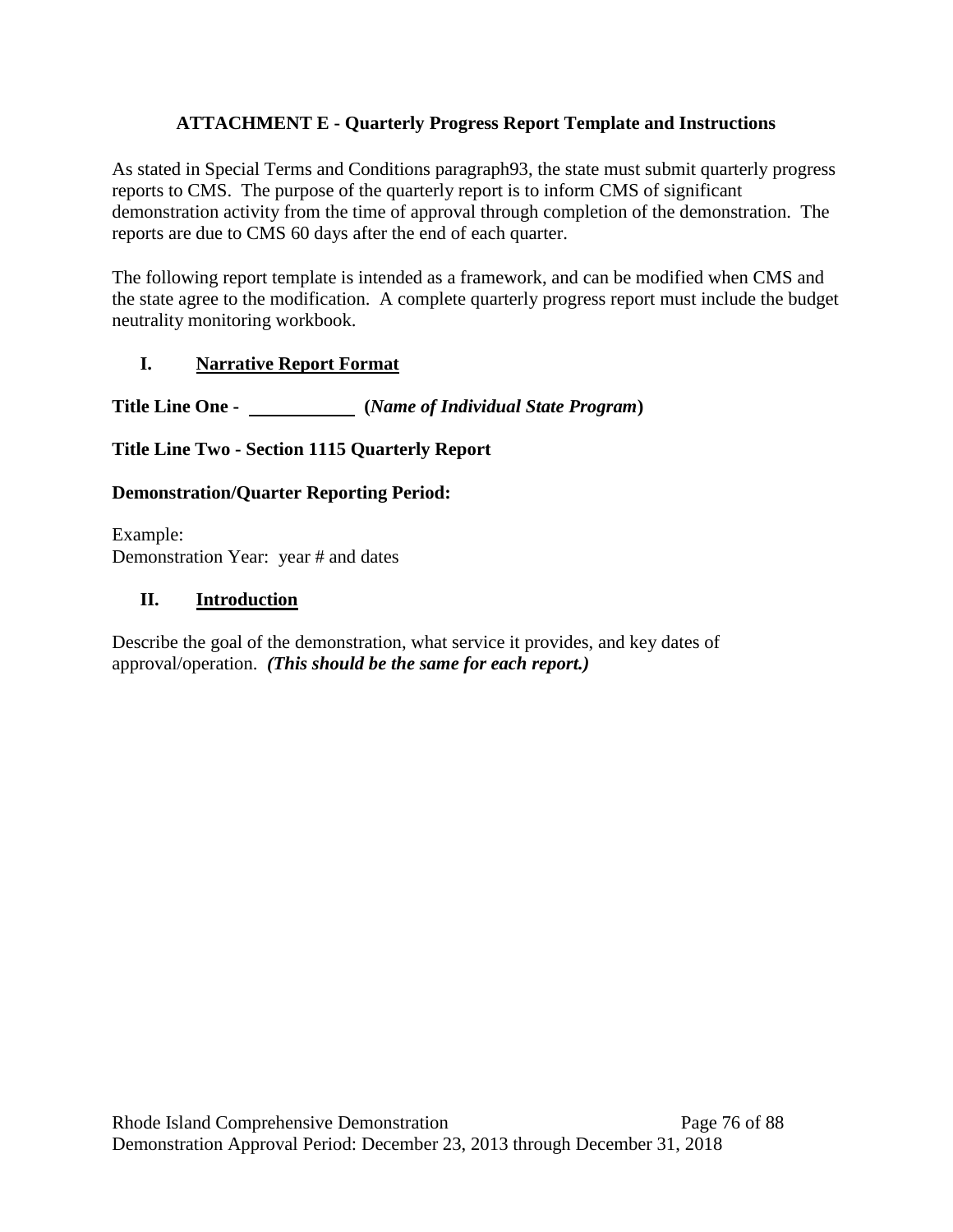#### **III. Enrollment Information**

Complete the following table that outlines all enrollment activity under the demonstration. Indicate "N/A" where appropriate. If there was no activity under a particular enrollment category, the state should indicate that by placing "0" in the appropriate cell.

| <b>Population Groups</b><br>(as hard coded in the CMS-64) | Number of<br><b>Current</b><br><b>Enrollees</b><br>(to date) | <b>Number of</b><br><b>Voluntary</b><br><b>Disenrollments</b><br>in Current<br>Quarter* | <b>Number of</b><br>Involuntary<br><b>Disenrollments in</b><br><b>Current</b><br>Quarter** |
|-----------------------------------------------------------|--------------------------------------------------------------|-----------------------------------------------------------------------------------------|--------------------------------------------------------------------------------------------|
| Budget Population 1: ABD no TPL                           |                                                              |                                                                                         |                                                                                            |
| <b>Budget Population 2: ABD TPL</b>                       |                                                              |                                                                                         |                                                                                            |
| <b>Budget Population 3: RIte Care</b>                     |                                                              |                                                                                         |                                                                                            |
| <b>Budget Population 4: CSHCN</b>                         |                                                              |                                                                                         |                                                                                            |
| <b>Budget Population 5: EFP</b>                           |                                                              |                                                                                         |                                                                                            |
| <b>Budget Population 6: Pregnant Expansion</b>            |                                                              |                                                                                         |                                                                                            |
| <b>Budget Population 7: CHIP Children</b>                 |                                                              |                                                                                         |                                                                                            |
| <b>Budget Population 8: Substitute care</b>               |                                                              |                                                                                         |                                                                                            |
| <b>Budget Population 9: CSHCN Alt</b>                     |                                                              |                                                                                         |                                                                                            |
| Budget Population 10: Elders 65 and over                  |                                                              |                                                                                         |                                                                                            |
| Budget Population 11: 217-like group                      |                                                              |                                                                                         |                                                                                            |
| Budget Population 12: 217-like group                      |                                                              |                                                                                         |                                                                                            |
| Budget Population 13: 217-like group                      |                                                              |                                                                                         |                                                                                            |
| <b>Budget Population 14: BCCTP</b>                        |                                                              |                                                                                         |                                                                                            |
| Budget Population 15: AD Risk for LTC                     |                                                              |                                                                                         |                                                                                            |
| <b>Budget Population 16: Adult Mental Unins</b>           |                                                              |                                                                                         |                                                                                            |
| Budget Population 17: Youth Risk Medic                    |                                                              |                                                                                         |                                                                                            |
| <b>Budget Population 18: HIV</b>                          |                                                              |                                                                                         |                                                                                            |
| Budget Population 19: AD Non-working                      |                                                              |                                                                                         |                                                                                            |
| <b>Budget Population 20: Alzheimer adults</b>             |                                                              |                                                                                         |                                                                                            |
| Budget Population 21: Beckett aged out                    |                                                              |                                                                                         |                                                                                            |

 *Note: Enrollment counts should be participant counts, not participant months.*

\*Voluntary Disenrollments:

Cumulative Number of Voluntary Disenrollments Within Current Demonstration Year: Reasons for Voluntary Disenrollments.

\*\*Involuntary Disenrollments:

Cumulative Number of Involuntary Disenrollments Within Current Demonstration Year: Reasons for Involuntary Disenrollments:

Rhode Island Comprehensive Demonstration Page 77 of 88 Demonstration Approval Period: December 23, 2013 through December 31, 2018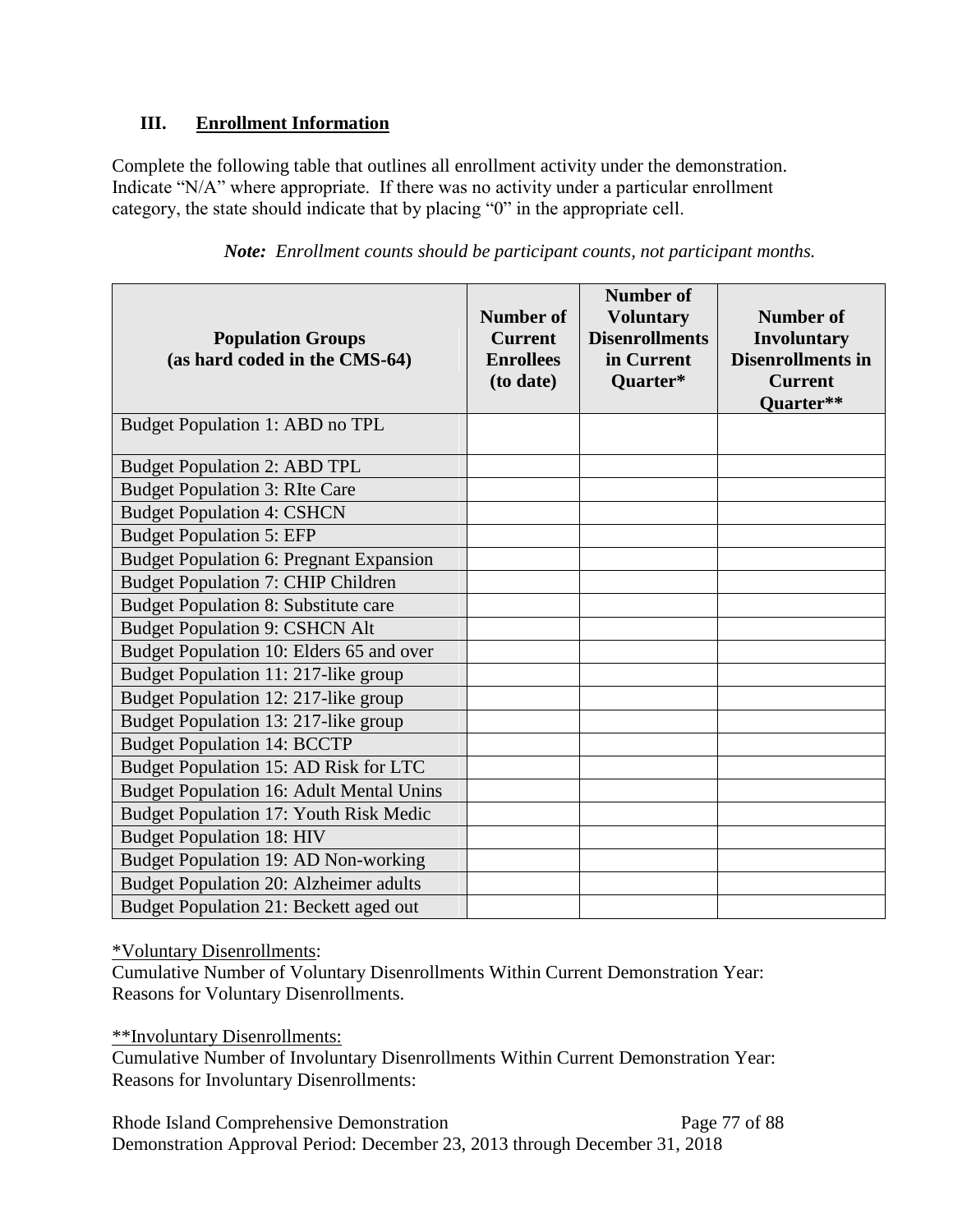#### *If the demonstration design includes a self-direction component, complete the following two sections:*

## **IV. "New"-to-"Continuing" Ratio**

Report the ratio of new-to-continuing Medicaid personal care service clients at the close of the quarter.

# **V. Special Purchases**

Identify special purchases approved during this quarter (by category or by type). Examples of "special purchases" have been provided below.

|             |                         | <b>Description of Item/Service</b><br>129.                               | <b>Total</b> |
|-------------|-------------------------|--------------------------------------------------------------------------|--------------|
| # of Units/ | Item or Service         |                                                                          |              |
| Items       |                         | (if not self-explanatory)                                                | 0S           |
|             |                         |                                                                          |              |
| 10          | Microwaves              |                                                                          | \$1,000.89   |
|             | <b>Water Therapy</b>    | Aqua massage therapy that will assist<br>individual with motor function. | \$369.00     |
|             | <b>CUMULATIVE TOTAL</b> |                                                                          | \$1,369.89   |

### **VI. Outreach/Innovative Activities**

Summarize outreach activities and/or promising practices for the current quarter.

### **VII. Operational/Policy Developments/Issues**

Identify all significant program developments/issues/problems that have occurred in the current quarter.

### **VIII. Financial/Budget Neutrality Developments/Allotment Neutrality Developments/Issues**

Identify all significant developments/issues/problems with financial accounting, budget neutrality, CMS-64 reporting for the current quarter, and, if appropriate, allotment neutrality and CMS-21 reporting for the current quarter. Identify the State's actions to address these issues.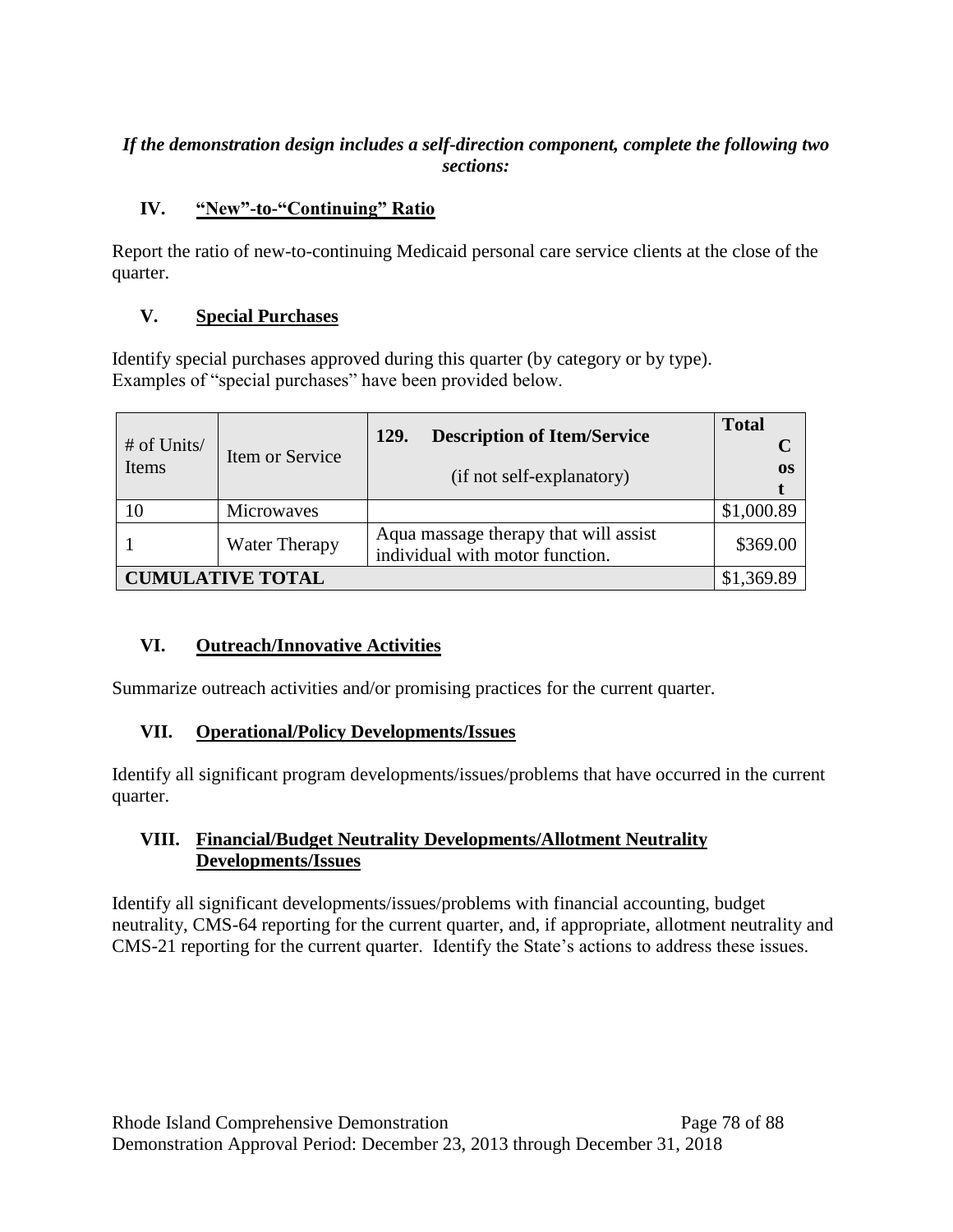### **IX. Consumer Issues**

Summarize the types of complaints or problems enrollees identified about the program in the current quarter. Include any trends discovered, the resolution of complaints, and any actions taken or to be taken to prevent other occurrences.

### **X. Marketplace Subsidy Program Participation**

Complete the following table that displays enrollment and cost information pertaining to the Marketplace Subsidy Program. Include a summary and explanation of any trends discovered.

| <b>Month</b>     | <b>Number of</b><br><b>Marketplace</b><br><b>Subsidy</b><br>Program<br><b>Enrollees</b> | <b>Change</b> in<br><b>Marketplace</b><br><b>Subsidy Program</b><br><b>Enrollment from</b><br><b>Prior Month</b> | <b>Average Size of</b><br><b>Marketplace</b><br><b>Subsidy</b><br><b>Received by</b><br><b>Enrollee</b> | Projected<br><b>Costs</b> | <b>Actual</b><br><b>Costs</b> |
|------------------|-----------------------------------------------------------------------------------------|------------------------------------------------------------------------------------------------------------------|---------------------------------------------------------------------------------------------------------|---------------------------|-------------------------------|
| <b>January</b>   |                                                                                         |                                                                                                                  |                                                                                                         |                           |                               |
| <b>February</b>  |                                                                                         |                                                                                                                  |                                                                                                         |                           |                               |
| <b>March</b>     |                                                                                         |                                                                                                                  |                                                                                                         |                           |                               |
| <b>April</b>     |                                                                                         |                                                                                                                  |                                                                                                         |                           |                               |
| <b>May</b>       |                                                                                         |                                                                                                                  |                                                                                                         |                           |                               |
| June             |                                                                                         |                                                                                                                  |                                                                                                         |                           |                               |
| <b>July</b>      |                                                                                         |                                                                                                                  |                                                                                                         |                           |                               |
| <b>August</b>    |                                                                                         |                                                                                                                  |                                                                                                         |                           |                               |
| <b>September</b> |                                                                                         |                                                                                                                  |                                                                                                         |                           |                               |
| <b>October</b>   |                                                                                         |                                                                                                                  |                                                                                                         |                           |                               |
| <b>November</b>  |                                                                                         |                                                                                                                  |                                                                                                         |                           |                               |
| <b>December</b>  |                                                                                         |                                                                                                                  |                                                                                                         |                           |                               |

# **XI. Evaluation/Quality Assurance/Monitoring Activity**

Identify, describe, and report the outcome of all major evaluation/quality assurance/monitoring activities in current quarter.

### **XII. Enclosures/Attachments**

Identify by title any attachments along with a brief description of the information contained in the document.

Rhode Island Comprehensive Demonstration Page 79 of 88 Demonstration Approval Period: December 23, 2013 through December 31, 2018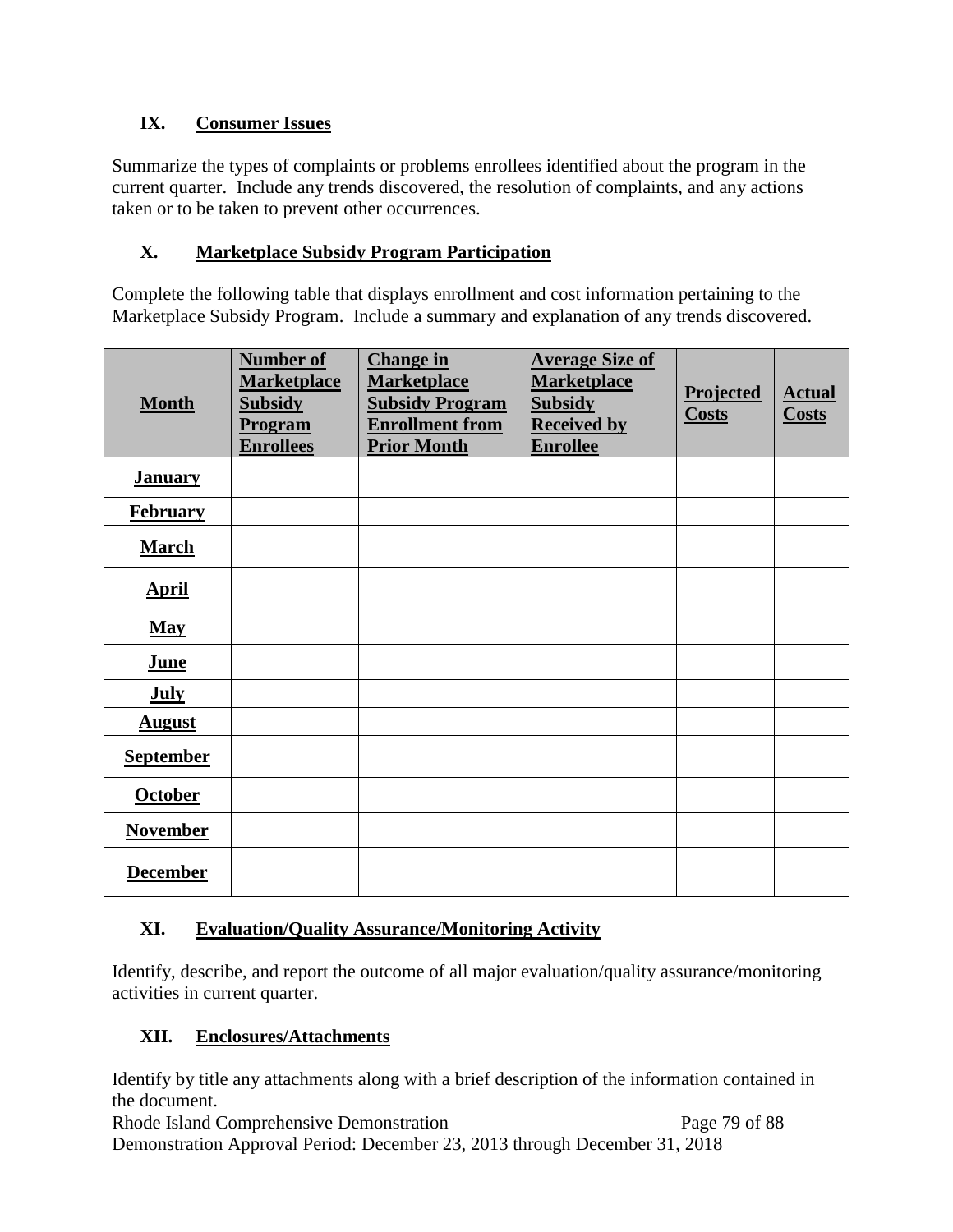#### **XIII. State Contact(s)**

Identify individuals by name, title, telephone, fax, and address so that CMS may contact individuals directly with any questions.

#### **XIV. Date Submitted to CMS**

Enter the date submitted to CMS in the following format: (mm/dd/yyyy).

*The state may add additional program headings as applicable.*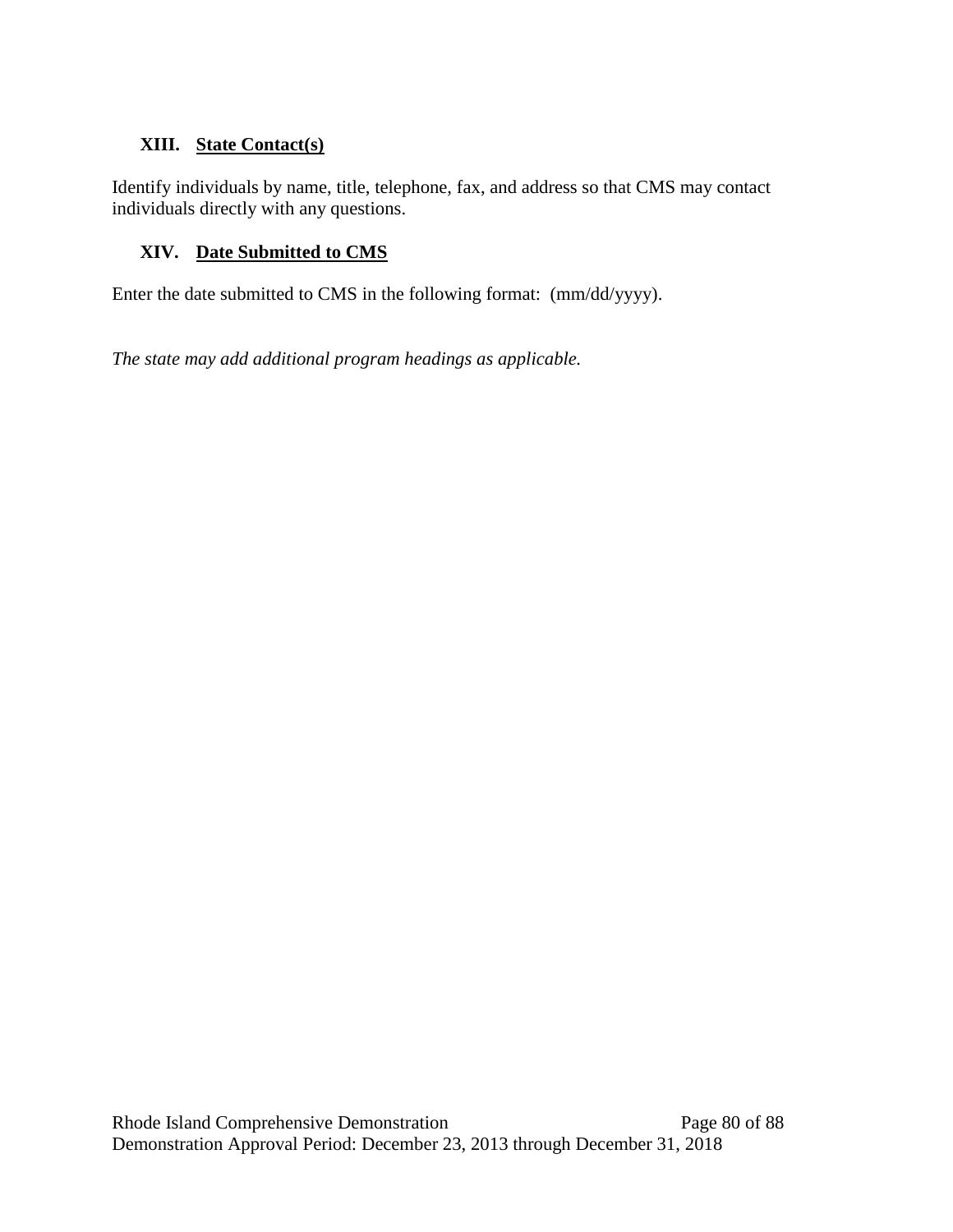# **ATTACHMENT F – HCBS Evidentiary Review Guidance**

### **HCBS Quality Review Worksheet**

| Ι.<br><b>Level of Care (LOC) Determination</b>                                            |                                                 |
|-------------------------------------------------------------------------------------------|-------------------------------------------------|
| The state demonstrates that it implements the processes and instrument(s) in its approved |                                                 |
| waiver for evaluating/reevaluating an applicant's/waiver participant's LOC consistent     |                                                 |
| with care provided in a hospital, nursing facility, or intermediate care facility for     |                                                 |
| individuals with intellectual disability.                                                 |                                                 |
| <b>Sub Assurances</b>                                                                     | <b>CMS</b> Expectations                         |
| An evaluation for level of care is provided                                               | State submits evidence that it has reviewed     |
| to all applicants for whom there is                                                       | applicant files to verify that individual level |
| reasonable indication that services may be                                                | of care evaluations are conducted.              |
| needed in the future.                                                                     |                                                 |
| The level of care of enrolled participants                                                | State submits evidence that it regularly        |
| is reevaluated at least annually or as                                                    | reviews participant files to verify that        |
| specified in its approved waiver.                                                         | reevaluations of level of care are conducted    |
|                                                                                           | at least annually or as specified in the        |
|                                                                                           | approved waiver.                                |
| The process and instruments described in                                                  | State submits that it regularly reviews         |
| the approved waiver are applied                                                           | participant files to verify that the instrument |
| appropriately and according to the                                                        | described in approved waive is used in all      |
| approved description to determine                                                         | level of care redeterminations, the person(s)   |
| participant level of care.                                                                | who implement level of care determinations      |
|                                                                                           | are those specified in approved waiver, and     |
|                                                                                           | the process/instruments are applied             |
|                                                                                           | appropriately.                                  |

| H.<br><b>Service Plans</b>                                                                                                                                                          |                                                                                                                                                                                                       |
|-------------------------------------------------------------------------------------------------------------------------------------------------------------------------------------|-------------------------------------------------------------------------------------------------------------------------------------------------------------------------------------------------------|
| The state demonstrates it has designed and implemented an effective system of reviewing                                                                                             |                                                                                                                                                                                                       |
| the adequacy of service plans for waiver participants.                                                                                                                              |                                                                                                                                                                                                       |
| <b>Sub Assurances</b>                                                                                                                                                               | <b>CMS</b> Expectations                                                                                                                                                                               |
| Service plans address all participants'<br>assessed needs (including health and<br>safety risk factors) and personal goals,<br>either by waiver services or through other<br>means. | State demonstrates that service plans are<br>reviewed periodically to assure that all of<br>participant needs are addressed and<br>preferences considered.                                            |
| The state monitors service plan<br>development in accordance with its<br>policies and procedures.                                                                                   | State submits evidence of its monitoring<br>process for service plan development and<br>any corrective action taken when service<br>plans were not developed according to<br>policies and procedures. |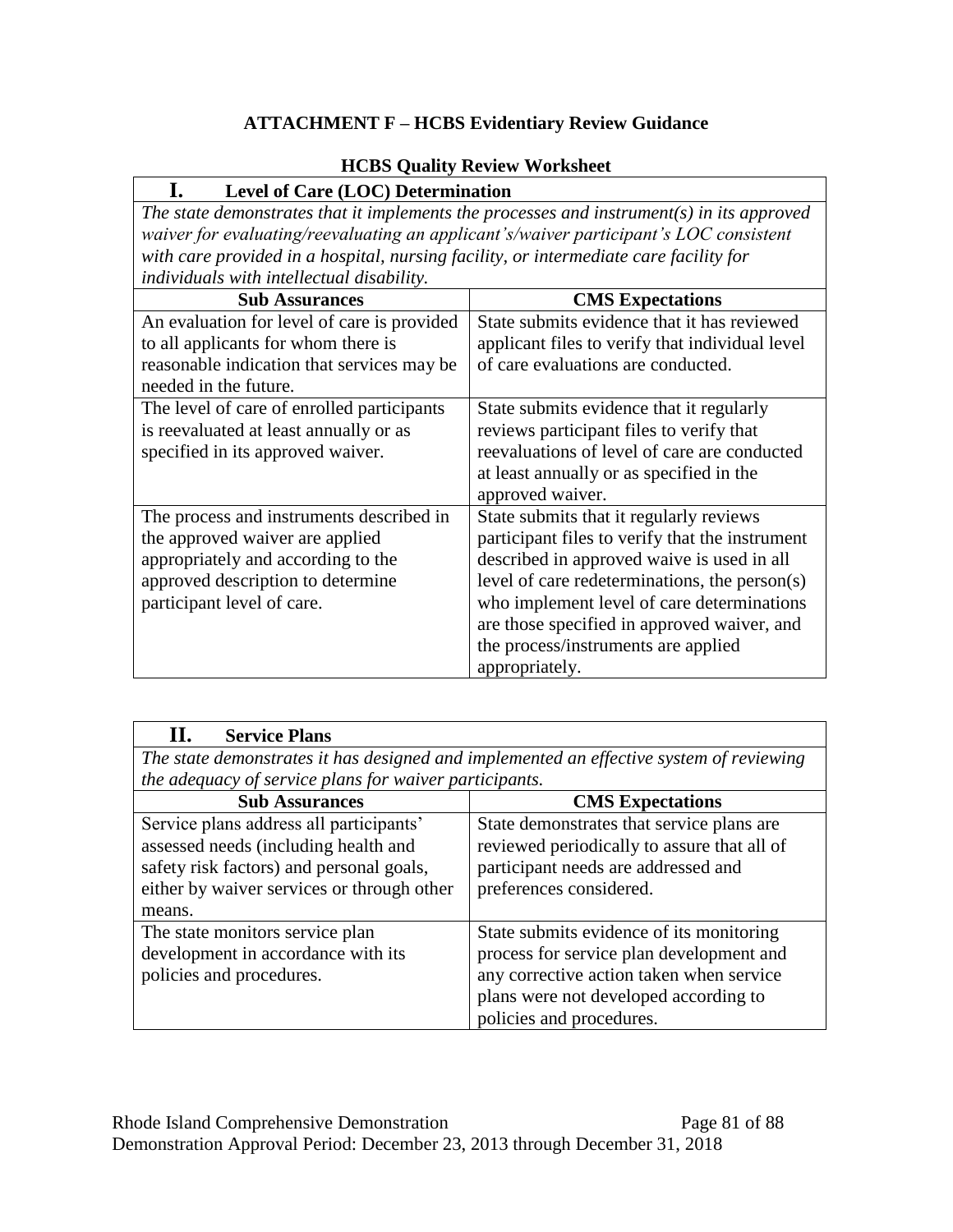|  | <b>Service Plans</b> |
|--|----------------------|
|--|----------------------|

*The state demonstrates it has designed and implemented an effective system of reviewing the adequacy of service plans for waiver participants.*

| <b>Sub Assurances</b>                        | <b>CMS</b> Expectations                      |  |
|----------------------------------------------|----------------------------------------------|--|
| Service plans are updated/revised at least   | State submits evidence of its monitoring     |  |
| annually or when warranted by changes in     | process for service plan update/revision     |  |
| the waiver participant's needs.              | including service plan updates taken when    |  |
|                                              | service plans were not updated/revised       |  |
|                                              | according to policies and procedures.        |  |
| Services are delivered in accordance with    | State submits evidence of the results of its |  |
| the service plan, including the type, scope, | monitoring process for ensuring the services |  |
| amount, and frequency specified in the       | identified in the service plan are           |  |
| service plan.                                | implemented.                                 |  |
| Participants are afforded choice:            | State submits evidence of the results its    |  |
| (1) Between waiver services and              | monitoring process for ensuring the services |  |
| institutional care; and,                     | identified in the service plan are           |  |
| (2) Between/among waiver services and        | implemented.                                 |  |
| providers.                                   |                                              |  |

# **III. Qualified Providers**

*The state demonstrates that it has designed and implemented an adequate system for assuring that all waiver services are provided by qualified providers.*

| assai ing man an manor sorrices are proviaca by quanjica proviacis. |                                             |  |
|---------------------------------------------------------------------|---------------------------------------------|--|
| <b>Sub Assurances</b>                                               | <b>CMS</b> Expectations                     |  |
| The state verifies that providers initially                         | State provides documentation of periodic    |  |
| and continually meet required licensure                             | review by licensing/certification entity.   |  |
| and/or certification standards and adhere                           |                                             |  |
| to other state standards prior to their                             |                                             |  |
| furnishing waiver service.                                          |                                             |  |
| The state monitors non-licensed/non-                                | State provides documentation that non-      |  |
| certified providers to assure adherence to                          | licensed/non-certified providers are        |  |
| waiver requirements.                                                | monitored on a periodic basis sufficient to |  |
|                                                                     | provide protections to waiver participants. |  |
| The state implements its policies and                               | State provides documentation of monitoring  |  |
| procedures for verifying that provider                              | of training and actions it has taken when   |  |
| training is conducted in accordance with                            | providers have not met requirements (e.g.,  |  |
| state requirements and the approved                                 | technical assistance, training)             |  |
| waiver.                                                             |                                             |  |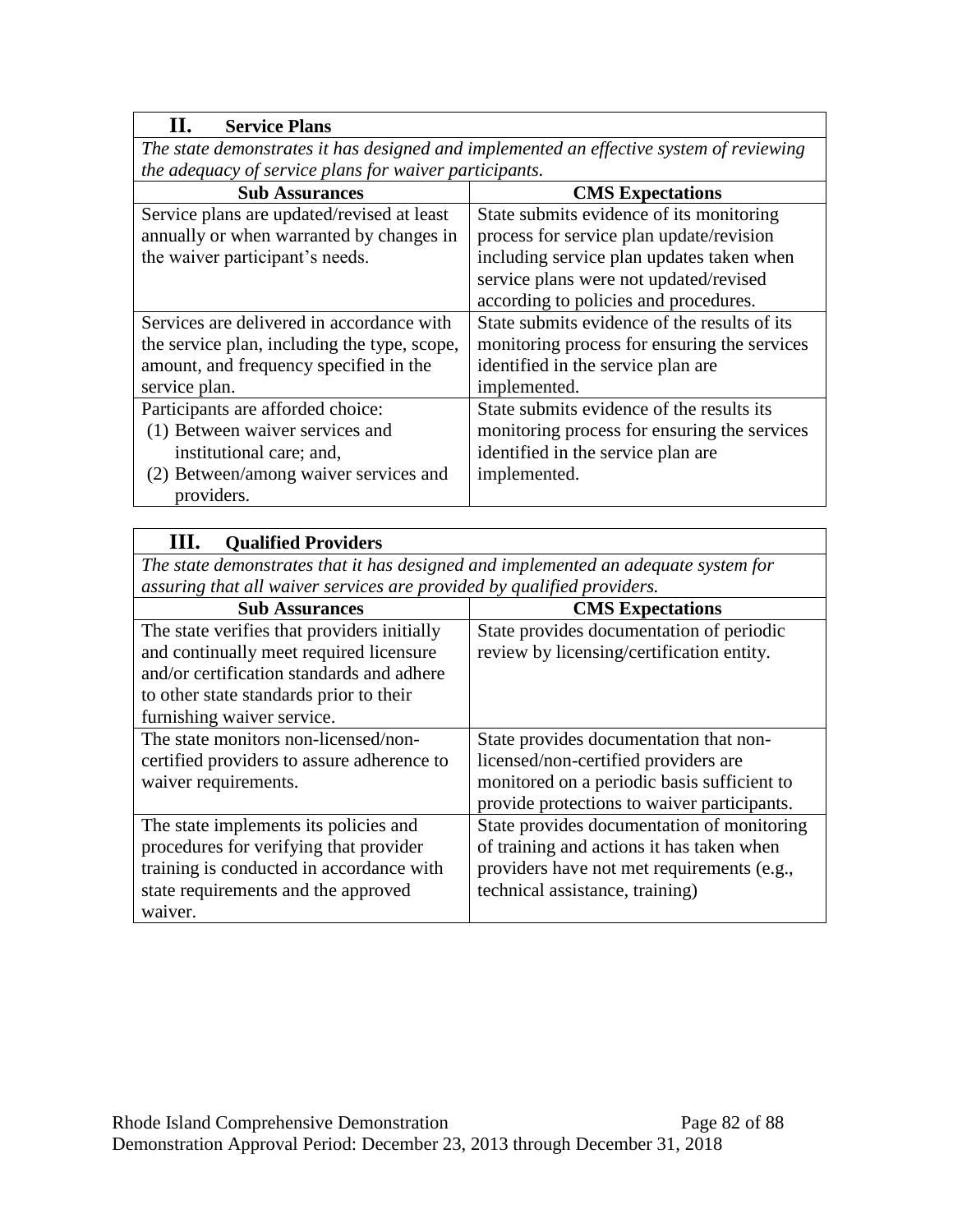# **IV. Health and Welfare**

*The state demonstrates, on an ongoing basis, that it identifies, addresses, and seeks to prevent instances of abuse, neglect and exploitation.*

| <b>Sub Assurances</b>                        | <b>CMS Expectations</b>                         |
|----------------------------------------------|-------------------------------------------------|
| The state, on an ongoing basis, identifies,  | State demonstrates that, on an ongoing basis,   |
| address, and seeks to prevent the occurrence | abuse, neglect and exploitation are identified, |
| of abuse, neglect and exploitation.          | appropriate actions have been taken when the    |
|                                              | health or welfare of a participant has not been |
|                                              | safeguarded, and an analysis is conducted of    |
|                                              | abuse, neglect and exploitation trends and      |
|                                              | strategies it has implemented for prevention.   |

#### **V. Administrative Authority**

*The state demonstrates that it retains ultimate administrative authority over the waiver program and that its administration of the waiver program is consistent with the approved waiver application.*

| <b>Sub Assurances</b>                           | <b>CMS Expectations</b>                           |  |  |  |
|-------------------------------------------------|---------------------------------------------------|--|--|--|
| The state Medicaid agency retains the           | State submits evidence of its monitoring of all   |  |  |  |
| ultimate administrative authority and           | delegated functions, and implementation of        |  |  |  |
| responsibility for the operation of the waiver  | policies/procedures related to its administrative |  |  |  |
| program by exercising oversight of the          | authority over the waiver program, including:     |  |  |  |
| performance of waiver functions by other        | memoranda of agreements, description of roles     |  |  |  |
| state and local/regional non-state agencies (if | and responsibilities relative to program          |  |  |  |
| appropriate) and contracted entities.           | operations, monitoring, and remediation or        |  |  |  |
|                                                 | system improvements instituted when problems      |  |  |  |
|                                                 | are identified in the operation of the waiver     |  |  |  |
|                                                 | program.                                          |  |  |  |

| <b>Financial Accountability</b>                 |                                                                                             |  |  |
|-------------------------------------------------|---------------------------------------------------------------------------------------------|--|--|
|                                                 | The state demonstrates that it has designed and implemented an adequate system for assuring |  |  |
| financial accountability of the waiver program. |                                                                                             |  |  |
|                                                 |                                                                                             |  |  |

| <b>Sub Assurance</b>                                                                                                                                                      | <b>CMS Expectations</b>                                                                                                                                                          |  |  |  |
|---------------------------------------------------------------------------------------------------------------------------------------------------------------------------|----------------------------------------------------------------------------------------------------------------------------------------------------------------------------------|--|--|--|
| State financial oversight exists to assure that<br>claims are coded and paid for in accordance<br>with the reimbursement methodology<br>specified in the approved waiver. | State submits results of its financial<br>$\bullet$<br>monitoring process for verifying<br>maintenance of appropriate financial<br>records as specified in the approved waiver.  |  |  |  |
|                                                                                                                                                                           | State submits results of its review of waiver<br>participant claims to verify that they are<br>coded and paid in accordance with the<br>waiver reimbursement methodology.        |  |  |  |
|                                                                                                                                                                           | State demonstrates that interviews with<br>٠<br>state staff and providers are periodically<br>conducted to verify that any identified<br>financial irregularities are addressed. |  |  |  |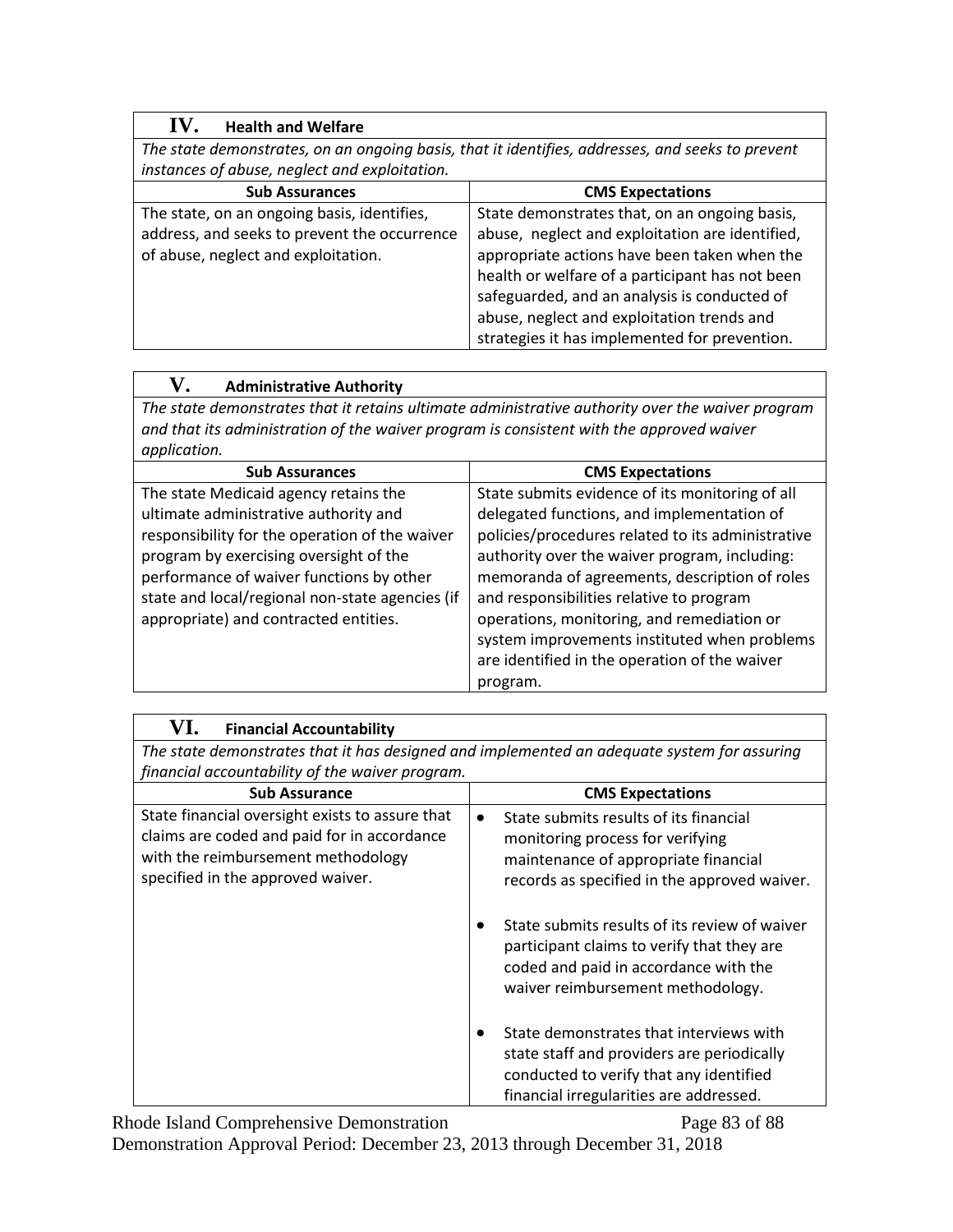| VI.<br><b>Financial Accountability</b>                                                      |                                                                                                                                                                     |  |  |  |
|---------------------------------------------------------------------------------------------|---------------------------------------------------------------------------------------------------------------------------------------------------------------------|--|--|--|
| The state demonstrates that it has designed and implemented an adequate system for assuring |                                                                                                                                                                     |  |  |  |
| financial accountability of the waiver program.                                             |                                                                                                                                                                     |  |  |  |
| <b>Sub Assurance</b>                                                                        | <b>CMS Expectations</b>                                                                                                                                             |  |  |  |
|                                                                                             | State demonstrates that site visits are<br>conducted with providers to verify that they<br>maintain financial records according to<br>provider agreement/contracts. |  |  |  |

The state may submit summary reports for each HCBS sub assurance outline above based on a significant sample of any single or combined method or source of evidence as follows:

- Record reviews, on-site
- Record reviews, off-site
- Training verification records
- On-site observations, interviews, monitoring
- Analyzed collected data (including surveys, focus group, interviews, etc.)
- Trends, remediation actions proposed/taken
- Provider performance monitoring
- Operating agency performance monitoring
- Staff observation/opinion
- Participant/family observation/opinion
- Critical events and incident reports
- Mortality reviews
- Program logs
- Medication administration data reports, logs
- Financial records (including expenditures)
- Financial audits
- Meeting minutes
- Presentation of policies or procedures
- Reports to state Medicaid agency or delegated administrative functions
- Other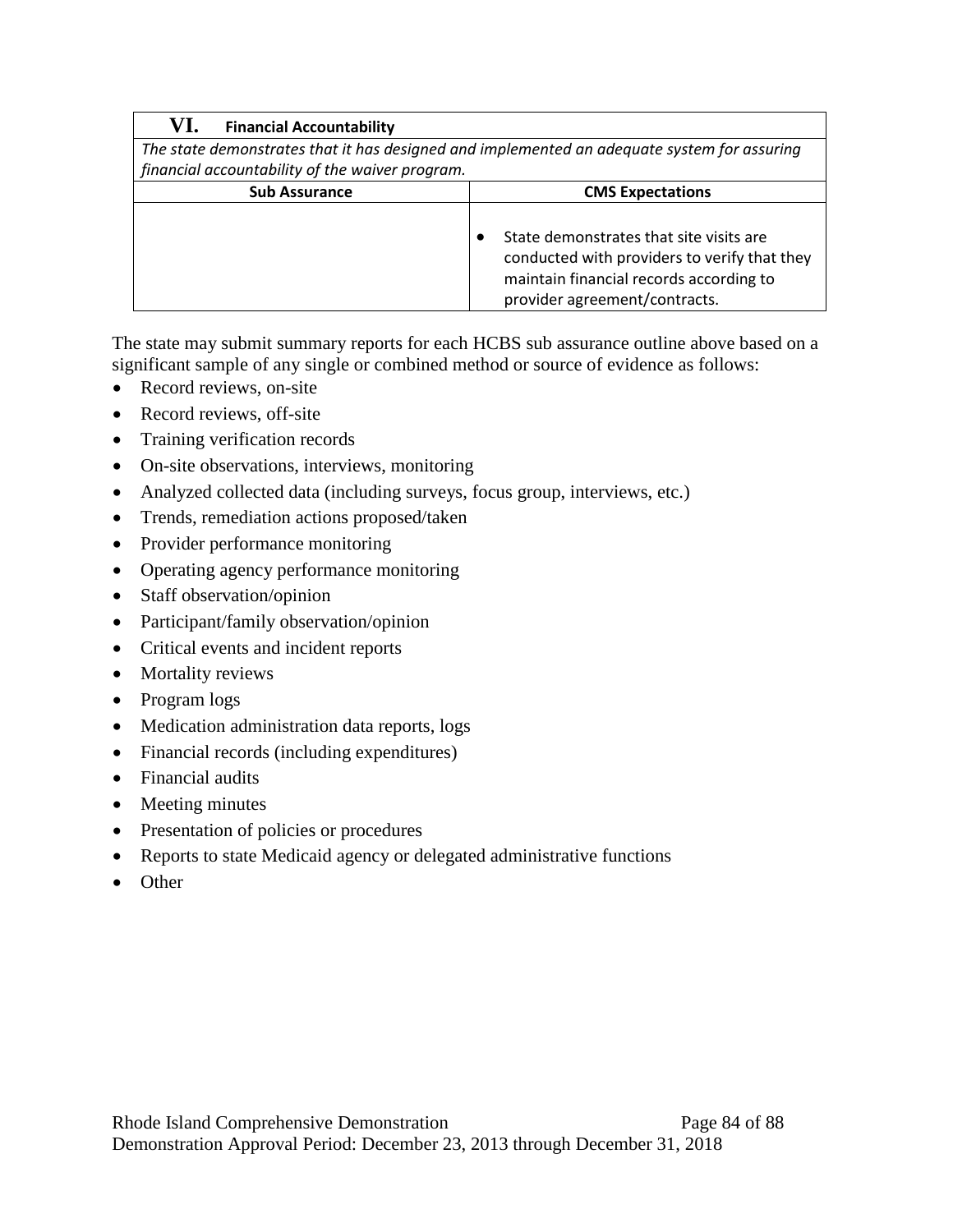# **Attachment G: Reserved for Comprehensive Quality Strategy**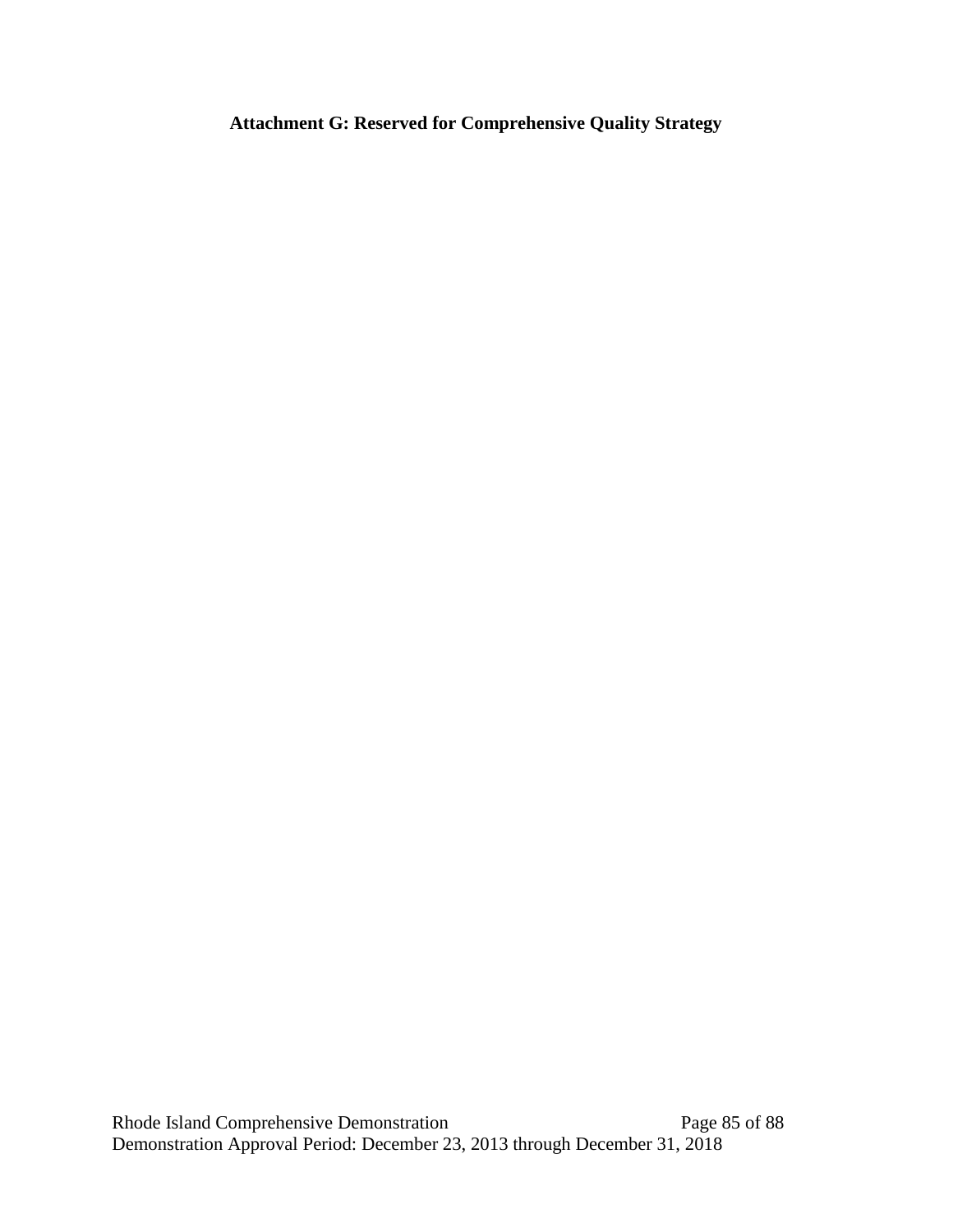**Attachment H: Reserved for Description of Healthy Behaviors Incentives Program**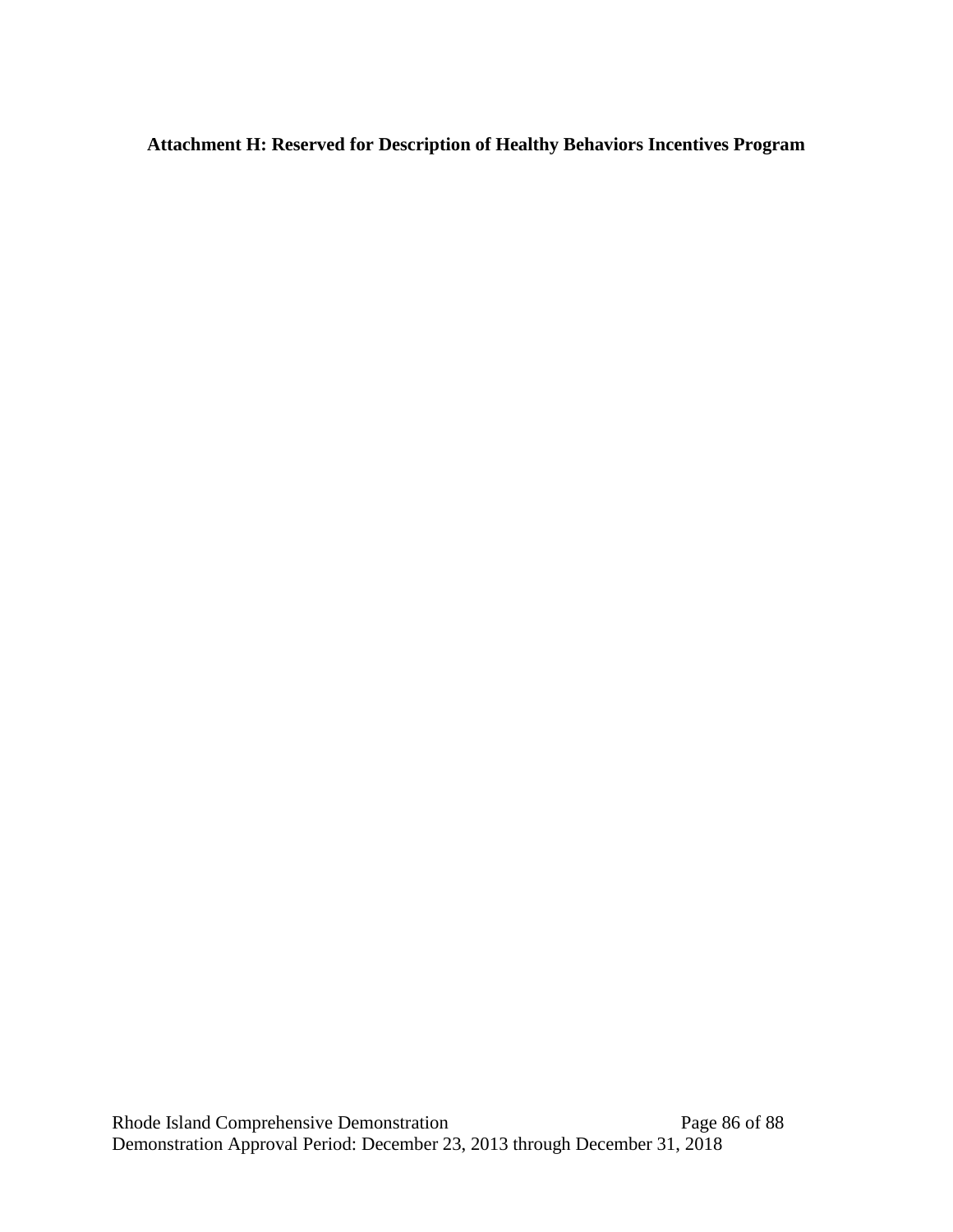# **Attachment I: Reserved for Evaluation Plan**